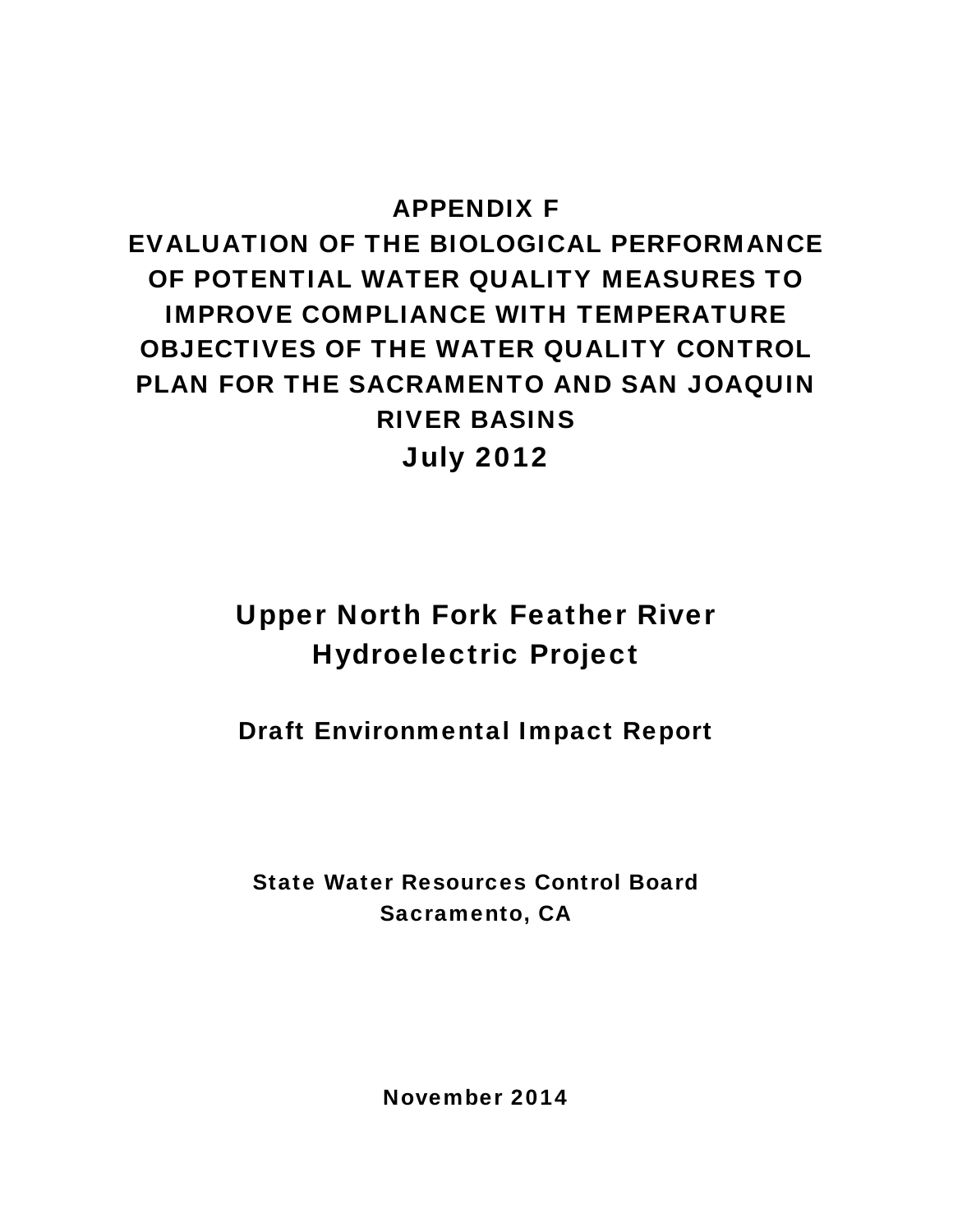# Evaluation of the Biological Performance of Potential Water Quality Measures to Improve Compliance with Temperature Objectives of the Water Quality Control Plan for the Sacramento and San Joaquin River Basins

**Upper North Fork Feather River Hydroelectric Project (FERC Project No. 2105)** 

**July 2012** 

*Prepared for*  California Environmental Protection Agency State Water Resources Control Board 1001 I Street Sacramento, California 95814

> *Prepared by*  North State Resources, Inc. 5000 Bechelli Lane, Suite 203 Redding, California 96002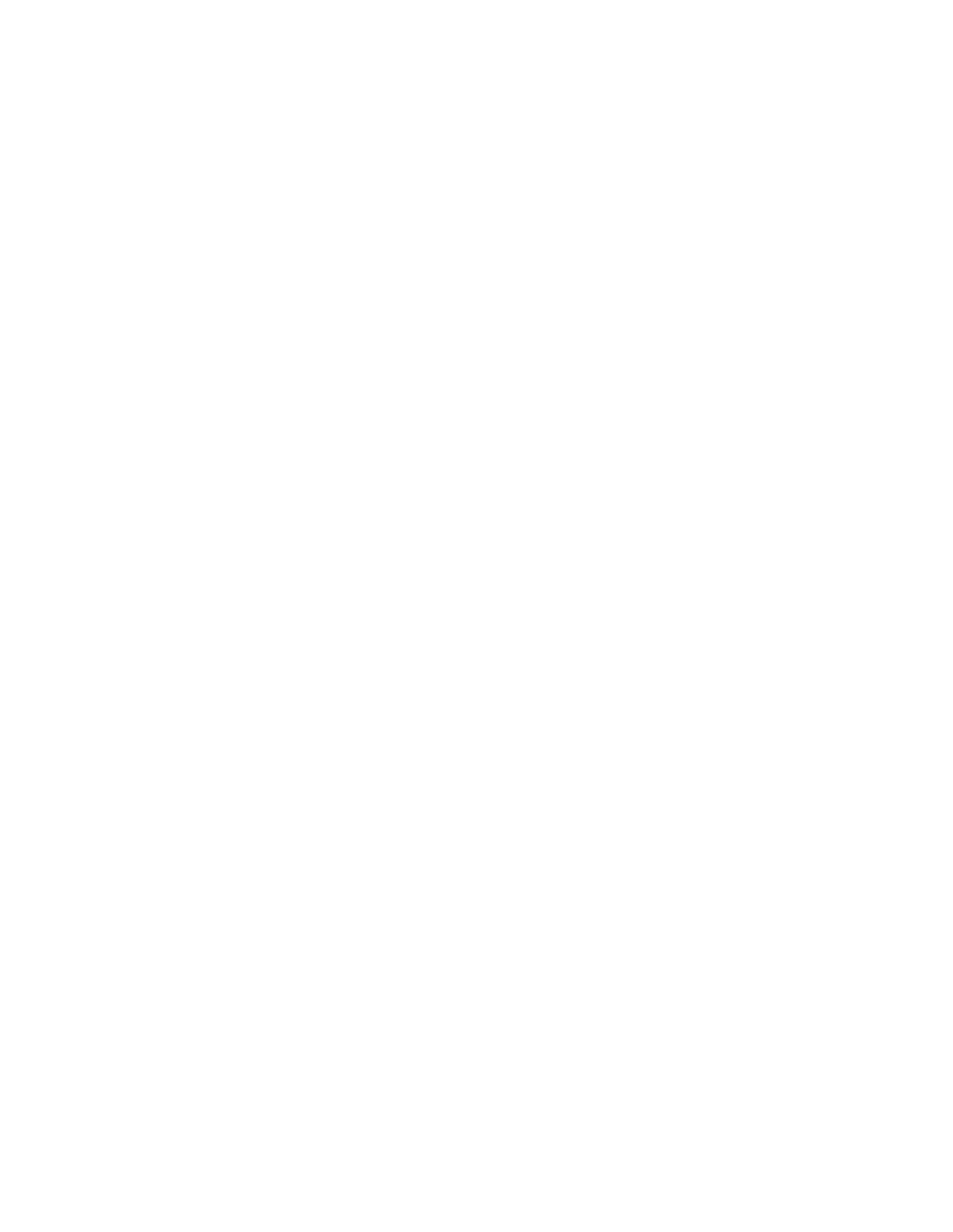## <span id="page-3-2"></span><span id="page-3-1"></span>Executive Summary

 $\overline{a}$ 

This technical memorandum describes the rationale for water temperature metrics, criteria, and the analytic approach used to evaluate potential water quality measures for Pacific Gas & Electric Company's (PG&E) Upper North Fork Feather River Hydroelectric Project (Federal Energy Regulatory Commission [FERC] Project No. 2105) (UNFFR Project). The measures would better protect the designated aquatic life uses and associated water quality objectives for the North Fork Feather River (NFFR) specified in the Water Quality Control Plan for the Sacramento and San Joaquin River Basins (Basin Plan)<sup>[1](#page-3-0)</sup>.

In 2006, a 49-mile segment of the NFFR below Lake Almanor, from Belden Dam downstream to Lake Oroville, was listed by the United States Environmental Protection Agency (EPA) under Section 303(d) of the Clean Water Act (CWA) for non-compliance with the Basin Plan's water temperature objectives, based on limitations for coldwater aquatic life caused by occurrences of high summertime water temperatures. The primary cause of this water temperature impairment in the NFFR is attributable to hydromodification through flow regulation and diversions.

Three PG&E hydroelectric projects are located on the mainstem of the NFFR: (1) UNFFR Project, (2) Rock Creek–Cresta Project (FERC Project No. 1962), and (3) Poe Project (FERC Project No. 2107). Although minimum flow levels to protect aquatic habitat in the bypass reaches below each of the hydropower diversion dams have been required and implemented as part of FERC licensing procedures for each of the PG&E hydroelectric projects, the current existing operational features and relationships among the projects have only a limited combined ability to control dam releases to manage water temperatures for the benefit of coldwater fisheries during the summer.

The Basin Plan requires analyses to assess water quality impairment, so that measures to reduce impairment can be identified, developed, and effectively implemented and so that performance of these measures can be objectively evaluated. As part of its responsibility in issuing a CWA Section 401 water quality certification for the UNFFR Project, the State Water Resources Control Board (State Water Board) staff independently reviewed, evaluated, and updated information that PG&E developed on alternative water temperature control measures for the NFFR, which is described in an accompanying engineering feasibility analysis (see Stetson Engineers 2009). The biological benefits and impacts of a range of alternative temperature control measures described herein will be included in an Environmental Impact Report for compliance with the California Environmental Quality Act that must accompany issuance of this CWA Section 401 water quality certification.

The State Water Board staff identified rainbow trout (*Oncorhynchus mykiss*) as an appropriate representative coldwater species for this analysis of water temperature requirements for the NFFR. Information on temperature requirements of rainbow trout was compiled from an extensive scientific literature review, which included recent and relevant data for locally important species of trout that are adapted to regional conditions (Eagle Lake rainbow trout and Feather River steelhead). Because temperature control measures for the UNFFR Project focus on the period of summer maximum water temperatures, this evaluation is limited to the thermal requirements of non-spawning adult and juvenile

<span id="page-3-0"></span><sup>&</sup>lt;sup>1</sup> This water quality performance analysis for the UNFFR Project was conducted in accordance with Section 401 of the CWA as implemented by the State Water Board's Water Quality Certification Program (33 U.S.C.§ 1341) and the Regional Water Board's Controllable Factors Policy.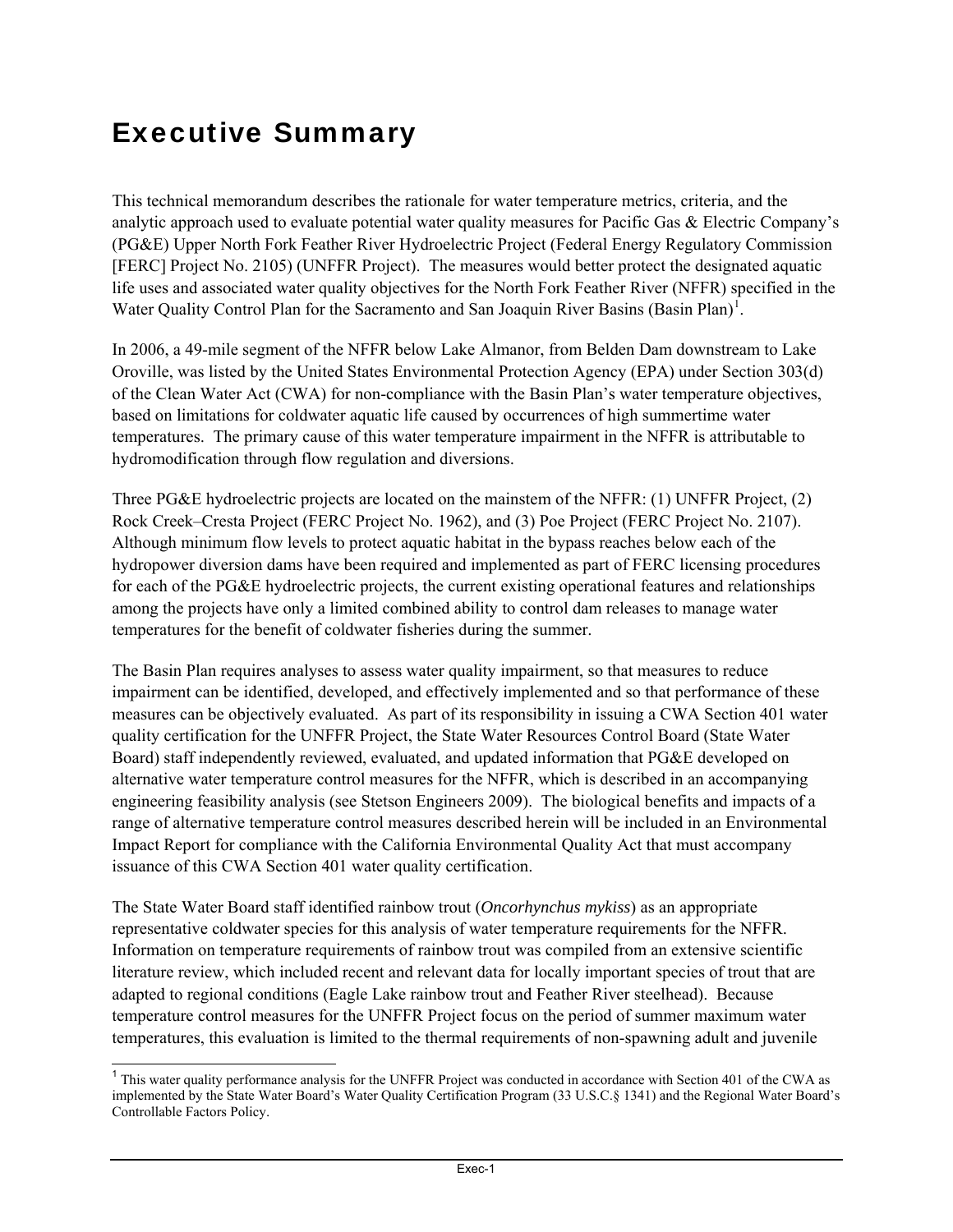rainbow trout, which are the predominate life stages in the NFFR during summer months. A variety of data on ecophysiological responses and several temperature metrics were used for this analysis because some debate exists within scientific and regulatory communities about the best temperature statistics and criteria for evaluating temperature regimes and defining protective standards. The influences of life stage, season, genetic traits, food availability, nutritional status, health condition, and other environmental factors, such as dissolved oxygen (DO) concentrations, on thermal requirements of trout were considered.

From the scientific literature, a normative annual temperature regime<sup>[2](#page-4-0)</sup> for regionally adapted strains of rainbow trout was identified to seasonally range up to as high as 21ºC (69.8ºF) in the summer; however, the most optimal temperature range for feeding and growth occurs between 10–20°C (50–68°F). Within this range, most non-reproductive life functions, such as growth rate, feeding efficiency, swimming performance, and behavior, vary, but trout populations remain largely unimpaired. Commonly recommended maximum water temperature standards protective of coldwater habitat in other states range from 17.8–20°C (64–68°F), with differences depending on the species, habitat conditions, geographicspecific factors, and the temperature compliance statistic used (e.g., mean daily, daily maximum, or mean weekly values). In view of this information, two statistical thermal criteria based on the typical summer daily temperature fluctuations in the NFFR (which ranges from 1–3ºC) and thermal tolerances of trout were selected for this evaluation: (1) an average daily temperature of 20 °C (68 °F) and (2) a maximum weekly average temperature (MWAT) of 20ºC. Average daily temperatures exceeding 20ºC, up to the ultimate upper incipient lethal temperature for rainbow trout of 25ºC (77ºF), were considered to cause thermal stress, progressively worsening with increasing temperature in this range, and result in physiological impairment with a potential to impact survival of coldwater species.

#### **Temperature Control Measures**

As part of the companion engineering study (Stetson Engineers 2009), a range of feasible temperature control measures for use in various combinations during the summer months at the UNFFR Project were identified, including: (1) a thermal curtain at the Prattville intake in Lake Almanor, with and without removal of the submerged levees in the vicinity of the intake; (2) a thermal curtain in Butt Valley reservoir or preferential use of the Caribou #1 over Caribou #2 powerhouses; (3) increased Canyon Dam releases of 250 cubic feet per second (cfs); and (4) increased Canyon Dam releases of 600 cfs into the Seneca Reach of NFFR. The "feasibility" of the alternative temperature control measures that were evaluated was limited to (1) discretionary actions to affect water temperatures of the NFFR within PG&E's control that are features or operations of the UNFFR Project and (2) actions that are subject to meeting instream flow requirements under the existing UNFFR Project FERC license for baseline conditions and under the UNFFR Project Settlement Agreement for the alternative temperature control measures. The relative improvement in thermal conditions for coldwater aquatic life in the NFFR was evaluated for six different combinations of these feasible temperature control measures using simulations of water temperatures along the NFFR under hydrological and meteorological conditions occurring during a representative 19-year historical period (1984–2002).

<span id="page-4-0"></span><sup>&</sup>lt;sup>2</sup> The term "normative temperature regime" is used here to refer to a temperature range spanning the annual thermal cycle to which a species is adapted. Exposures to seasonal temperature extremes within this normative range result in little physiological and behavioral impairment. Peak performances of most physiological functions occur within the normative range but may differ for different functions such as growth rate and reproduction, and may also vary depending on factors such as life stage, season, nutritional status, and health.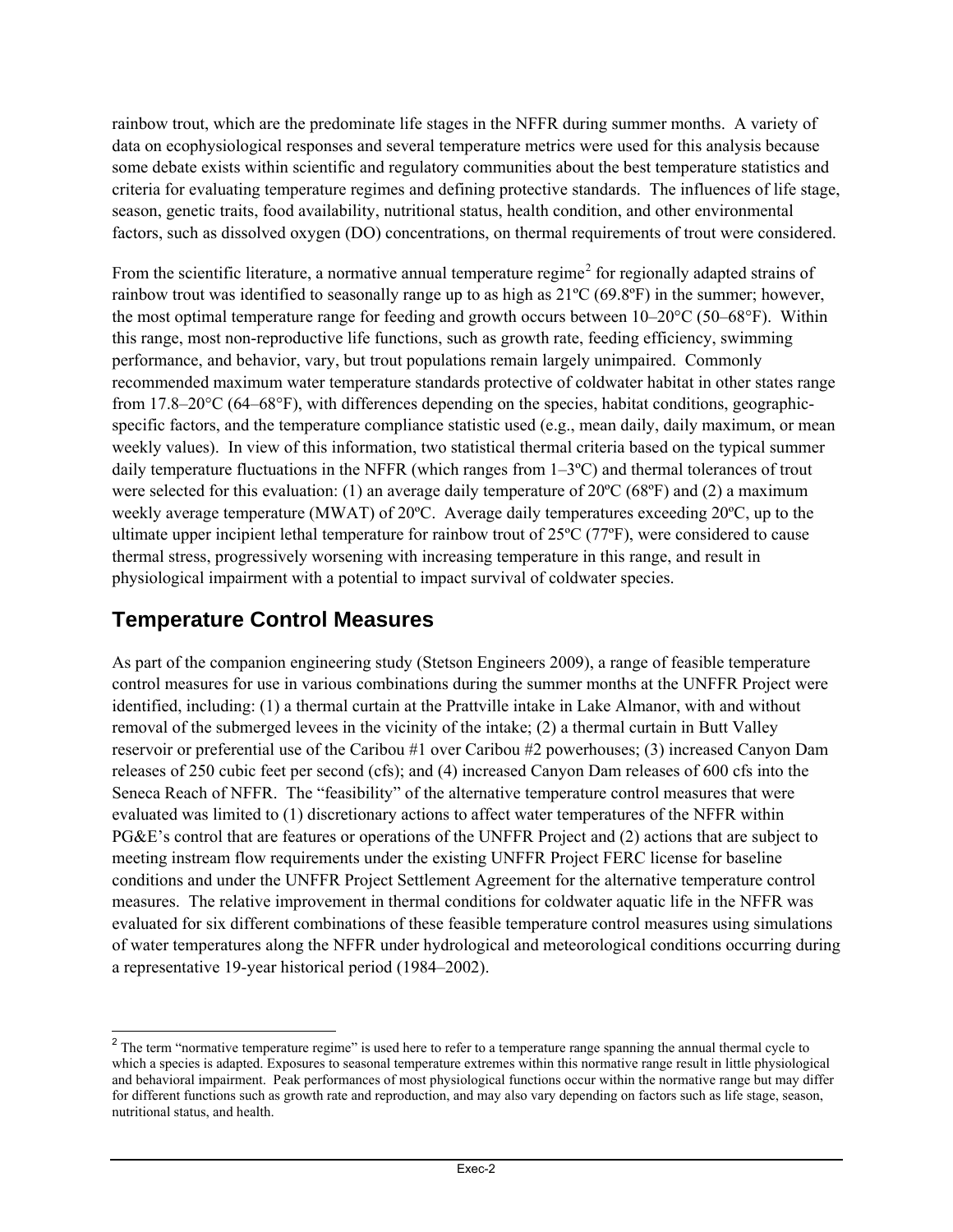#### **Improvement of Coldwater Riverine Conditions**

A thermal curtain at the Prattville intake in Lake Almanor was common to all combinations of temperature control measures and together with a thermal curtain at the Caribou intakes or preferential use of the deeper Caribou #1 powerhouse intake (the latter performing about the same as a thermal curtain in Butt Valley reservoir) reduced mean monthly MWAT, on average, by 2.2–2.3ºC from 21.3°C in July and by 2.1ºC from 21.4°C in August at the lower end of the Belden Reach. Trout growth, disease resistance, and ecological interactions contributing to survival would be expected to significantly improve compared to the "baseline" conditions from the lower Belden Reach downstream to the middle of the Cresta Reach in most years because temperatures would remain within the normative range for trout. In dry and critical dry years, water temperatures would be warmer, but the thermal curtains would prevent daily temperature fluctuations from encroaching on lethal temperatures in the lower ends of the Rock Creek and Cresta reaches as they can now. Mean daily temperatures and MWAT in the Poe Reach would continue to regularly exceed 20ºC, even during normal and wetter water years, and encroach on lethal temperatures in dry and critical dry years, with thermal curtains installed in Lake Almanor and Butt Valley reservoir.

Canyon Dam releases of 250 cfs or 600 cfs, with concomitant reductions of the diversion through the Prattville intake, and in combination with the thermal curtains in both Lake Almanor and Butt Valley reservoir, were found to achieve further cooling of NFFR temperatures and some additional improvement of coldwater habitat conditions downstream of Belden Dam. Addition of a Canyon Dam release of 600 cfs resulted in a further 1.8–2ºC reduction in July and August at the lower end of the Belden Reach compared to use of thermal curtains alone and would prevent thermal conditions from exceeding rainbow trout normative temperatures downstream through the middle of the Poe Reach in most normal and wetter years. In dry and critical dry years, a reduction in frequency of mean daily and monthly MWAT exceeding 20ºC in longer segments of Rock Creek and Cresta reaches would be achieved; however, mean daily temperatures in the Poe Reach would still regularly exceed 20ºC, although the frequency of encroachment on lethal levels would be reduced. However, a significant drawback of a 600 cfs Canyon Dam release is that it would decrease the amount of suitable rearing habitat area for juvenile trout and further cool an already cold Seneca Reach sufficiently to result in reduced trout growth rates during the summer, which would reduce the quality of the fishery in this reach.

In contrast to the drawbacks associated with a 600 cfs release at Canyon Dam, the cooling effect of a 250 cfs release in the Seneca Reach would result in only a somewhat reduced trout growth rate and a smaller reduction in suitable juvenile trout habitat, while providing an incremental temperature reduction of about  $0.5-1$ <sup>o</sup>C in July and August at the lower end of the Belden Reach compared to use of thermal curtains alone. The use of a 250 cfs Canyon Dam release would generally prevent thermal conditions from exceeding rainbow trout normative temperatures throughout much of the NFFR downstream through the Cresta Reach in normal and wet years and reduce the frequency of exceeding an MWAT of 20ºC in dry and critical years compared to use of thermal curtains alone. And, although MWAT would regularly exceed 20ºC throughout the Poe Reach in most years, the addition of a 250 cfs Canyon Dam release would further reduce the frequency of daily fluctuations that encroach or exceed lethal temperatures compared to use of thermal curtains alone.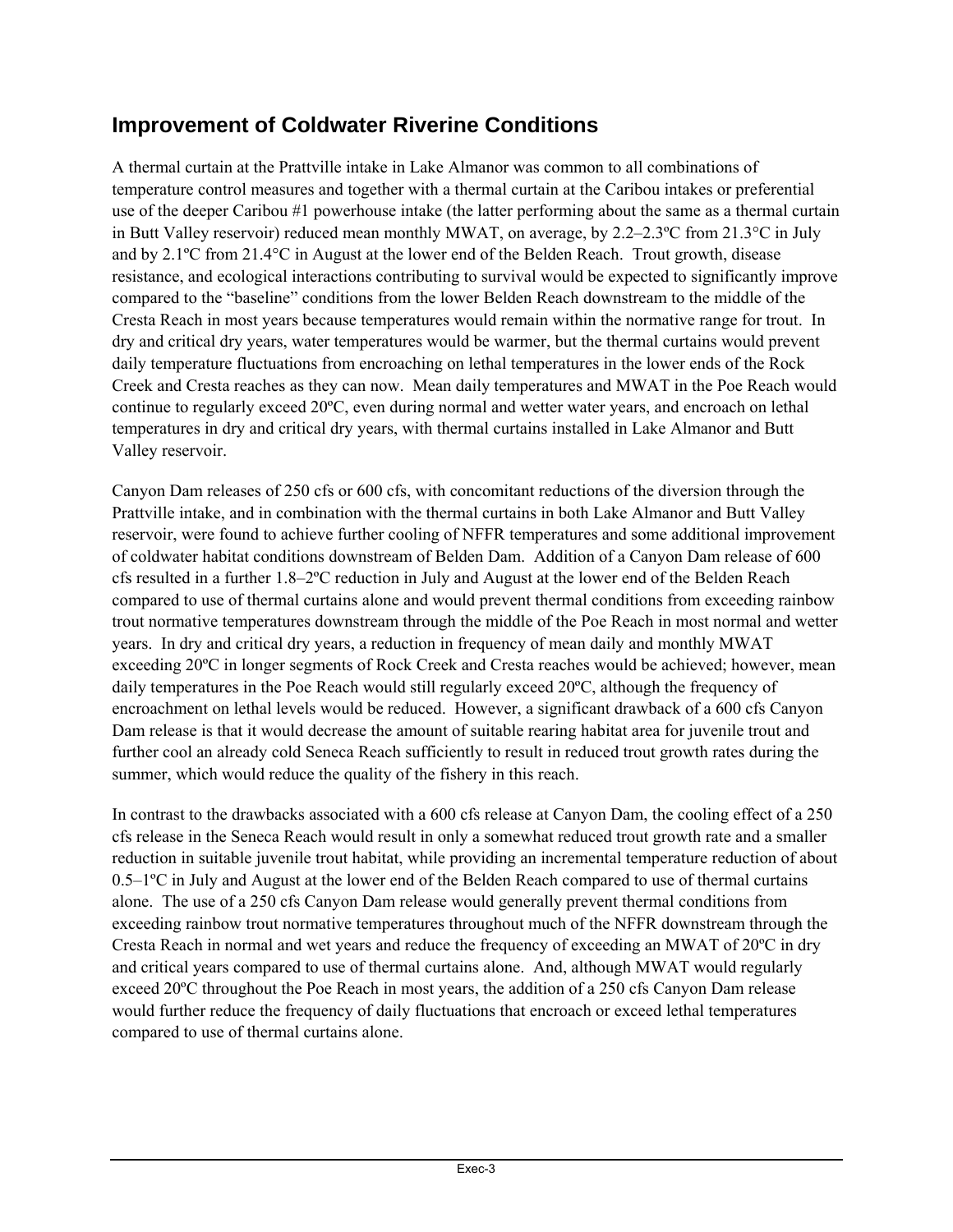### **Effects on Lake Almanor and Butt Valley Reservoir**

Coldwater habitat during the summer season, constrained by the availability of water with both suitable temperatures and DO concentrations, has been hypothesized as a limiting factor for trout and salmon fisheries in Lake Almanor. Therefore, the potential for hypolimnetic releases to impact the water quality and fisheries in Lake Almanor and Butt Valley reservoir was evaluated by examining the modeled effects of temperature control measures on the lakes' suitable coldwater habitat. Two attributes to characterize the availability of suitable coldwater habitat were used: (1) suitable coldwater habitat volume and (2) surface area of the thermocline, a thermal feature at depth around which coldwater fish tend to congregate in the summer. Coldwater refugia were defined to have both temperatures  $\leq 20^{\circ}$ C and DO  $\geq 5$ mg/L. A strong thermocline is not typical in Butt Valley reservoir so we only evaluated the effects on coldwater habitat volume and the effect of the Prattville intake thermal curtain on DO concentration at the Butt Valley powerhouse discharge.

Use of a thermal curtain at the Prattville intake, by itself, or in combination with increased Canyon Dam releases, has the effect of increasing the withdrawal of cold water from the hypolimnion. The consequence of this process is that the cold hypolimnetic volume of the lake decreases (however, much of this volume is not habitable by fish during the summer because of very low DO concentrations) and depth profiles of temperature and DO can change relative to current discharge operations of the reservoir. Because the same amount of water is discharged from Lake Almanor, regardless of release location, differences in the effects of alternative combinations of temperature control measures are minor, including whether or not the submerged levees are removed.

A thermal curtain operated in Lake Almanor, with or without increased Canyon Dam releases, would reduce coldwater habitat volume by about 21% in August during normal water years; however, this would be accompanied by only a 3% reduction in the thermocline-to-lake wide surface area ratio, which is not likely to adversely affect the fishery. In critical dry years, available coldwater habitat  $\leq 20^{\circ}$ C nearly disappears even under existing operations. In this case, the remaining available lake habitat with temperatures  $\leq$  21°C would be reduced by 37% compared to the baseline. This impact could be potentially significant and several practicable mitigation measures are feasible, such as increased fish stocking following such years and using trout strains with higher thermal tolerances.

Another potential effect of operation of thermal curtains during the summer in Lake Almanor is an interruption of the entrainment of the forage fish, wakasagi, at the Prattville intake to Butt Valley reservoir. This transfer of forage fish between the reservoirs has been associated with producing a trophy trout fishery at Butt Valley reservoir. However, because of the widespread distribution and abundance of this forage fish throughout the NFFR, including in Butt Valley reservoir, the potential that operation of a thermal curtain in Lake Almanor would eliminate this forage fish from Butt Valley reservoir is not likely. This impact is considered to be less than significant.

Operation of a thermal curtain at the Prattville intake would result in a Butt Valley powerhouse discharge with colder water temperatures and lower DO concentrations during the months of July and August. DO levels would be as low as 2–3mg/L. This could have a localize effect on limiting fish distributions in Butt Valley powerhouse tailrace. This impact could be potentially significant and several aeration and reoxygenation technologies are available to mitigate this effect (e.g., passive venturi tube reaeration, Speece cone reoxygenation).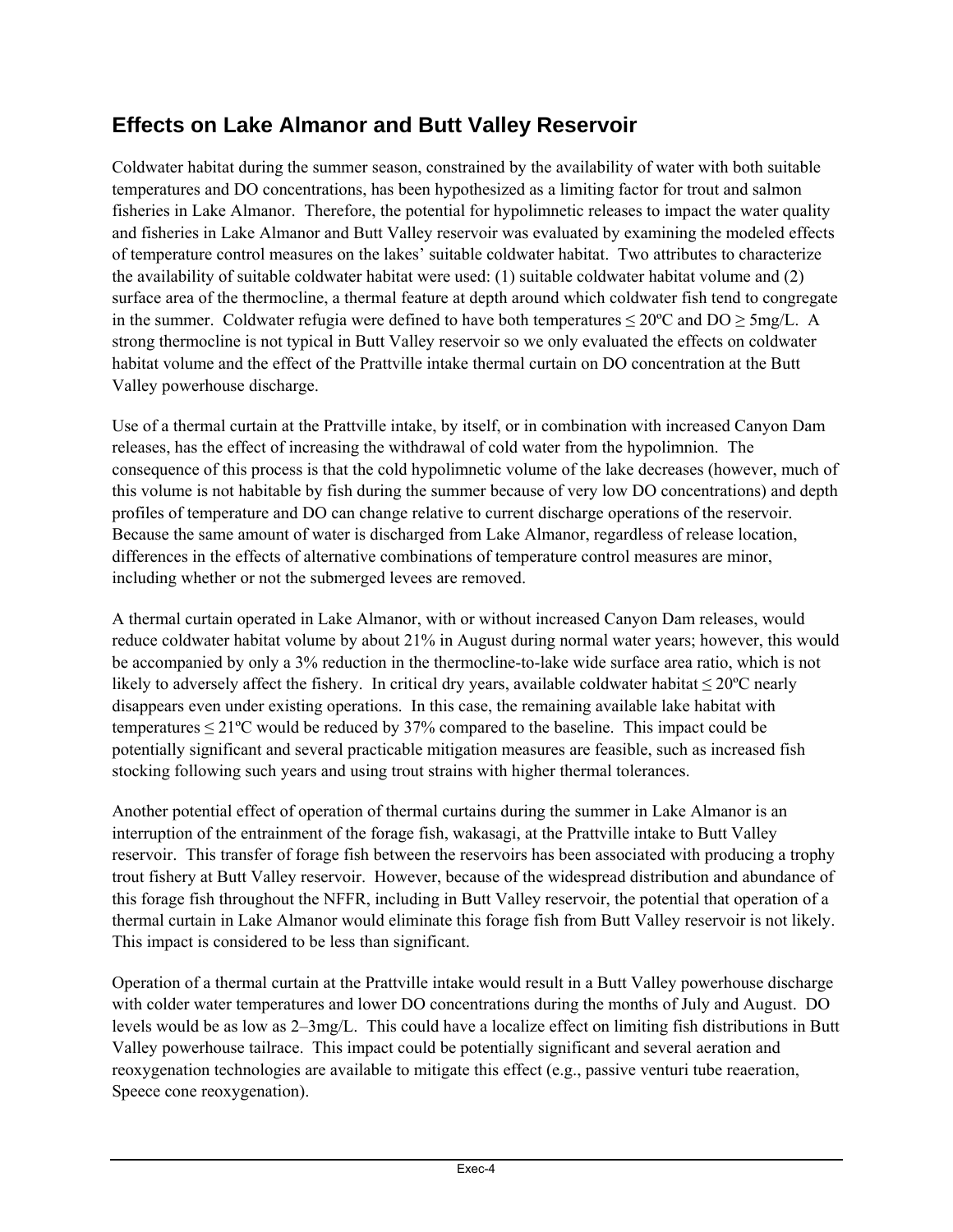The changes in temperature and DO levels at the Butt Valley powerhouse discharge, with a Prattville intake thermal curtain in operation, would generally increase available coldwater habitat in Butt Valley reservoir in July and August in most water years.

In-water construction for installation of thermal curtains at the Prattville and Caribou intakes in Lake Almanor and Butt Valley reservoir and for installation of the bulkhead-mounted slide gates on the Canyon Dam outlet tower could result in temporary and localized impacts on water quality but would not have significant long-term impacts to fish habitat in the vicinity of these sites. These impacts would be reduced to less than significant with implementation of construction site stormwater BMPs, hazardous materials management and containment BMPs, and appropriate fish screens/filters fitted to pumps and siphons used for construction water or to provide in-stream flows downstream of the Canyon Dam outlet during construction.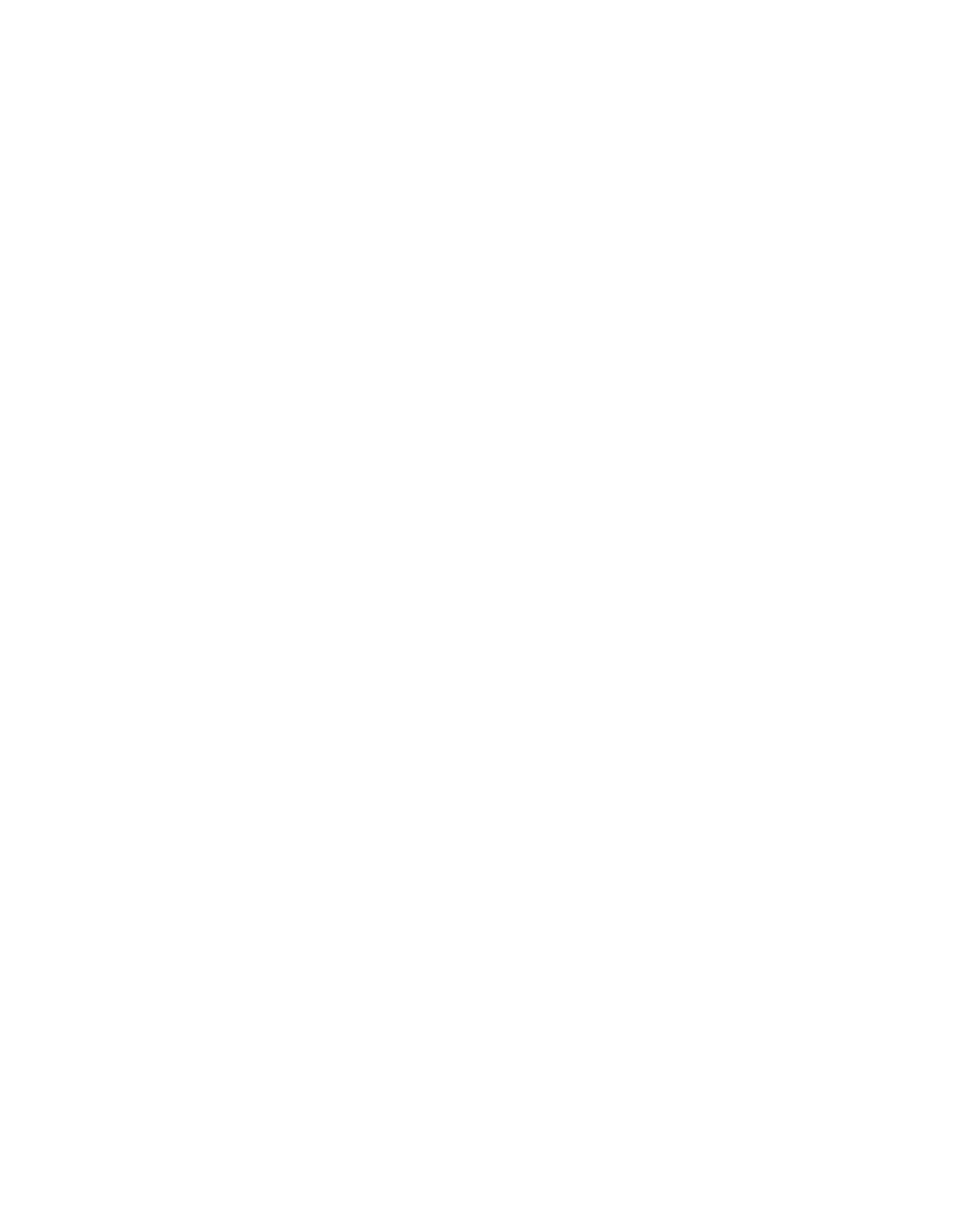### **Contents**

| 2. |     |       |                                                                                                                                                                          |  |
|----|-----|-------|--------------------------------------------------------------------------------------------------------------------------------------------------------------------------|--|
| 3. |     |       |                                                                                                                                                                          |  |
| 4. |     |       |                                                                                                                                                                          |  |
| 5. |     |       | Discussion of the Rationale for Normative, Optimal, Supra-optimal, and Lethal Water<br>Temperature Ranges Identified to Evaluate Performance of Water Quality Measures 7 |  |
| 6. |     |       | Evaluation of the Relative Biological Performance of Alternative Temperature Control                                                                                     |  |
|    |     |       |                                                                                                                                                                          |  |
|    | 6.1 |       |                                                                                                                                                                          |  |
|    | 6.2 | 6.2.1 | Relative Biological Performance of Water Temperature Control Measures 11                                                                                                 |  |
|    |     | 6.2.2 |                                                                                                                                                                          |  |
|    |     | 6.2.3 |                                                                                                                                                                          |  |
|    |     | 6.2.4 |                                                                                                                                                                          |  |
|    |     | 6.2.5 |                                                                                                                                                                          |  |
|    |     | 6.2.6 | Overall Ranking of Biological Performance of Temperature Control Alternatives15                                                                                          |  |
| 7. |     |       | Potential Consequences of River Temperature Management Measures on Water Quality of                                                                                      |  |
|    |     |       |                                                                                                                                                                          |  |
|    | 7.1 |       |                                                                                                                                                                          |  |
|    | 7.2 |       | Analytic Approach and Metrics for Evaluating Impacts on Project Reservoirs  19                                                                                           |  |
|    | 7.3 |       |                                                                                                                                                                          |  |
|    |     | 731   |                                                                                                                                                                          |  |
|    |     | 7.3.2 |                                                                                                                                                                          |  |
|    |     | 7.3.3 |                                                                                                                                                                          |  |
|    | 7.4 |       |                                                                                                                                                                          |  |
|    |     | 7.4.1 |                                                                                                                                                                          |  |
|    |     | 7.4.2 |                                                                                                                                                                          |  |
| 8. |     |       |                                                                                                                                                                          |  |
| 9. |     |       |                                                                                                                                                                          |  |
|    |     |       | <b>Attachment A. Tables and Figures</b>                                                                                                                                  |  |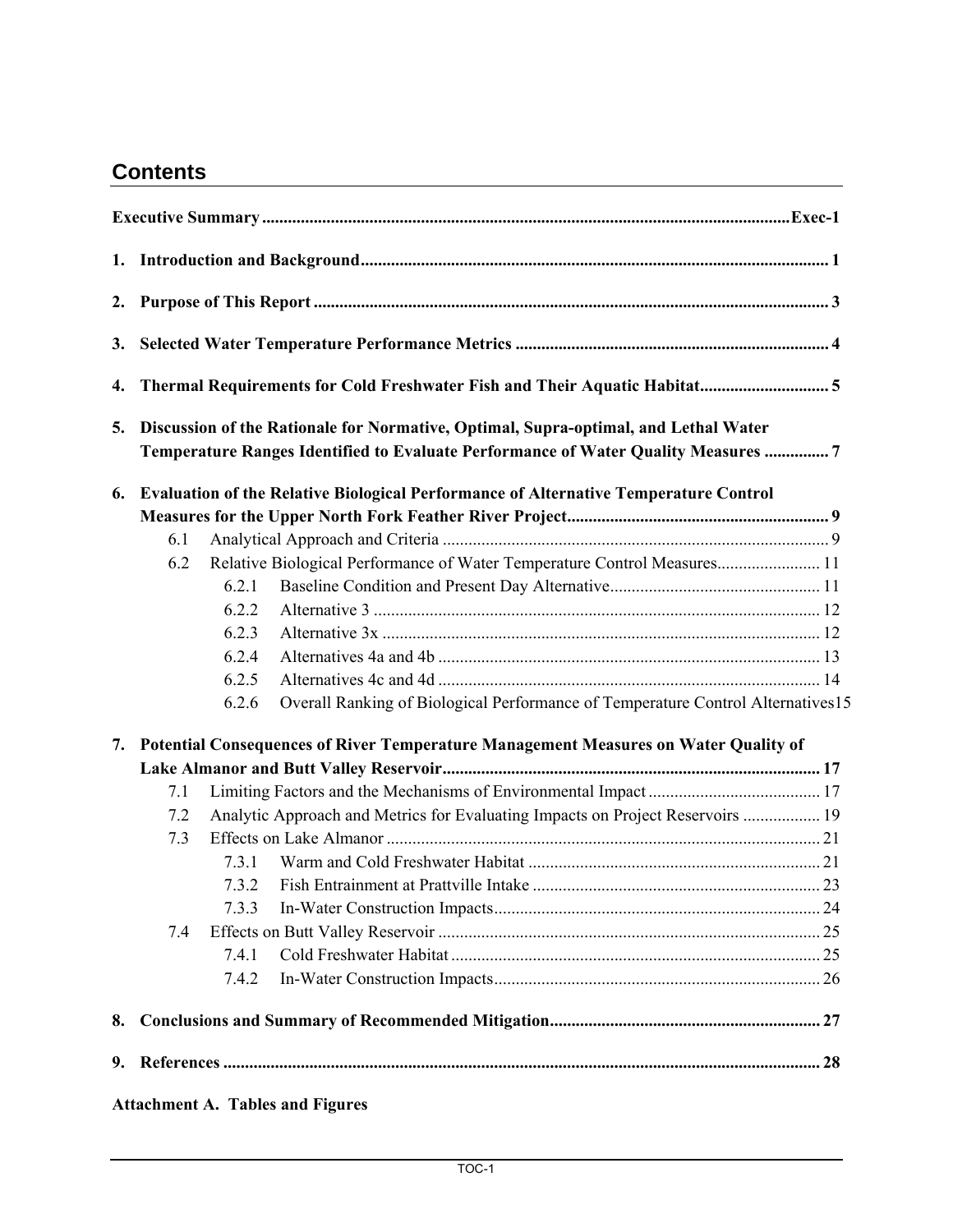### **Tables**

| A compilation and summary of published information on the observed relationships<br>Table 2.<br>and effects of water temperature on the non-spawning adult and juvenile life stages of<br>Summary of the Upper North Fork Feather River Project (FERC No. 2105) temperature<br>Table 3.<br>control measure combinations (Alternatives) formulated and evaluated in the Stetson<br>Diel temperature cycle (daily range, in °C) statistics for North Fork Feather River<br>Table 4.<br>Table 5.<br>Flow-dependent suitable habitat area relationships for adult and juvenile life stages of<br>rainbow trout in the Seneca Reach of the North Fork Feather River relative to Canyon<br>Dam releases associated with various temperature control alternatives. Data are<br>Summary of mean daily water temperature profiles for different temperature control<br>Table 6.<br>Summary of mean daily water temperature profiles for different temperature control<br>Table 7.<br>Comparison of monthly (Jul, Aug, Sep) and annual MWAT (°C) in Belden Reach<br>Table 8.<br>above East Branch Feather River (NF7) between temperature control alternatives (from<br>Comparison of monthly (Jul, Aug, Sep) and annual MWAT (°C) in Rock Creek Reach<br>Table 9.<br>above Bucks Creek (NF12) between temperature control alternatives (from Stetson<br>Comparison of monthly (Jul, Aug, Sep) and annual MWAT ( $\degree$ C) in Cresta Reach above<br>Table 10.<br>Cresta Powerhouse (NF16) between temperature control alternatives (from Stetson<br>Comparison of monthly (Jul, Aug, Sep) and annual MWAT (°C) in Poe Reach above<br>Table 11.<br>Poe Powerhouse (NF18) between temperature control alternatives (from Stetson<br>Table 12.<br>Table 13.<br>Summary of simulated Lake Almanor thermocline elevations for different alternatives<br>and change in thermocline elevation relative to baseline condition (2000, Normal | Beneficial uses of the North Fork Feather River (Central Valley RWQCB 2009)  A-1 |
|------------------------------------------------------------------------------------------------------------------------------------------------------------------------------------------------------------------------------------------------------------------------------------------------------------------------------------------------------------------------------------------------------------------------------------------------------------------------------------------------------------------------------------------------------------------------------------------------------------------------------------------------------------------------------------------------------------------------------------------------------------------------------------------------------------------------------------------------------------------------------------------------------------------------------------------------------------------------------------------------------------------------------------------------------------------------------------------------------------------------------------------------------------------------------------------------------------------------------------------------------------------------------------------------------------------------------------------------------------------------------------------------------------------------------------------------------------------------------------------------------------------------------------------------------------------------------------------------------------------------------------------------------------------------------------------------------------------------------------------------------------------------------------------------------------------------------------------------------------------------------------------------------------------------------|----------------------------------------------------------------------------------|
|                                                                                                                                                                                                                                                                                                                                                                                                                                                                                                                                                                                                                                                                                                                                                                                                                                                                                                                                                                                                                                                                                                                                                                                                                                                                                                                                                                                                                                                                                                                                                                                                                                                                                                                                                                                                                                                                                                                              |                                                                                  |
|                                                                                                                                                                                                                                                                                                                                                                                                                                                                                                                                                                                                                                                                                                                                                                                                                                                                                                                                                                                                                                                                                                                                                                                                                                                                                                                                                                                                                                                                                                                                                                                                                                                                                                                                                                                                                                                                                                                              |                                                                                  |
|                                                                                                                                                                                                                                                                                                                                                                                                                                                                                                                                                                                                                                                                                                                                                                                                                                                                                                                                                                                                                                                                                                                                                                                                                                                                                                                                                                                                                                                                                                                                                                                                                                                                                                                                                                                                                                                                                                                              |                                                                                  |
|                                                                                                                                                                                                                                                                                                                                                                                                                                                                                                                                                                                                                                                                                                                                                                                                                                                                                                                                                                                                                                                                                                                                                                                                                                                                                                                                                                                                                                                                                                                                                                                                                                                                                                                                                                                                                                                                                                                              | $A-6$                                                                            |
|                                                                                                                                                                                                                                                                                                                                                                                                                                                                                                                                                                                                                                                                                                                                                                                                                                                                                                                                                                                                                                                                                                                                                                                                                                                                                                                                                                                                                                                                                                                                                                                                                                                                                                                                                                                                                                                                                                                              |                                                                                  |
|                                                                                                                                                                                                                                                                                                                                                                                                                                                                                                                                                                                                                                                                                                                                                                                                                                                                                                                                                                                                                                                                                                                                                                                                                                                                                                                                                                                                                                                                                                                                                                                                                                                                                                                                                                                                                                                                                                                              |                                                                                  |
|                                                                                                                                                                                                                                                                                                                                                                                                                                                                                                                                                                                                                                                                                                                                                                                                                                                                                                                                                                                                                                                                                                                                                                                                                                                                                                                                                                                                                                                                                                                                                                                                                                                                                                                                                                                                                                                                                                                              |                                                                                  |
|                                                                                                                                                                                                                                                                                                                                                                                                                                                                                                                                                                                                                                                                                                                                                                                                                                                                                                                                                                                                                                                                                                                                                                                                                                                                                                                                                                                                                                                                                                                                                                                                                                                                                                                                                                                                                                                                                                                              |                                                                                  |
|                                                                                                                                                                                                                                                                                                                                                                                                                                                                                                                                                                                                                                                                                                                                                                                                                                                                                                                                                                                                                                                                                                                                                                                                                                                                                                                                                                                                                                                                                                                                                                                                                                                                                                                                                                                                                                                                                                                              |                                                                                  |
|                                                                                                                                                                                                                                                                                                                                                                                                                                                                                                                                                                                                                                                                                                                                                                                                                                                                                                                                                                                                                                                                                                                                                                                                                                                                                                                                                                                                                                                                                                                                                                                                                                                                                                                                                                                                                                                                                                                              |                                                                                  |
|                                                                                                                                                                                                                                                                                                                                                                                                                                                                                                                                                                                                                                                                                                                                                                                                                                                                                                                                                                                                                                                                                                                                                                                                                                                                                                                                                                                                                                                                                                                                                                                                                                                                                                                                                                                                                                                                                                                              |                                                                                  |
|                                                                                                                                                                                                                                                                                                                                                                                                                                                                                                                                                                                                                                                                                                                                                                                                                                                                                                                                                                                                                                                                                                                                                                                                                                                                                                                                                                                                                                                                                                                                                                                                                                                                                                                                                                                                                                                                                                                              |                                                                                  |
| Summary of simulated Lake Almanor thermocline elevations for different alternatives<br>Table 14.<br>and change in thermocline elevation relative to baseline condition (2001, Critical Dry                                                                                                                                                                                                                                                                                                                                                                                                                                                                                                                                                                                                                                                                                                                                                                                                                                                                                                                                                                                                                                                                                                                                                                                                                                                                                                                                                                                                                                                                                                                                                                                                                                                                                                                                   |                                                                                  |
| Summary of simulated Lake Almanor habitat volume (acre-ft) with water temperature<br>Table 15.<br>$\leq$ 20°C and DO $\geq$ 5 mg/L for different alternatives and the change in suitable coldwater<br>habitat volume relative to baseline condition (2000, normal year) (from Stetson                                                                                                                                                                                                                                                                                                                                                                                                                                                                                                                                                                                                                                                                                                                                                                                                                                                                                                                                                                                                                                                                                                                                                                                                                                                                                                                                                                                                                                                                                                                                                                                                                                        |                                                                                  |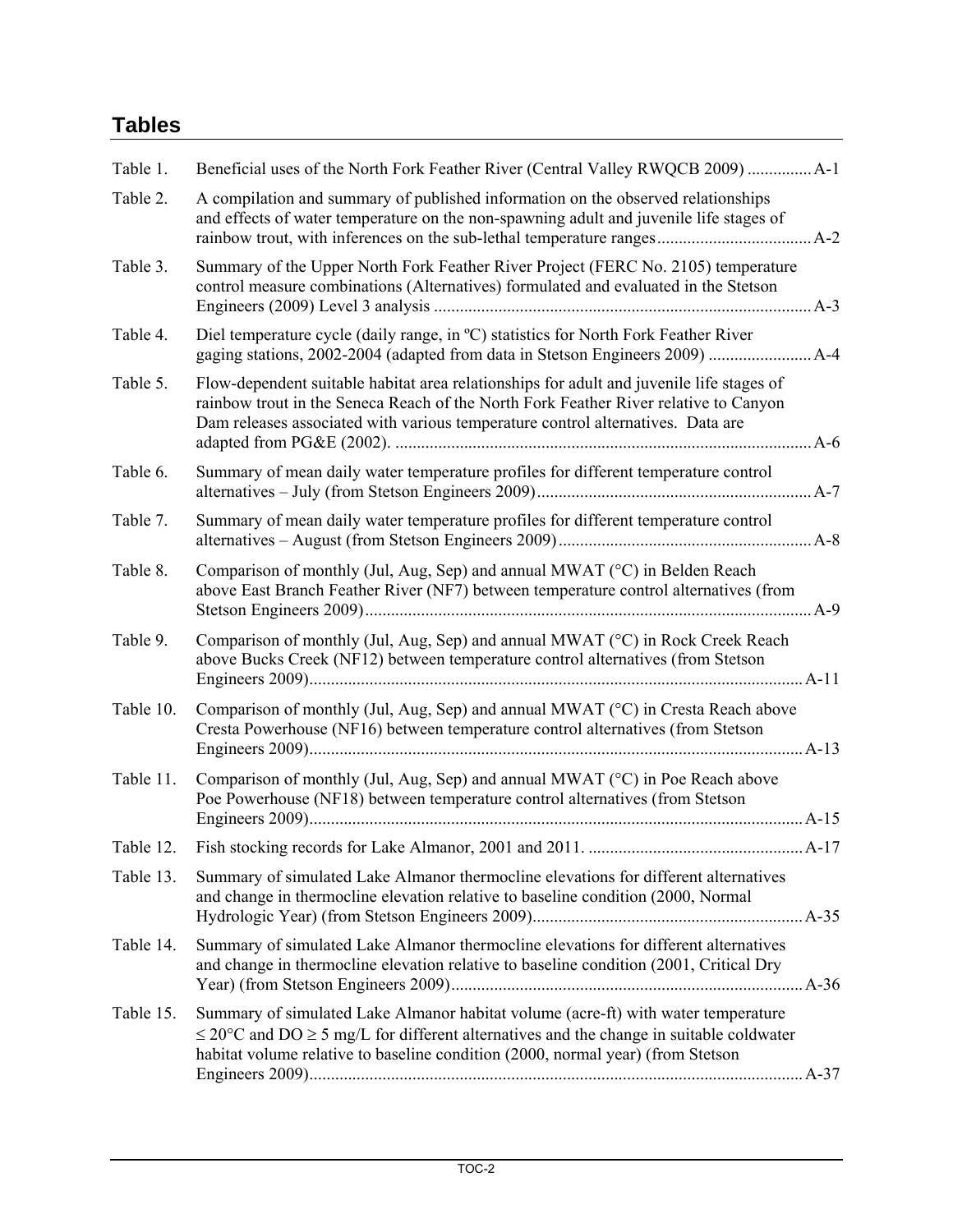| Table 16. | Summary of simulated Lake Almanor habitat volume (acre-ft) with water temperature<br>$\leq$ 21 °C and DO $\geq$ 5 mg/L for different alternatives and the change in suitable coldwater<br>habitat volume relative to baseline condition (2000, normal year) (from Stetson                |  |
|-----------|------------------------------------------------------------------------------------------------------------------------------------------------------------------------------------------------------------------------------------------------------------------------------------------|--|
| Table 17. | Summary of simulated Lake Almanor habitat volume (acre-ft) with water temperature<br>$\leq$ 22°C and DO $\geq$ 5 mg/L for different alternatives and the change in suitable coldwater<br>habitat volume relative to baseline condition (2000, normal year) (from Stetson                 |  |
| Table 18. | Summary of simulated Lake Almanor habitat volume (acre-ft) with water temperature<br>$\leq$ 20°C and DO $\geq$ 5 mg/L for different alternatives and the change in suitable coldwater<br>habitat volume relative to baseline condition (2001, critical dry year) (from Stetson<br>$A-40$ |  |
| Table 19. | Summary of simulated Lake Almanor habitat volume (acre-ft) with water temperature<br>$\leq$ 21°C and DO $\geq$ 5 mg/L for different alternatives and the change in habitat volume<br>relative to baseline condition (2001, critical dry year) (from Stetson Engineers 2009) A-41         |  |
| Table 20. | Summary of simulated Lake Almanor habitat volume (acre-ft) with water temperature<br>$\leq$ 22°C and DO $\geq$ 5 mg/L for different alternatives and the change in habitat volume<br>relative to baseline condition (2001, critical dry year) (from Stetson Engineers 2009) A-42         |  |
| Table 21. | Summary of simulated Lake Almanor metalimnion surface area (acres) for different<br>alternatives and the change in metalimnion surface area (SA) relative to baseline<br>condition with temperature at top of thermocline of 20–22°C (2000, normal year) (from                           |  |
| Table 22. | Summary of simulated Lake Almanor metalimnion surface area (acres) for different<br>alternatives and change in metalimnion surface area (SA) relative to baseline condition<br>with temperature at top of thermocline of $20-22$ °C (2001, critical dry year) (from<br>$A-44$            |  |
| Table 23. | Summary of simulated Butt Valley reservoir habitat volume (acre-ft) having water<br>temperature $\leq 20^{\circ}$ C and DO $\geq 5$ mg/L for Alternative 4a and the change in habitat<br>volume relative to baseline condition (2000, normal year) (from Stetson Engineers<br>$A-47$     |  |
| Table 24. | Summary of simulated Butt Valley reservoir habitat volume (acre-ft) having water<br>temperature $\leq$ 21°C and DO $\geq$ 5 mg/L for Alternative 4a and the change in habitat<br>volume relative to baseline condition (2000, normal year) (from Stetson Engineers                       |  |
| Table 25. | Summary of simulated Butt Valley reservoir habitat volume (acre-ft) having water<br>temperature $\leq$ 22°C and DO $\geq$ 5 mg/L for Alternative 4a and the change in habitat<br>volume relative to baseline condition (2000, normal year) (from Stetson Engineers<br>A-49               |  |
| Table 26. | Summary of simulated Butt Valley reservoir habitat volume (acre-ft) having water<br>temperature $\leq 20^{\circ}$ C and DO $\geq 5$ mg/L for Alternative 4a and change in habitat volume<br>relative to baseline condition (2001, critical dry year) (from Stetson Engineers 2009) A-50  |  |
| Table 27. | Summary of simulated Butt Valley reservoir habitat volume (acre-ft) having water<br>temperature $\leq$ 21°C and DO $\geq$ 5 mg/L for Alternative 4a and change in habitat volume<br>relative to baseline condition (2001, critical dry year) (from Stetson Engineers 2009) A-51          |  |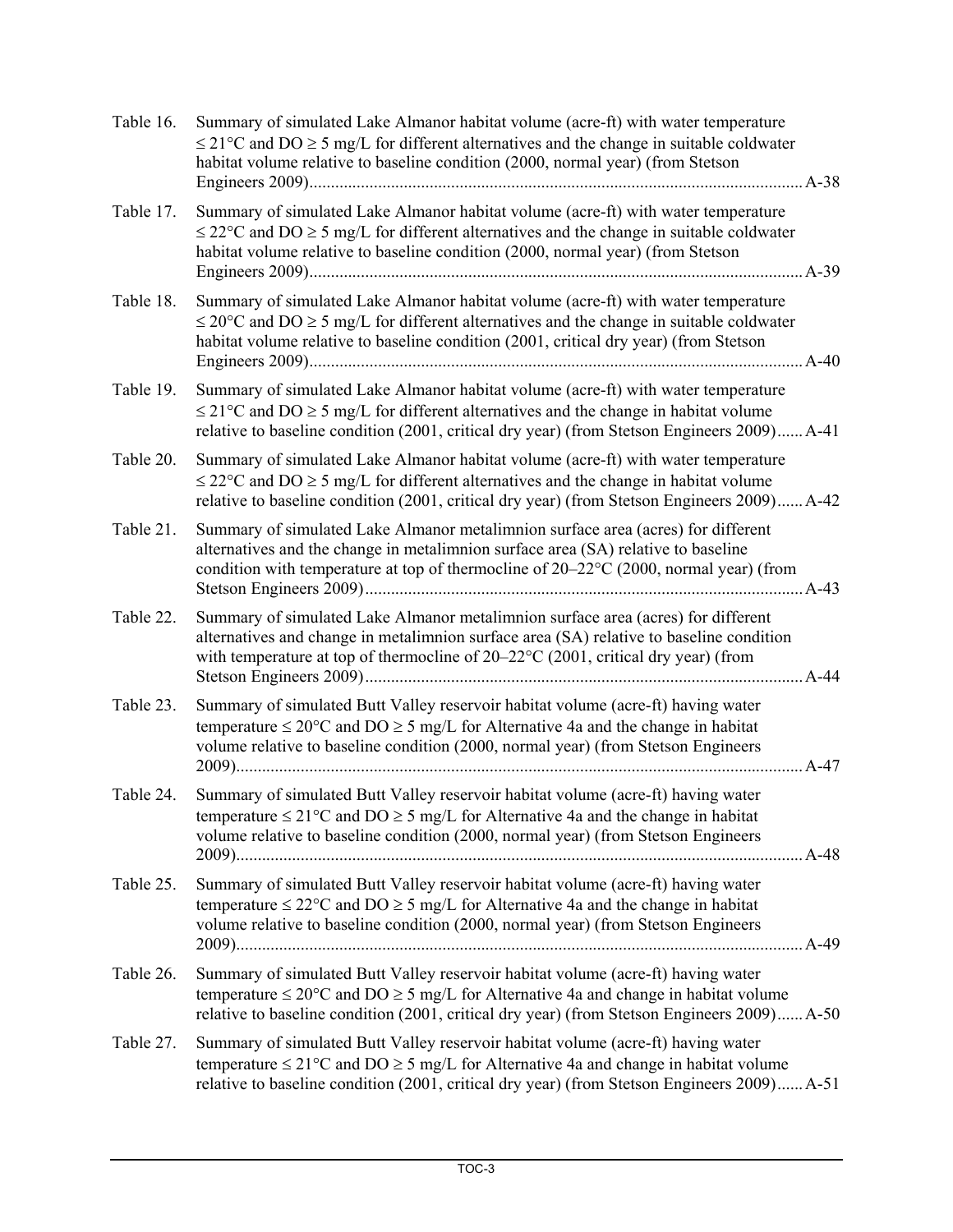| Table 28. | Summary of simulated Butt Valley reservoir habitat volume (acre-ft) having water<br>temperature $\leq 22^{\circ}$ C and DO $\geq 5$ mg/L for Alternative 4a and change in habitat volume<br>relative to baseline condition (2001, critical year) (from Stetson Engineers 2009) A-52 |
|-----------|-------------------------------------------------------------------------------------------------------------------------------------------------------------------------------------------------------------------------------------------------------------------------------------|
| Table 29. | Summary of primary impacts to aquatic resources in Lake Almanor and recommended<br>mitigation measures for alternative combinations of temperature control measures for                                                                                                             |
| Table 30. | Summary of primary impacts to aquatic resources in Butt Valley reservoir and<br>recommended mitigation measures for alternative temperature control combinations of<br>measures for the Upper North Fork Feather River Project (FERC Project No. 2105) A-55                         |

### **Figures**

| Figure 1.  | Typical relationships for fish between the zones of thermal optima for various life cycle<br>activities and sublethal and lethal temperatures for fish relative to acclimation<br>temperature. Note that normal reproduction occurs within a narrow range of<br>temperatures compared to the optimal range of temperatures for rearing and growing     |
|------------|--------------------------------------------------------------------------------------------------------------------------------------------------------------------------------------------------------------------------------------------------------------------------------------------------------------------------------------------------------|
| Figure 2.  | Typical life cycle timing for rainbow trout in streams draining the west slope of the<br>Sierra Nevada, with temperature requirements derived from the literature (temperature<br>requirement data used are from Leitritz and Lewis 1976, Piper et al. 1982, Wixom<br>1989, Bell 1990, Bjornn and Reiser 1991, McCullough 1999, Myrick and Cech 2000a, |
| Figure 3.  | Comparison of NFFR water temperature longitudinal profiles between alternatives —<br>July, 50% exceedance (from Stetson Engineers 2009). (Note: The added Alternative 4D<br>is similar to Alternative 4C, except that the measure of preferential use of Caribou $#1$ is                                                                               |
| Figure 4.  | Comparison of NFFR water temperature longitudinal profiles between alternatives —                                                                                                                                                                                                                                                                      |
| Figure 5.  | Comparison of NFFR water temperature longitudinal profiles between alternatives -                                                                                                                                                                                                                                                                      |
| Figure 6.  | Comparison of NFFR water temperature longitudinal profiles between alternatives —                                                                                                                                                                                                                                                                      |
| Figure 7.  | Comparison of NFFR water temperature longitudinal profiles between alternatives —                                                                                                                                                                                                                                                                      |
| Figure 8.  | Comparison of NFFR water temperature longitudinal profiles between alternatives —                                                                                                                                                                                                                                                                      |
| Figure 9.  | Comparison of NFFR water temperature longitudinal profiles between alternatives —                                                                                                                                                                                                                                                                      |
| Figure 10. | Comparison of NFFR water temperature longitudinal profiles between alternatives —                                                                                                                                                                                                                                                                      |
| Figure 11. | Monthly (July, Aug, Sep) and annual MWAT profiles along NFFR – Baseline (from                                                                                                                                                                                                                                                                          |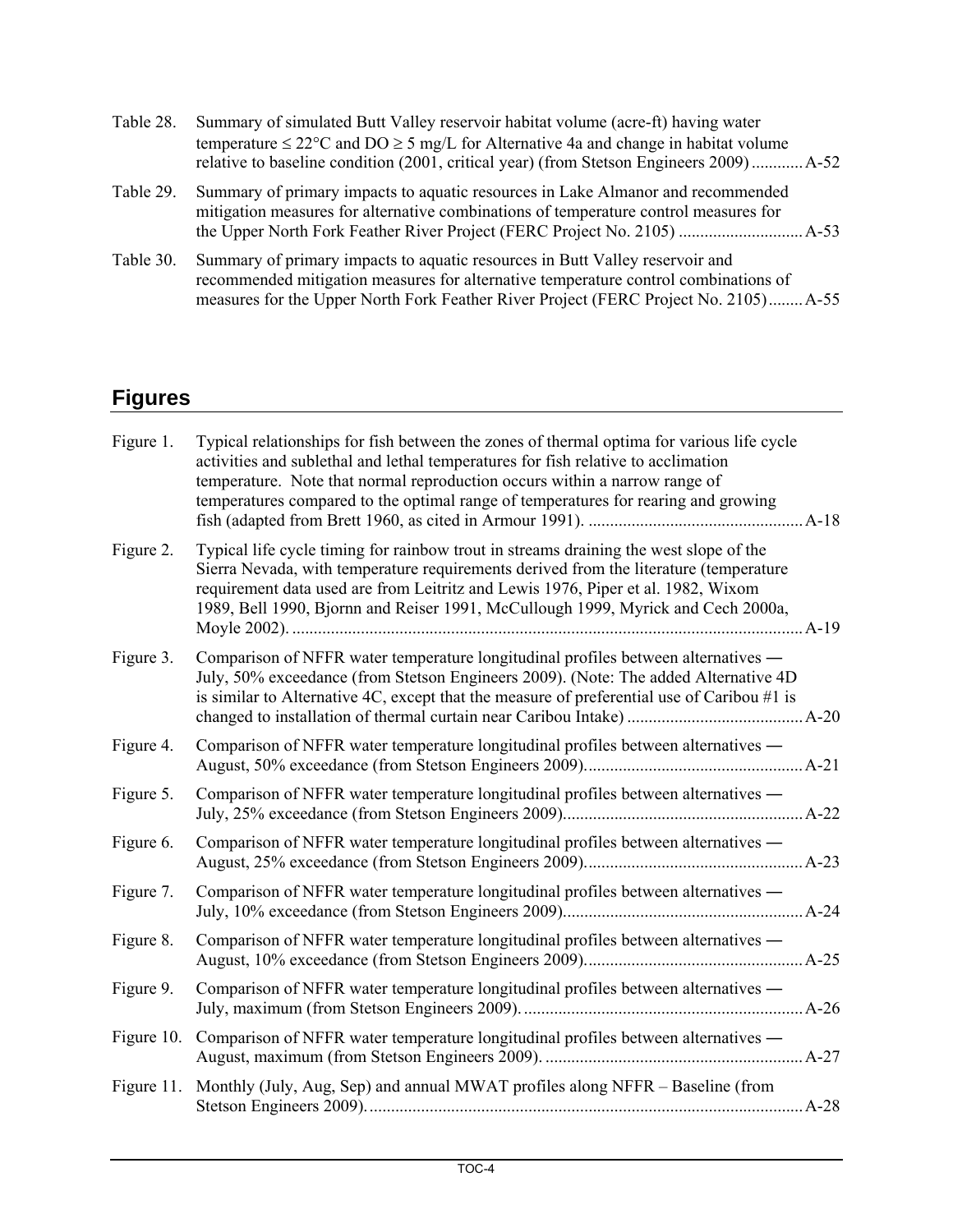|            | Figure 12. Monthly (July, Aug, Sep) and annual MWAT profiles along NFFR - Alternative 3                                                                                                                | $A-29$ |
|------------|--------------------------------------------------------------------------------------------------------------------------------------------------------------------------------------------------------|--------|
|            | Figure 13. Monthly (July, Aug, Sep) and annual MWAT profiles along NFFR - Alternative 3x                                                                                                               |        |
|            | Figure 14. Monthly (July, Aug, Sep) and annual MWAT profiles along NFFR - Alternative 4a                                                                                                               |        |
|            | Figure 15. Monthly (July, Aug, Sep) and annual MWAT profiles along NFFR - Alternative 4b                                                                                                               | $A-32$ |
|            | Figure 16. Monthly (July, Aug, Sep) and annual MWAT profiles along NFFR - Alternative 4c                                                                                                               |        |
| Figure 17. | Monthly (July, Aug, Sep) and annual MWAT profiles along NFFR - Alternative 4d                                                                                                                          |        |
| Figure 20. | Comparison of simulated Lake Almanor habitat volume having water temperature $\leq$<br>$20^{\circ}$ C and DO $\geq$ 5 mg/L for different alternatives (2000, normal year) (from Stetson                |        |
| Figure 21. | Comparison of simulated Lake Almanor habitat volume having water temperature<br>$\leq$ 21°C and DO $\geq$ 5 mg/L for different alternatives (2000, normal year) (from Stetson                          |        |
| Figure 22. | Comparison of simulated Lake Almanor habitat volume having water temperature<br>$\leq$ 22°C and DO $\geq$ 5 mg/L for different alternatives (2000, normal year) (from Stetson                          |        |
| Figure 23. | Comparison of simulated Lake Almanor habitat volume having water temperature<br>$\leq$ 20°C and DO $\geq$ 5 mg/L for different alternatives (2001, critical dry year) (from                            |        |
| Figure 24. | Comparison of simulated Lake Almanor habitat volume having water temperature<br>$\leq$ 21°C and DO $\geq$ 5 mg/L for different alternatives (2001, critical dry year) (from                            |        |
| Figure 25. | Comparison of simulated Lake Almanor habitat volume having water temperature<br>$\leq$ 22°C and DO $\geq$ 5 mg/L for different alternatives (2001, critical dry year) (from<br>Stetson Engineers 2009) | $A-42$ |
|            | Figure 26. Comparison of simulated Lake Almanor metalimnion surface area for different                                                                                                                 |        |
| Figure 27. | Comparison of simulated Lake Almanor metalimnion surface area for different                                                                                                                            |        |
| Figure 28. | Simulated water temperatures at the Butt Valley Powerhouse (PH) discharge under                                                                                                                        |        |
| Figure 29. | Simulated dissolved oxygen concentrations at the Butt Valley Powerhouse (PH)<br>discharge under different alternatives, 2000 (from Stetson Engineers 2009).  A-45                                      |        |
| Figure 30. | Simulated water temperatures at the Butt Valley Powerhouse (PH) discharge under                                                                                                                        |        |
| Figure 31. | Simulated dissolved oxygen concentrations at the Butt Valley Powerhouse (PH)<br>discharge under different alternatives, 2001 (from Stetson Engineers 2009).  A-46                                      |        |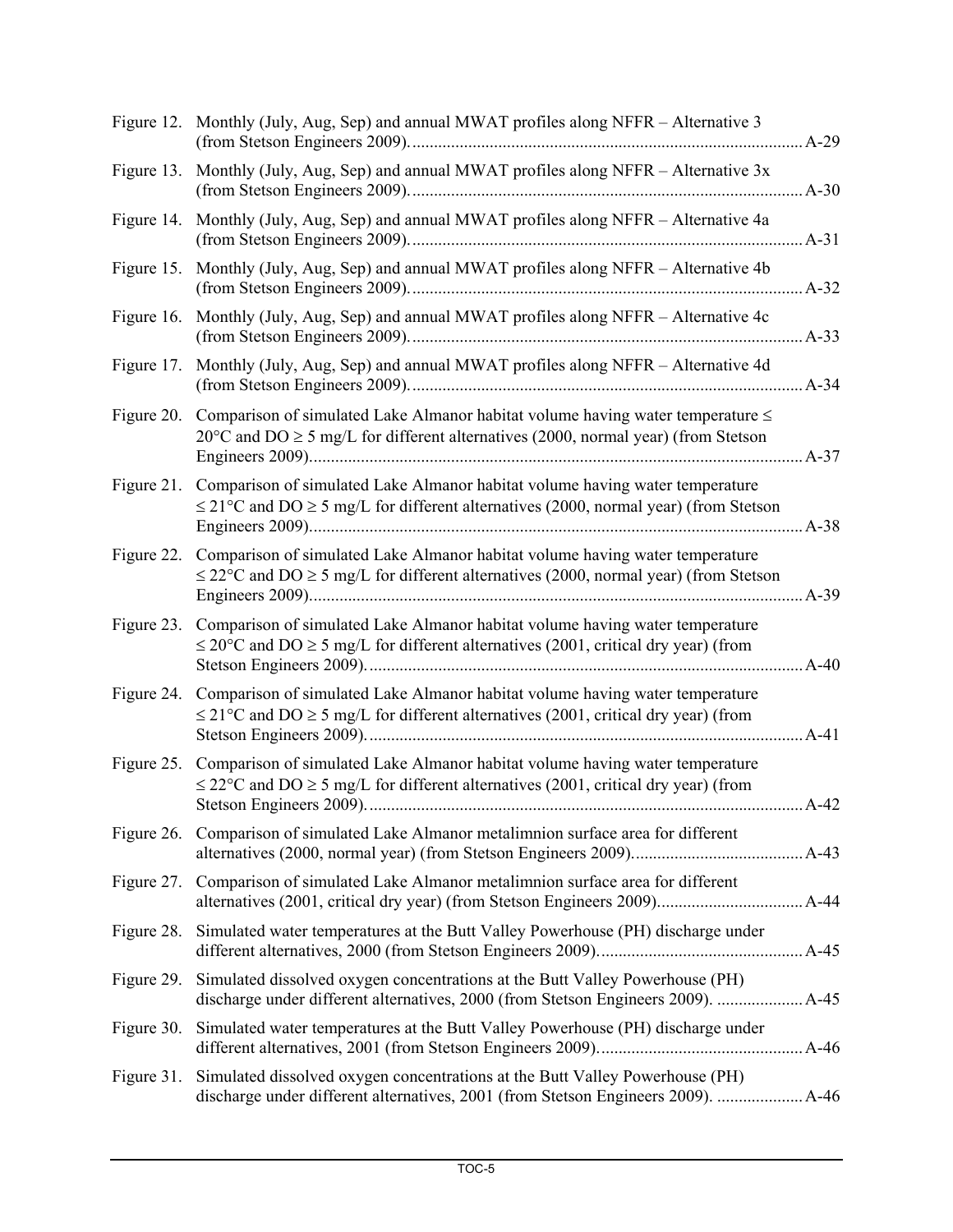|            | Figure 32. Comparison of simulated Butt Valley reservoir habitat volume having water<br>temperature $\leq 20^{\circ}$ C and DO $\geq 5$ mg/L for Alternative 4a (2000, normal year) (from<br>A-47 |
|------------|---------------------------------------------------------------------------------------------------------------------------------------------------------------------------------------------------|
| Figure 33. | Comparison of simulated Butt Valley reservoir habitat volume having water<br>temperature $\leq$ 21°C and DO $\geq$ 5 mg/L for Alternative 4a (2000, normal year) (from                            |
| Figure 34. | Comparison of simulated Butt Valley reservoir habitat volume having water<br>temperature $\leq$ 22°C and DO $\geq$ 5 mg/L for Alternative 4A (2000, normal year) (from                            |
| Figure 35. | Comparison of simulated Butt Valley reservoir habitat volume having water<br>temperature $\leq 20^{\circ}$ C and DO $\geq 5$ mg/L for Alternative 4a (2001, critical dry year) (from<br>$A - 50$  |
| Figure 36. | Comparison of simulated Butt Valley reservoir habitat volume having water<br>temperature $\leq$ 21°C and DO $\geq$ 5 mg/L for Alternative 4a (2001, critical dry year) (from                      |
| Figure 37. | Comparison of simulated Butt Valley reservoir habitat volume having water<br>temperature $\leq$ 22°C and DO $\geq$ 5 mg/L for Alternative 4a (2001, critical dry year) (from<br>$A-52$            |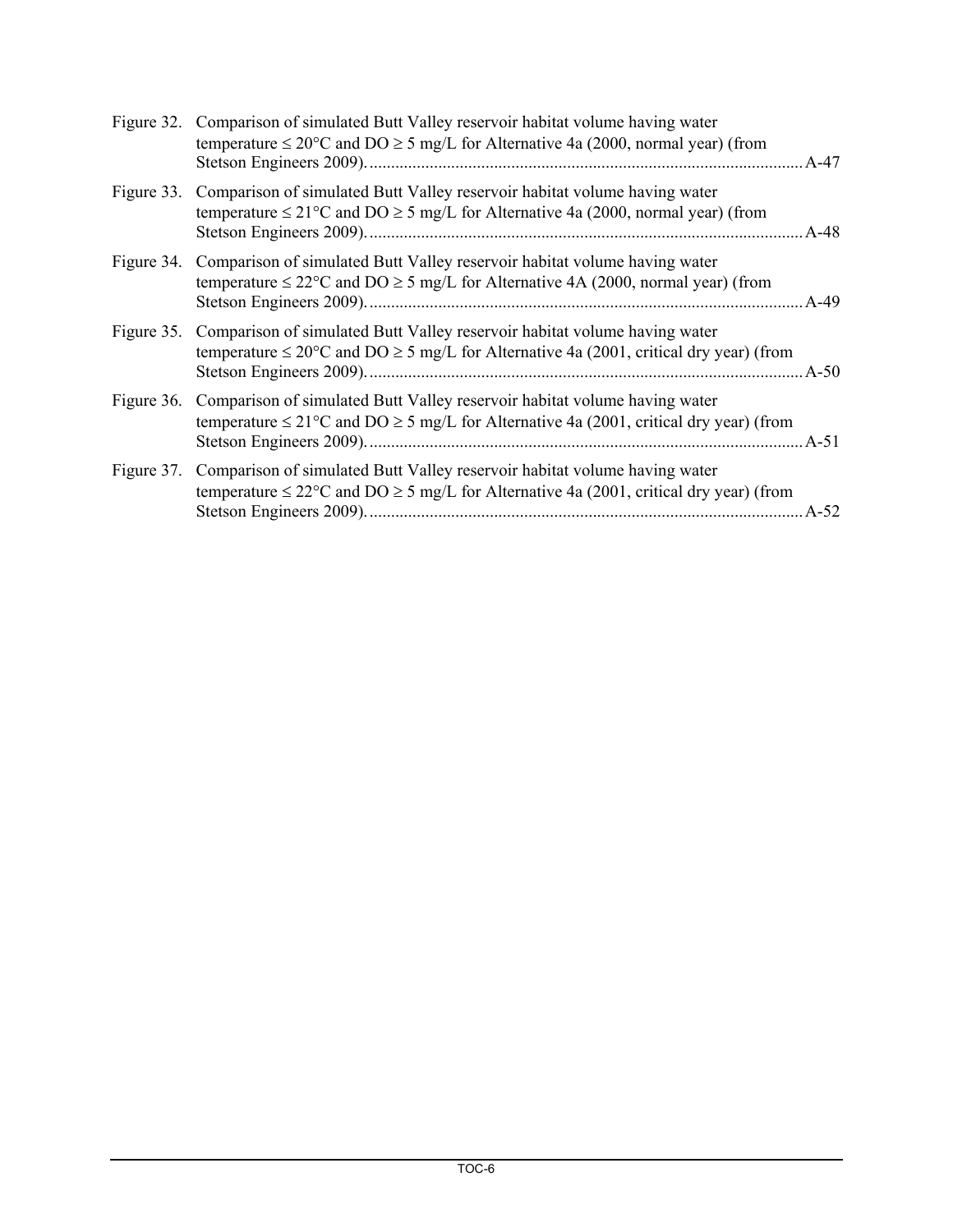# <span id="page-15-1"></span><span id="page-15-0"></span>1. Introduction and Background

This technical memorandum describes the biological rationale for water temperature metrics, criteria, and analyses used to evaluate potential water quality measures for Pacific Gas & Electric Company's (PG&E) Upper North Fork Feather River Hydroelectric Project (Federal Energy Regulatory Commission [FERC] Project No. 2105) (UNFFR Project) to better protect the designated aquatic life uses and associated water quality objectives for the North Fork Feather River (NFFR) specified in the Water Quality Control Plan for the Sacramento and San Joaquin River Basins (Basin Plan) (Central Valley RWQCB 2009). This water quality performance analysis for the UNFFR Project was conducted in accordance with Section 401 of the Clean Water Act (CWA) as implemented by the California State Water Resources Control Board's (State Water Board) Water Quality Certification Program (33 U.S.C.§ 1341) and the Central Valley Regional Water Quality Control Board's (Regional Water Board) Controllable Factors Policy, as adopted in the 1975 Basin Plan.

The Basin Plan lists the beneficial uses for the NFFR as shown in Table 1.

1

The Regional Water Board's Policy for Application of Water Quality Objectives (Central Valley Regional Water Quality Control Board 2009) requires that water quality objectives be implemented in a manner that fully protects the designated beneficial uses of a water body (California Water Code Section 13000). The Basin Plan currently designates three aquatic life uses of the NFFR: 1) cold freshwater habitat; 2) spawning, reproduction, and early development for coldwater fisheries; and 3) waterdependent wildlife habitat. For water quality management purposes, these aquatic life uses represent important and valued resources supported by the NFFR, the characteristics and qualities of which are sensitive to water quality degradation and must be protected under state law. Coldwater fisheries habitats, particularly for salmonids, represent the beneficial uses most sensitive to water temperature. The Basin Plan's water temperature objectives for the NFFR include the following narrative provisions:

- 1. "At no time or place shall the temperature of intrastate waters be increased more than 5ºF [2.8ºC] above natural receiving water temperature;" and,
- 2. "The natural receiving water temperature of intrastate waters shall not be altered unless it can be demonstrated to the satisfaction of the Regional Water Board that such alteration does not adversely affect beneficial uses."<sup>[3](#page-15-0)</sup>

In 2006, a 49-mile segment of the NFFR below Lake Almanor, primarily from Belden Dam downstream to Lake Oroville, was listed by the United States Environmental Protection Agency (EPA) under CWA Section 303(d) for non-compliance with the Basin Plan's water quality objectives, based on limitations caused by occurrences of high summertime water temperatures and elevated mercury concentrations.

 $3$  Protection and attainment of beneficial uses designated in the Basin Plan requires the State Water Board and Regional Water Boards in issuing CWA Section 401 water quality certifications to apply the water quality objectives to reasonably controllable water quality factors. "Controllable water quality factors" are those actions, conditions, or circumstances resulting from human activities that may influence the quality of the waters of the State that are subject to the authority of the State Water Board and Regional Water Boards and may be reasonably controlled.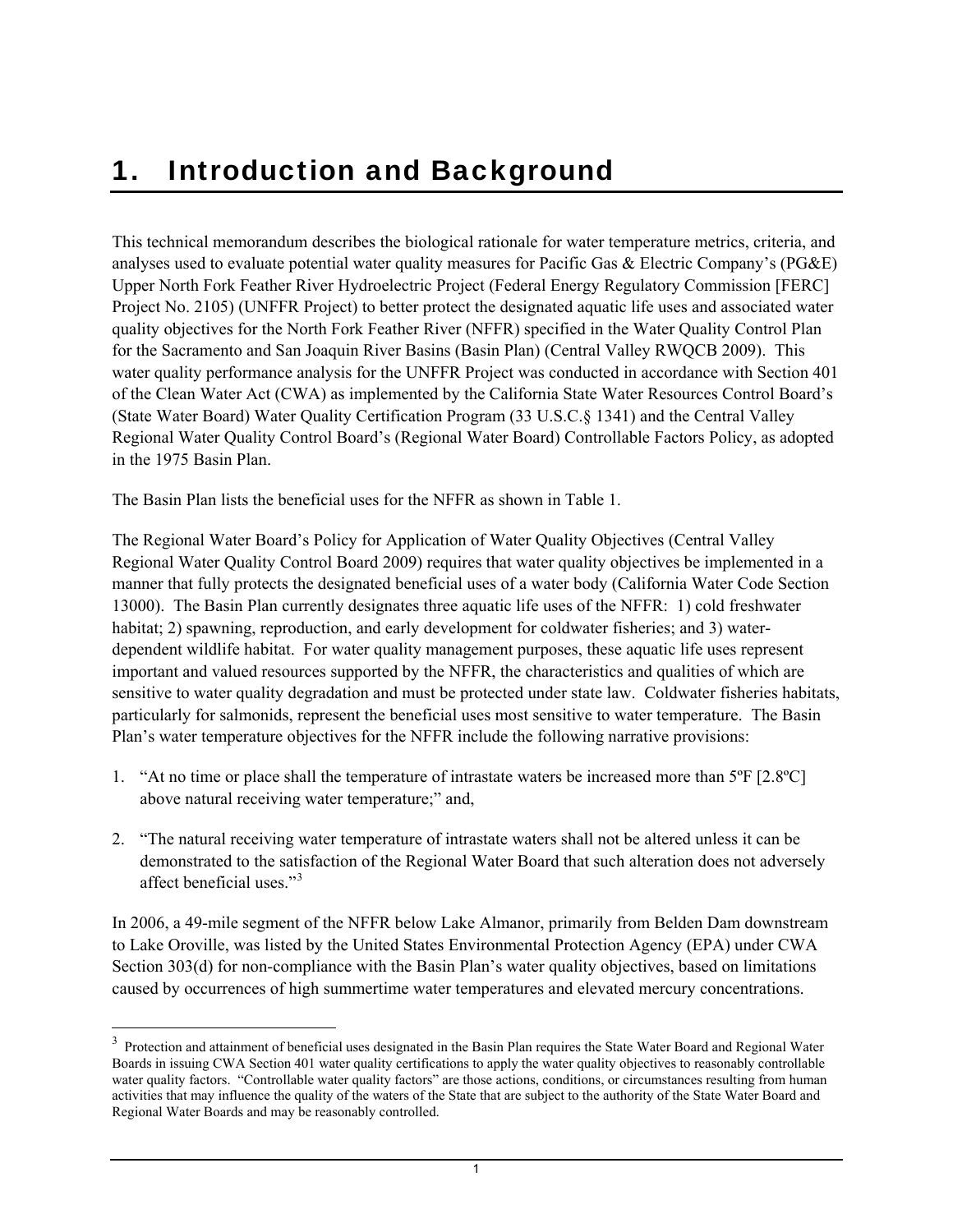<span id="page-16-0"></span>Elevated mercury concentrations in the NFFR are attributable to historic residual mining wastes, not the UNFFR Project (State Water Board 2006). The primary causes of water temperature impairment in the NFFR are attributable to hydromodification and flow regulation/modification as specified in the 2006 Staff Revisions to the CWA Section 303(d) List of Water Quality Limited Segments (State Water Board 2006). A long history of hydroelectric development on the NFFR has greatly altered the river's physical character and flow regime. Three hydroelectric projects on the mainstem of the NFFR, consisting of five diversion dams, include PG&E's UNFFR Project, Rock Creek–Cresta Project (FERC Project No. 1962), and Poe Project (FERC Project No. 2107). Associated features of these projects, as well as several additional hydroelectric projects, occur on tributaries to the NFFR. As a result, much of the flow of the river from Lake Almanor to Lake Oroville is diverted through tunnels and penstocks. Although minimum flow levels to protect aquatic habitat in bypass reaches below each of the hydro-diversion dams have been required and implemented as part of FERC licensing procedures for each of the PG&E hydroelectric projects, the current existing operational features and relationships among the projects have a limited combined ability to control dam releases to manage water temperatures for the benefit of coldwater fisheries during the summer (PG&E 1979, 2000, 2005; Woodward-Clyde Consultants 1987; CDFG 1988; FERC 2005).

The physical habitat alterations of the NFFR caused by construction and operation of the hydropower diversion dams, inundation of the river channel behind the dams, and alteration of streamflows, including effects on the river's water temperature regime, have long been identified as important factors limiting the NFFR coldwater fishery (Wales and Hansen 1952; PG&E 1979; Wixom 1989; Moyle et al. 1983). The State Water Board and the EPA examined multiple lines of available evidence, including water temperature records and data on the historic and current conditions of cold freshwater habitat and fishery resources, when listing the NFFR as a water quality limited segment for water temperature in 2006 (State Water Board 2006, 2010). Changes in the relative diversity, abundance, and distribution of native coldwater species within the NFFR are attributable, in part, to a combination of hydroelectric projectrelated factors and other watershed factors, including habitat alteration, changes in flow and temperature regimes, sedimentation, hydromodification, and introduction of non-native species. The adverse impacts of water temperature impairment to the cold freshwater fishery were noted to become progressively more significant downstream of the UNFFR Project through the Rock Creek–Cresta and Poe hydroelectric project reaches, where summer maximum water temperatures are highest (State Water Board 2006).

Available temperature data for the UNFFR Project reach and downstream reaches of the NFFR show that high water temperatures in excess of 20°C (68°F) occur frequently during the period of summer maximum temperatures in July and August (PG&E 2000, 2005; Figures 2-58 to 2-69 in Stetson Engineers 2009)<sup>[4](#page-16-0)</sup>. Commonly recommended water temperature standards protective of coldwater habitat in other states range from maximum temperatures of 17.8ºC (64ºF) to 20ºC (68ºF) (EPA 2003; Todd et al. 2008; McCullough 2010), with the differences depending on species, habitat conditions, geographic-specific factors, and the temperature compliance statistic used (e.g., temperature statistics based on mean daily, daily maximum, or mean weekly values).

As part of the Rock Creek–Cresta Project, FERC Project No. 1962, Settlement Agreement, the parties to the agreement adopted a plan to develop operational measures that would seek to maintain mean daily

 4 Thermographs for 2002-2004 exhibit periods of summer maximum temperatures ranging from 20–90 days from late-June through early-September within the UNFFR Project, Rock Creek–Cresta Project, and Poe Project bypass reaches. Day-to-day mean temperatures vary over a fairly narrow range of 2–3ºC during this period (Stetson Engineers 2009).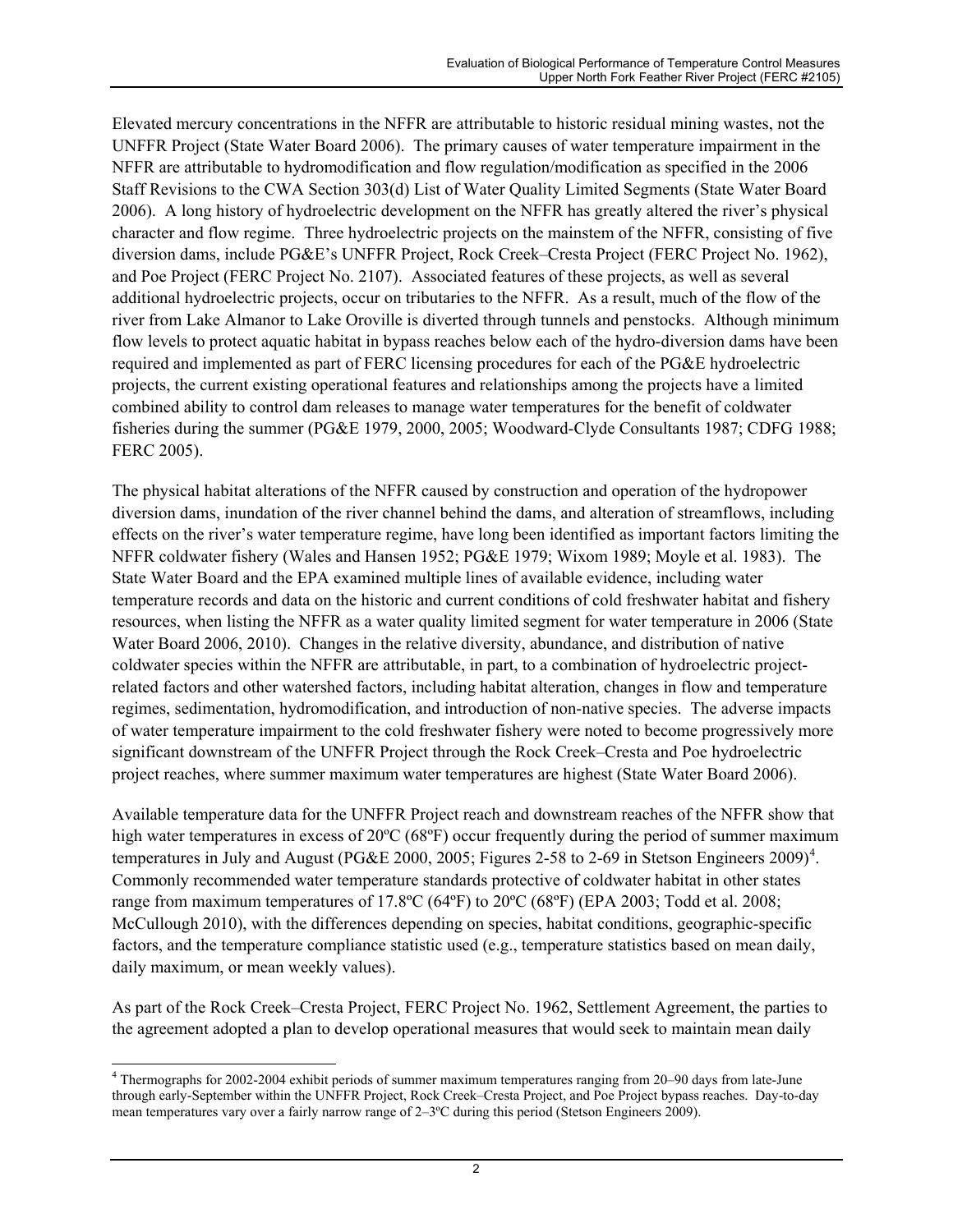<span id="page-17-0"></span>temperatures of 20ºC (68ºF) or less to better protect cold freshwater habitat uses (PG&E 2005). PG&E sponsored considerable monitoring and research into water temperature management for the NFFR since the 1980s, which determined that the summer temperature regime of the Rock Creek–Cresta Project reaches is primarily controlled by the water temperatures of Lake Almanor and Butt Valley reservoir at the levels of their respective diversion intakes and the non-controllable warm water temperature of the East Branch of the NFFR (PG&E 2000, 2005). In view of this finding and requirements of the Upper North Fork Feather River Project, FERC Project No. 2105, Relicensing Settlement Agreement, dated April 22, 2004 (UNFFR Project Settlement Agreement) concerning the unresolved water temperature issues, PG&E conducted several feasibility studies to determine the level of temperature control achievable with the UNFFR Project features that can be used to better attain protection of cold freshwater habitat uses of the NFFR (PG&E 2005). The results of these PG&E-sponsored water temperature investigations have been considered as part of the State Water Board's independent evaluation of water temperature control measures that may be necessary to bring the UNFFR Project, Rock Creek–Cresta Project, and Poe Project into compliance with the Basin Plan's water temperature objectives for cold freshwater habitat use.

## <span id="page-17-1"></span>2. Purpose of This Report

The purpose of the analysis presented in this report is to evaluate the potential water temperature control measures addressed in the Stetson Engineers (2009) engineering feasibility report relative to biological temperature criteria to determine the potential levels of protectiveness achievable for cold freshwater habitat uses of the NFFR. The biological water quality benefits and impacts of the alternative temperature control measures identified in this report were used to inform the Environmental Impact Report (EIR) that the State Water Board intends to use for compliance with the California Environmental Quality Act (CEQA) that must accompany issuance of the CWA Section 401 water quality certification.

The Basin Plan requires development and selection of assessment thresholds and analytic tools consistent with water quality objectives to evaluate water quality impairment, so that measures to reduce impairment can be identified and implemented effectively and their performance can be objectively evaluated (State Water Board 2011). As part of its responsibility in issuing a CWA Section 401 water quality certification for the UNFFR Project, the State Water Board independently reviewed, evaluated, and augmented the additional information that PG&E developed on alternative water temperature control measures for the Rock Creek–Cresta Project, which is described in Stetson Engineers' (2009) engineering feasibility analysis of temperature control alternatives to meet water quality objectives and protect cold freshwater habitat along the NFFR.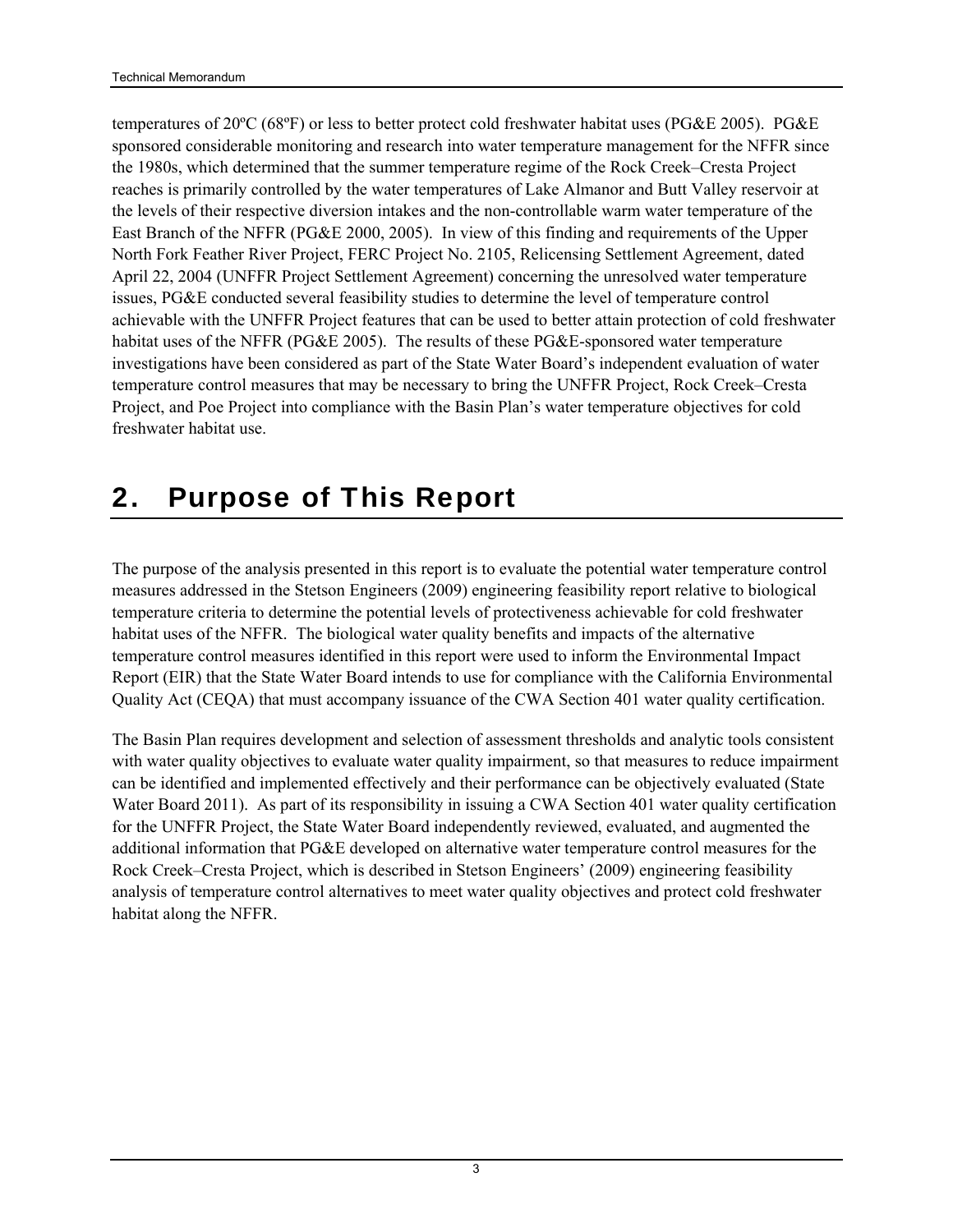# <span id="page-18-1"></span><span id="page-18-0"></span>3. Selected Water Temperature Performance **Metrics**

Evaluations of water temperature regimes for ecological and water quality management purposes generally use temperature statistics calculated over an averaging period, frequency analysis of the duration of occurrence of various temperature levels, and identification of extreme (maximum and minimum) temperatures (EPA 1977; Armour 1991; Coutant 1999; Sullivan et al. 2000; McCullough 2010). For the purposes of this analysis, three statistical metrics were selected for their value in distinguishing the relative performances of water temperature control measures for better attaining and protecting the cold freshwater habitat use of the NFFR. The temperature statistics selected for this analysis are based on: (1) applicability to UNFFR Project operations and the temperature modeling approach adopted by the State Water Board for evaluation of the UNFFR Project, and for assessing cumulative water temperature effects on the NFFR; (2) commonly used temperature statistics/metrics for coldwater fish protection; and (3) availability of relevant water temperature criteria for coldwater fish species inhabiting the NFFR for use with the selected statistics. The three selected temperature statistics used for our analysis are as follows:

- 3. *Daily average temperature* Mean daily water temperature is defined as the average water temperature over the course of a 24-hour day. The daily average temperature is the limit of resolution of the SNTEMP temperature model used to estimate river temperatures (Stetson Engineers 2009). This statistic allows evaluation of relatively short-term extreme thermal exposures and is consistent with the Rock Creek–Cresta Project Relicensing Settlement Agreement's adoption of a mean daily water temperature criterion of 20°C to protect cold freshwater habitat (FERC 2005).
- 4. *Maximum weekly average water temperature (MWAT)* MWAT is defined as the maximum value of seven-day running averages of daily average water temperatures. The MWAT can be computed on annual and monthly bases. Stetson Engineers (2009) provided MWAT on a monthly basis for the period of summer maximum temperatures for each combination of temperature control measures analyzed. MWAT provides one measure of chronic, or cumulative, temperature exposure, when keyed to thermal requirements (temperature limits) for specific life stages of representative species (EPA 1977; Coutant 1999). It has been EPA's primary recommended statistical metric for developing water temperature guidelines, objectives, and standards (EPA 1977), and has been adopted by a number of states for setting temperature standards consistent with CWA Section 304(a). Despite its history of recommendation by the EPA, application of the MWAT for setting temperature standards has been criticized in recent years for not necessarily being fully protective of the most sensitive uses, such as endangered and threatened species (Coutant 1999; McCullough 1999; EPA 2003). Our use of the MWAT statistic for this analysis does not convey or imply imposition of a particular water temperature standard for the NFFR; its use is strictly as an index to compare modeled water temperature conditions provided by alternative temperature control measures to the relevant data on thermal requirements of representative coldwater species.
- 5. *Diel water temperature variation* Diel water temperature variation is the total range of temperature fluctuation occurring over a daily cycle. It is expressed as an average or maximum of diel ranges around the daily mean temperature and provides an index of daily acute temperature exposure. The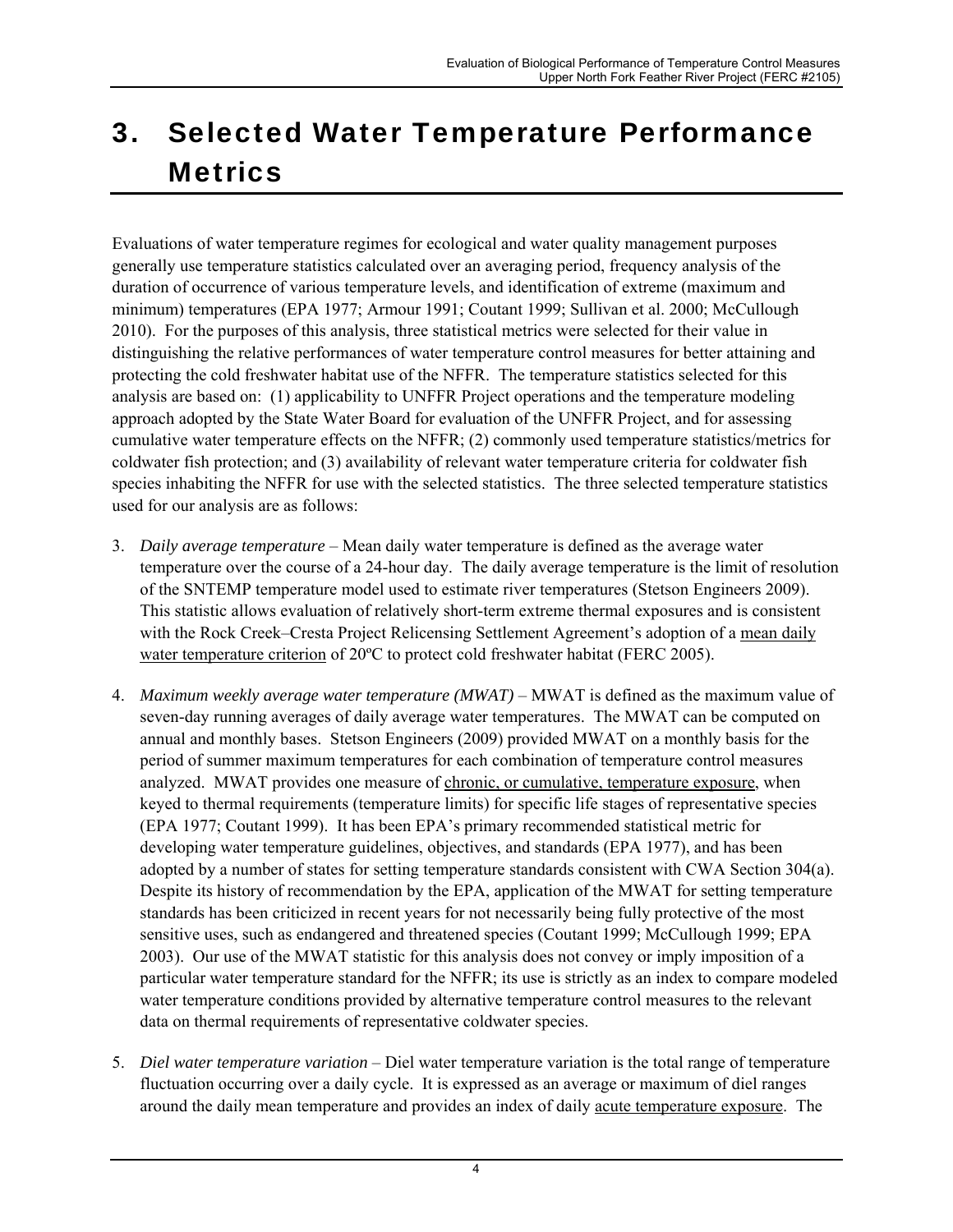<span id="page-19-0"></span>diel water temperature statistic provides a means of estimating maximum daily water temperatures when using modeled mean daily temperatures.

# <span id="page-19-1"></span>4. Thermal Requirements for Cold Freshwater Fish and Their Aquatic Habitat

Habitat for coldwater stream fish consists of the physical, chemical, and biological constituents of the stream and adjacent riparian areas that provide for feeding, sheltering, behavioral interactions, reproduction, rearing, and in-river migrations (Bjornn and Reiser 1991; Griffith 1999; McCullough 1999; Moyle 2002). Water quality affects the physical and chemical aspects of aquatic habitat for fish and aquatic invertebrates. Of the many constituents of water quality, water temperature is one of the most important factors determining the geographic distributions, productivity, and survival of fish and aquatic invertebrates (Gerking 1980; Cech et al. 1990; Vannote and Sweeny 1980; Ward and Sanford 1982; and Hawkins et al. 1997).

Water temperature is considered a key environmental factor affecting fish growth, disease-processes, reproduction, and survival. The freshwater life histories of fish are closely tied to the water temperature regime of the water body that they inhabit. For coldwater fish, especially trout and salmon, the timing of reproductive cycles is closely correlated with seasonal water temperature patterns. Thermal tolerances and physiological optimum ranges for growth and survival vary over a species' life cycle and are also partially dependent on an individual's cumulative thermal exposure history and nutrition and health status, but generally are bounded by ultimate lethal maxima and minima (Figure 1) (Brett 1952; Armour 1991; Myrick and Cech 2000a). To help understand these temperature requirements, several concepts and terms associated with the thermal physiology of fishes are diagrammed in Figure 1 and are further defined as follows:

*Physiological optimum temperature (PO)*: Temperature range that maximizes the performance of a particular physiological parameter such as growth, swimming stamina, or reproductive output; each physiological function may have different optimal temperatures. Optimal temperatures for growth are strongly influenced by food availability, or ration level, with declining optimal temperatures as ration levels drop below satiation (Brett 1952, 1956; Armour 1991; McCullough 1999).

*Preferred temperature*: A temperature, or temperature range, that individual fish, regardless of prior history of temperature exposures (or acclimation temperatures), will tend to congregate around, when allowed to freely select in a thermal gradient. The preferred temperature usually falls within the physiological optimal range, often similar to the growth optimum (Brett 1956; Armour 1991; Coutant 1999). Both initial and final temperature preferenda values can be found in the literature. Use of preferred temperatures of fish for water quality criteria must be viewed cautiously because a variety of different test procedures have been historically used to derive them. Physiological responses to thermal conditions are considered more reliable and, when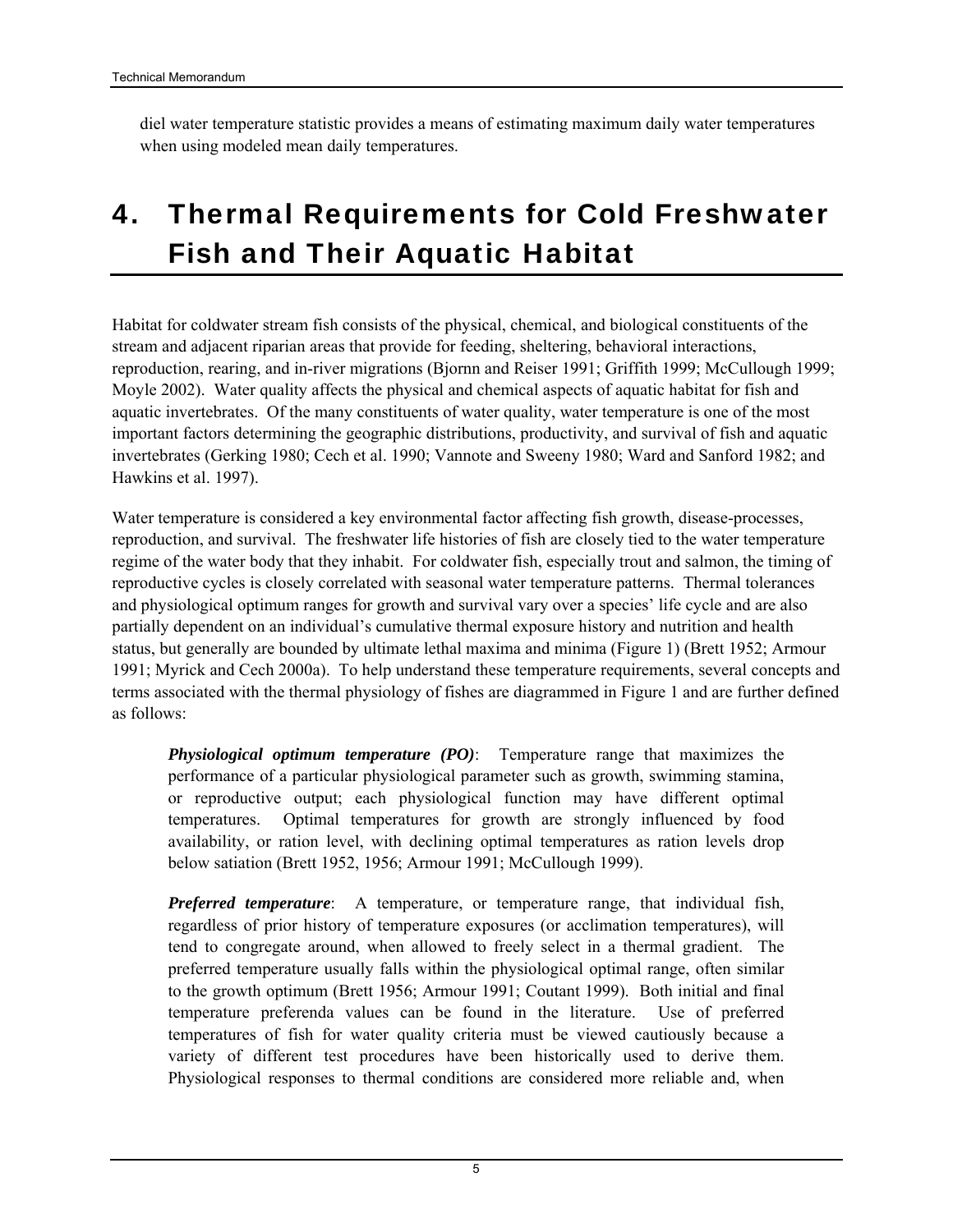available, should be used to corroborate preferred temperature data for use as water quality criteria (Armour 1991; Sullivan et al. 2000).

*Tolerance zone*: Temperature range between the incipient lethal level (high-end temperature) and the feeding limit (low-end temperature) (Elliott 1981, as cited by McCullough 1999).

*Supra- and sub-optimal temperatures*: These are temperatures, within the tolerance zone, above (supra) and below (sub) the physiological optimum temperature range that results in reduced physiological performance, but that are not directly lethal. Growth, swimming stamina, reproductive output, disease-resistance, and other important functions may each exhibit this pattern of declining performance outside their respective optimal temperature ranges, but may have differing supra- and sub-optimal ranges. Chronic exposure to supra- or sub-optimal water temperatures can reduce population viability through increased incidence of disease, increased vulnerability to predation, reduced reproductive capacity, and deleterious outcomes of interspecific competition (Marine 1992; DeStaso and Rahel 1994; Coutant 1999; Dickerson and Vinyard 1999; McCullough 1999; Moyle 2002; Marine and Cech 2004).

*Acclimation temperature*: Temperature, within the tolerance zone, that test fish are experimentally exposed to for a period of time from several days to months before a thermal tolerance test (Armour 1991).

*Upper incipient lethal temperature (UILT)*: The upper temperature at which typically 50% of a test population can tolerate and survive during a standard 7-day exposure period, given a previous constant acclimation temperature. The UILT increases with acclimation temperature up to a point such that higher acclimation temperatures have no further effect (Brett 1956).

*Ultimate upper incipient lethal temperature (UUILT)*: The highest temperature at which thermal tolerance (as measured using UILT tests) does not increase with increasing acclimation temperature (Brett 1956).

In view of the variability in physiological responses of fish to water temperature, the CWA Section 304(a) guidance on identification of fully protective water quality criteria (40 CFR  $\S$  131.11) for aquatic life implies that not only must the water temperature criteria protect the most sensitive aquatic life use from short-term, acute exposure to lethal temperatures (i.e., lethal maxima and/or minima), but also must protect against deleterious effects of chronic exposure to stressful, but sublethal temperatures outside the optimal range and maintain thermal regimes that promote overall health and productivity of populations, including suitable conditions for all life stages and requirements for growth and reproduction.

Some debate exists within the scientific and regulatory communities about the best temperature statistics and criteria to use for evaluating temperature regimes and defining thermal requirements and protective standards for aquatic life uses under the CWA (Armour 1991; Coutant 1999; Sullivan et al. 2000; McCullough et al. 2010). The challenge in evaluating temperature effects on aquatic organisms is that lethal and optimal temperature ranges vary by species, life stage, genetic characteristics, nutritional and health status, ecological conditions, and the timing and duration of temperature exposure (Brett 1952;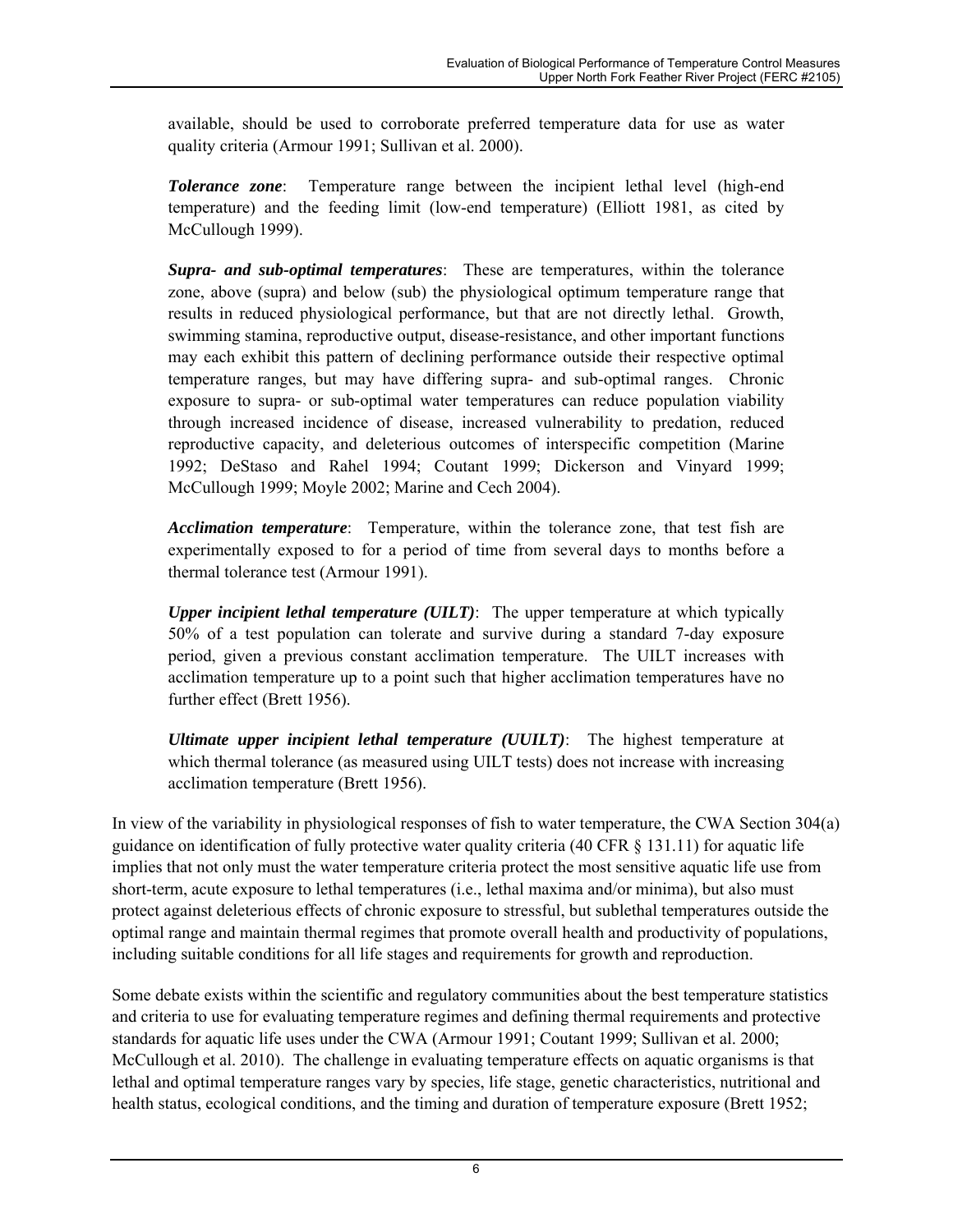<span id="page-21-0"></span>Myrick 1998; McCullough 1999; Cech and Myrick 1999; Railsback and Rose 1999; Myrick and Cech 2000a; Sullivan et al. 2000). Generally, biologically relevant temperature ranges or thresholds related directly to the most sensitive aquatic life use during specific seasons and in specific stream segments of concern are identified for evaluation and regulatory compliance purposes (Coutant 1999). Coldwater salmonids are considered a sensitive aquatic species with regard to water temperatures and are a general indicator species of good water quality and aquatic habitat condition. Based on information found in Wixom (1989), State Water Board identified the juvenile and non-spawning adult life stages of rainbow trout (*Oncorhynchus mykiss*) as an appropriate representative coldwater species for this analysis of water temperature requirements during the period of summer maximum temperatures for the NFFR.

We compiled information on the temperature requirements of rainbow trout from a considerable examination of the scientific literature, including comprehensive reviews by Coutant (1977); EPA (1977); Bell (1986); Bjornn and Reiser (1991); McCullough (1999); Sullivan et al. (2000); and McCullough et al. (2001); and relevant regional studies by Cech et al. (1990); Myrick (1998); and Myrick and Cech (2000a,b,c). These temperature requirements are summarized in Table 2.

# <span id="page-21-1"></span>5. Discussion of the Rationale for Normative, Optimal, Supra-optimal, and Lethal Water Temperature Ranges Identified to Evaluate Performance of Water Quality Measures

Because we are primarily interested in temperature control measures during the period of summer maximum water temperatures in the NFFR, the focus is on the critical upper temperature tolerances and requirements of non-spawning adult and juvenile rainbow trout for this evaluation, since spawning and egg incubation take place earlier in the year before temperatures increase (Figure 2). A normative temperature range for adult and juvenile rainbow trout can be approximated to occur from 10–21ºC (50.0–69.8ºF), where, most life activities may occur with little impairment and, because fish are coldblooded, overall behavioral and physiological performance generally increases or becomes more efficient with rising temperature (Table 2). Peak performance of most physiological functions occur within the normative temperature range, but the optimal temperatures for each function can differ and vary within this normative range, depending on life stage, season, genetic traits, food availability, nutritional status, and health condition of fish (Myrick 1998; Coutant 1999; McCullough 1999). For example, the optimal temperature promoting maximum growth rates of a variety of salmonids has been demonstrated to shift to cooler temperatures under reduced food rations (Wurtsbaugh and Davis 1977; Brett et al. 1982; McCullough 1999)<sup>[5](#page-21-0)</sup>. Furthermore, stream temperature and ecological interactions can act in combination to affect the microhabitat selection by fish and, depending on the microhabitats selected, the ultimate thermal conditions experienced by stream fish (Baltz et al. 1987).

<sup>1</sup>  $<sup>5</sup>$  It should be noted that Brett et al. (1982) reported that the food conversion efficiency-growth rate relationships of wild juvenile</sup> Chinook salmon appeared most similar to juvenile Chinook salmon in a laboratory fed a ration of 60% of maximum for a given water temperature. Similarly, Wurtsbaugh and Davis (1977) reported that estimated consumption rates for wild caught *O. mykiss* were less than maximal (compared to laboratory measurements) over the range of temperatures and seasons sampled.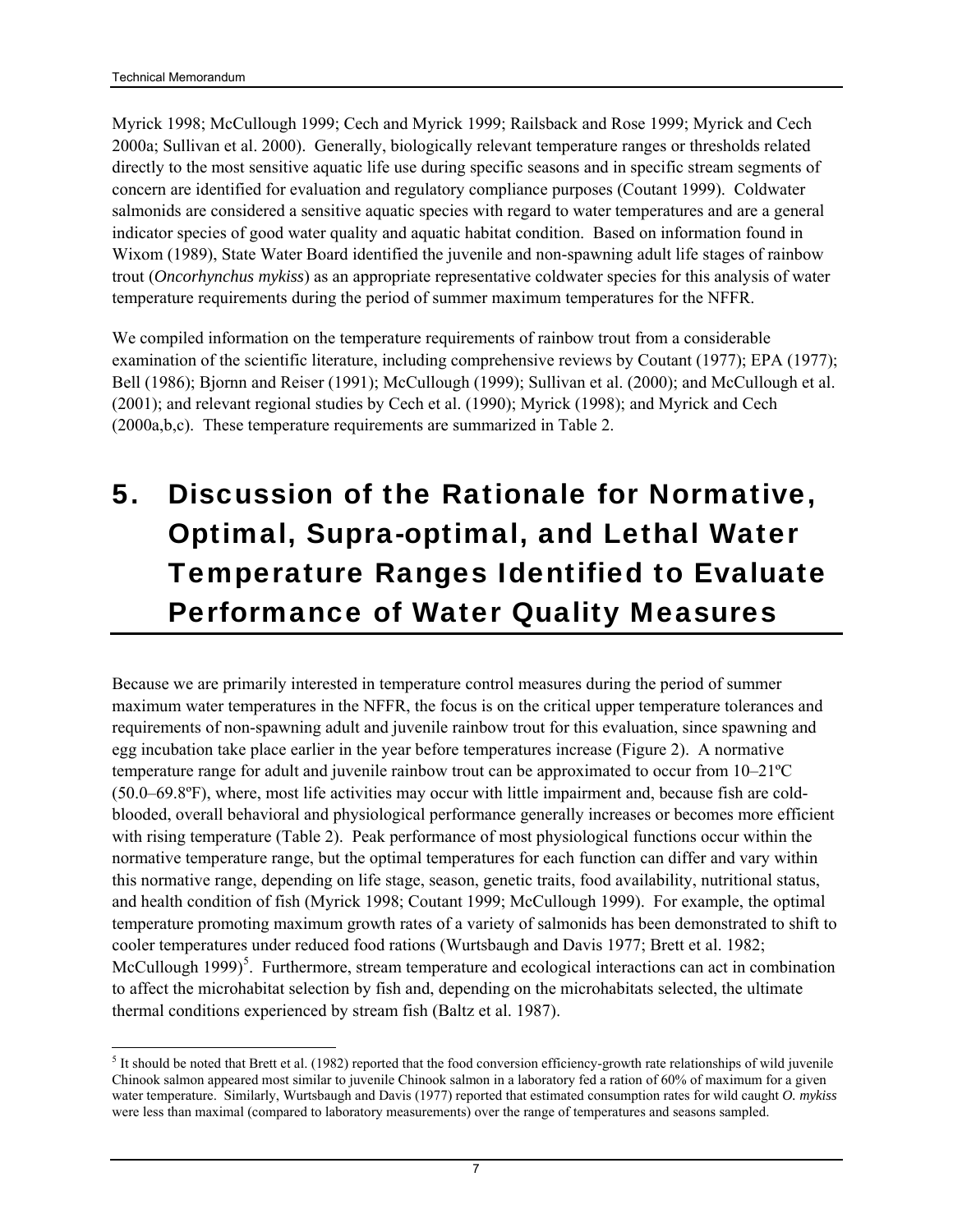The lower end of the normative temperature range that we identified for rainbow trout is informed by data reported for aquacultural growth and disease studies (Leitritz and Lewis 1976; Piper et al. 1982), field observations of "normal" growth (Bell 1990; Bjornn and Reiser 1991), metabolic and swimming efficiency studies (Dickson and Kramer 1971; Myrick and Cech 2000a), and preferred temperature ranges (Cherry et al. 1977; Coutant 1977; Raleigh et al. 1984; Sullivan et al. 2000; McCullough et al. 2001). The upper end of the normative temperature range is identified because of the co-occurrence and convergence of several physiological performance thresholds where growth rates, swimming speeds, and metabolic efficiencies tend to begin to decline from maximum levels. These physiological performance thresholds generally occur over a temperature range from 18–21ºC for rainbow trout (Hokanson et al. 1977; Wurtsbaugh and Davis 1977; Bell 1990; McCullough 1999; Myrick and Cech 2000a; Sullivan et al. 2000; McCullough et al. 2001).

Identification of the upper end of the normative temperature range for rainbow trout is further corroborated by a field study of a Sierra Nevada stream by Matthews et al. (1994), who observed that rainbow trout spent a larger proportion of time at 19ºC (the warmest available) than at cooler temperatures (available down to 14.5ºC) in a stratified pool. Relevant to the Feather River watershed, Myrick and Cech (2000c) found that two Central Valley strains of steelhead, *O. mykiss irideus* (namely, "Nimbus" and "Feather River" strains), preferred temperatures ranging from 17–20ºC when presented with a thermal gradient from 10–30°C. Importantly, this thermal preference range was independent of ration level and rearing acclimation temperatures (11, 15, or 19ºC for the "Nimbus" strain trials) and was higher than reported for other steelhead strains, typically 10–13°C (Bell 1990; McCullough 1999). In view of these differences, Myrick and Cech posited that trout and steelhead from California, especially the Central Valley watersheds, may prefer and be able to adapt to somewhat higher temperatures than steelhead from more northerly latitudes. In another regionally relevant study, Myrick and Cech (2000a) reported that for California strains of rainbow trout (specifically, "Mt. Shasta" and "Eagle Lake" strains) mean relative growth rates tended to increase with temperature from 10–19ºC and decreased from a peak at 19ºC to near zero at 25ºC. Similarly, gross conversion efficiencies, the rate at which consumed food is converted to tissue mass, showed no clear relationship with temperature between 10 and 22ºC, but gross conversion efficiency significantly decreased between 22 and 25ºC. Similarly, standard metabolic rates and critical swimming velocities did not differ for either strain at temperatures ranging from 10–19ºC; however, metabolic rates began to show variation between strains at 22ºC and higher, indicating a thermal threshold somewhere between 19 and 22ºC. The collective patterns in these physiological performance metrics suggest that an upper threshold above which overall physiological performance begins to significantly fall off likely occurs at about 20ºC for these California rainbow trout/steelhead strains.

At high water temperatures above the normative range, the evidence summarized in Table 2 indicates that California rainbow trout strains can tolerate temperatures from  $21^{\circ}$ C to the UUILT of  $25^{\circ}$ C; however, behavioral and physiological performance significantly declines in this range, which can lead to sublethal impairment, reducing disease resistance, increasing predation vulnerability, detrimentally altering behavior and ecological interactions, and increasing mortality (Hokanson et al. 1977; McCullough 1999; Winton 2001; Baltz et al. 1987; Cech et al. 1990; Myrick and Cech 2000a). While it may be possible for rainbow trout populations to endure some periodic exposure to seasonally maximum temperatures up to 24ºC and persist with little appreciable loss in population size (Eaton et al. 1995), there is considerable uncertainty and risk concerning the impact of the cumulative effects of chronic sub-lethal exposure to high water temperatures on trout population productivity (Hokanson et al. 1977; Coutant 1999; Sullivan et al. 2000; McCullough et al. 2001; McCullough 2010). Therefore, effective temperature control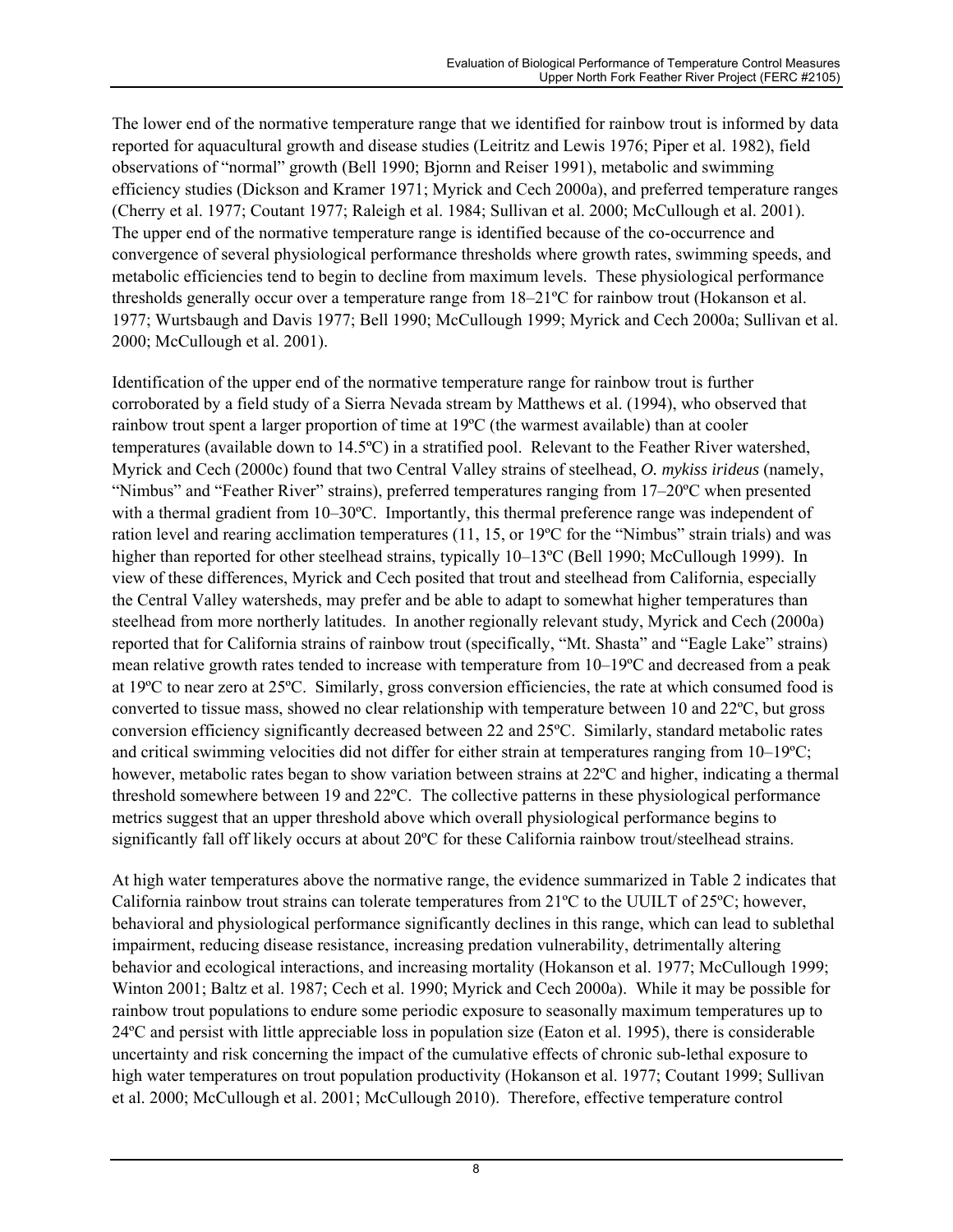<span id="page-23-0"></span>measures for the UNFFR Project should prevent temperature excursions to 25ºC and above, and eliminate or reduce the frequency of occurrence of temperatures within the supra-optimal range of 21–24ºC during the period of summer maximum temperatures.

In view of this information, a primary thermal threshold criterion of 20°C (68°F) mean daily temperature was selected for this evaluation based on locally-adapted trout temperature tolerances and the typical summer daily temperature fluctuation in the NFFR, which ranges from 1–3ºC. Mean daily temperatures exceeding 20ºC, up to the UUILT for rainbow trout of 25ºC (77ºF), were considered to cause thermal stress, progressively worsening with increasing temperature in this range, and resulting in physiological impairment with a potential to impact survival of coldwater species.

# <span id="page-23-1"></span>6. Evaluation of the Relative Biological Performance of Alternative Temperature Control Measures for the Upper North Fork Feather River Project

#### <span id="page-23-2"></span>**6.1 Analytical Approach and Criteria**

The Stetson Engineers (2009) Level 3 engineering feasibility report evaluated seven alternative combinations of temperature control measures, six of which were advanced for detailed performance analysis (Table 3). For each temperature control alternative, exceedance-duration water temperature profiles were modeled for various reaches of the NFFR based on 19 years of hydrological and meteorological data (1984–2002), representing wet, normal, dry, and critical dry water year reservoir discharge temperatures, river flows, and nominally associated weather conditions. The 50% exceedance (normal), 25% exceedance (warm and dry), 10% exceedance (warm and critical dry), and worst-case maximum highest water temperature conditions during the summer for each of the temperature control alternatives were compared to those for the operations proposed under the UNFFR Project Settlement Agreement (also adopted as the FERC staff-recommended alternative in the 2005 EIS for the UNFFR Project license application) and the CEQA Baseline condition, which is the existing UNFFR Project operations.

We subjected the water temperature regimes associated with each Level 3 temperature control alternative to the following biological temperature performance criteria, which are based on the preceding review of rainbow trout temperature requirements.

1. *Examine how well temperature control alternatives avoid temperature fluctuations up to 25ºC and above.* 

The UUILT for rainbow trout is well established to occur near 25ºC. Controllable factors that can prevent stream temperature excursions equal to and above this level are necessary for full protection of cold freshwater habitat. Since the modeled output was daily mean temperature, we examined thermographs for 2002–2004 to determine the magnitude of diel temperature cycles along the NFFR.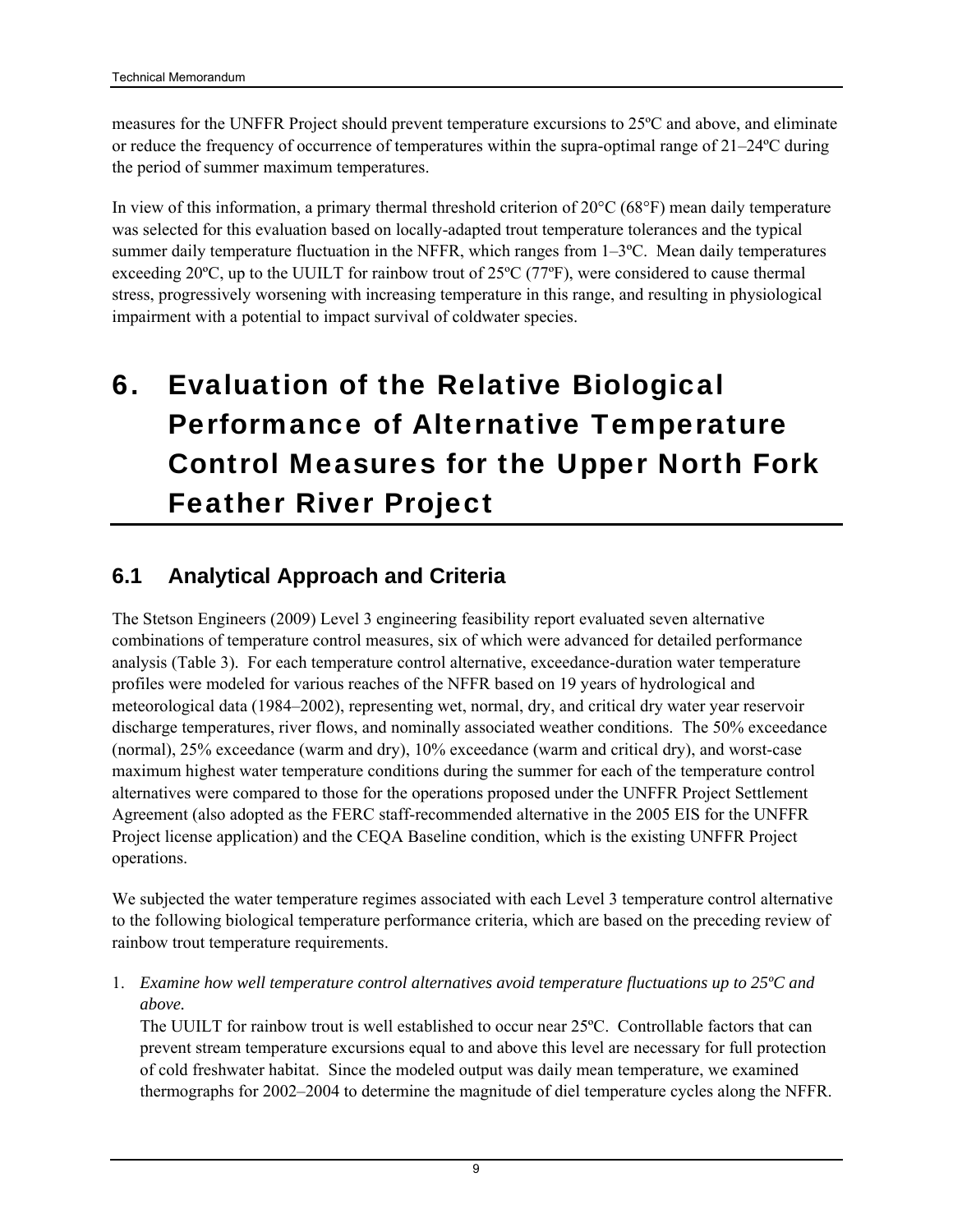Diel temperature data for various reaches of the NFFR provided by Stetson Engineers (2009) were summarized to determine the range of daily temperature fluctuation that may occur in each NFFR reach (Table 4). Diel temperature fluctuation is low near dam release outlets, generally 1ºC or less, and increases along the bypass reaches as atmospheric heating of the water occurs. Mean daily temperature profiles nearing 23ºC were assumed to include a diel cycle that encroached on or exceeded 25ºC for some portion of the time. This approach is consistent with EPA's (1977) national temperature recommendation for calculating protective temperatures for short-term exposure by subtracting 2ºC from the UUILT.

2. *Examine temperature control alternatives for the relative reduction in the exceedance frequencies of mean daily temperatures greater than 20ºC.* 

A mean daily temperature of 20ºC is consistent with an upper threshold for a normative temperature range, including the upper preferred temperatures selected by rainbow trout, and the upper end of a temperature range within which rainbow trout exhibit physiological optima for growth, food conversion efficiency, and maximum swimming speeds. Overall physiological performance significantly declines at temperatures above  $20-21$ °C. This approach is also consistent with the  $20^{\circ}$ C maximum mean daily temperature criterion adopted in the Rock Creek–Cresta Project Settlement Agreement.

3. Examine differences among temperature control alternatives in their relative reduction in the *magnitude and frequency of occurrence of maximum weekly average temperatures greater than 20ºC in July–September.*

A protective weekly average temperature using the MWAT statistic has been recommended by the EPA (1977) based on the expression,

 $MWAT =$  optimal growth temperature + UUILT–optimal growth temperature. 3

The EPA-recommended MWAT for rainbow trout is 19ºC (EPA 1977). This was based on a commonly reported optimal growth temperature for the rainbow trout of around 16ºC and an UUILT of 25ºC (Coutant 1999; McCullough 1999; Sullivan et al. 2000). This is likely a protective MWAT for coldwater fishes in the NFFR, too; however, optimal growth temperatures for California rainbow trout appear to be somewhat higher than that used for the EPA recommendation. Optimal growth temperatures ranging from 18–19ºC for juvenile rainbow trout and steelhead stocks from California's Central Valley watersheds, including the Feather River, have been recently reported by Myrick (1998) and Myrick and Cech (2000a, 2000c). Substituting an optimal growth temperature from the mid-point of this range (*i.e*., 18.5ºC) would yield a regionally-derived protective MWAT of 20.6ºC. In view of this result, 20ºC was selected for both the mean daily temperature criterion and as a conservative MWAT criterion (by rounding down the 20.6 $\degree$ C value to 20 $\degree$ C) for the purposes of this analysis.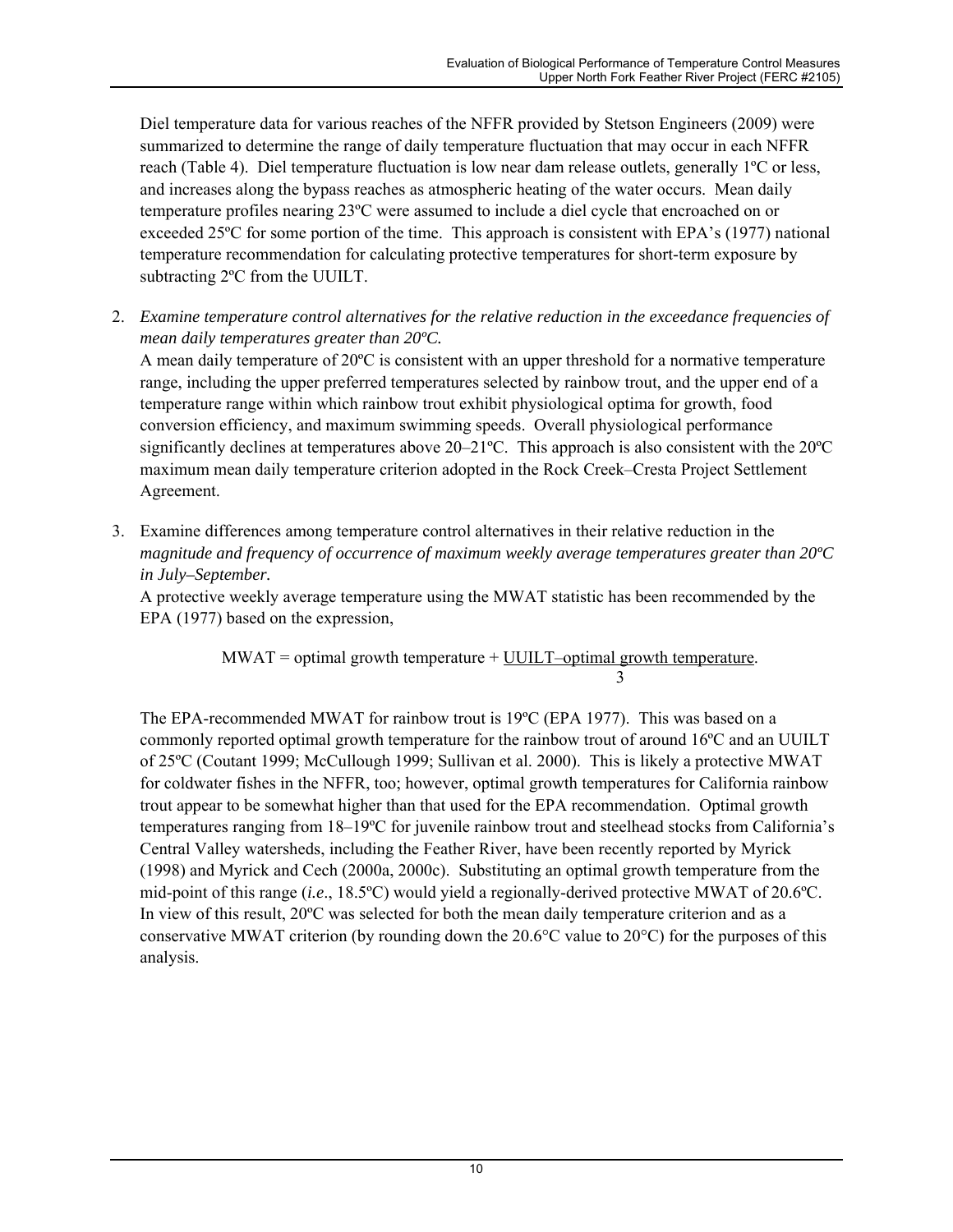#### <span id="page-25-1"></span><span id="page-25-0"></span>**6.2 Relative Biological Performance of Water Temperature Control Measures**

Thermal profiles of the mean daily temperatures (Figures 3–10) and MWAT (Figures 11–17) during the period of summer maximum temperature modeled under a range of normal to critical dry water year and weather conditions for each of the temperature control alternatives were examined for each of the reaches along the NFFR from Canyon Dam downstream to the Poe Powerhouse. For the purpose of this biological performance analysis, we used the "Baseline" condition as our primary reference condition for comparison of the temperature control alternatives. The "Baseline" also represents the temperatures produced by the "Present Day" alternative <sup>[6](#page-25-0)</sup> for all NFFR reaches downstream of Belden Dam because Stetson Engineers' (2009) analysis determined that this alternative has only a small effect on water temperature (<0.3ºC). The relative biological performances of each temperature control alternative are compared in the following sections.

### <span id="page-25-2"></span>**6.2.1 Baseline Condition and Present Day Alternative**

Under the Baseline condition, there is generally less than a 1<sup>o</sup>C difference between the modeled mean daily temperatures and MWAT for both July and August under each hydrologic-weather exceedance condition, indicating that day-to-day temperatures are relatively stable within each of these months (Figures 3–11). This suggests that periods of summer maximum temperature are not brief thermal excursions, but extend for significant periods of the summer in the NFFR. The "Baseline"—and all of the temperature control alternatives—maintain July and August water temperatures within the rainbow trout normative range along all of the Seneca Reach. Water temperatures under "Baseline" operations increase from the outlet temperature, at the base of Canyon Dam, throughout the Seneca Reach, but remain below 20ºC, even under critical dry and warm conditions. "Baseline" July and August thermal conditions remain near optimal for rainbow trout growth throughout the lower half of the Seneca Reach under all hydrologic-weather conditions.

Figures 3–11 show that "Baseline" mean daily and MWAT water temperatures exceed 20ºC in July and August throughout all of the NFFR reaches downstream of Belden Dam, except for a 1-mile-long segment between Bucks Creek powerhouse and Cresta Dam during normal and wetter water years, when the Bucks Creek powerhouse discharge reduces temperatures below 20ºC to Cresta Dam. The confluence of the East Branch of the Feather River (EBFR), at the lower end of the Belden Reach, can increase temperatures by up to 1.5ºC due to its warmer water, although this effect is less noticeable in dry and critical dry water years, when the EBFR warm water contrasts less with Belden Reach water temperature. Water temperature profiles within each of the NFFR downstream reaches are fairly similar down to the lower 5 miles of the Poe Reach, where mean daily and MWAT water temperatures increase most rapidly and can encroach on 25ºC, the UUILT for rainbow trout, especially in warm, dry years (represented by the 25% exceedance) and in warm, critical dry years (represented by both the 10% and worst-case maximum exceedances). Under the "Baseline," trout growth in the Belden, Rock Creek, and Cresta reaches may not be greatly affected in normal and wetter water years, when mean daily temperatures stay within about 1<sup>o</sup>C of the 20<sup>o</sup>C threshold; however, alterations in behavior, increased predation vulnerability, and certain diseases may increase even at these near threshold warmer conditions. In warm,

 $\overline{\phantom{a}}$  $6$  The "Present Day" alternative is the operation proposed by PG&E in its license application and also the FERC staff– recommended project alternative in the EIS, which increases the Canyon Dam releases to those given in the UNFFR Project Settlement Agreement (FERC 2005; Stetson Engineers 2009).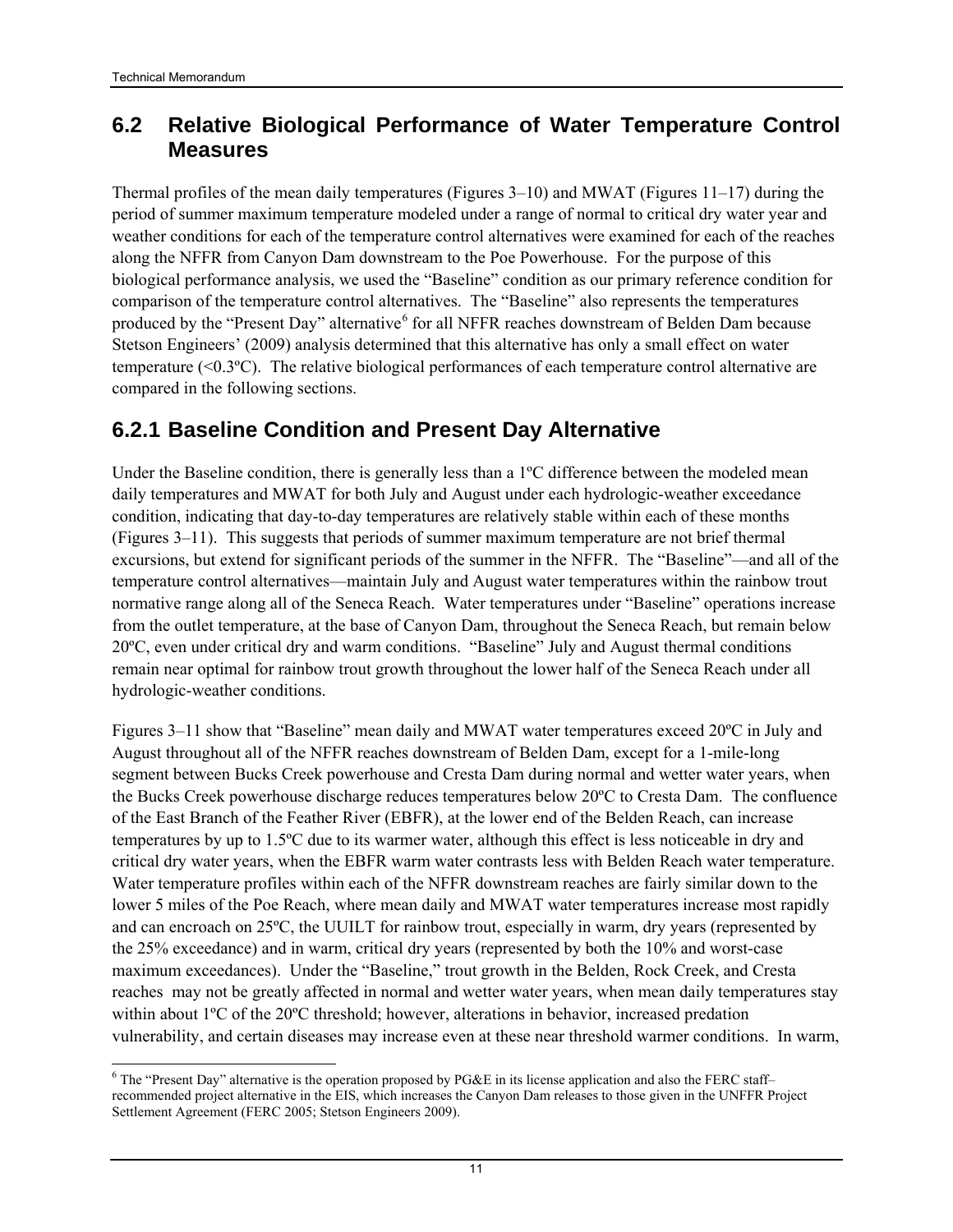<span id="page-26-0"></span>dry and warm, critical dry years, mean daily and MWAT temperatures range from 22–23ºC in these same NFFR reaches, which suggests that daily maximum temperatures can encroach on the rainbow trout UUILT, with mean diel fluctuations of about ±2ºC (see Table 4). Thermal conditions throughout most of the Poe Reach under the "Baseline" operations, in normal to critical dry water years, appear to significantly exceed the rainbow trout normative temperature range and can exceed lethal levels for protracted periods in July and August, especially in dry and critical dry years, which prevents maintenance of suitable over-summering habitat for coldwater fishes.

### <span id="page-26-1"></span>**6.2.2 Alternative 3**

Alternative 3 represents a combination of temperature control measures, including use of a thermal curtain at the Prattville intake with removal of submerged levees in Lake Almanor, use of a thermal curtain in Butt Valley reservoir near the Caribou intakes, and an increased Canyon Dam release of 250 cfs during July and August (Table 3). This alternative results in significantly cooler (2.5ºC reduction) July water temperatures in the Seneca Reach, which would result in somewhat slower growth rates than the "Baseline" operation but would remain within the rainbow trout normative range. This alternative would also increase Seneca Reach flow levels to 250 cfs during July and August, which would affect predicted suitable habitat area for rainbow trout compared to the minimum instream flow (MIF) schedule proposed under the "Present Day" alternative (Table 5). In general, the 250 cfs release would increase suitable habitat for adult trout (19–58% increase in area), but reduce it for juvenile trout (10–17% decrease in area), compared to the "Present Day" UNFFR Project Settlement Agreement MIFs.

Figures 3–10 and Figure 12 show that Alternative 3 mean daily and MWAT water temperatures remain below 20ºC, and 3ºC below "Baseline" in July and August in the Belden Reach, except for a 0.7-mile segment between the EBFR confluence and Belden powerhouse, where the EBFR discharge warms the NFFR by about  $3^{\circ}$ C up to  $21-22^{\circ}$ C in all water year types (Tables 6 and 7). Alternative 3 generally maintains mean daily and MWAT temperatures in the Rock Creek and Cresta reaches near or below 20ºC in normal to dry water years, but exceeds 20ºC along some or all of these reach segments in critical dry and warm conditions. These temperatures are 2–2.5ºC cooler than under the "Baseline" in these reaches. Similarly, Alternative 3 reduces water temperatures in the Poe Reach by 1–2ºC, but more than half of the reach remains above 20ºC during July and August. The magnitude of these temperature reductions are sufficient, though, to reduce the frequency of diel fluctuations reaching and exceeding 25ºC, the rainbow trout UUILT. The overall effect of the July to August temperature reductions under Alternative 3 compared to the "Baseline" would be to prevent thermal conditions from exceeding rainbow trout normative temperatures throughout much of the NFFR segments downstream through the Cresta Reach. Growth, disease resistance, and ecological interactions contributing to survival would be expected to significantly improve compared to "Baseline."

### <span id="page-26-2"></span>**6.2.3 Alternative 3x**

Alternative 3x represents a combination of temperature control measures, including use of a thermal curtain at the Prattville intake with removal of submerged levees in Lake Almanor, an increased Canyon Dam release of 600 cfs during July and August, and preferential operation of Caribou No. 1 over Caribou No. 2 powerhouses<sup>[7](#page-26-0)</sup> (Table 3). This alternative results in the most significant cooling along the entire

The state of the Caribou No. 1 powerhouse intake, which is located deeper in Butt Valley reservoir than the Caribou No. 2 intake, would provide colder water for discharge in the Belden forebay and to the NFFR downstream.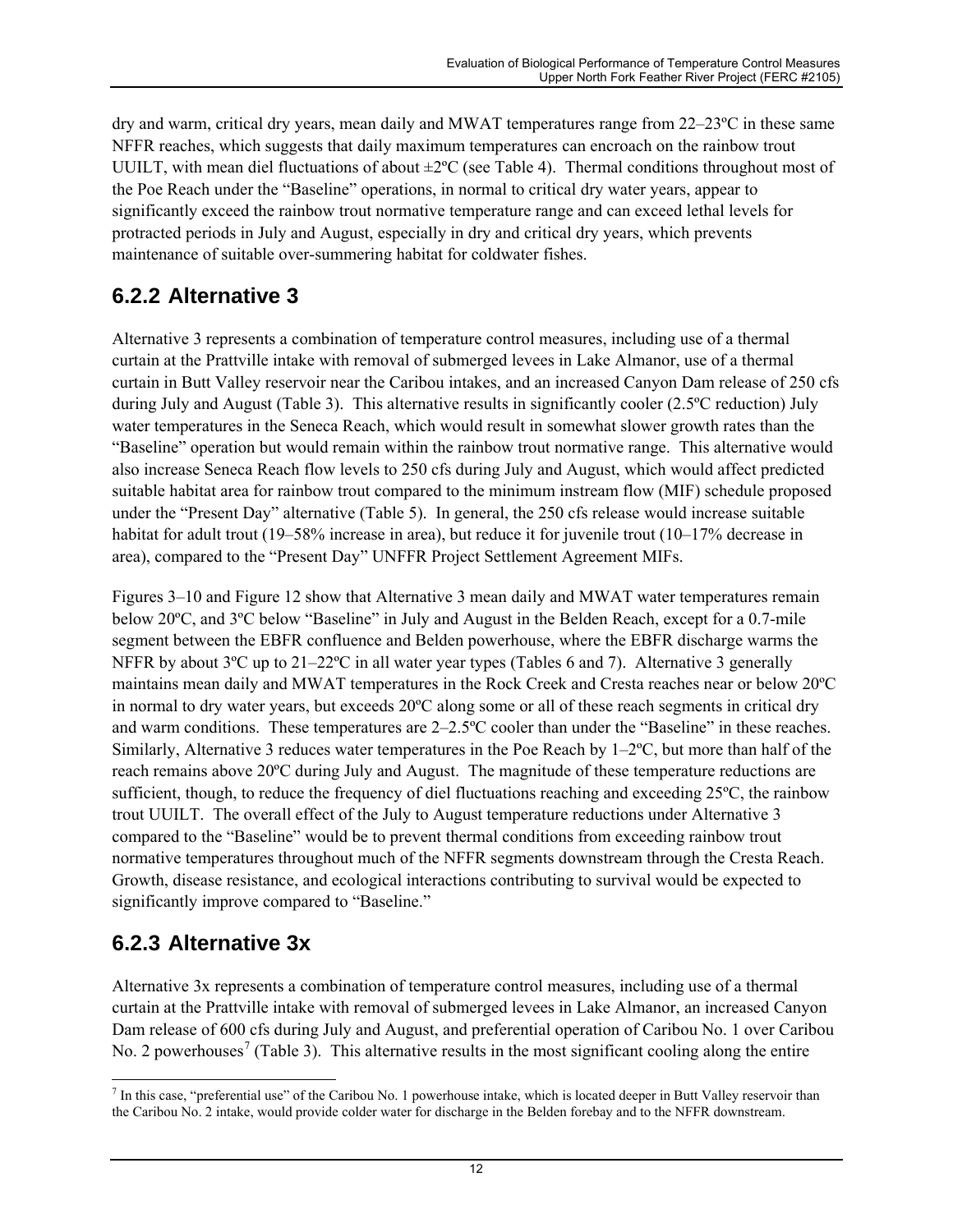<span id="page-27-0"></span>NFFR (Figures 3–10; Figure 13). July and August water temperatures in the Seneca Reach could range as much as 3.5ºC cooler than "Baseline," which could result in significantly slower growth rates but remain within the rainbow trout normative range. This alternative would also increase Seneca Reach flow levels to 600 cfs during July and August, which would affect predicted suitable habitat area for rainbow trout compared to the MIF schedule proposed under the "Present Day" alternative (Table 5). In general, the 600 cfs release would increase suitable habitat for adult trout (27–69% increase in area), but reduce it for juvenile trout (22–27% decrease in area), compared to the "Present Day" UNFFR Project Settlement Agreement MIFs.

Figures 3–10 and Figure 13 show that Alternative 3x mean daily and MWAT water temperatures remain between 15.5-19ºC, and 3-6ºC below "Baseline" in July and August in the Belden Reach, except for a 0.7-mile segment between the EBFR confluence and Belden powerhouse, where the EBFR discharge warms the NFFR by about  $3^{\circ}$ C up to a MWAT of  $20-21^{\circ}$ C in all water year types (Figure 13). Alternative 3x generally maintains mean daily and MWAT temperatures in the Rock Creek Reach and most of the Cresta Reach from 16–20ºC in normal to critical dry water years, but exceeds 20ºC by up to 1ºC only in the lower half of the Cresta Reach in critical dry and warm conditions. These temperatures are 2–5ºC cooler than under the "Baseline" in these reaches. Similarly, Alternative 3x reduces water temperatures in the Poe Reach by 2–4ºC, allowing up to half of this segment to remain at or below 20ºC in July of normal years, but more than half of the segment remains above 20ºC during July and August in dry and critical dry and warm years. The magnitude of Alternative 3x temperature reductions in the Poe Reach would be sufficient to significantly reduce the frequency of diel fluctuations reaching and exceeding 25ºC, the rainbow trout UUILT. The overall effect of the July to August temperature reductions under Alternative 3x compared to the "Baseline" would be to prevent thermal conditions from exceeding rainbow trout normative temperatures throughout much of the NFFR segments downstream through the middle of the Poe Reach. Growth, disease resistance, and ecological interactions contributing to survival would be expected to significantly improve compared to "Baseline;" significantly reduce the frequency of temperatures above 20ºC along a longer segment of the NFFR during dry and critical dry and warm years compared to Alternatives 3, 4a, and 4b; and reduce the frequency of temperature fluctuations near and above lethal levels for rainbow trout in portions of the Poe Reach compared to Alternatives 3, 4a, and 4b.

### <span id="page-27-1"></span>**6.2.4 Alternatives 4a and 4b**

The biological performance of temperature control Alternatives 4a and 4b are very similar and are discussed together. Alternatives 4a and 4b represent a combination of temperature control measures, including use of a thermal curtain at the Prattville intake without removal of submerged levees in Lake Almanor, and either a thermal curtain in Butt Valley reservoir (Alternative 4a) or preferential operation of Caribou #1 over Caribou #2 powerhouses (Alternative 4b) (Table 3). These alternatives adopt the Canyon Dam release schedule proposed in the UNFFR Project Settlement Agreement ("Present Day" Alternative), which would result in somewhat cooler water temperature profiles during all water years in the Seneca Reach compared to the "Baseline" operation (Figures 3–10; Figures 14 and 15). The result is 1.5ºC or less cooling along the Seneca Reach and since daily mean temperatures remain between 14 and 16ºC, no significant differences in trout growth or survival would be expected compared to the "Baseline" operation.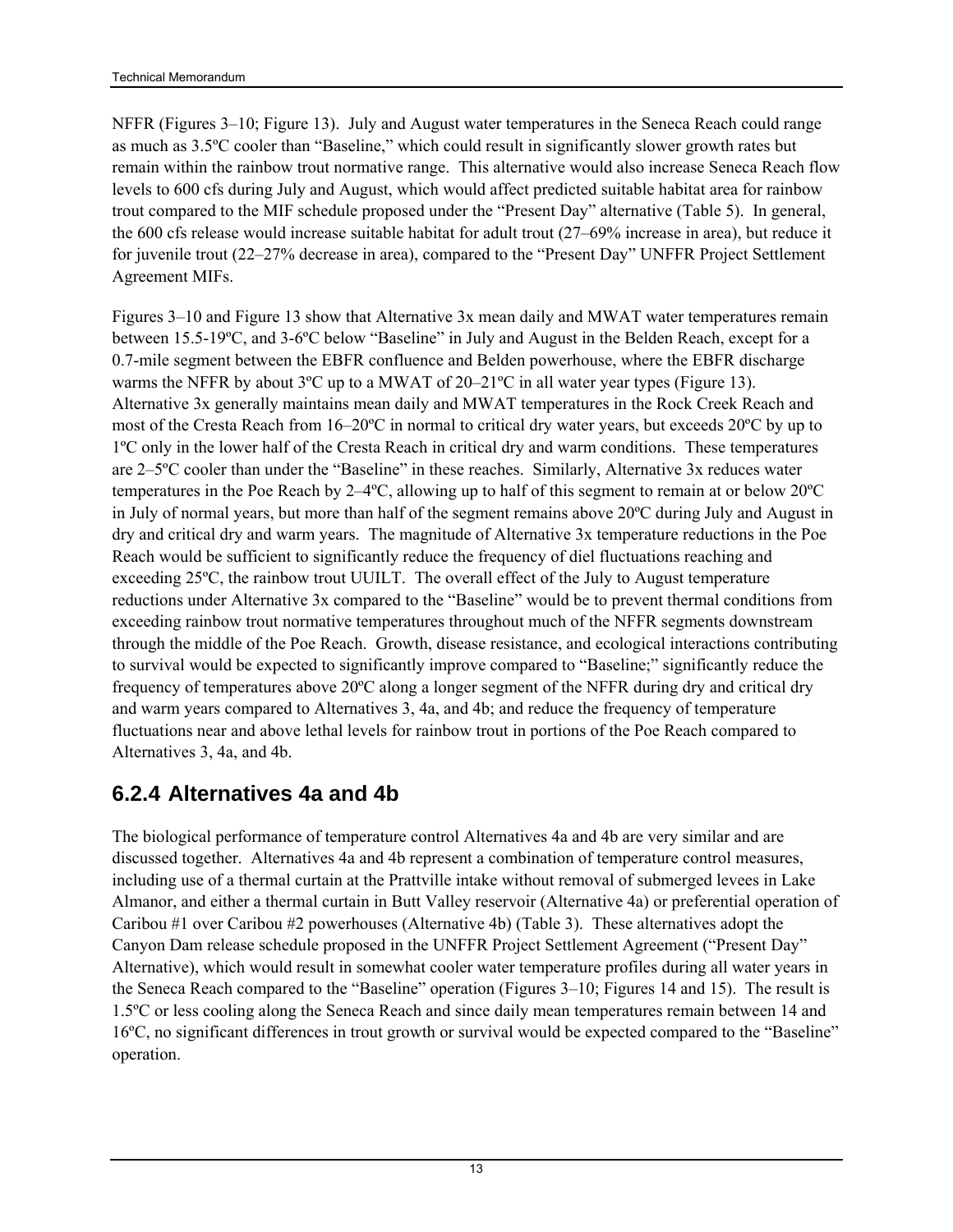<span id="page-28-0"></span>Figures 3–10 and Figures 14 and 15 show that mean daily and MWAT water temperatures under Alternatives 4a and 4b remain below 20ºC, and 1.5–3ºC below "Baseline," in July and August of normal water years in the Belden Reach, except for a 0.7-mile segment between the EBFR confluence and Belden powerhouse, where the EBFR discharge warms the NFFR by about 2ºC up to 20.2–21.5ºC in normal and dry water year types (Tables 6 and 7). Alternative 4b is 0.5–1ºC cooler than Alternative 4a, and both alternatives generally maintain mean daily and MWAT temperatures in the Rock Creek and Cresta reaches near or below 20ºC in normal water years, but exceed 20ºC, up to about 21ºC, along most of these reach segments in dry and critical dry and warm conditions. These temperatures are 1–2ºC cooler than under the "Baseline" in these NFFR reaches. Similarly, Alternatives 4a and 4b reduce water temperatures in the Poe Reach by 0.6–2ºC compared to "Baseline;" however, more than half of the reach remains above 20ºC during July and August in normal years, and the entire reach exceeds 20ºC in dry and critical dry years. Alternatives 4a and 4b temperature reductions along the Poe Reach are sufficient only in the upper half of the segment to reduce the frequency of diel fluctuations reaching and exceeding 25ºC, the rainbow trout UUILT in most water years. The overall effect of Alternatives 4a and 4b on July to August temperatures compared to the "Baseline" would be to prevent thermal conditions from exceeding rainbow trout normative temperatures throughout much of the NFFR segments downstream through the Cresta Reach in normal years. In dry and critical dry and warm years, Alternatives 4a and 4b prevent mean daily temperatures and MWAT from excursions that could allow diel fluctuations to encroach on lethal levels in the Rock Creek and Cresta reaches and exceed lethal levels in the Poe Reach. Growth, disease resistance, and ecological interactions contributing to survival would be expected to be somewhat improved compared to "Baseline."

### <span id="page-28-1"></span>**6.2.5 Alternatives 4c and 4d**

The biological performance of temperature control Alternatives 4c and 4d are very similar and are discussed together. Alternatives 4c and 4d represent a combination of temperature control measures, including an increased Canyon Dam release of 600 cfs during July and August, and preferential operation of Caribou #1 over Caribou #2 powerhouses (Alternative 4c) or use of a thermal curtain in Butt Valley reservoir near the Caribou intakes (Alternative 4d) (Table 3). Except for Alternative 3x, these alternatives result in the most significant cooling along the entire NFFR (Figures 3–10; Figures 16 and 17). The thermal effects on the Seneca Reach are similar to those of Alternative 3x, with water temperatures ranging as much as 3.5ºC cooler than "Baseline," and the consequent effects of slowing trout growth. The 600 cfs release at Canyon Dam would have effects similar to Alternative 3x, increasing suitable habitat for adult trout (27–69% increase in area), but reducing it for juvenile trout (22–27% decrease in area) compared to the "Present Day" UNFFR Project Settlement Agreement MIFs.

Figures 3–10 show that Alternatives 4c and 4d mean daily water temperatures in the Belden Reach remain between 17–19ºC in July and 18.5–20.5ºC in August, and 3-5ºC below "Baseline", except for a 0.7-mile segment between the EBFR confluence and Belden powerhouse, where the EBFR discharge warms the NFFR by about 2.5–3°C up to a MWAT of 20.5–21°C in all water year types (Figures 16 and 17). Alternatives 4c and 4d generally maintain MWAT temperatures in the Belden, Rock Creek Reach, and most of the Cresta Reach from 17–20ºC in normal and dry water years during July and August, but exceed 20 $\degree$ C by up to 1 $\degree$ C in all three reaches during critical dry and warm conditions. These temperatures remain 2–3ºC cooler than under the "Baseline" in these reaches during the dry and critical dry water years. Similarly, both alternatives reduce water temperatures in the Poe Reach by  $1-3^{\circ}C$ , allowing up to half of this segment to remain at or below  $20^{\circ}$ C in July of normal years, but more than half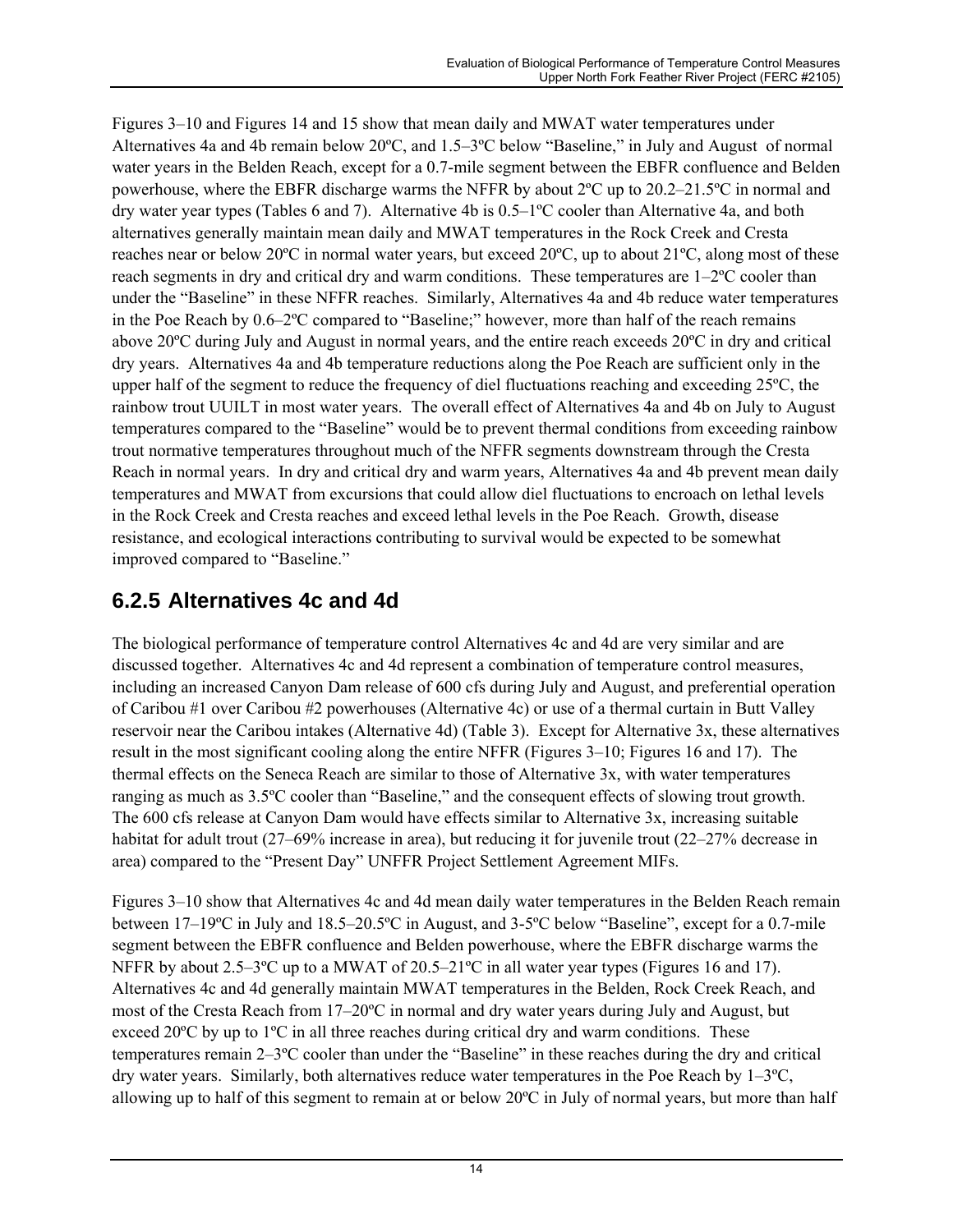<span id="page-29-0"></span>of this segment remains above 20ºC during July and August in dry and critical dry and warm years (Tables 6 and 7). Similar to Alternative 3x, temperature reductions in the Poe Reach would be sufficient to significantly reduce the frequency of diel fluctuations reaching and exceeding 25ºC, the rainbow trout UUILT. The overall effect of the July and August temperature reductions under Alternatives 4c and 4d compared to the "Baseline" would be to prevent thermal conditions from exceeding rainbow trout normative temperatures throughout much of the NFFR segments downstream through the middle of the Rock Creek and Cresta reaches. However, Alternatives 4c and 4d do not sufficiently cool temperatures throughout the Poe Reach, especially in dry and critical dry years, to prevent mean daily temperature excursions, where diel fluctuations would exceed 25ºC during July and August maximum temperature periods in a large portion of this segment. Growth, disease resistance, and ecological interactions contributing to survival would be expected to significantly improve compared to "Baseline;" significantly reduce the frequency of temperatures above 20ºC along a longer segment of the NFFR during normal and dry and warm years compared to Alternatives 3, 4a, and 4b; and reduce the frequency of temperature fluctuations near and above lethal levels in normal and dry years for rainbow trout in portions of the Poe Reach compared to Alternatives 3, 4a, and 4b.

A unique difference of Alternatives 4c and 4d is that September temperatures in the Belden and Rock Creek reaches, in particular, increase significantly from August, by up to 2ºC, compared to the other temperature control alternatives (Figures 16 and 17). This is a function of termination of the 600 cfs Canyon Dam releases in September and lack of a thermal curtain at the Prattville intake, which together would result in warmer surface water released from Lake Almanor during this period, which is the cause of downstream warming under these alternatives. This feature of Alternatives 4c and 4d could effectively extend the duration of water temperatures exceeding 20ºC well into September. Extension of the seasonal period of maximum temperature exposure would be undesirable and could reduce the period of favorable temperatures for recovery and growth during the fall months prior to the onset of colder winter water temperatures.

#### <span id="page-29-1"></span>**6.2.6 Overall Ranking of Biological Performance of Temperature Control Alternatives**

Each of the temperature control alternatives was ranked for its biological performance according to the preceding analysis. This biological performance ranking was integrated with the engineering feasibility ranking provided in Stetson Engineers (2009) to select the range of reasonable temperature control alternatives for better attaining the water temperature objectives for the NFFR and advancement of temperature control measures for analysis in the EIR. The following describes, in order of greatest to least net benefit for coldwater fish habitat, the rationale for biological performance rankings of each temperature control alternative.

1. **Alternative 3x** – would reduce monthly MWAT by about 4.5º, 3.2º, 2.9º, and 2.0ºC in July and 3º, 2.5º, 2.3º, and 2.2ºC in August, on average, at the lower end of the Belden Reach above the EBFR, Rock Creek Reach above Bucks Creek, Cresta Reach above Cresta Powerhouse, and Poe Reach above Poe Powerhouse, respectively (Tables 8–11). Alternative 3x would prevent thermal conditions from exceeding rainbow trout normative temperatures throughout much of the NFFR segments downstream through the middle of the Poe Reach. Under Alternative 3x, growth, disease resistance, and ecological interactions contributing to survival would be expected to significantly improve compared to "Baseline;" significantly reduce the frequency of temperatures above 20ºC along a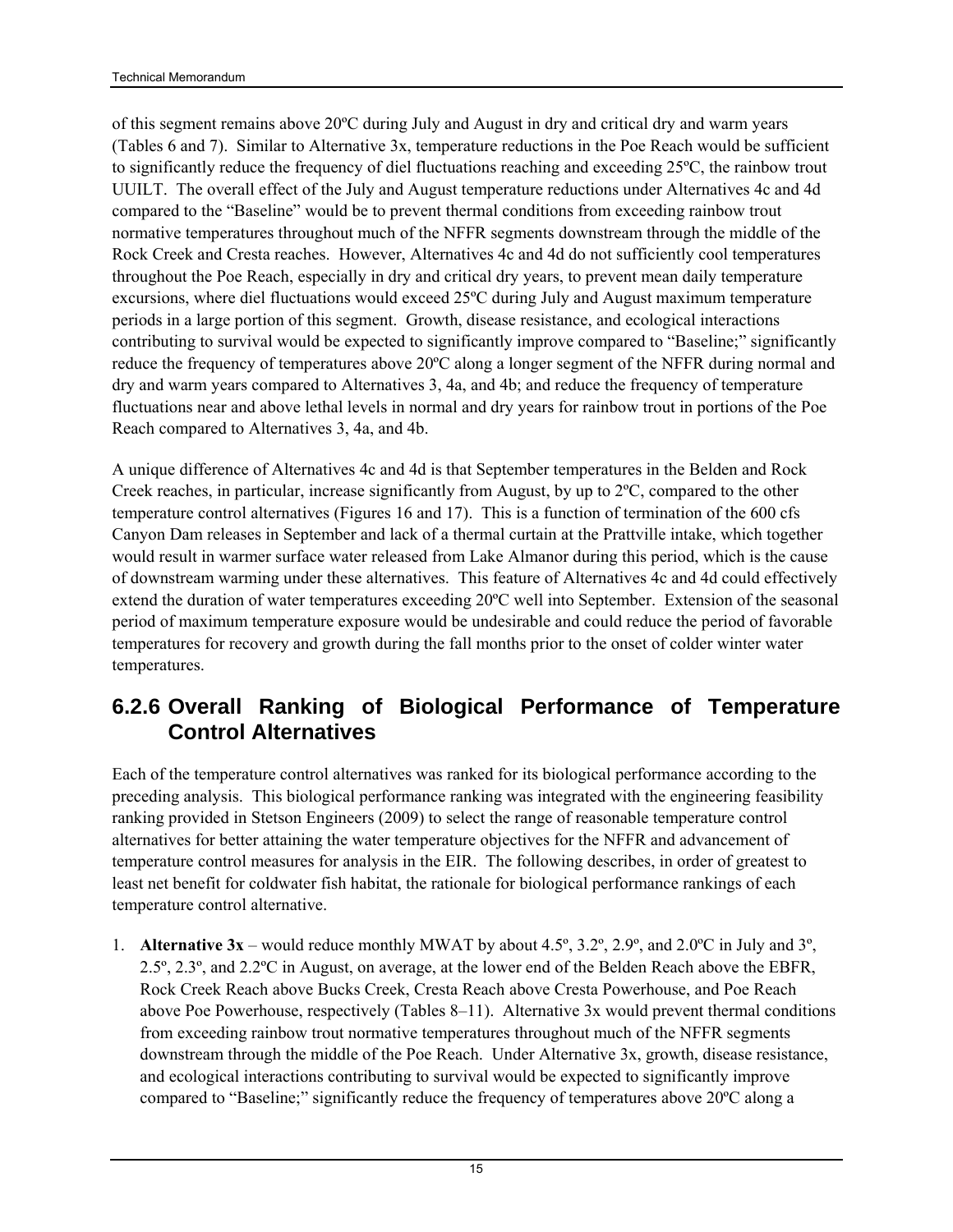longer segment of the NFFR during dry and critical dry and warm years compared to Alternatives 3, 4a, and 4b; and reduce the frequency of temperature fluctuations near and above lethal levels for rainbow trout in portions of the Poe Reach compared to Alternatives 3, 4a, and 4b. However, increasing Canyon Dam releases to 600 cfs under this alternative would decrease juvenile rainbow trout habitat by up to 22–27% and increase adult trout habitat area by up to 27–69% in the Seneca Reach compared to the UNFFR Project Settlement Agreement MIFs, and decrease summer temperatures in this segment relative to the "Baseline," resulting in somewhat slower growth rates for rainbow trout.

- 2. **Alternative 3** would reduce monthly MWAT by about 2.9º, 2.1º, 1.9º, and 1.3ºC in July and 2.8º, 2.3º, 2.1º, and 2.0ºC in August, on average, at the lower end of the Belden Reach above the EBFR, Rock Creek Reach above Bucks Creek, Cresta Reach above Cresta Powerhouse, and Poe Reach above Poe Powerhouse, respectively (Tables 8–11). Alternative 3 would prevent thermal conditions from exceeding rainbow trout normative temperatures throughout much of the NFFR segments downstream through the Cresta Reach. While July to August temperatures through much of the Poe Reach would exceed 20ºC in most years, Alternative 3 would reduce the frequency of occurrence of diel fluctuations that exceed the UUILT of 25ºC. Growth, disease resistance, and ecological interactions contributing to survival would be expected to significantly improve compared to "Baseline" and Alternatives 4a and 4b along the NFFR to the middle of the Cresta Reach. The provision of increasing Canyon Dam releases to 250 cfs during July and August would increase suitable habitat area for adult trout by up to19–58%, but reduce it for juvenile trout by 10–17%, compared to the UNFFR Project Settlement Agreement MIFs, and decrease summer temperatures in this segment relative to the "Baseline," resulting in somewhat slower growth rates for rainbow trout.
- 3. **Alternatives 4a and 4b** would reduce monthly MWAT by about 2.2–2.3º, 1.6º, 1.5º, and 1.0–1.1ºC in July and  $2.1^\circ$ ,  $1.6-1.7^\circ$ ,  $1.5^\circ$ , and  $1.0-1.1^\circ$ C in August, on average, at the lower end of the Belden Reach above the EBFR, Rock Creek Reach above Bucks Creek, Cresta Reach above Cresta Powerhouse, and Poe Reach above Poe Powerhouse, respectively (Tables 8–11). Alternatives 4a and 4b would prevent thermal conditions from exceeding rainbow trout normative temperatures throughout much of the NFFR segments downstream through the Cresta Reach in normal years. In dry and critical dry and warm years, Alternatives 4a and 4b would prevent mean daily temperatures and MWAT from excursions that could allow diel fluctuations to encroach on lethal levels in the Rock Creek and Cresta reaches and exceed lethal levels in the Poe Reach. Growth, disease resistance, and ecological interactions contributing to survival would be expected to be somewhat improved compared to "Baseline." While July to August temperatures through much of the Poe Reach would exceed 20ºC in most years, Alternatives 4a and 4b would reduce the frequency of occurrence and magnitude of diel fluctuations that exceed the UUILT of 25ºC. Growth, disease resistance, and ecological interactions contributing to survival would be expected to significantly improve compared to "Baseline" along the NFFR downstream through the middle of the Cresta Reach in most years.
- 4. **Alternatives 4c and 4d**  would reduce monthly MWAT by about 3.4–3.9º, 2.5–2.8º, 2.3–2.5º, and 1.6–1.8ºC in July and 2.4º, 1.9–2.0º, 1.8º, and 1.8ºC in August, on average, at the lower end of the Belden Reach above the EBFR, Rock Creek Reach above Bucks Creek, Cresta Reach above Cresta Powerhouse, and Poe Reach above Poe Powerhouse, respectively (Tables 8–11). While Alternatives 4c and 4d would prevent thermal conditions from exceeding rainbow trout normative temperatures throughout much of the NFFR segments downstream through the middle of the Rock Creek and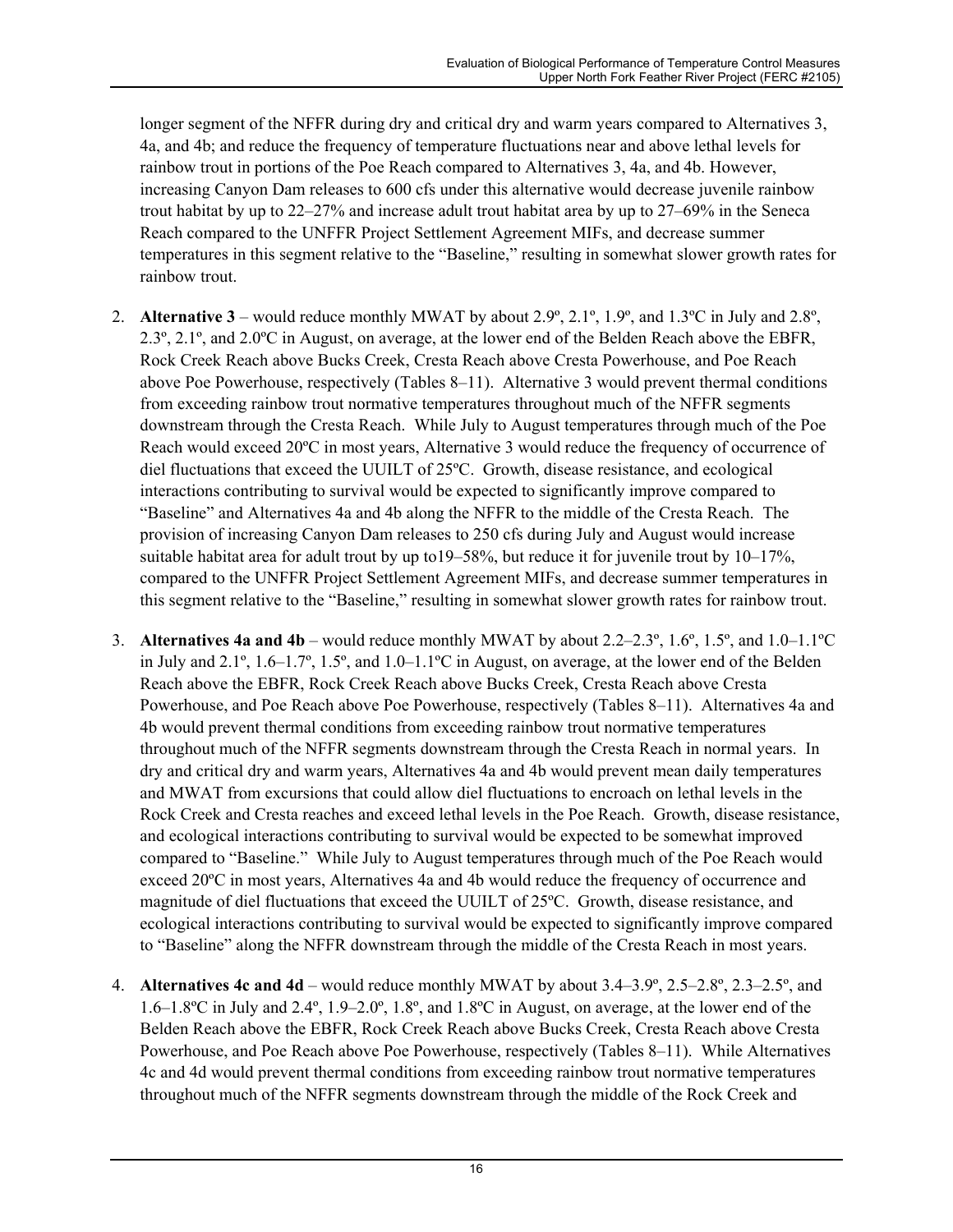<span id="page-31-0"></span>Cresta reaches in most years, the use of the 600 cfs Canyon Dam release in July and August would have similar effects as Alternative 3x on increasing suitable habitat for adult trout and reducing it for juvenile trout. Additionally, September temperatures in the Belden and Rock Creek reaches, in particular, would increase significantly from August, by up to 2ºC, compared to the other temperature control alternatives. While in most years it appears that temperatures would not exceed 20ºC for long in September, they would remain higher for longer into the month than the other alternatives.

# <span id="page-31-1"></span>7. Potential Consequences of River Temperature Management Measures on Water Quality of Lake Almanor and Butt Valley Reservoir

#### <span id="page-31-2"></span>**7.1 Limiting Factors and the Mechanisms of Environmental Impact**

Lake Almanor serves as the main water storage reservoir for the UNFFR Project and all of PG&E's downstream hydroelectric projects on the NFFR (PG&E 2005; Stetson Engineers 2009). The Basin Plan lists the designated beneficial uses of the waters of Lake Almanor to include hydropower generation, warm freshwater habitat, cold freshwater habitat, spawning habitat for warmwater fish, water-dependent wildlife, and contact recreation. The proposed temperature control measures for the NFFR could potentially affect these beneficial uses through (1) alteration of the thermodynamics of Lake Almanor, which may affect changes to cold and warm freshwater habitat; (2) a reduction in fish entrainment at the Prattville intake; and (3) temporary impacts to water quality in the vicinity of in-water construction activities associated with installation of temperature control features (i.e., thermal curtain). Specifically, operation of a thermal curtain at the Prattville intake, increased selective discharge of cold hypolimnetic water from Lake Almanor at Canyon Dam, and operation of a thermal curtain near the Caribou intakes or preferential operation of Caribou No. 1 powerhouse over Caribou No. 2 powerhouse in Butt Valley reservoir, have the potential to affect water quality and fish habitat, especially during July and August, particularly for cold freshwater habitat and the trout fishery of Lake Almanor.

At normal maximum pool, Lake Almanor stores approximately 1,142,000 acre-feet, with an average depth of about 40 feet and a maximum surface area of 26,275 acres, at an elevation of about 4,500 feet above mean sea level (California Department of Water Resources (CDWR) 1974; Jones and Stokes 2004; Stetson Engineers 2009). Lake Almanor generally reaches its highest seasonal elevation around the end of May and declines through the summer as water is released for hydroelectric generation (California Department of Water Resources 1974; Gast 2004). Lake Almanor stratifies during the summer months, forming a warm surface layer (epilimnion) and colder bottom layer (hypolimnion), usually beginning in mid-May, with a deepening of the epilimnion and maximum heat storage achieved around mid-August (California Department of Water Resources 1974; Stetson Engineers 2009). Thermal stratification begins declining with cooling nighttime temperatures during September and the temperature profile through the depths of Lake Almanor becomes nearly homogeneous in the fall months (Jones and Stokes 2004; Stetson Engineers 2009). During the period of summer thermal stratification, DO concentrations in the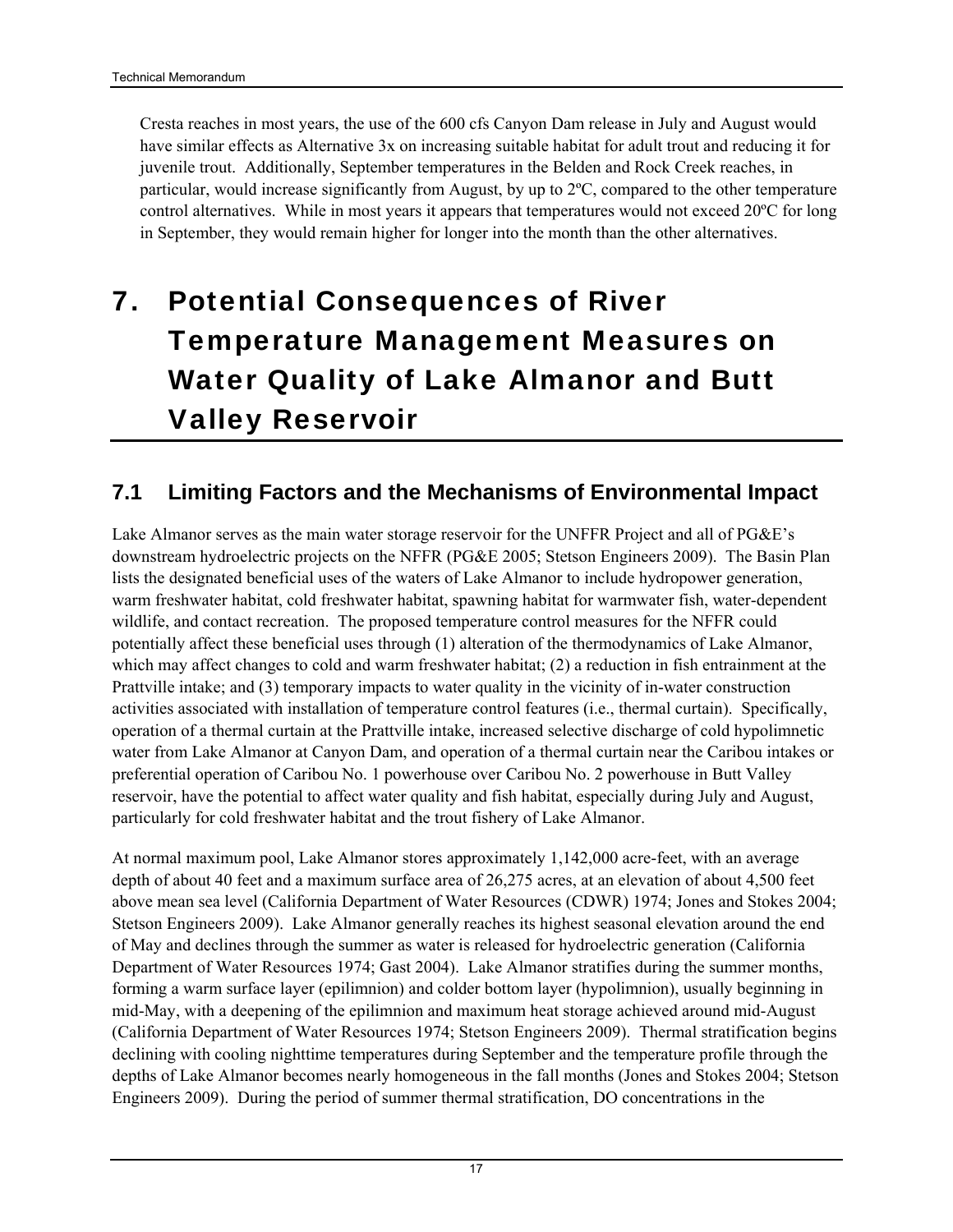hypolimnion can decline to near zero in the deepest portions of the lake, especially in the vicinity of Canyon Dam (CDWR 1974; Jones and Stokes 2004; Stetson Engineers 2009).

Lake Almanor supports popular coldwater and warmwater fisheries (PG&E 2002; Gast 2004; Basin Plan). Historically, catch rates of trout and warmwater fish were relatively low (CDWR 1974) and PG&E's 2001 relicensing study reported that contemporary angler catch rates are around 0.25 fish per hour for coldwater and warmwater species combined (EA Engineering 2001). Since the raising of Canyon Dam in 1927, coldwater fishery management has been challenged by balancing reservoir operations; competition with non-game species, such as carp (*Cyprinus carpio*); and selecting and balancing compatible populations of forage fish with trout and salmon species (CDWR 1974). Thermal stratification, along with its warm surface temperatures and associated effects on DO profiles during the summer, has long been thought to be a limiting factor for the coldwater fishery in Lake Almanor (CDWR 1974); however, no definitive studies or information are available on the seasonal distributions and other factors that may be limiting coldwater fish in the lake (CDWR 1974; Gast 2004).

Currently, the coldwater fishery includes Eagle Lake strain rainbow trout, brown trout (*Salmo trutta*), and Chinook salmon (*Oncorhynchus tshawytscha*) , which are stocked in Lake Almanor by the California Department of Fish and Game and a non-profit sportfishing association (PG&E 2002; Gast 2004; CDFG, unpublished data). Annual stocking of catchable and sub-catchable trout and fingerling salmon, in combination, has ranged from 150,340–323,500 since 2001 (Table 12). Butt Valley reservoir, which receives water from Lake Almanor through the Prattville diversion, also supports coldwater and warmwater fishes (PG&E 2002). A "trophy" trout fishery that occurs in Butt Valley reservoir is attributed to the wakasagi (*Hypomesus nipponensis*), a non-native, introduced forage fish, entrained into the Prattville intake from Lake Almanor and discharged at the Butt Valley Powerhouse (PG&E 2002). The primary warmwater fishery in both reservoirs is for smallmouth bass (*Micropterus dolomeiu*) and largemouth bass (*Micropterus salmoides*) (PG&E 2002). These warmwater sport fish were first introduced in the 1950s and 1960s to diversify the fishery and as an attempt to compensate for the largely unsuccessful stocking effort at that time to revitalize a robust trout fishery (CDWR 1974).

The physical habitat in Lake Almanor varies throughout the year for both warm and coldwater fish. During most of the year water temperatures and DO levels are within normative ranges for coldwater fish (CDWR 1974). Suitable conditions exist for reproduction of warmwater fish within the epilimnion (warm surface layer) along littoral (near shore) zones of the lake, when surface water temperatures warm during the spring and summer months. In fact, smallmouth bass dominated the fish community, especially in the littoral zone of the lake, as reported by PG&E during relicensing studies in August 2000 (PG&E 2002). During the peak of the summer, though, high water temperatures may limit trout distributions in the epilimnion and low DO may limit their distribution in the hypolimnion, effectively restricting the zone of preferred and suitable temperature and DO conditions to the narrow depth zone between the epilimnion and hypolimnion (Olson et al. 1988; Rowe and Chisnall 1995; Baldwin et al. 2002; Barwick et al. 2004). Lake Almanor's large underwater springs have also been anecdotally reported to be localities where trout and salmon may congregate during the summer period of limited coldwater habitat in the lake; however, it is not known what portion of the lake's coldwater fish population may use these areas as a thermal refuge (Gast 2004).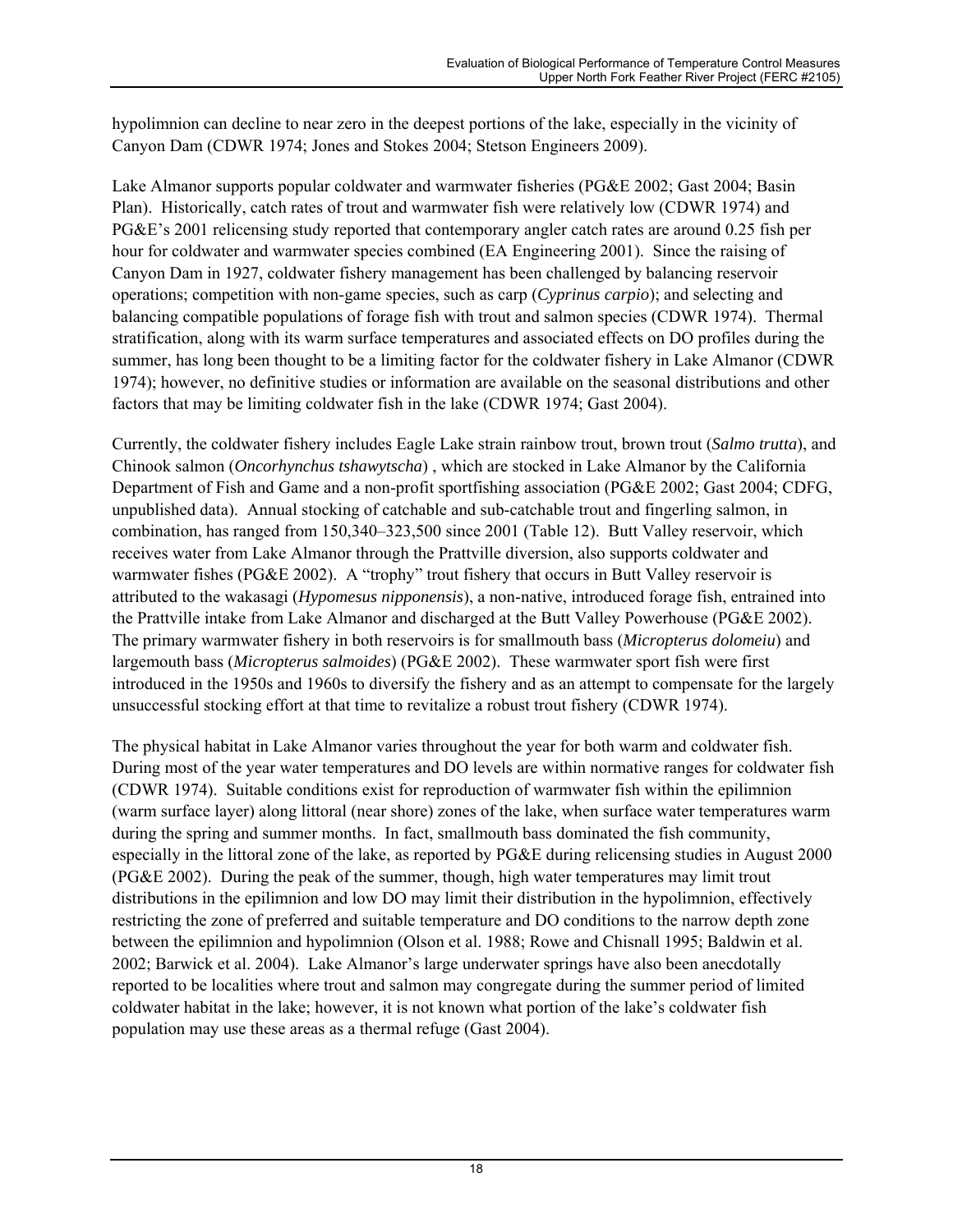l

<span id="page-33-0"></span>Trout and salmon inhabiting lakes are commonly reported to congregate at depths usually associated with the thermocline<sup>[8](#page-33-0)</sup> and deeper during the summer months (Olson et al. 1988; Stables and Thomas 1992; Rowe and Chisnall 1995; Nowack and Quinn 2002; Haddix and Budy 2005; Quinn 2005). Such stratified vertical distributions are widely believed to be based on preferences of salmonids for temperature, oxygen, and light levels (Rowe and Chisnall 1995), but prey distributions, competition, and predation risks also affect the summer depth distributions of trout in lakes (Olson et al. 1988; Tabor and Wurtsbaugh 1991; Quinn 2005; Bergstedt et al. 2012). In lakes, rainbow trout have been reported to forage for prey in warm surface waters at temperatures up to 24ºC, then retreat to cold hypolimnetic waters where DO concentrations were as low as about 3 mg/L, presumably to balance feeding opportunity in the surface waters with energetic efficiencies obtained in cooler deep waters (Rowe and Chisnall 1995; Barwick et al. 2004; Haddix and Budy 2005). While these studies indicate that trout will tolerate shortterm exposures to warm water temperatures and low DO concentrations as a function of available habitat and ecological interactions, the weight of evidence indicates that most trout and salmon species exhibit specific preferences and will seek and congregate in water that is 20ºC or cooler and contains DO concentrations of 5 mg/L and greater, when available (Davis 1975; Rowe and Chisnall 1995; Myrick 1998; Myrick and Cech 2000a; Barwick et al. 2004; Haddix and Budy 2005; Quinn 2005).

#### <span id="page-33-1"></span>**7.2 Analytic Approach and Metrics for Evaluating Impacts on Project Reservoirs**

In view of the important public value of the multiple beneficial uses of Lake Almanor, the State Water Board conducted an independent evaluation of the potential effects that the NFFR temperature control alternatives may have on these uses, with emphasis on the cold freshwater habitat.

The Stetson Engineers (2009) Level 3 engineering feasibility evaluation modeled water temperature and DO distributions in Lake Almanor and Butt Valley reservoir that would occur using the alternative combinations of temperature control measures for the NFFR, under two contrasting water years, 2000 (a normal hydrologic year) and 2001 (a critical dry hydrologic year). A subset of three out of the six temperature control alternatives analyzed for the NFFR were evaluated for their effects on the reservoir water quality because this subset of alternatives contained the full range of temperature management features and exhibited the full range of effects on the reservoir water quality (Stetson Engineers 2009). The temperature control alternatives used for the reservoir impact analysis were as follows:

*Alternative 3x* was used to represent Alternatives 3 and 3x because both use thermal curtains, remove submerged levees, modify and increase Canyon Dam releases at Lake Almanor in July and August, and have similar effects. Although Alternative 3 would have somewhat less impact on Lake Almanor coldwater habitat due to a lesser Canyon Dam discharge level.

*Alternative 4a* was used to represent Alternatives 4a and 4b because both use thermal curtains and do not remove submerged levees in Lake Almanor. This alternative was used to evaluate the most extreme effect of use of thermal curtains at the Prattville intake on Butt Valley reservoir.

 $8$  The "thermocline" is the zone of depth exhibiting the most rapid rate of temperature change in thermally stratified lakes, typically a rate of change in temperature of  $\geq 0.5^{\circ}$ -1°C/meter of depth (Wetzel 1983). In Lake Almanor, the thermocline layer varies from about 5 to 18 feet in thickness, depending on the time of year and its state of development.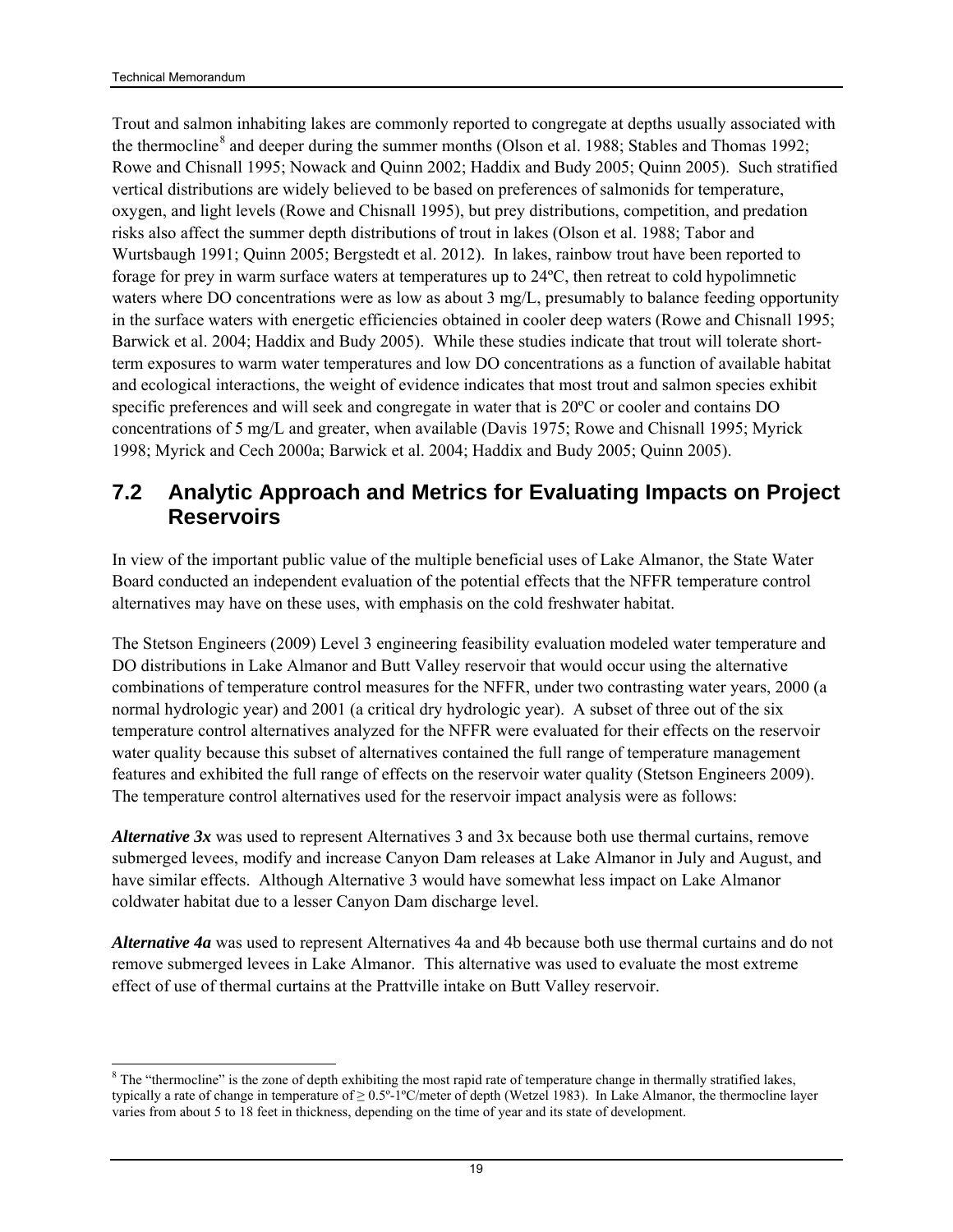*Alternative 4c* was used to represent Alternatives 4c and 4d because both modify and increase the Canyon Dam discharge to 600 cfs from Lake Almanor in July and August.

The effects of the temperature control alternatives were compared to the model-fitted Baseline condition, which was the existing condition in the two years used for this analysis, 2000 and 2001, and the modeled UNFFR Project Settlement Agreement "Present Day" alternative since it would have some effects on coldwater habitat conditions in Lake Almanor (Stetson Engineers 2009).

Two types of metrics were used to evaluate the potential effects of water temperature control alternatives on suitable cold freshwater habitat conditions in Lake Almanor and Butt Valley reservoir.

#### 1. *Cold freshwater habitat (thermal refuge) volume*

Cold freshwater habitat volume is defined as the lake-wide volume of water meeting specified temperature and DO criteria. This metric was used as an index of available thermal refugial habitat for trout and other coldwater species in Lake Almanor and Butt Valley reservoir during summer, the period of limited cold freshwater habitat, and is based on the reported tendency for trout to congregate at depths possessing preferred temperatures and DO concentrations. Temperatures preferred by rainbow trout are commonly reported to be 20ºC and less and this temperature was used as a primary criterion for the NFFR temperature control analysis. Additionally, 21º, and 22ºC were selected as secondary thermal refuge criteria for this evaluation because suitable habitat meeting the 20°C primary criteria and containing sufficient DO can be absent at times in Lake Almanor even under the existing condition (Jones and Stokes 2004). Use of 21° and 22°C as secondary temperature criteria is also supported by the finding of Myrick and Cech (2000a), who reported that Eagle Lake rainbow trout, the trout strain that is used to stock Lake Almanor, exhibits similar physiological performances for growth and metabolism over the temperature range  $19^{\circ} - 22^{\circ}$ C, suggesting a higher temperature tolerance than some other rainbow trout strains. A DO threshold of 5 mg/L was selected based on the recommendation of Jones and Stokes (2004) that DO thresholds greater than 5 mg/L often resulted in the absence of suitable thermal refuge habitat in Lake Almanor during the summer. Additionally, the DO at depths in lakes where trout are distributed during periods of summer thermal stratification are often reported to be as low as about 5 mg/L (Rowe and Chisnall 1995; Barwick et al. 2004). Based on this information relevant to rainbow trout stocked in Lake Almanor, three different DOtemperature threshold criteria were used for our analysis:

- a) temperature  $\leq 20^{\circ}$ C and DO  $\geq 5$ mg/L
- b) temperature  $\leq 21^{\circ}$ C and DO  $\geq 5$ mg/L
- c) temperature  $\leq 22^{\circ}$ C and DO  $\geq 5$ mg/L

#### 2. *Top of thermocline elevation/metalimnion surface area*

Top of thermocline is defined as the shallowest depth or highest elevation where the greatest temperature gradient begins to occur. Metalimnion surface area is defined as the lake-wide surface area at the top of the thermocline. This metric was included to augment the coldwater refuge volume metric as a spatial index of the depth strata associated with the thermocline, where trout have been reported to congregate within a narrow depth range with the most preferred available combination of temperature and DO conditions that may occur during summer thermal stratification. The importance of the surface area of the thermocline as an indicator of limiting, suitable, coldwater habitat may be similar or greater than that of the cold freshwater habitat volume, since trout tend to use this narrow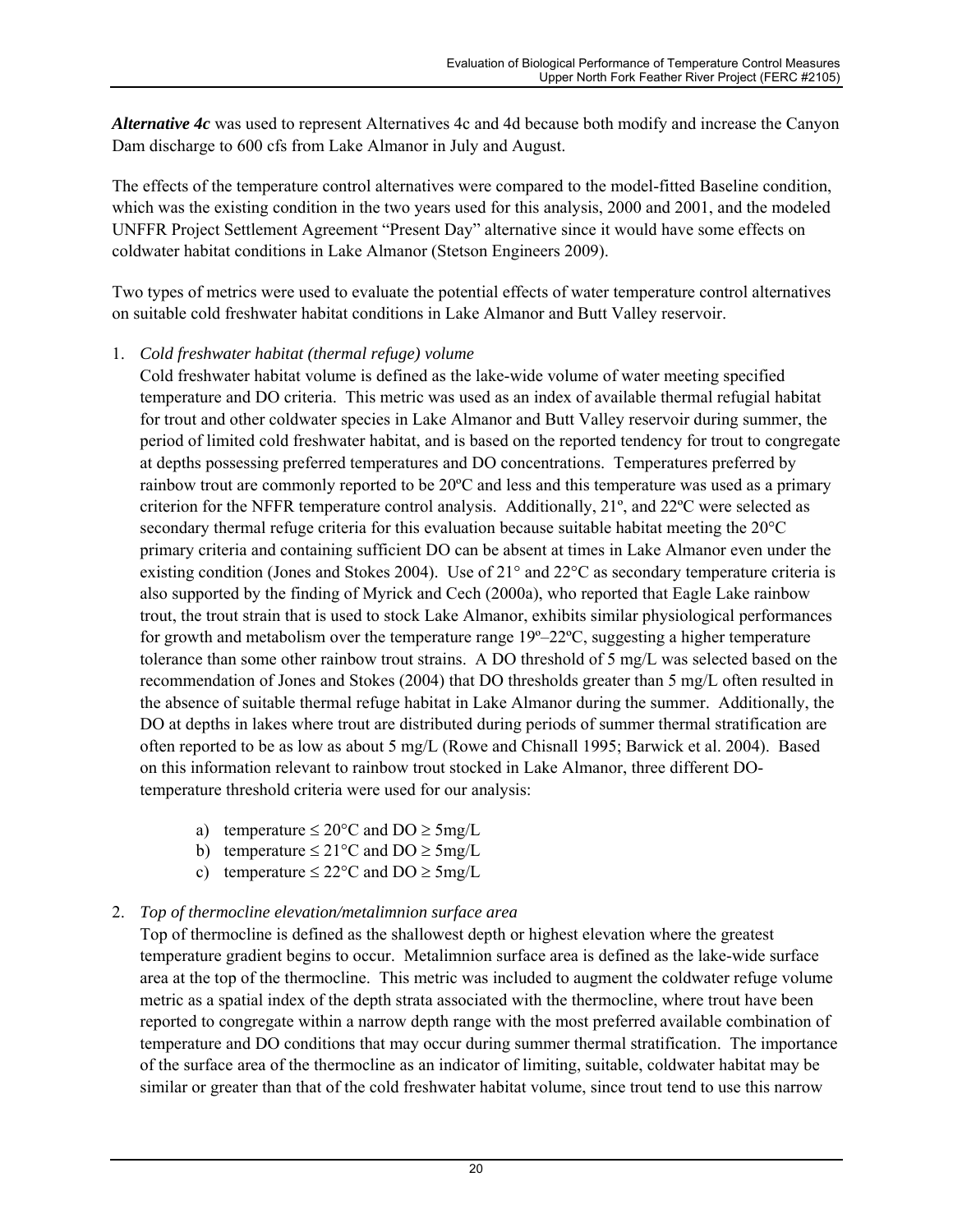<span id="page-35-0"></span>water stratum principally as a thermal refuge from which to forage into the warm epilimnion, where most of their prey occur, during the summer (Rowe and Chisnall 1995; Quinn 2005)

Cold freshwater habitat volume and top of thermocline elevation/metalimnion surface area for Lake Almanor were computed approximately bi-weekly for the years 2000 and 2001 (normal hydrologic year and critical dry year, respectively). This modeling time-step allowed for better evaluation of the durations of exposure to the dynamic environmental conditions that occur during thermal stratification of Lake Almanor (Jones and Stokes 2004).

For Butt Valley reservoir, only the cold freshwater habitat volume metric was used to evaluate the potential effect of temperature control alternatives on reservoir coldwater habitat. Metalimnion surface area was not applied to this reservoir because reservoir stratification is not strong enough to develop a strong thermocline due to Butt Valley reservoir's relatively small storage volume, shallow depth, and relatively short hydraulic residence time (about 2 weeks) (Stetson Engineers 2009).

### <span id="page-35-1"></span>**7.3 Effects on Lake Almanor**

### <span id="page-35-2"></span>**7.3.1 Warm and Cold Freshwater Habitat**

All of the representative temperature control alternatives (Alternatives 3x, 4a, and 4c) analyzed have relatively similar effects on the warmwater and coldwater habitat conditions in Lake Almanor during the period of summer thermal stratification; the differences among the alternatives are minor. Stetson Engineers (2009) described the physical effects of hypolimnetic water withdrawal, the main feature of all the alternatives, as reducing the coldwater volume in the hypolimnion, while at the same time inducing a small amount of hypolimnetic water movement, resulting in mixing at the interface of the hypolimnion and thermocline water strata that, in turn, can increase the depth of the thermocline and increase the DO levels in the hypolimnion. These processes would similarly occur, whether releasing water from the Canyon Dam low level outlet or by withdrawing water at the Prattville intake through use of a thermal curtain. The consequences of this process are that the cold hypolimnetic volume of the lake decreases, though much of this cold water is not habitable by fish because of very low DO concentrations, and temperature and DO depth profiles can change relative to the Baseline (no action) condition with hypolimnetic releases from the lake.

The relative effects of the representative temperature control alternatives on Lake Almanor thermocline elevations are compared to the Baseline and UNFFR Project Settlement Agreement (Present Day) alternative in Tables 13 and 14 and Figures 18 and 19. The thermocline is the important feature in creating a lake's thermal structure and DO profiles and was used to define limiting summer coldwater habitat. Each of the alternatives increases the depth of the thermocline (reduces the elevation) by 3 feet compared to the Baseline and Present Day alternative during one or two biweekly periods from July through August, in both normal and critical dry water years. Thermocline elevations decrease again in September by up to 7–10 feet in September and October of both water year types; however, this seasonal effect is more related to surface water cooling. As water temperatures decline to 20ºC or less, and the thermocline turnover begins in the fall, the elevation of the thermocline declines (see Appendices C and D in Stetson Engineers 2009).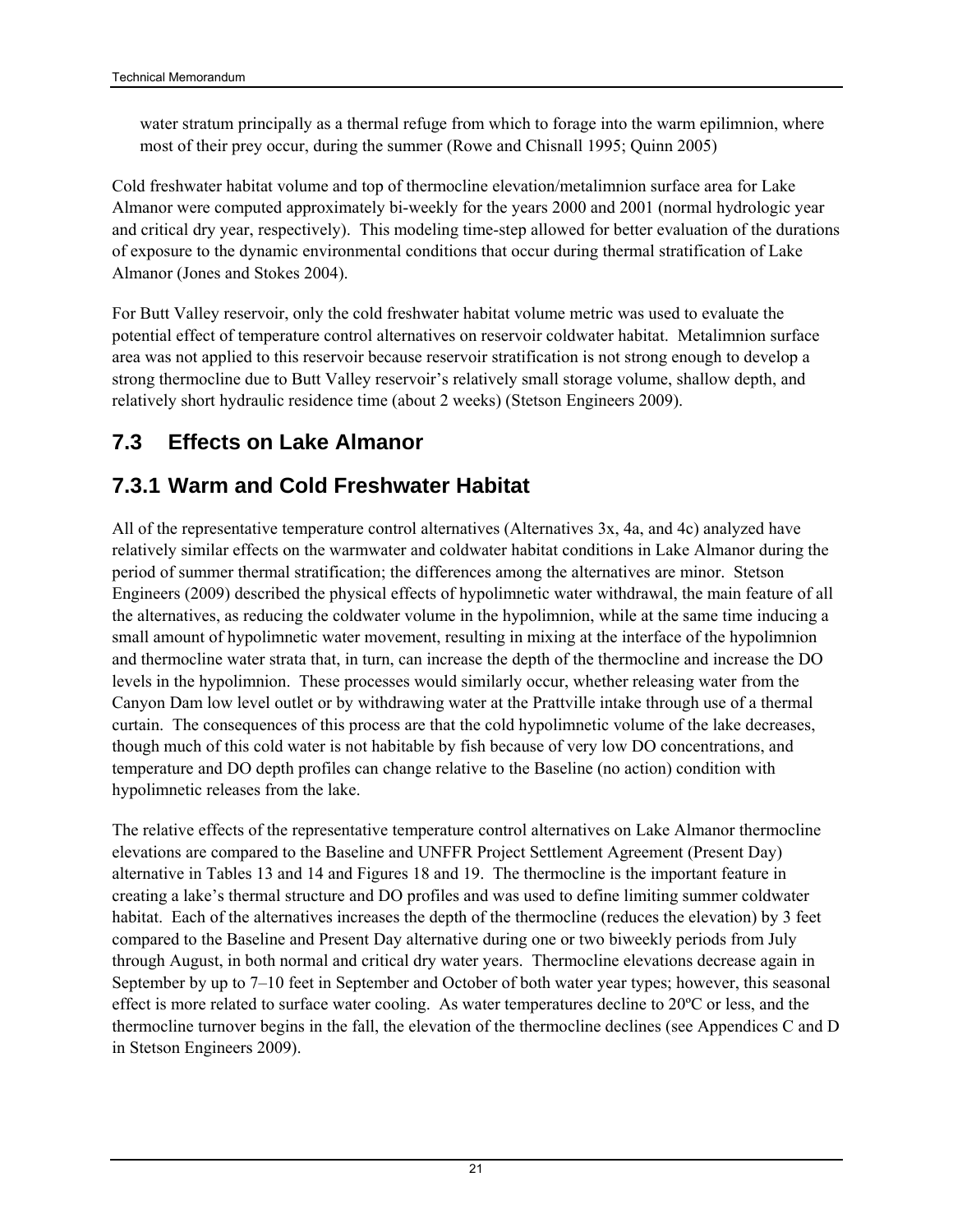A periodic increase in the depth of the thermocline during July and August would increase the depth of the warm epilimnion and effectively increase the area of littoral habitat, with temperatures preferred by warmwater fish. Since smallmouth and largemouth bass, the predominant warmwater species in Lake Almanor, typically spawn before mid-July, the primary effect of increased thermocline depth would be a transient increase in preferred temperature habitat for rearing and foraging by bass. However, warmwater rearing and foraging habitat has not been identified as limited in Lake Almanor, so there is no evidence that such modest increases in preferred temperature habitat in the mid- to late-summer would significantly affect warmwater species.

A biweekly time series of suitable coldwater habitat volumes computed using the three temperature criteria for each of the temperature control alternatives are compared to the Baseline and Present Day alternative in Tables 15–20 and Figures 20–25. Similarly, biweekly metalimnion surface areas for each temperature control alternative are compared to the Baseline and Present Day alternative in Tables 20 and 22 and Figures 26 and 27. Examination of both of these metrics together provides a more complete characterization of the effects of the temperature control alternatives on the metalimnetic coldwater refuge during the months of July and August.

In a normal water year, suitable coldwater habitat volumes, using the 20ºC criterion, are similar for all the temperature control alternatives and the Baseline and Present Day conditions, except for about a 2-week period in mid-August, when the lake-wide coldwater volume metric decreases a small amount to 4% for Alternatives 3x, 4a, and 4c compared to 5% for the Baseline (Table 15 and Figure 20). During the same general period of August, the metalimnion surface area ratio for the alternatives are very similar to the Baseline and Present Day, with only a 3% lower value for Alternatives 3x and 4a for two weeks in August, with an overall metalimnion surface area ratio of about 60% (Table 21 and Figure 26). Differences in the metalimnion surface area ratios between the Baseline and alternatives also occur in September and October, but do not indicate an impact on coldwater habitat because water temperatures in the epilimnion have cooled into the suitable range by this time of year and suitable coldwater habitat is not restricted to the thermocline. Therefore, the effects of the temperature control alternatives would be considered a minor and short-term impact on the availability of suitable coldwater thermal refugia in Lake Almanor in a normal water year.

In a critical water year, suitable coldwater habitat volumes, using the 20ºC criterion, become severely limited by mid-July and decline to zero during much of August for the Present Day and temperature control alternatives. Coldwater habitat also declines to zero under the Baseline (no action) condition, too, but not quite as rapidly as for the alternatives (Table 18 and Figure 23). In such a case, only marginal coldwater refugial habitat would remain available even under the Baseline condition and would be restricted to water strata of 21º and 22ºC with DO concentrations of 5mg/L and greater (Tables 19 and 20 and Figures 24 and 25). Using these temperature criteria, coldwater refugial volumes for the temperature control alternatives would be less than the Baseline condition for only about two weeks in late August of a critical dry year. On a lake-wide basis, using the 21°C criteria in a critical dry year, the alternatives would reduce the percentage of coldwater refugia in Lake Almanor, relative to the Baseline, from 11% to 10% on July 20; from 8% to 6% (Alternatives 3x and 4a), and from 8% to 7% (Alternative 4c), on August 9; and from 4% to 1% (Alternative 3x), and from 4% to 2% (Alternatives 4a and 4c), on August 17. Similar proportional differences among the Baseline and alternatives exists for coldwater refugia volume computed using the 22ºC criterion.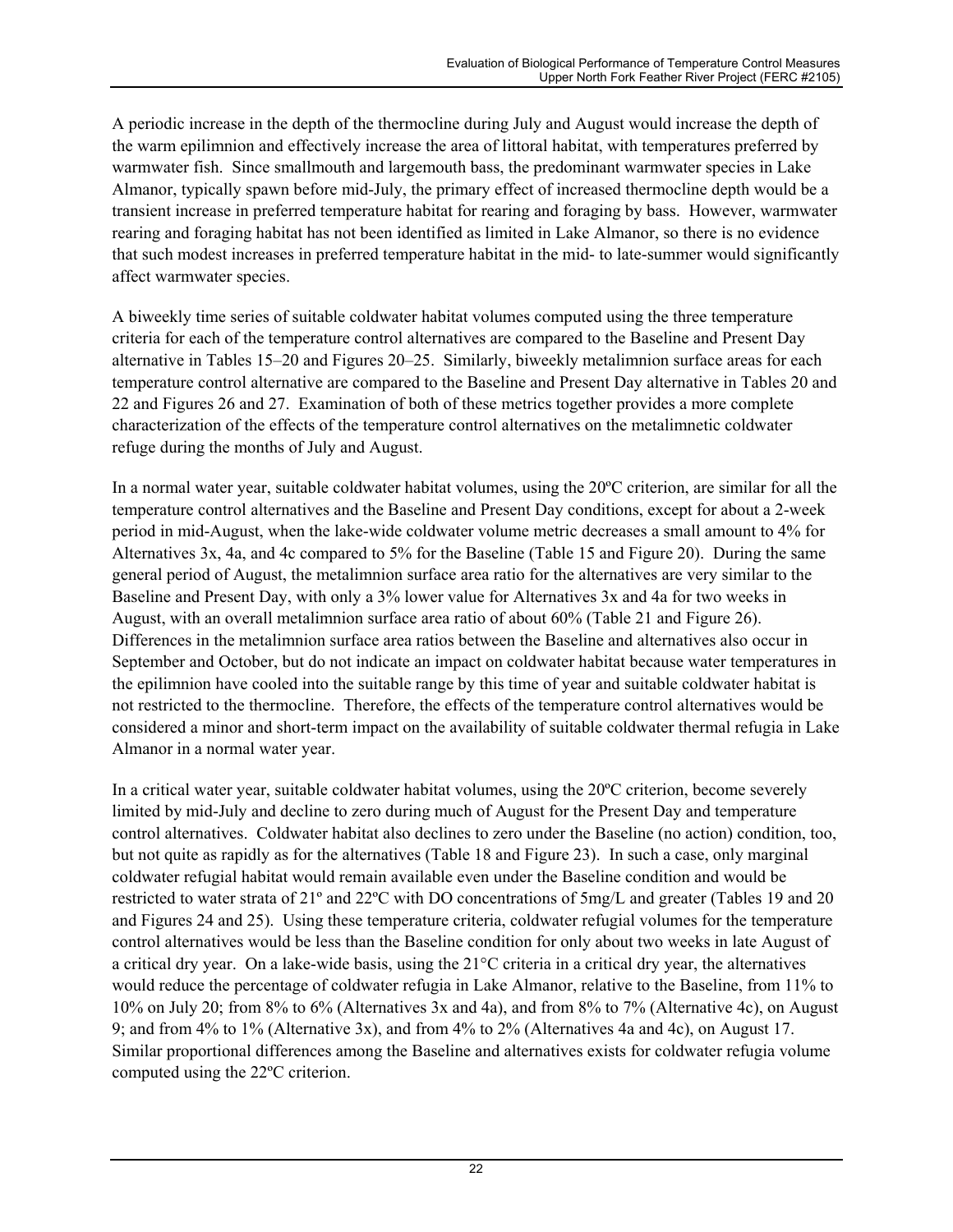The temperature at the top of the thermocline in the critical dry year of 2001 was about 21ºC in July and 21.5º–22ºC in August (Appendix C in Stetson Engineers 2009), so the metalimnion surface area would reflect the available thermal refugial area in this case as well. The metalimnion surface area ratio under the temperature control alternatives varies from 0–6% less than that of the Baseline during July and August 2001, a critical dry year (Table 22 and Figure 27). In the worst case, these differences result in a decrease in the ratio of metalimnion surface to total lake surface area from 63% under Baseline condition to 57% for Alternatives 3x and 4c on August 17, 2001, with a temperature at the top of the thermocline of 22ºC. The temperature control alternatives, especially Alternative 3x, would further restrict the already marginal coldwater refugial habitat in a critical dry water year. Alternatives 4a and 4c would have the least effect on coldwater habitat volume, with about 50% of the Baseline volume during the most temperature limiting 2-week period in August.

## **7.3.2 Fish Entrainment at Prattville Intake**

Gast (2004) identified reduction in wakasagi entrainment as a potential impact of installation of a thermal curtain device at the Prattville intake in Lake Almanor. Large numbers of wakasagi, but very few other species, are currently entrained at the Prattville intake, with subsequent passage through to the Butt Valley Powerhouse (PG&E 2002). The entrainment of non-native wakasagi is thought to support the presence of a "trophy" trout fishery, which preys on the wakasagi, in the Butt Valley powerhouse tailrace and reservoir (PG&E 2002). Gast (2004) hypothesized that installation of a thermal curtain may reduce entrainment of wakasagi at the Prattville intake, reducing the prey base in Butt Valley reservoir for "trophy" trout and increasing the wakasagi abundance in Lake Almanor. He subjected this hypothesis to a modeling exercise that used simple assumptions on wakasagi distribution and vulnerability to entrainment along with PG&E data and modeling on withdrawal strata profiles, with and without a thermal curtain, to determine relative differences in wakasagi entrainment under these scenarios. In the absence of definitive data on wakasagi distributions and associated environmental conditions for Lake Almanor, he made a reasonable assumption that wakasagi are distributed throughout water strata with suitable temperatures and DO concentrations and are entrained in proportion to volumes of water containing wakasagi withdrawn into the intake. He adopted a maximum temperature threshold of 22ºC and minimum DO thresholds of 5 mg/L and 6 mg/L, which confined the wakasagi to the metalimnion and much of the epilimnion for the summer period. This modeling concluded that, in normal water years, wakasagi entrainment could be reduced by up to 95–99%, in July and August, and by less than 30% in June and September. In critical dry water years, entrainment could be reduced by 86–99% from June to September. Using suitability index analysis, the same monthly patterns resulted with slightly lower entrainment levels.

There is not adequate evidence for or against Gast's hypothesis concerning the potential for a significant change in wakasagi entrainment at the Prattville intake or its impact on the Butt Valley reservoir fishery in documents reviewed as part of the relicensing record. The only available data on wakasagi depth distributions in the vicinity of the Prattville intake is from PG&E (2002), which was obtained using hydroacoustic surveys in August 2001 as part of the relicensing studies, indicating that wakasagi schools occurred at depths from 10–14 meters (33–46 feet), and mostly near the lake bottom (Gast 2004). This depth would place fish within the withdrawal zone of the thermal curtain. However, at the time of this hydroacoustic survey, low lake levels put the top of the thermocline near the elevation of the thermal curtain opening, which may have affected fish distribution (Gast 2004). This would be consistent with observations of wakasagi congregating in and just below the thermocline in Lake Oroville (D. Lee,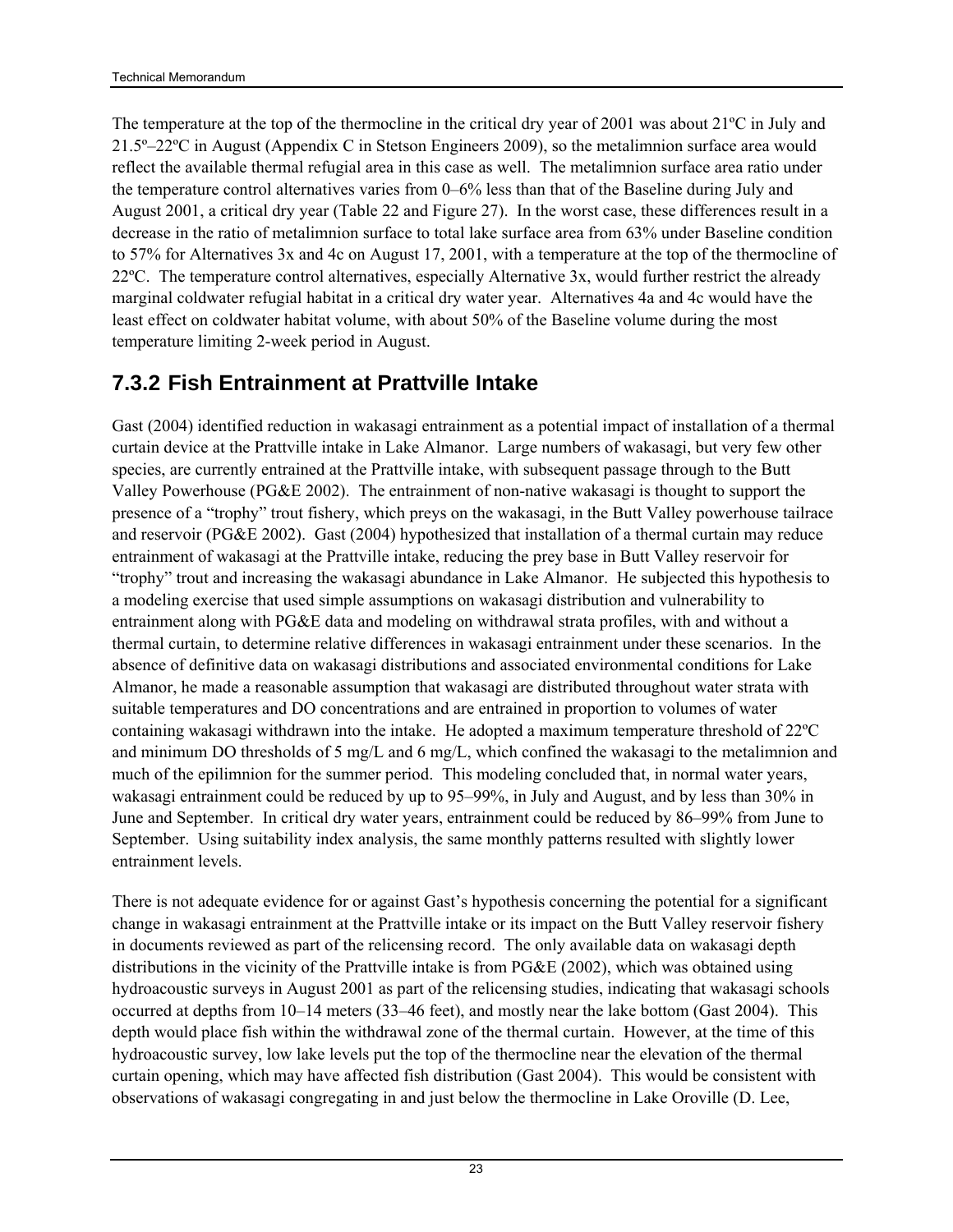California Department of Fish and Game, personal communication, as cited in FERC 2005). Additionally, wakasagi have spread and are abundant throughout the entire NFFR system from Lake Almanor to Lake Oroville, including Butt Valley reservoir. Wakasagi populations in all reservoirs along the NFFR have increased dramatically since their initial stocking in Lake Almanor in 1972–73 (Moyle 2002). Their broad thermal and salinity tolerance and ability to spawn in sand and small gravel on the beds of feeder streams and along the shorelines of ponds, lakes, and reservoirs has likely led to their adaptability and expanding range throughout California (Moyle 2002). We found no information to the contrary in the relicensing record, nor is there any reason to expect that wakasagi have not similarly established self-sustaining populations in Butt Valley reservoir. Therefore, there is little evidence that reducing wakasagi entrainment at the Prattville intake will have a significant effect on presence of a suitable forage fish in the Butt Valley reservoir.

## **7.3.3 In-Water Construction Impacts**

Stetson Engineers (2009) provides a detailed description of the features and construction activities required for various elements of the temperature control alternatives. The primary in-water construction activities that could affect aquatic resources in Lake Almanor include installation of a thermal curtain in the vicinity of the Prattville intake, dredging of the lake bottom to remove submerged levees to enhance the flow of cold water into the intake, and modification and repair of two of the three low-level outlets on the Canyon Dam release tower.

Installation of the thermal curtain includes construction of galvanized steel bin-type walls that would extend 300 feet offshore and connect to the curtain endpoints. The bin walls would be installed on a onefoot foundation of fill material placed on a geotextile fabric to limit turbidity from disturbance of the lake bed. Construction of the bin walls would result in long-term loss of lake bed littoral habitat in the vicinity of the Prattville intake tower; however, available fish habitat maps do not indicate the presence of concentrated warmwater fish spawning habitat at this location and it would be a very small area of lake bed relative to the whole of Lake Almanor; so, bin wall construction would not be expected to significantly affect warmwater spawning habitat.

Localized and temporary increases in turbidity and resuspension of lake bed sediment could occur during installation of the bin-type walls and dredging of the submerged levees. The turbidity of a water body is related to the concentration of suspended solids. Suspended solids and turbidity generally do not acutely affect aquatic organisms unless they reach extremely high levels (i.e., levels of suspended solids reaching 25 milligrams per liter) (Alabaster and Lloyd 1980). At these high levels, suspended solids can adversely affect the physiology and behavior of aquatic organisms and may suppress photosynthetic activity at the base of food webs, affecting aquatic organisms either directly or indirectly (Cordone and Kelley 1961; Iwamoto et al. 1978; Alabaster and Lloyd 1980). Construction activities will likely have to comply with Basin Plan turbidity objectives that limits turbidity increases from dredging and construction generally to less than 20% of background levels to protect beneficial uses, which along with the size of Lake Almanor, a turbidity barrier is not expected to form or impede fish migration through the project area, nor would the suspended sediment be expected to significantly affect primary production or settle on spawning beds.

Modification and repair of the Canyon Dam outlet tower gates would be accomplished using divers and underwater construction techniques, including a barge-mounted crane and diving platform or floating walkway to install prefabricated steel bulkheads with built-in slide gates to the existing outlet tower. This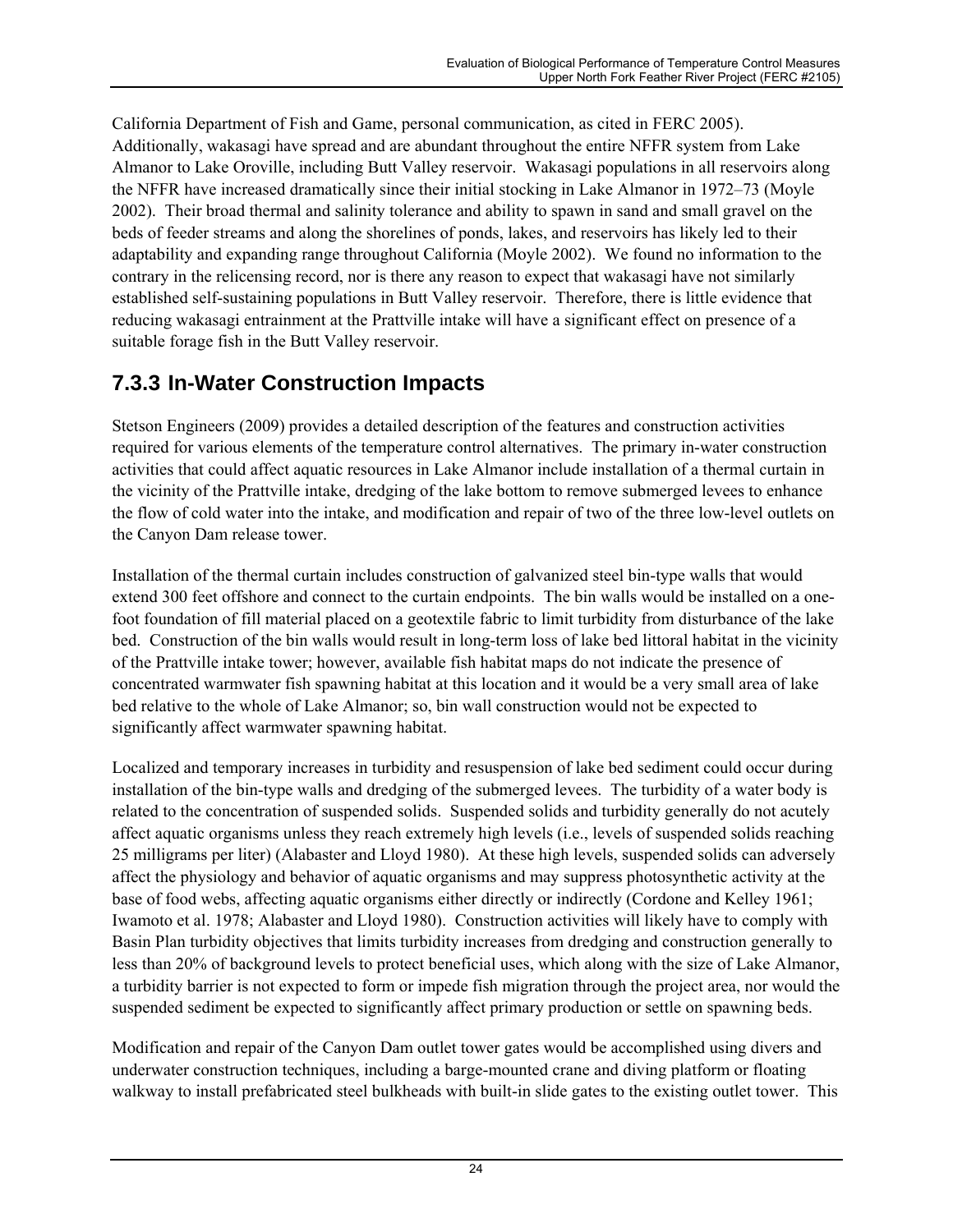activity would be confined to the vicinity of the outlet tower, which is located in deep water ( $> 80$  feet) near the dam. Fish and other aquatic organisms would be minimally disturbed by this activity and any fish in the vicinity would likely disperse away from the area during most construction activities. Spills of fuels, lubricants, and hydraulic fluids could occur on the crane barge. These materials are hazardous to aquatic life and could cause adverse effects if even small quantities were to enter the lake. Construction site best management practices to prevent and manage spills to ensure rapid and effective clean up and abatement of any spilled hazardous substances would be required. If the Canyon Dam outlet tunnel would need to be closed during installation of a bulkhead, a pipeline and pump or siphon would be used to maintain minimum instream flows of 35–60 cfs in the NFFR below the dam. To prevent fish entrainment through the pump or siphon, fish screens of a compatible design and of appropriate mesh size (to preclude small fish) would need to be fitted to the pump or siphon.

## **7.4 Effects on Butt Valley Reservoir**

## **7.4.1 Cold Freshwater Habitat**

Butt Valley reservoir is an impoundment on Butt Creek, which is a tributary of the NFFR, and is subject to the same beneficial uses. Cold freshwater habitat in Butt Valley reservoir is the primary beneficial use that would potentially be affected by UNFFR Project temperature control alternatives. Little information on the fishery or fish populations of Butt Valley reservoir was found in the relicensing record. Entrainment monitoring at the Butt Valley powerhouse by PG&E (2002) indicated that large numbers of wakasagi, along with small numbers of other species, including both warmwater and coldwater fishes, pass from Lake Almanor to Butt Valley reservoir. No fish population data were collected on Butt Valley reservoir by PG&E (2002). However, a small fishery for trophy-sized rainbow and brown trout was documented by a creel survey conducted in 2000 by PG&E (2002). The Butt Valley powerhouse tailrace was reported as a focus location for this fishery (Stuart Running, PG&E, personal communication).

Both the water temperature and DO concentration of the Butt Valley powerhouse discharge would be affected by use of a thermal curtain at the Prattville intake during the summer months (Figures 28–31). Water temperatures and DO would decrease in the Butt Valley powerhouse discharge, with DO levels declining well below the typical Baseline (no action) condition minimum levels of about 5–6 mg/L from June through August in both normal and critical dry water years. A trout fishery in the powerhouse tailrace could be affected by reductions in DO concentration from 5–6 mg/L to 2–3 mg/L in July and August. A likely response would be for trout to either disperse from the immediate vicinity of the powerhouse tailrace to areas of higher DO levels or make brief forays into the tailrace to feed and then return to adjacent areas with higher DO levels. This impact would be significant because it would adversely affect water quality and likely change the fishery utilization at this location. Aeration to increase DO levels of the diverted water would serve to alleviate this impact. Several aeration and reoxygenation technologies are potentially available to mitigate this impact, such as passive venturi tube aeration in the Butt Valley tunnel and penstock and Speece cone reoxygenation.

The changes in temperature and DO concentrations of the powerhouse discharge, in turn, would also alter the amount of suitable coldwater habitat through subsequent effects on the temperature and DO profiles of Butt Valley reservoir (Stetson Engineers 2009). The degree to which the availability of suitable coldwater habitat during the summer is limiting cold freshwater habitat uses and a trout fishery in Butt Valley reservoir is not completely known, but has not been reported to be a problem. The overall effect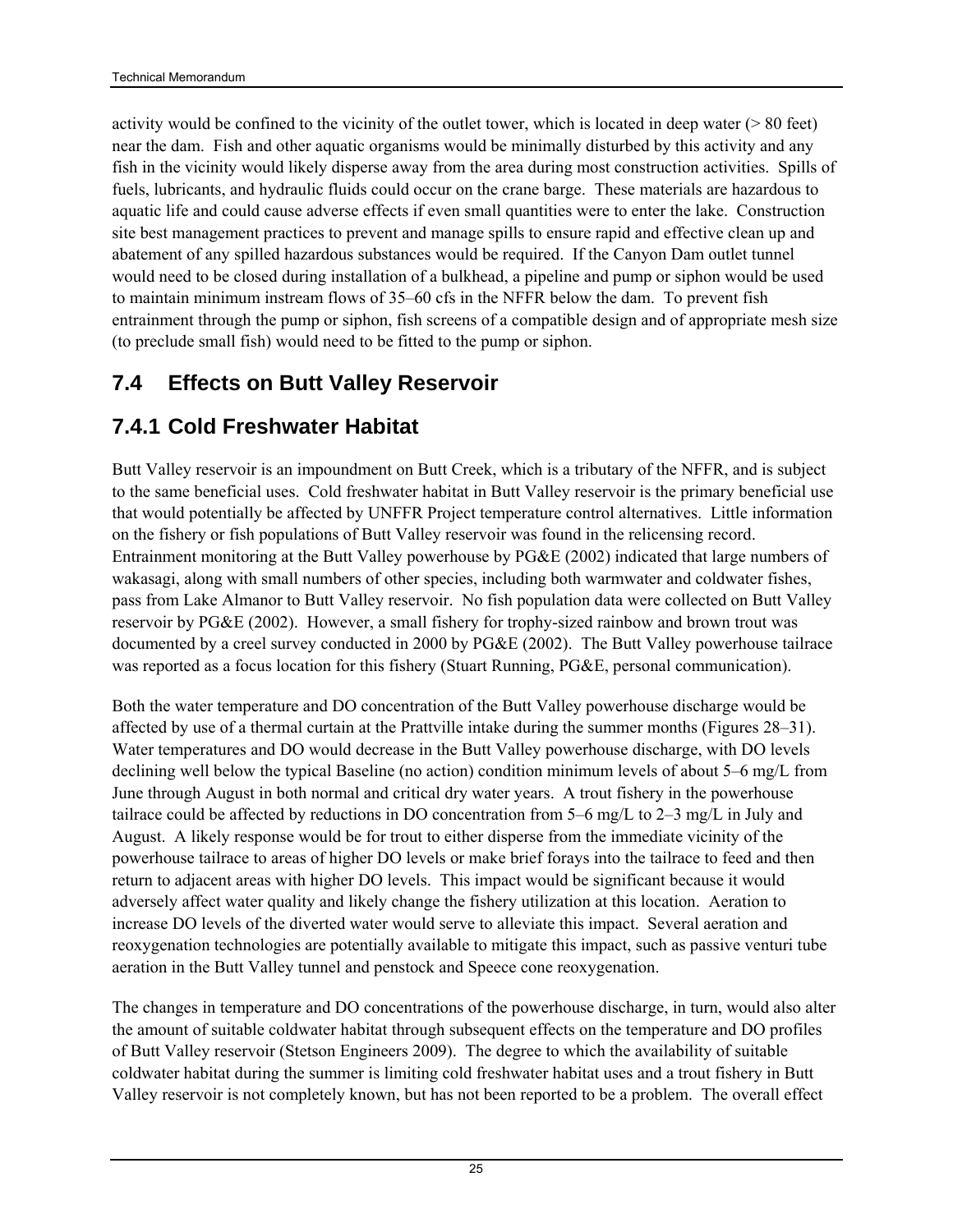of the Prattville thermal curtain on coldwater habitat in Butt Valley reservoir would be to reduce the frequency of occurrence of water temperatures greater than 20ºC, but increase the frequency of occurrence of DO levels less than 5mg/L. Coldwater habitat is limited by the lower DO levels of the powerhouse discharge under Alternative 4a compared to the Baseline condition in normal water years during late June and early July; however, later in the summer powerhouse discharges provide a greater amount of habitat at temperatures ≤ 20ºC, with adequate DO levels, than the Baseline condition (Table 23 and Figure 32). In critical dry water years, coldwater habitat volume under Alternative 4a, defined by the  $≤ 20$ <sup>o</sup>C and  $≥ 5$ mg/L DO criteria, is slightly greater in late June and nearly twice the volume of the Baseline during July, before the availability of  $\leq 20^{\circ}$ C from Lake Almanor, via a thermal curtain withdrawal, declines to nearly zero in August (Table 26 and Figure 35). Coldwater habitat volumes defined by the higher temperature criteria, 21º and 22ºC, under Alternative 4a are generally less than or equal to the Baseline condition because less of the water diverted from Lake Almanor is at these temperatures (Tables 24 and 25 and 27 and 28; Figures 33 and 34 and 36 and 37). The overall effect of Alternative 4a would be to increase suitable coldwater habitat during mid- to late-summer in most water years, with the least effect in critical dry years. Other temperature control alternatives using a thermal curtain at the Prattville intake would exhibit similar to lesser increases of suitable coldwater habitat, with temperatures  $\leq 20^{\circ}$ C and DO levels  $\geq 5$ mg/L, depending on the balance of water released from Lake Almanor via the Canyon Dam outlet and the Prattville intake. Aeration could be used to increase DO levels of the diverted water to further increase the coldwater habitat volume benefit to Butt Valley reservoir under the UNFFR Project temperature control alternatives that use a thermal curtain at the Prattville intake.

## **7.4.2 In-Water Construction Impacts**

Stetson Engineers (2009) provides a detailed description of the features and construction activities required for installation of a thermal curtain near the Caribou intakes, the primary in-water construction activity that could affect aquatic resources in Butt Valley reservoir.

Similar to the Prattville intake at Lake Almanor, installation of the thermal curtain in Butt Valley reservoir would include construction of galvanized steel bin-type walls that would extend about 200 feet offshore and connect to the curtain endpoints. The bin walls would be installed on a 1-foot foundation of fill material placed on a geotextile fabric to limit impacts of turbidity from disturbance of the lake bed. This construction activity would result in loss of lake bed; however, because of the steepness of this nearshore zone in Butt Valley reservoir, it is not considered suitable littoral habitat for warmwater fishes (FERC 2005). Therefore, no significant adverse impact to fish habitat would be expected from installation of the bin walls.

Localized and temporary increases in turbidity and resuspension of lake bed sediment could occur during installation of the bin-type walls. However, because construction activities will likely have to comply with Basin Plan turbidity objectives that limits turbidity increases from dredging and construction generally to less than 20% of background levels to protect beneficial uses, and use of geotextile fabric laid on the lake bed and clean fill to create the foundation for the bin walls, resuspension of sediment and turbidity would be minimized. No significant effects from the minimal sediment disturbance and turbidity during this activity are expected on primary production, fish migration, or fish spawning habitat.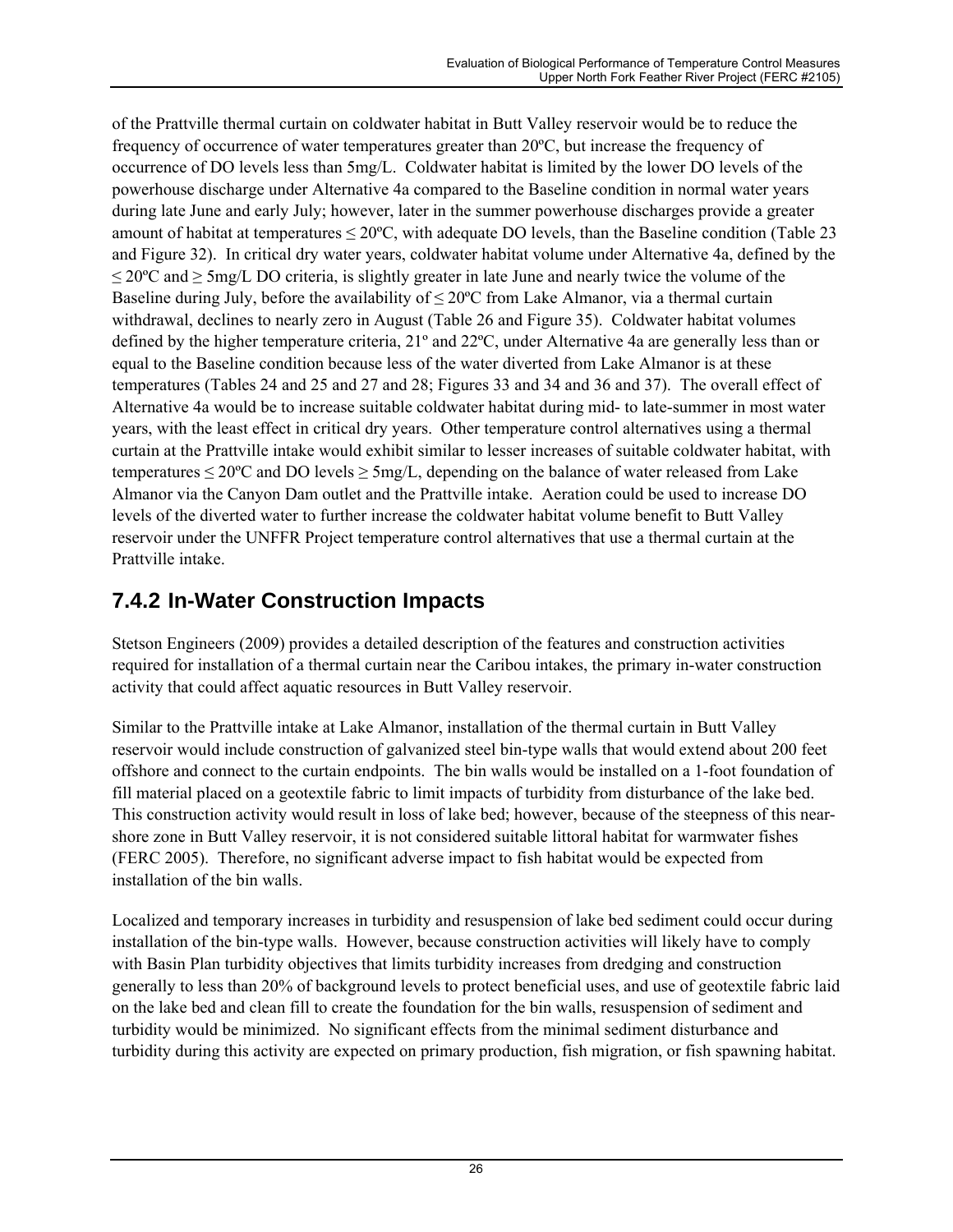# 8. Conclusions and Summary of Recommended Mitigation

This analysis determined the relative biological performance of a range of alternative temperature control measures proposed for the UNFFR Project to improve attainment of temperature objectives for designated aquatic life uses of the NFFR, primarily cold freshwater habitat. Following is a brief recap and summary of the key biological differences, similarities, and performance ranking among the temperature control alternatives.

- 1. **Alternative 3x** incorporates the full range of the most effective measures for reducing temperatures in downstream river reaches and reduces water temperatures by the greatest amount, on average, throughout all reaches of the NFFR. Alternative 3x includes: a thermal curtain at the Prattville intake; removal of submerged levees in Lake Almanor; increasing Canyon Dam releases by up to 600 cfs, with commensurate reductions at the Prattville intake; and preferential operation of Caribou No. 1 intake. Alternative 3x would prevent thermal conditions from exceeding rainbow trout normative temperatures throughout much of the NFFR segments downstream through the middle of the Poe Reach. Growth, disease resistance, and ecological interactions contributing to survival would be expected to significantly improve compared to the Baseline (no action) condition and the frequency of temperature fluctuations near and above lethal levels for rainbow trout would be reduced in the Poe Reach. However, this alternative includes increasing Canyon Dam releases by up to 600 cfs, which would decrease juvenile rainbow trout habitat in the Seneca Reach and decrease summer temperatures relative to Baseline conditions, resulting in somewhat slower growth rates for rainbow trout.
- 2. **Alternative 3** incorporates a range of effective measures for reducing temperatures in downstream river reaches, including thermal curtains at the Prattville and Caribou intakes, removal of submerged levees in Lake Almanor, and increasing Canyon Dam releases by up to 250 cfs, with commensurate reductions at the Prattville intake. Alternative 3 results in 90–95% of the cooling achieved by Alternative 3x. Alternative 3 would prevent thermal conditions from exceeding rainbow trout normative temperatures throughout much of the NFFR segments downstream through the Cresta Reach. Although it would not prevent exceedance of mean daily temperatures of 20ºC in the Poe Reach during most years, Alternative 3 would reduce the frequency of occurrence of diel fluctuations that exceed the UUILT of 25ºC. Growth, disease resistance, and ecological interactions contributing to survival would be expected to significantly improve compared to the Baseline condition along the NFFR to the middle of the Cresta Reach. The provision of increasing Canyon Dam releases to 250 cfs during July and August would reduce habitat for juvenile trout in the Seneca Reach and decrease summer temperatures in this segment, also resulting in somewhat slower growth rates for rainbow trout, but not to the extent of Alternative 3x.
- 3. **Alternatives 4a and 4b** are similar in temperature reduction performance. Both alternatives incorporate a thermal curtain at the Prattville intake, but do not remove the submerged levees in Lake Almanor; however they differ in that Alternative 4a uses a thermal curtain near the Caribou intakes and Alternative 4b uses preferential operation of Caribou No. 1 intake. Alternatives 4a and 4b result in 50–75% of the cooling achieved by Alternative 3x. Alternatives 4a and 4b would prevent thermal conditions, on average, from exceeding the rainbow trout normative temperature range throughout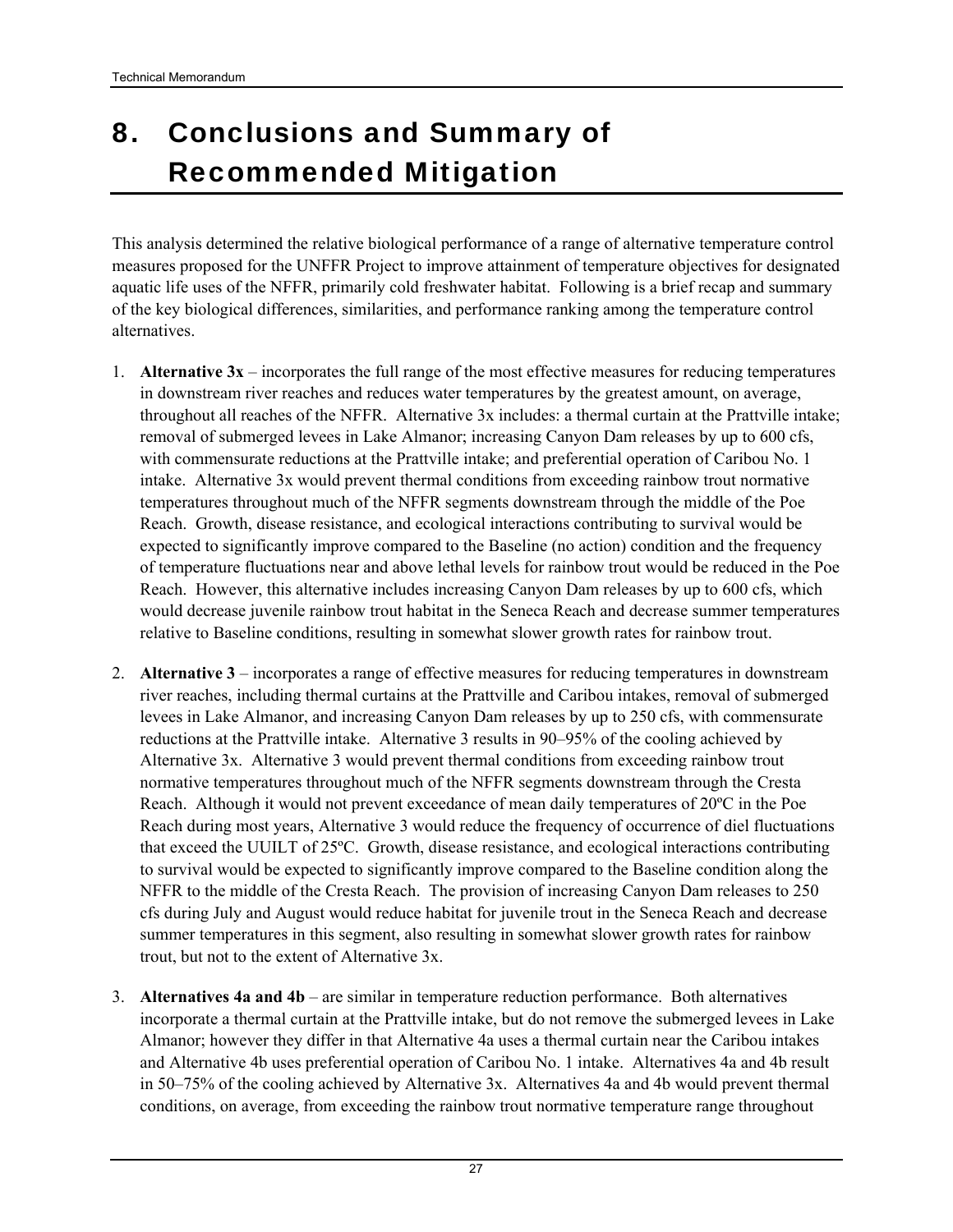much of the NFFR segments downstream through the Cresta Reach in normal years. In warm, dry and critical dry years, these alternatives maintain diel fluctuations below lethal levels in the Rock Creek and Cresta reaches and prevent temperature fluctuations from exceeding lethal levels in the Poe Reach. Growth, disease resistance, and ecological interactions contributing to survival would be expected to significantly improve compared to Baseline conditions along the NFFR downstream through the middle of the Cresta Reach in most years. Although Alternatives 4a and 4b would not prevent exceedance of 20ºC in the Poe Reach, they would reduce the frequency of occurrence of diel fluctuations that exceed the UUILT of 25ºC.

4. **Alternatives 4c and 4d** – are similar in temperature reduction performance and both incorporate increasing Canyon Dam releases by up to 600 cfs, with commensurate reduction at the Prattville intake; however, they differ in that Alternative 4c uses preferential operation of Caribou No.1 intake and Alternative 4d uses a thermal curtain near the Caribou intakes. Alternatives 4c and 4d result in 80–90% of the cooling achieved by Alternative 3x, which is cooler than Alternatives 4a and 4b. While Alternatives 4c and 4d would prevent thermal conditions from exceeding the rainbow trout normative temperature range throughout much of the NFFR segments downstream through the middle of the Rock Creek and Cresta reaches in most years, the use of the 600 cfs Canyon Dam release would reduce habitat for juvenile trout and trout growth rates in the Seneca Reach. Additionally, September temperatures in the Belden and Rock Creek reaches, in particular, would increase significantly from those in August, by up to 2ºC, compared to the other temperature control alternatives. For these reasons, Alternatives 4c and 4d were ranked lower than Alternatives 4a and 4b in overall biological performance.

While each of the alternative combinations of temperature control measures analyzed for the UNFFR Project provides a range of temperature benefits for aquatic habitat uses in the NFFR compared to the Baseline (no action) condition, a number of potential impacts to Lake Almanor and Butt Valley reservoir may occur during construction and operation of temperature control features. The potential for and degree of significance of impacts on aquatic resources in UNFFR Project reservoirs vary among the temperature control alternatives. Tables 29 and 30 list and summarize the potential impacts and effects of the alternative measures on aquatic resources. Each of the temperature control features that are identified to have a potential significant impact on aquatic resources or requiring mitigation during construction or operation is included in Tables 29 and 30, along with associated recommendations.

## 9. References

- Alabaster, J.S. and R. Lloyd. 1980. *Water quality criteria for freshwater fish*. Boston, Massachusetts: Buttersworth, Inc.
- Armour, C.L. 1991. Guidance for evaluating and recommending temperature regimes to protect fish. Instream Flow Information Paper 28. U.S. Fish and Wildlife Service Biological Report 90(22). 13 p.
- Baldwin, C.M., D.A. Beauchap, and C.P. Gubala. 2002. Seasonal and diel distribution and movement of cutthroat trout from ultrasonic telemetry. Transactions of the American Fisheries Society 131: 143- 158.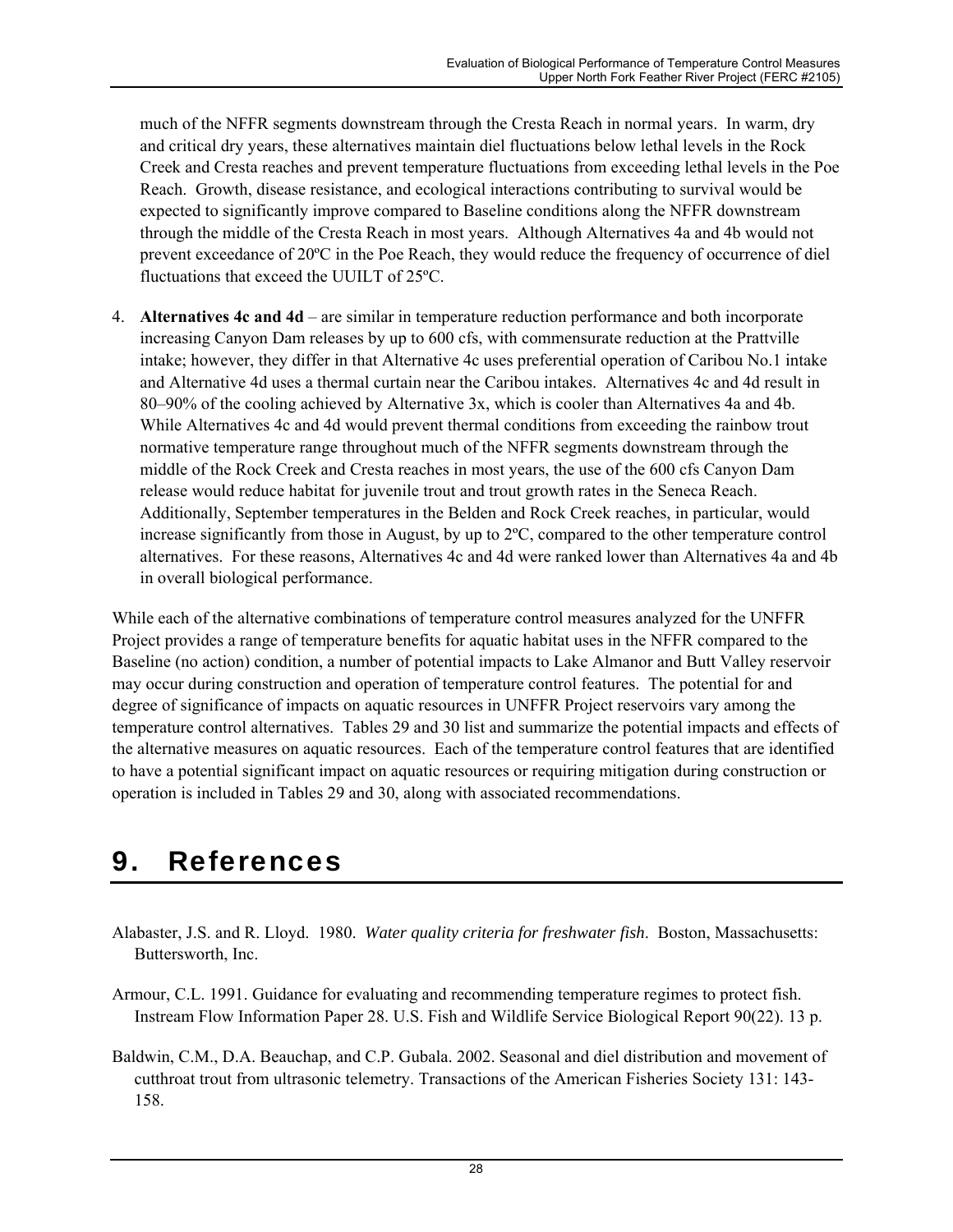- Baltz, D.M., B. Vondracek, L.R. Brown, and P.B.Moyle. 1987. Influence of temperature and microhabitat choice by fishes in a California stream. Transactions of the American Fisheries Society 116: 12-20.
- Barwick, D.H., J.W. Foltz, and D.M. Rankin. 2004. Summer habitat use by rainbow trout and brown trout in Jocassee Reservoir. North American Journal of Fisheries Management 24: 735-740.
- Bell, M.C. 1990. Fisheries handbook of engineering requirements and biological criteria. Fish Passage Development and Evaluation Program, U.S. Army Corps of Engineers, North Pacific Division, Portland, Oregon.
- Bergstedt, R.A., R.L. Argyle, C.C. Krueger, and W.W. Taylor. 2012. Bathythermal habitat use by strains of Great Lakes- and Finger Lakes-origin lake trout in Lake Huron after a change in prey fish abundance and composition. Transactions of the American Fisheries Society 141: 23-274.
- Bjornn, T.C., and D.W. Reiser. 1991. Habitat requirements of salmonids in streams. American Fisheries Society Special Publication 19: 139-179.
- Brett, J.R. 1952. Temperature tolerance of young Pacific salmon, genus *Oncorhynchus*. Journal of the Fisheries Research Board of Canada 9: 265-323.
- Brett, J.R. 1956. Some principles in the thermal requirements of fishes. The Quarterly Review of Biology 31(2): 75-87.
- Brett, J.R., W.C. Clarke, and J.E. Shelbourn. 1982. Experiments on thermal requirements for growth and food conversion efficiency of juvenile chinook salmon, *Oncorhynchus tshawytscha*. Canadian Technical Report of Fisheries and Aquatic Sciences No. 1127. 29p.
- California Department of Fish and Game (CDFG). 1988. Rock Creek–Cresta Project (FERC 1962) fisheries management study, North Fork Feather River, California. Final report. July 1, 1988. California Department of Fish and Game, Environmental Services, Region 2, Rancho Cordova, California.
- California Department of Water Resources. 1974. Lake Almanor limnologic investigation. California Department of Water Resources, Central District Office, Sacramento, California. 83p.
- California State Water Resources Control Board (State Water Board). 2006. Staff report: Revision of the Clean Water Act Section 303(d) List of Water Quality Limited Segments. November 2006. State Water Resources Control Board, Sacramento, California. http://www.waterboards.ca.gov/water\_issues/programs/tmdl/docs/303dlists2006/swrcb/staffreport/v1s r\_only\_final.pdf
- California State Water Resources Control Board (State Water Board). 2010. Staff report: 2010 integrated Clean Water Act Sections 303(d) and 305(b). April 2010. State Water Resources Control Board, Sacramento, California. 25 p. http://www.waterboards.ca.gov /water\_issues/programs/tmdl/2010state\_ir\_reports/docs/2010ir0419.pdf
- California State Water Resources Control Board (State Water Board). 2011.A compilation of water quality goals  $-16^{th}$  edition. April 2011. State Water Resources Control Board, Sacramento,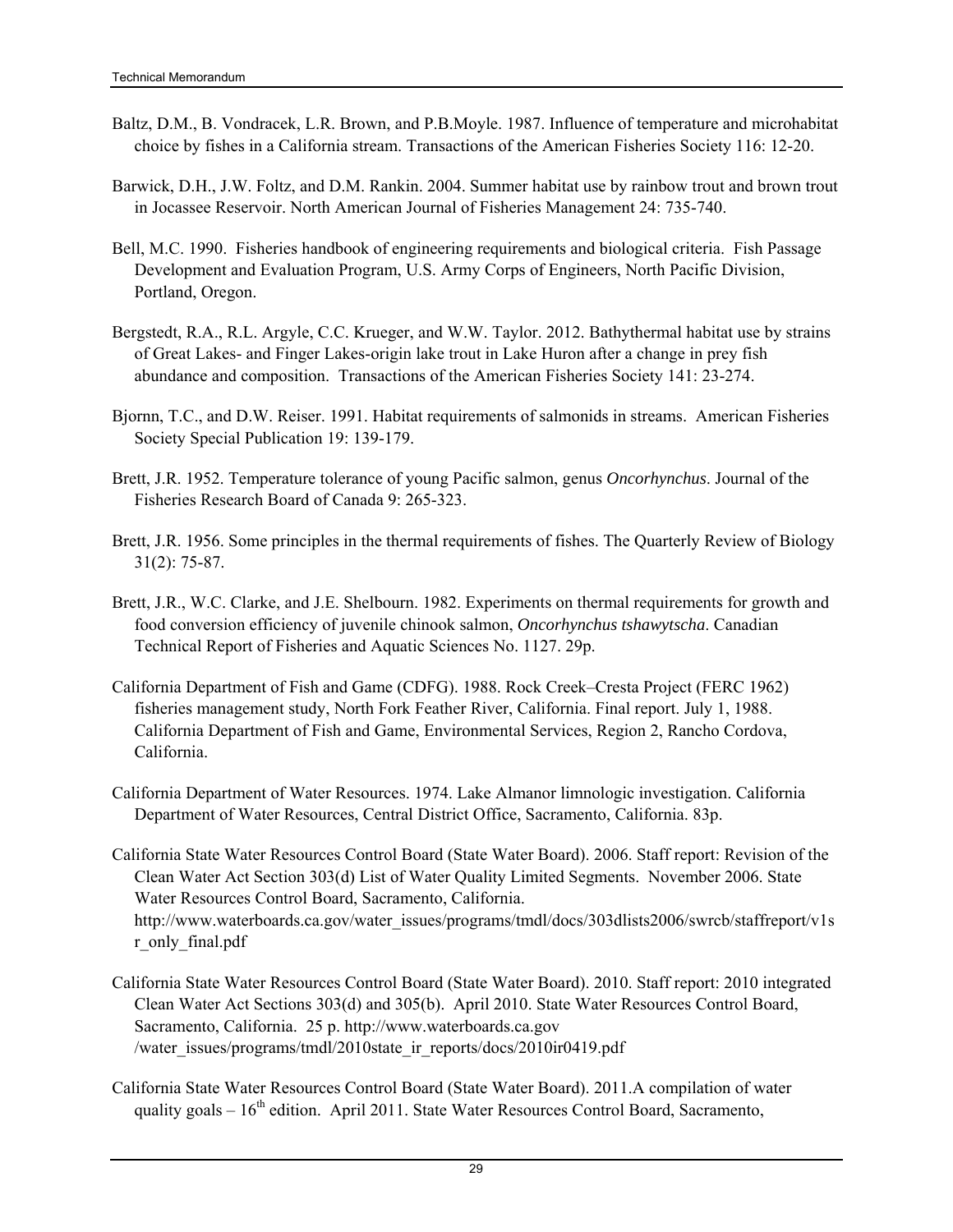California. 47 p.

http://www.waterboards.ca.gov/water\_issues/programs/water\_quality\_goals/docs/wq\_goals\_text.pdf

- Cech, J.J., Jr., S.J. Mitchell, D.T. Castleberry, and M. McEnroe. 1990. Distribution of California stream fishes: influence of environmental temperature and hypoxia. Environmental Biology of Fishes 29: 95- 105.
- Cech, J.J. and C.A. Myrick. 1999. Steelhead and Chinook salmon bioenergetics: temperature, ration, and genetic effects. Technical completion report. Project Number UCAL-WRC-W-885. University of California Water Resources Center. 72p.
- Central Valley Regional Water Quality Control Board. 2007. 2006 CWA Section 303(D) List of Water Quality Limited Segments Requiring TMDLs. Approved by the U.S. Environmental Protection Agency on June 28, 2007. Available on the Internet: http://www.waterboards.ca.gov/water\_issues/programs/tmdl/docs/303dlists2006/epa/r5\_06\_303d\_reqt mdls.pdf. Accessed 1/09.
- Central Valley Regional Water Quality Control Board. 2009. The Water Quality Control Plan for the California Regional Water Quality Control Board Central Valley Region: The Sacramento River Basin and the San Joaquin River Basin. Fourth Edition, Revised September 2009 (with Approved Amendments).
- Cherry, D.S., K.L. Dickson, J. Cairns, Jr., and J.R. Stauffer. 1977. Preferred, avoided, and lethal temperatures of fish during rising temperature conditions. Journal of the Fisheries Research Board for Canada 34: 239-246.
- Cordone, A.J., and D.W. Kelley. 1961. The influences of inorganic sediment on the aquatic life of streams. California Fish and Game 47: 189-228.
- Coutant, C.C. 1977. Compilation of temperature preference data. Journal of the Fisheries Research Board for Canada 34: 739-745.
- Coutant, C.C. 1999. Perspectives on temperature in the Pacific Northwest's fresh waters. ORNL/TM-1999/44. Prepared for the Environmental Protection Agency, Region 10. Prepared by Oak Ridge National Laboratory, Oak Ridge Tennessee. 108 p.
- Davis, J.C. 1975. Minimal dissolved oxygen requirements of aquatic life with emphasis on Canadian species: a review. Journal of the Fisheries Research Board of Canada 32: 2295-2332.
- DeStaso, J. III, and F.J. Rahel. 1994. Influence of water temperature on interactions between juvenile Colorado River cutthroat and brook trout in a laboratory stream. Transactions of the American Fisheries Society 123: 289-297.
- Dickerson, B.R., and G.L. Vinyard. 1999. Effects of high chronic water temperatures and diel temperature cycles on the survival and growth of Lahontan cutthroat trout. Transactions of the American Fisheries Society 128: 516-521.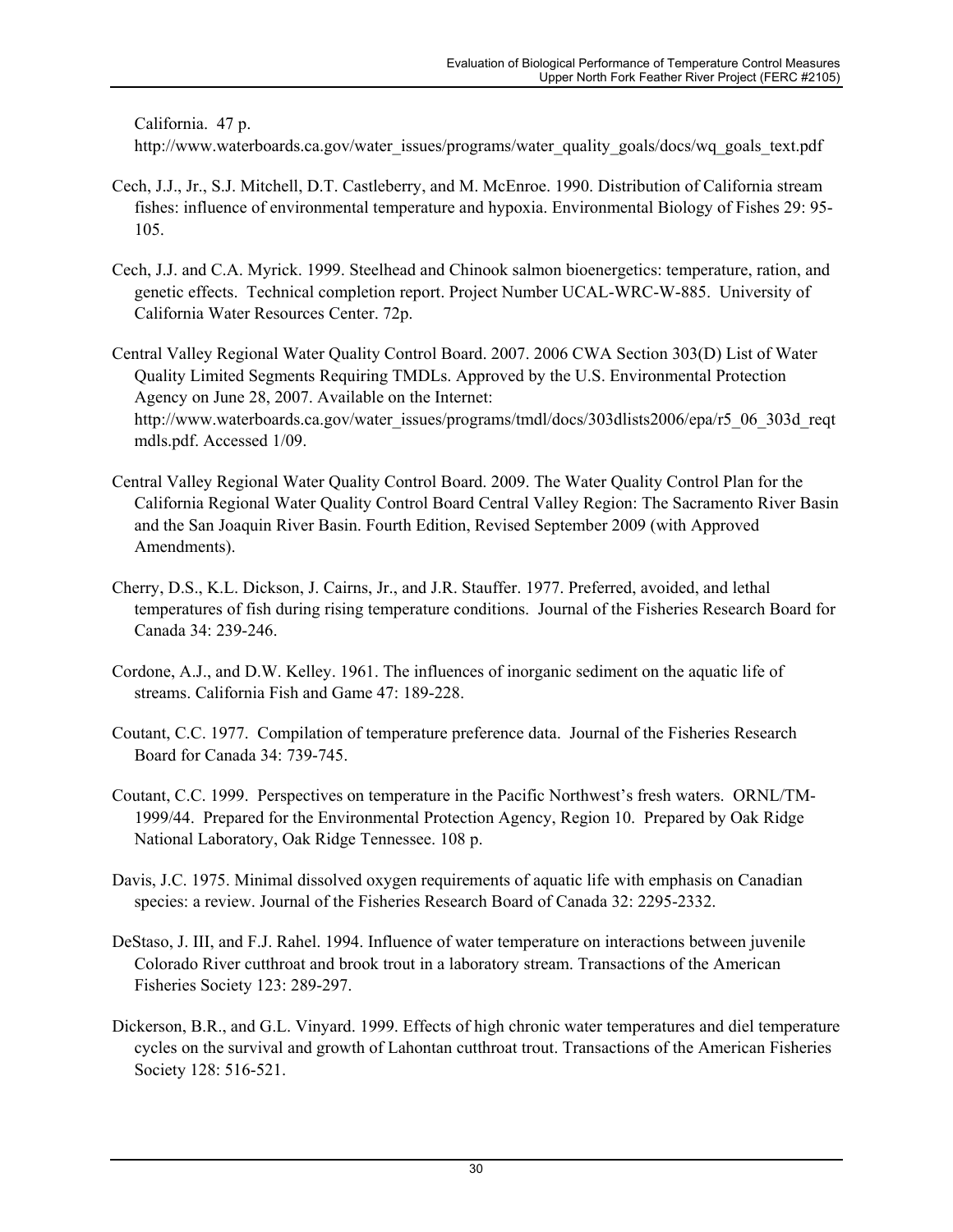- Dickson, I.W., and R.H. Kramer. 1971. Factors influencing scope for activity and active and standard metabolism of rainbow trout (*Salmo gairdneri*). Journal of the Fisheries Research Board of Canada 28: 587-596.
- EA Engineering, Science, and Technology, Inc. 2001. Upper North Fork Feather River Project (FERC No. 2105) – 2000 Angler Creel Survey. December 2001. Final Report to Pacific Gas and Electric Company, Technical and Ecological Services, San Ramon, CA. Appendix E3.1-7 to PG&E's UNFFR Project Relicensing Application.
- Eaton, J.G., J.H. McCormick, B.E. Goodno, D.G. O'Brien, H.G. Stefany, M. Hondzo, and R.M. Scheller. 1995. A field information-based system for estimating fish temperature tolerances. Fisheries 20(4): 10- 18.
- Environmental Protection Agency. 1977. Temperature criteria for freshwater fish: protocols and procedures. EPA-600/3-77-061. U.S. Environmental Protection Agency, Environmental Research Laboratory, Office of Research and Development, Duluth, Minnesota.
- Environmental Protection Agency. 2003. EPA Region 10 guidance for Pacific Northwest state and tribal temperature standards. EPA 910-B-03-002. Region 10 Office of Water, Seattle, Washington. 49 p.
- Federal Energy Regulatory Commission (FERC). 2005. Final Environmental Impact Statement: Upper North Fork Feather River Project California, FERC Project No. 2105. November 2005. Federal Energy Regulatory Commission, Washington, D.C.
- Gast, T. 2004. Prattville intake modification and potential impacts to Lake Almanor fishery study. Interim report. June 20, 2004. Prepared for Pacific Gas and Electric Company. Thomas R. Payne and Associates, Arcata, California. 32 p.
- Gast, T., D. Bremm, and T.R. Payne. 2004. Temperature-conditioned relative suitability index for the Seneca, Belden, Rock Creek, Cresta, and Poe reaches of Pacific Gas & Electric's North Fork Feather River projects. Draft report. December 6, 2004. Prepared for Pacific Gas and Electric Company. Thomas R. Payne and Associates, Arcata, California. 37 p., plus appendices.
- Gerking, S.D. 1980. Fish reproduction and stress. Pages 569-587 in M.A. Ali, editor. Environmental physiology of fishes. Plenum Press, New York, USA.
- Griffith, J.S. 1999. Coldwater streams. Pages 481-504 in C.C. Kohler and W.A. Hubert, editors. Inland fisheries management in North America, second edition. American Fisheries Society, Bethesda, Maryland.
- Haddix, T., and P. Budy. 2005. Factors that limit growth and abundance of rainbow trout across ecologically distinct areas of Flaming Gorge Reservoir, Utah-Wyoming. North American Journal of Fisheries Management 25: 1082-1094.
- Hawkins, C.P., J.N. Houge, L.M. Decker, and J.W. Feminella. 1997. Channel morphology, water temperature, and assemblage structure of stream insects. Journal of the North American Benthological Society 16: 728-749.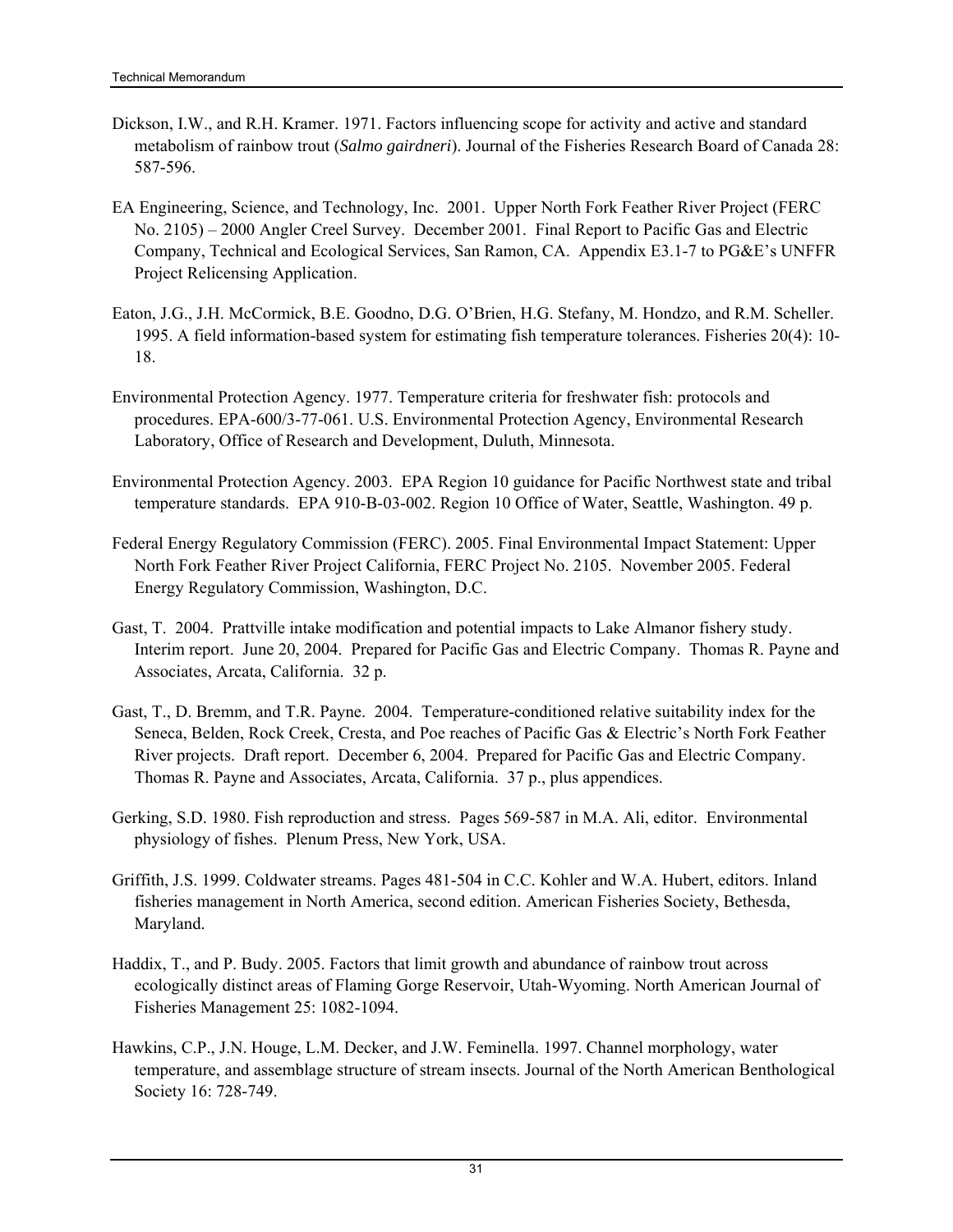- Hokanson, K.E.F., C.F. Kleiner, and T.W. Thorslund. 1977. Effects of constant temperatures and diel temperature fluctuations on specific growth and mortality rates and yield of juvenile rainbow trout, *Salmo gairdneri*. Journal of the Fisheries Research Board for Canada 34: 639-648.
- Iwamoto, R.N., E.O. Salo, M.A. Madej, and R.L. McComas. 1978. Sediment and water quality: a review of the literature, including a suggested approach for water quality criteria, with summary of workshop and conclusions and recommendations. February 1978. U.S. Environmental Protection Agency, Seattle, Washington. 51p.
- Jones and Stokes. 2004. Simulation of temperature and dissolved oxygen in Lake Almanor, California, using the CE-QUAL-W2 water quality model. March 2004. Prepared for Pacific Gas and Electric Company. Jones and Stokes, Sacramento, California. 27 p., plus exhibits.
- Leitritz, E., and R.C. Lewis. 1976. Trout and salmon culture. California Department of Fish and Game. Fish Bulletin 150. 92p.
- Marine, K.R. 1992. A background investigation and review of the effects of elevated water temperature on reproductive performance of adult Chinook salmon (*Oncorhynchus tshawytscha*), with suggestions for approaches to the assessment of temperature induced reproductive impairment of Chinook salmon stocks in the American River, California. Unpublished manuscript. Department of Wildlife and Fisheries Biology, University of California, Davis. 30p.
- Marine, K.R., and J.J. Cech, Jr. 2004. Effects of high water temperature on growth, smoltification, and predator avoidance in juvenile Sacramento River Chinook salmon. North American Journal of Fisheries Management 24: 198–210.
- Matthews, K.R., N.H. Berg, D.L. Azuma, and T.R. Lambert. 1994. Cool water formation and trout habitat use in a deep pool in the Sierra Nevada, California. Transactions of the American Fisheries Society 123: 549-664.
- McCullough, D.A. 1999. A review and synthesis of effects of alterations to the water temperature regime on freshwater life stages of salmonids, with special reference to Chinook salmon. Prepared for the U.S. EPA, Region 10, Seattle, Washington. Columbia River Intertribal Fish Commission, Portland, Oregon.279 p.
- McCullough, D.A., S. Spaulding, D. Sturdevant, and M. Hicks. 2001. Issue Paper 5 Summary of technical literature examining the physiological effects of temperature on salmonids. May 2001. EPA-910-D-01-005. Region 10 Office of Water, Seattle Washington. 114 p.
- McCullough, D.A. 2010. Are coldwater fish populations of the United States actually being protected by temperature standards? Freshwater Reviews 3: 147-199.
- Moyle, P.B., B. Vondracek, and G.D. Grossman. 1983. Response of fish populations in the North Fork of the Feather River, California, to treatment with fish toxicants. North American Journal of Fisheries Management. 3: 48-60.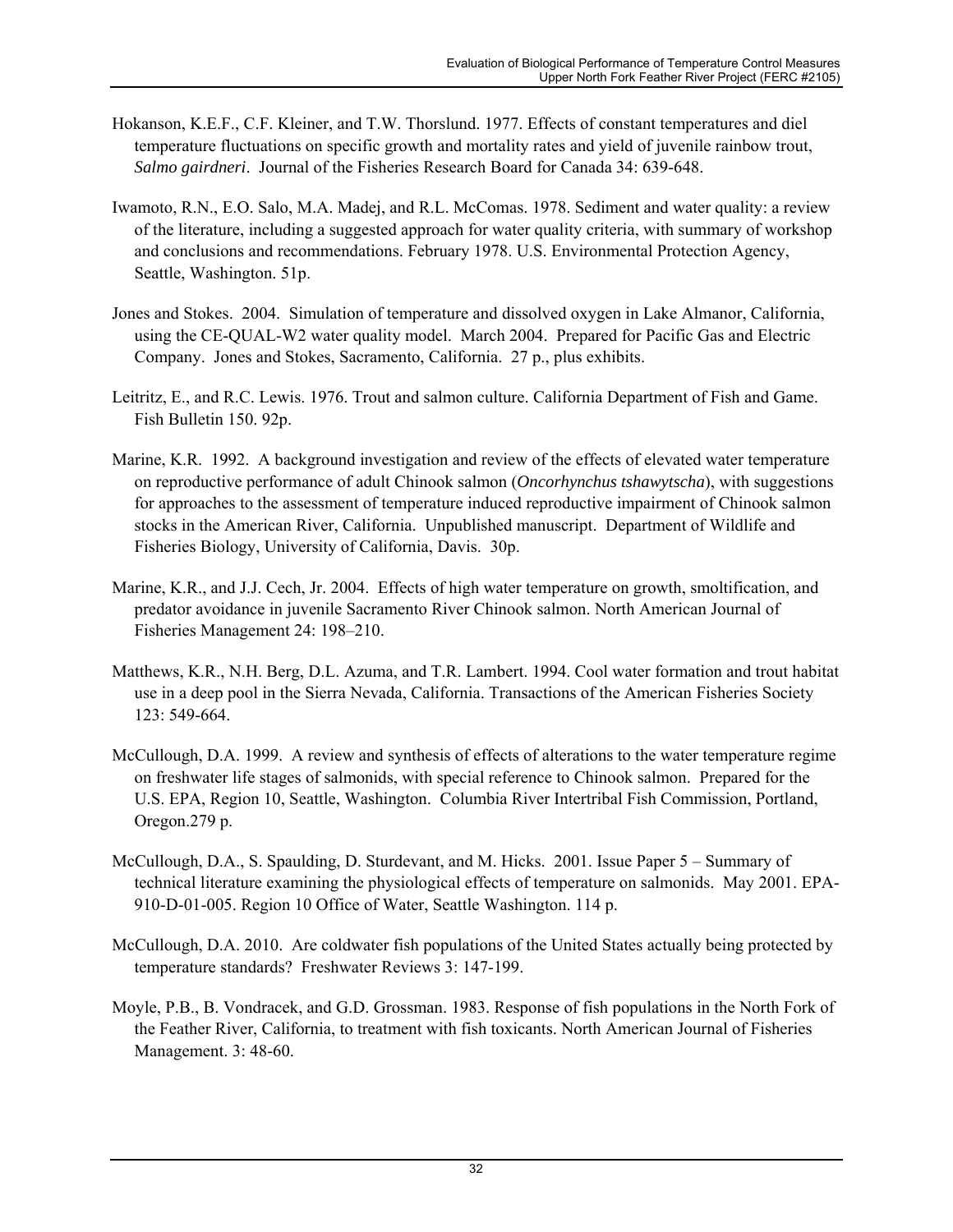- Moyle, P.B., and P.J. Randall. 1998. Evaluating the biotic integrity of watersheds in the Sierra Nevada, California. Conservation Biology 12: 1318-1326.
- Moyle, P.B. 2002. Inland fishes of California. University of California Press, Berkeley, California. 503 p.
- Myrick, C.A. 1996. The application of bioenergetics to the control of fish populations below reservoirs: California stream fish swimming performances. MS thesis. University of California, Davis. 35p.
- Myrick, C.A. 1998. Temperature, genetic, and ration effects on juvenile rainbow trout (*Oncorhynchus mykiss*) bioenergetics. PhD dissertation. University of California, Davis. 166p.
- Myrick, C.A., and J.J. Cech, Jr. 2000a. Temperature influences on California rainbow trout physiological performance. Fish Physiology and Biochemistry 22: 245-254.
- Myrick, C.A., and J.J. Cech, Jr. 2000b. Swimming performance of four California stream fishes: temperature effects. Environmental Biology of Fishes 58: 289-295.
- Myrick, C.A., and J.J. Cech, Jr. 2000c. Growth and thermal biology of Feather River steelhead under constant and cyclical temperatures. Department of Water Resources contract report. Department of Wildlife, Fish, and Conservation Biology. University of California, Davis. Davis, California. 20p.
- Myrick, C.A. 2002. Bull trout temperature thresholds peer review summary. September 19, 2002. Prepared for the U.S. Fish and Wildlife Service, Lacy, Washington. 13p.
- Nowak, G.M., and T.P. Quinn. 2002. Diel and seasonal patterns of horizontal and vertical movements of telemetered cutthroat trout in Lake Washington, Washington. Transactions of the American Fisheries Society 131: 452-462.
- Olson, R.A., J.D. Winter, D.C. Nettles, J.M. Haynes. 1988. Resource partitioning in summer by salmonids in south-central Lake Ontario. Transactions of the American Fisheries Society 117: 552- 559.
- Pacific Gas and Electric Company (PG&E). 1979. Rock Creek–Cresta Project (FERC No. 1962): Application of the Pacific Gas and Electric Company for a new license. September 1979. Pacific Gas and Electric Company, San Francisco, California.
- Pacific Gas and Electric Company (PG&E). 2000. Water temperature objectives in the Rock Creek– Cresta collaborative process. May 2000. Prepared for the Rock Creek–Cresta Project (FERC Project No. 1962) Relicensing Collaborative Team. Pacific Gas and Electric Company, Technical and Ecological Services, San Ramon, California. 13p.
- Pacific Gas and Electric Company (PG&E). 2002. Upper North Fork Feather River Project FERC No. 2105 Application for New License, Exhibit E. October 2002. Pacific Gas and Electric Company, Technical and Ecological Services, San Ramon, California.
- Pacific Gas and Electric Company (PG&E). 2005. North Fork Feather River study data and information report on water temperature monitoring and additional reasonable water temperature control measures.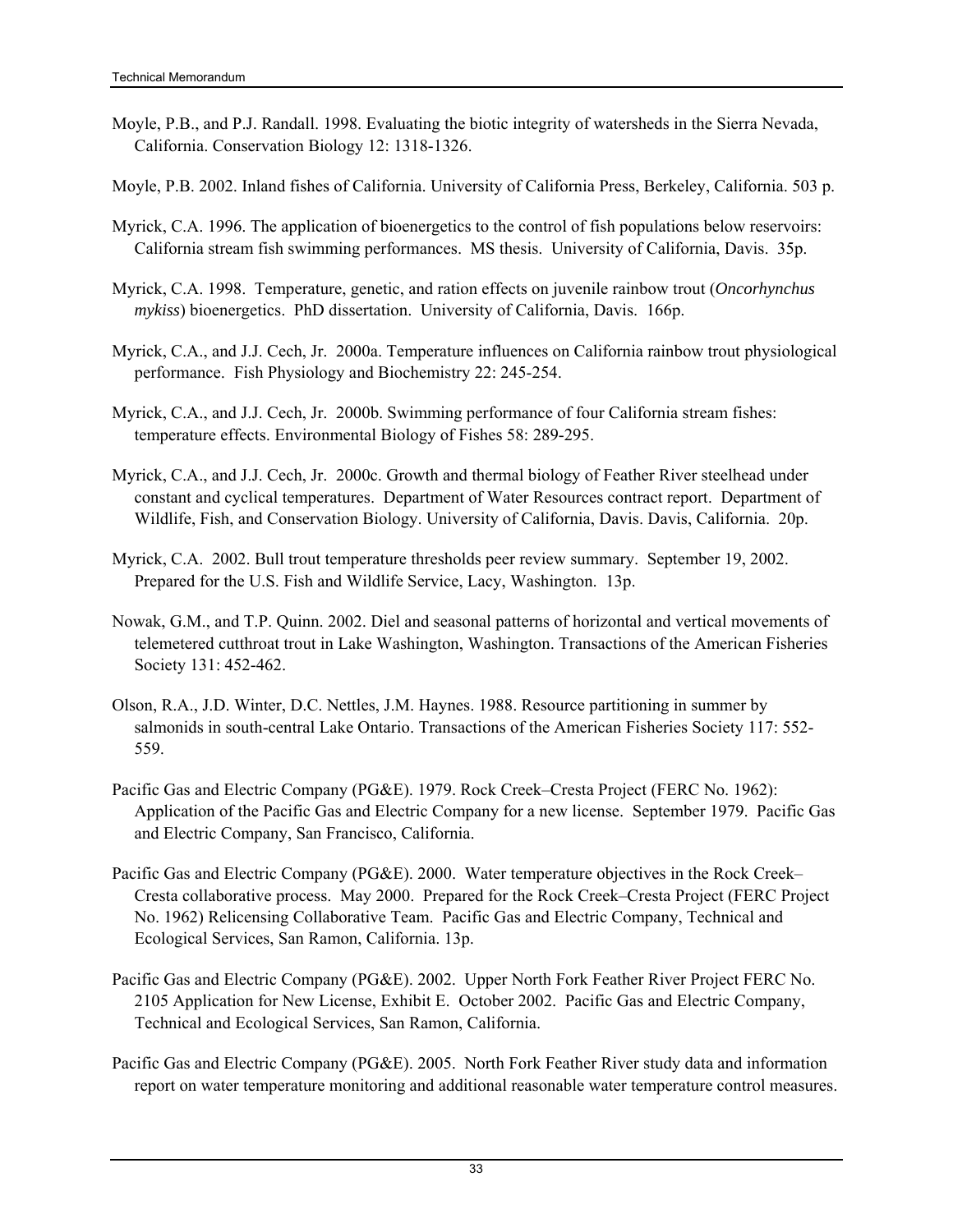Amended September 2005. Prepared for the Rock Creek–Cresta Ecological Resources Committee. Pacific Gas and Electric Company, Technical and Ecological Services, San Ramon, California. 71p.

- Piper, R.G., I.B. McElwain, L.E. Orme, J.P. McCraren, L.G. Fowler, and J.R. Leonard. 1982. Fish Hatchery Management. U.S. Department of the Interior. Fish and Wildlife Service, Washington, D.C. 517p.
- Post, G.P. 1987. Textbook of fish health. T.F.H. Publications, Inc. Neptune City, New Jersey. 288p.
- Quinn, T.P. 2005. The behavior and ecology of Pacific salmon and trout. American Fisheries Society and University of Washington Press, Seattle Washington. 378p.
- Railsback, S.F., and K.A. Rose. 1999. Bioenergetics modeling of stream trout growth: temperature and food consumption effects. Transactions of the American Fisheries Society 128: 241-256.
- Raleigh, R.F., T. Hickman, R.C. Solomon, and P.C. Nelson. 1984. Habitat suitability information: rainbow trout. January 1984. FWS/OBS-82/10.60. U.S. Fish and Wildlife Service, Western Energy and Land Use Team, Fort Collins, Colorado.
- Rowe, D.K., and B.L. Chisnall. 1995. Effects of oxygen, temperature and light gradients on the vertical distribution of rainbow trout, Oncorhynchus mykiss, in two North Island, New Zealand, lakes differing in trophic status. New Zealand Journal of Marine and Freshwater Research 29: 421-434.
- Schneider, M.J., and T.J. Connors. 1982. Effects of elevated water temperature on the critical swim speeds of yearling rainbow trout, *Salmo gairdneri*. Journal of Thermal Biology 7:227-230.
- Stables, T.B., and G.L. Thomas. 1992. Acoustic measurement of trout distribution in Spada Lake, Washington, using stationary transducers. Journal of Fish Biology 40: 191-203.
- Stetson Engineers, Inc. 2009. Level 3 Report: Analysis of temperature control alternatives advanced from Level 2 designed to meet water quality requirements and protect cold freshwater habitat along the North Fork Feather River. September 2009. Prepared for the State Water Resources Control Board. Stetson Engineers, Inc., San Rafael, California.
- Sullivan, K., D.J. Martin, R.D. Cardwell, J.E. Toll, and S. Duke. 2000. An analysis of the effects of temperature on salmonids of the Pacific Northwest with implications for selecting temperature criteria. Sustainable Ecosystems Institute, Portland, Oregon.
- Tabor, R.A., and W.A. Wurtsbaugh. 1991. Predation risk and importance of cover for juvenile rainbow trout in lentic systems. Transactions of the American Fisheries Society 120: 728-738.
- Todd, A.S., M.A. Coleman, A.M. Konowal, M.K. May, S. Johnson, N.K.M. Vieira, and J.F. Saunders. 2008. Development of new water temperature criteria to protect Colorado's fisheries. Fisheries 33: 433-443.
- Torgersen, C.E., D.M. Price, H.W. Li, and B.A. McIntosh. 1999. Multiscale thermal refugia and stream habitat associations of Chinook salmon in northeastern Oregon. Ecological Applications 9: 301-319.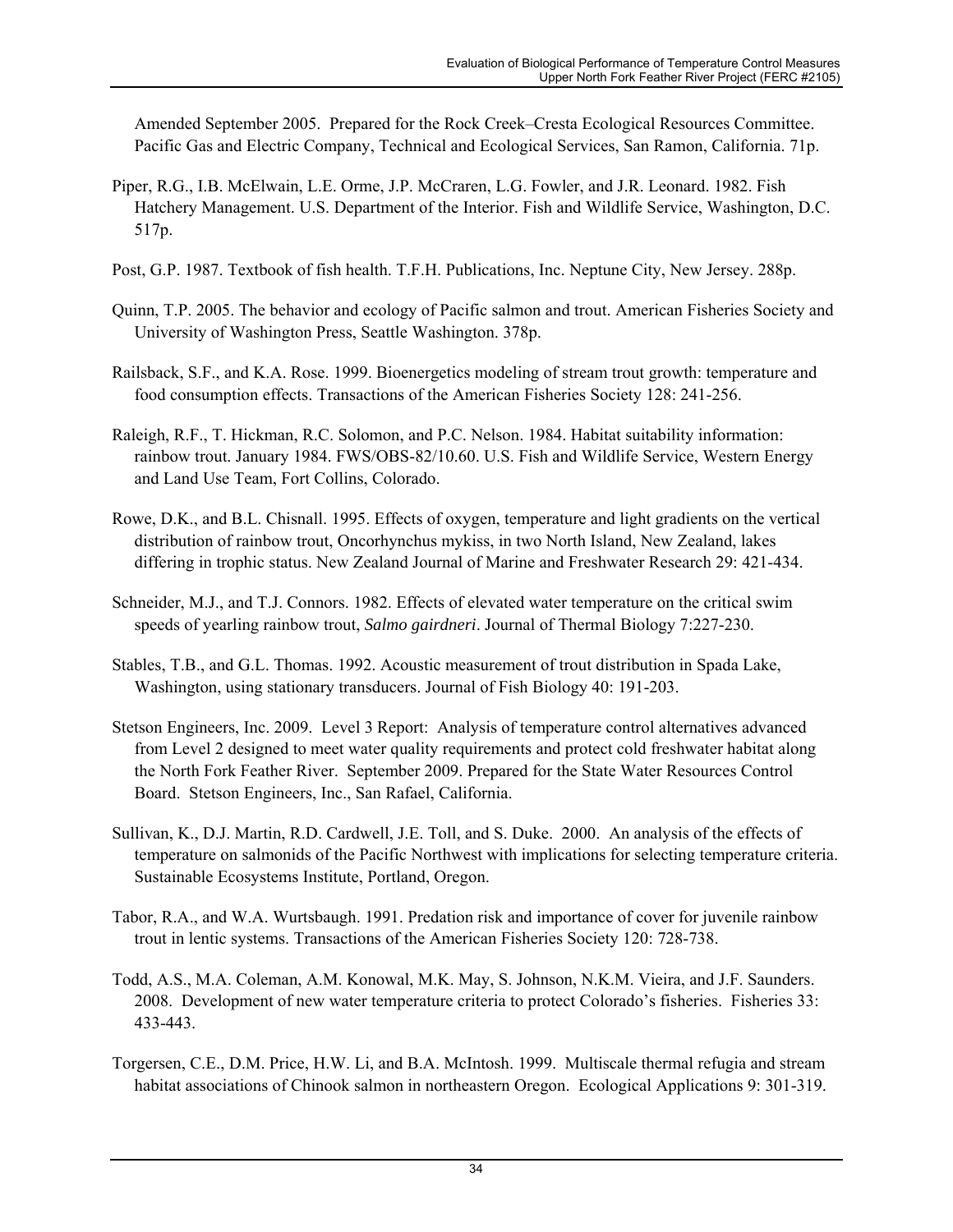- U.S. Environmental Protection Agency. 2003. EPA Region 10 guidance for Pacific Northwest state and tribal temperature water quality standards. EPA 910-B03-002. Region 10 Office of Water, Seattle, Washington. 49p.
- Vannote, R.L. and B.W. Sweeney. 1980. Geographic analysis of thermal equilibria: a conceptual model for evaluating the effect of natural and modified thermal regimes on aquatic insect communities. The American Naturalist 115: 667-695.
- Wales, J.H., and H.A. Hansen. 1952. The effect on the fishery of the North Fork of the Feather River, California, of proposed hydro-electric developments with special reference to Cresta and Rock Creek projects. California Department of Fish and Game, Sacramento, California.
- Ward, J.V., and J.A. Stanford. 1982. Thermal responses in the evolutionary ecology of aquatic insects. Annual Review of Entomology 27: 97-117.
- Wedemeyer, G. 1973. Some physiological aspects of sublethal heat stress in the juvenile steelhead trout (*Salmo gairdneri*) and coho salmon (*Oncorhynchus kisutch*). Journal of the Fisheries Research Board of Canada 30: 831-834.
- Wetzel, R.G. 1983. Limnology. 2<sup>nd</sup> edition. Saunders College Publishing, Philadelphia, Pennsylvania. 767p.
- Winton, J.R. 2001. Fish health management. Pages 559-640 in G.A. Wedemeyer, editor. Fish hatchery management, second edition. American Fisheries Society, Bethesda, Maryland.
- Wixom, L.H. 1989. Draft North Fork Feather River fisheries management plan. April 1989. Department of Fish and Game, Region 2, Rancho Cordova, California. 56 p.
- Woodward-Clyde Consultants. 1987. Rock Creek–Cresta Project cold water feasibility study. Final report. July 1987. Prepared for Pacific Gas and Electric Company. Woodward-Clyde Consultants, Inc., Walnut Creek, California.
- Wurtsbaugh, W.A., and G.E. Davis. 1977. Effects of fish size and ration level on the growth and food conversion efficiency of rainbow trout, *Salmo gairdneri* Richardson. Journal of Fish Biology 11: 99- 104.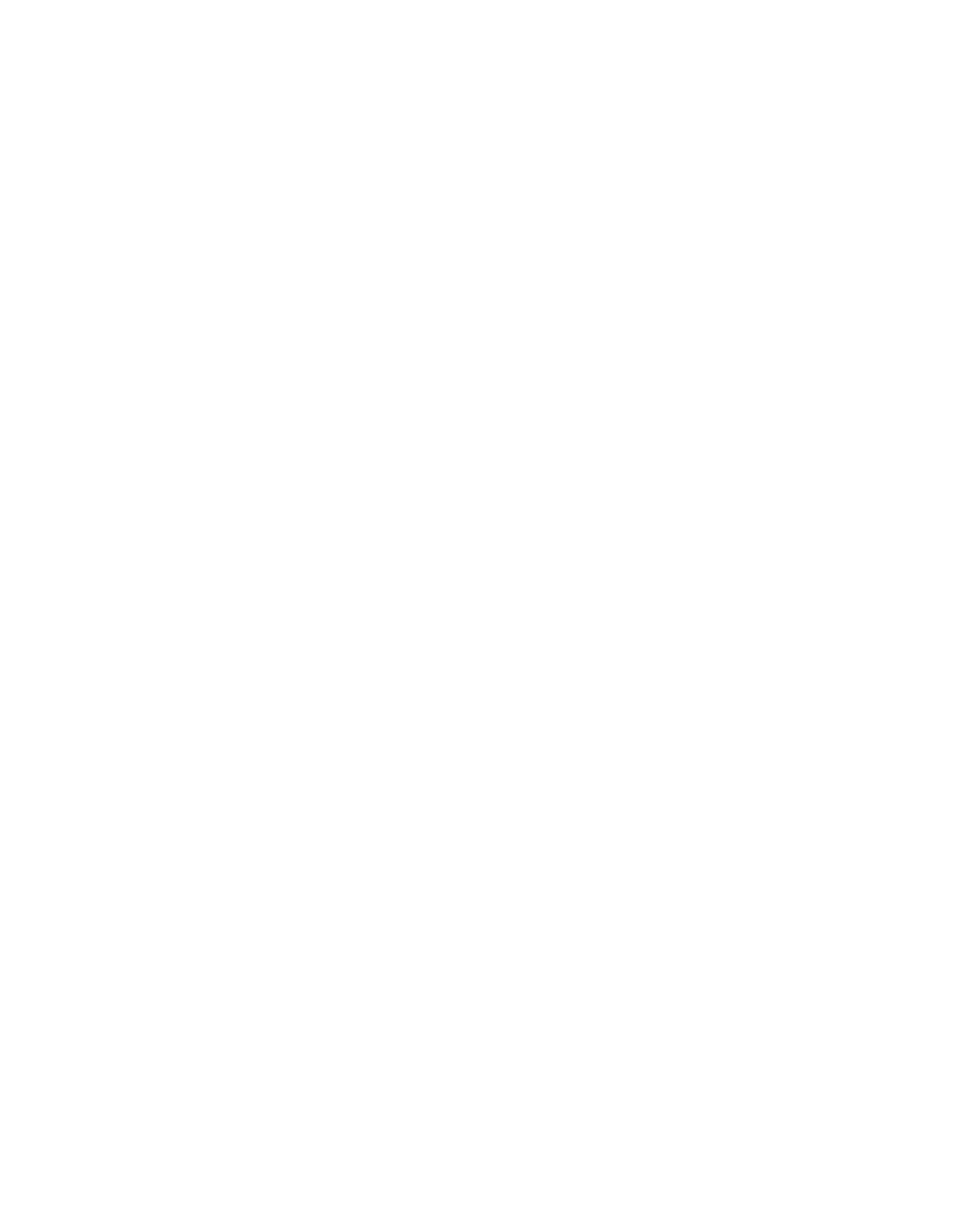## ATTACHMENT A. TABLES AND FIGURES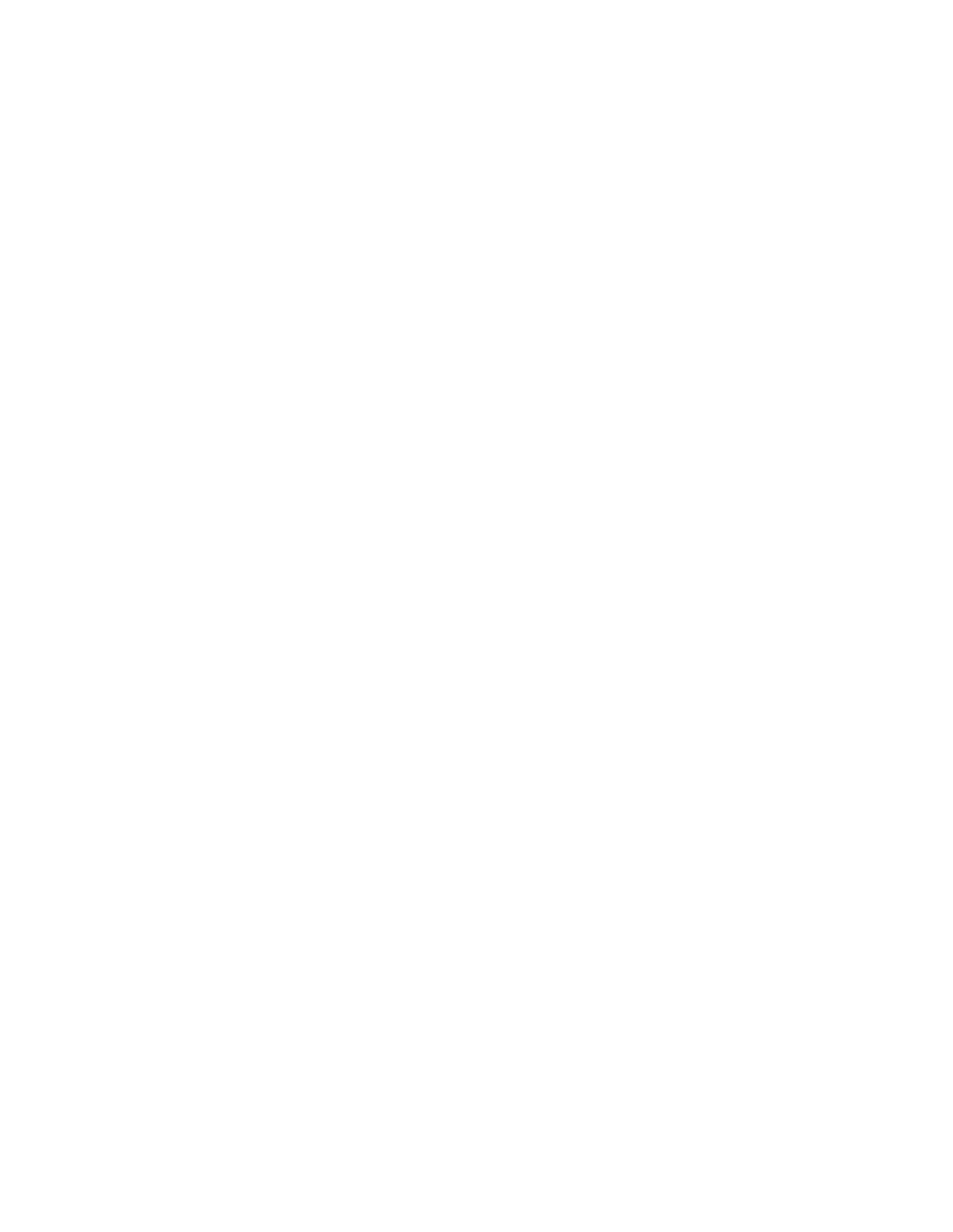| <b>BENEFICIAL USE</b>                                                     | <b>DESCRIPTION</b>                                                                                                                                                                                                                                                                                                                                                                                                           |
|---------------------------------------------------------------------------|------------------------------------------------------------------------------------------------------------------------------------------------------------------------------------------------------------------------------------------------------------------------------------------------------------------------------------------------------------------------------------------------------------------------------|
| Municipal and Domestic Supply                                             | Uses of water for community, military, and individual water supply systems,<br>including, but not limited to drinking water supply.                                                                                                                                                                                                                                                                                          |
| <b>Hydropower Generation</b>                                              | Uses of water for hydropower generation.                                                                                                                                                                                                                                                                                                                                                                                     |
| <b>Water Contact Recreation</b>                                           | Uses of water for recreational activities involving body contact, where<br>ingestion of water is reasonably possible. These uses include but are not<br>limited to swimming, wading, water-skiing, skin and SCUBA diving, surfing,<br>white-water activities, fishing, and use of natural hot springs.                                                                                                                       |
| Non-contact Water Recreation                                              | Uses of water for recreational activities involving proximity to water, but<br>where there is generally no body contact with water, nor any likelihood of<br>ingestion of water. These uses include, but are not limited to, picnicking,<br>sunbathing, hiking, beachcombing, camping, boating, tide pool and marine<br>life study, hunting, sightseeing, or aesthetic enjoyment in connection with the<br>above activities. |
| <b>Cold Freshwater Habitat</b>                                            | Uses of water that support coldwater ecosystems including, but not limited to,<br>preservation or enhancement of aquatic habitats, vegetation, fish, or wildlife,<br>including invertebrates.                                                                                                                                                                                                                                |
| Spawning, Reproduction, and<br>Early Development<br>(coldwater fisheries) | Uses of water that support high quality aquatic habitats suitable for<br>reproduction and early development of fish.                                                                                                                                                                                                                                                                                                         |
| <b>Wildlife Habitat</b>                                                   | Uses of water that support terrestrial or wetland ecosystems including, but<br>not limited to, preservation and enhancement of terrestrial habitats or<br>wetlands, vegetation, wildlife (e.g., mammals, birds, reptiles, amphibians,<br>invertebrates), or wildlife water and food sources.                                                                                                                                 |

### **Table 1. Beneficial uses of the North Fork Feather River (Central Valley RWQCB 2009)**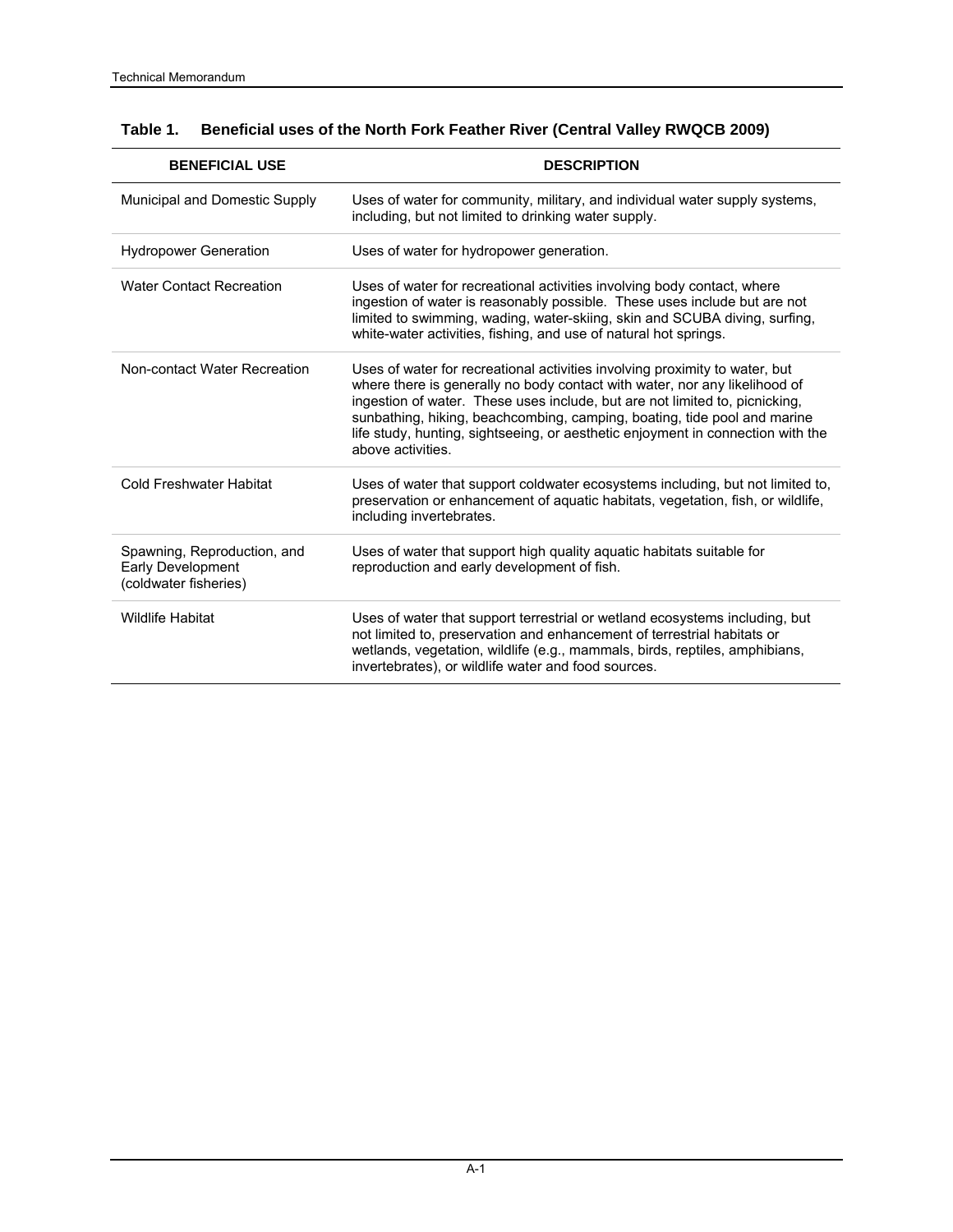| Table 2. A compilation and summary of published information on the observed relationships      |
|------------------------------------------------------------------------------------------------|
| and effects of water temperature on the non-spawning adult and juvenile life stages of rainbow |
| trout, with inferences on the sub-lethal temperature ranges                                    |

| <b>TEMPERATURE</b><br><b>RANGE</b> | <b>EFFECTS OF TEMPERATURE ON NON-</b><br><b>SPAWNING ADULT AND JUVENILE LIFE</b><br><b>STAGES OF RAINBOW TROUT</b>                                                                                                                                                                                                                                                                                                                                                                                                                        | <b>SOURCES OF INFORMATION</b>                                                                                                                                                                                                                                                                                                                                                                    |
|------------------------------------|-------------------------------------------------------------------------------------------------------------------------------------------------------------------------------------------------------------------------------------------------------------------------------------------------------------------------------------------------------------------------------------------------------------------------------------------------------------------------------------------------------------------------------------------|--------------------------------------------------------------------------------------------------------------------------------------------------------------------------------------------------------------------------------------------------------------------------------------------------------------------------------------------------------------------------------------------------|
| $< 6^{\circ}$ C                    | Reduced and cease feeding; no or negative<br>growth can occur; seek cover in deep pools,<br>undercuts, and within streambed cobbles;<br>seasonal periods of temperatures below 6°C<br>are endured without significant mortality as<br>long as hypoxia does not co-occur.                                                                                                                                                                                                                                                                  | Everest and Chapman (1972); Leitritz and<br>Lewis (1976); Piper et al. (1982); Bell (1990);<br>Bjornn and Reiser (1991)                                                                                                                                                                                                                                                                          |
| $6^{\circ}$ C – $9^{\circ}$ C      | Inferred range of sub-optimal temperatures;<br>reduced feeding and food conversion<br>efficiency; greatly reduced growth rates; and<br>increased virulence of coldwater viruses for<br>some salmonids.                                                                                                                                                                                                                                                                                                                                    | Leitritz and Lewis (1976); EPA (1977);<br>Wurtsbaugh and Davis (1977); Piper et al.<br>(1982); Post (1987); Bell (1990); Bjornn and<br>Reiser (1991)                                                                                                                                                                                                                                             |
| $10^{\circ}$ C – 21 $^{\circ}$ C   | Integrated normative range for reported<br>observations of maximal field abundance and<br>survival; preferred temperatures; and optimal<br>or near-optimal growth over a range of ration<br>levels, metabolic efficiency, feeding efficiency,<br>swimming performance; 16-20°C is sub-range<br>of most often reported maximum growth rates,<br>when fed to repletion, and maximum swimming<br>speeds; growth rates tend to decline above<br>17°C, when fed approximately 60% of satiation<br>diet (similar to field measurements).        | Dickson and Kramer (1971); Leitritz and Lewis<br>(1976); Cherry et al. (1977); Coutant (1977,<br>1999); EPA (1977); Hokanson et al. (1977);<br>Wurtsbaugh and Davis (1977); Piper et al.<br>(1982); Raleigh et al. (1984); Bell (1990); Cech<br>et al. (1990); Bjornn and Reiser (1991);<br>Matthews et al. (1994); McCullough (1999);<br>Myrick and Cech (2000a,c); McCullough et al.<br>(2001) |
| $19^{\circ}$ C - 24 $^{\circ}$ C   | Inferred range of supra-optimal temperatures;<br>significantly reduced food conversion efficiency<br>and growth rates; decreased resistance to<br>some diseases; altered behaviors; increased<br>vulnerability to predation; deleterious outcomes<br>of interspecific competition; direct and indirect<br>mortality rates tend to increase within this<br>range up to the ultimate upper incipient lethal<br>temperature (UUILT) of 25°C; trout population<br>productivity declines rapidly in this range (zero<br>biomass gain at 23°C). | Dickson and Kramer (1971); Leitritz and Lewis<br>(1976); Cherry et al. (1977); Hokanson et al.<br>(1977); Wurtsbaugh and Davis (1977); Piper et<br>al. (1982); Schneider and Connors (1982);<br>Baltz et al. (1987); Bell (1990); Eaton et al.<br>(1995); Myrick (1998); McCullough (1999);<br>McCullough et al. (2001); Myrick and Cech<br>(2000a,c); Winton (2001)                             |
| $25^{\circ}$ C - $30^{\circ}$ C    | Upper lethal temperature range; 25°C is a<br>consensus UUILT for rainbow trout/steelhead;<br>thermal resistance and time to death decline<br>rapidly above incipient lethal temperature;<br>death is nearly instantaneous for exposures<br>$>30^{\circ}$ C.                                                                                                                                                                                                                                                                               | Brett (1956); Cherry et al. (1975); EPA (1977);<br>Hokanson et al. (1977); Bell (1990) Alabaster<br>and Downing (1966), as cited in Sullivan et al.<br>(2000); McCullough (1999); McCullough et al.<br>(2001)                                                                                                                                                                                    |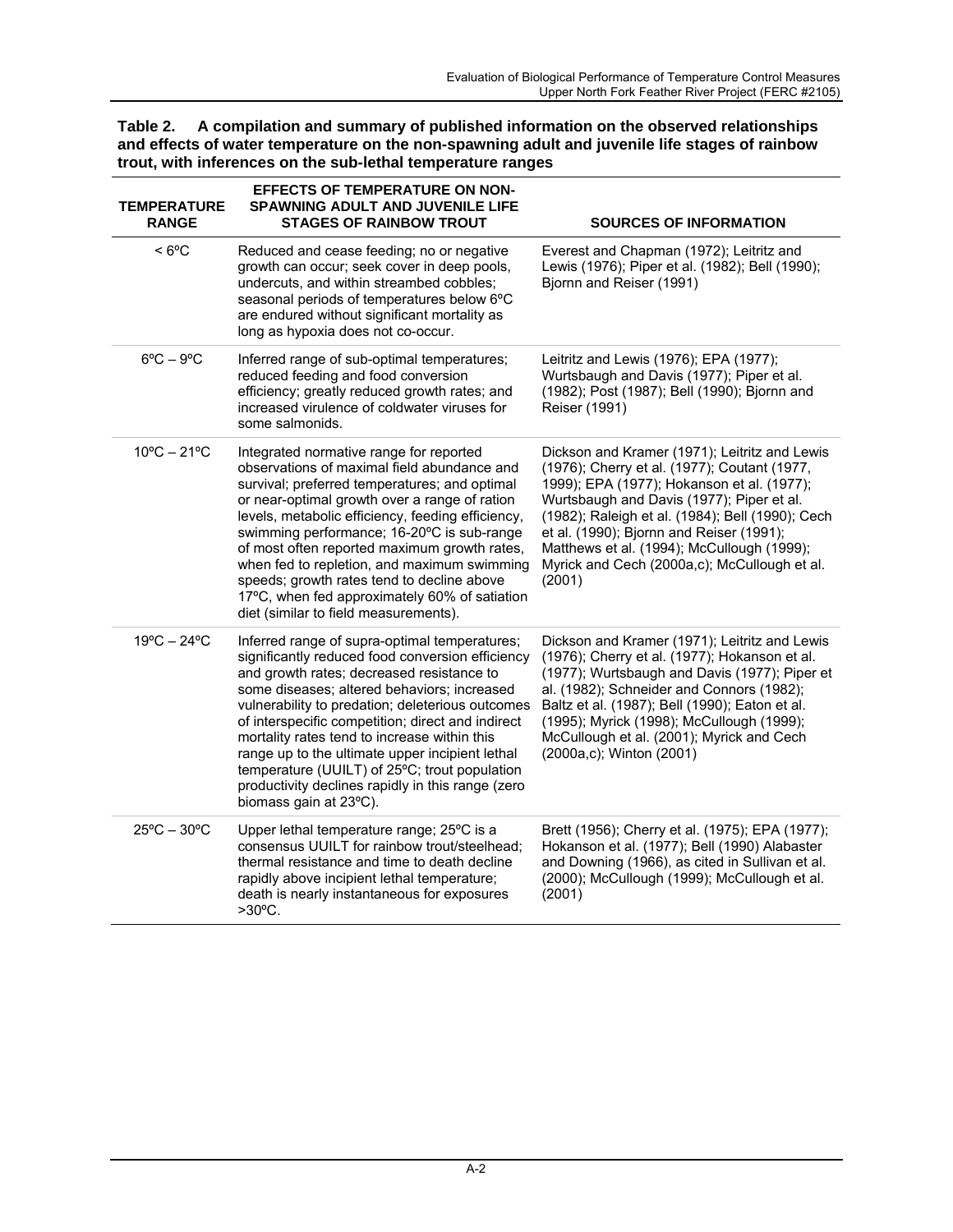#### **Table 3. Summary of the Upper North Fork Feather River Project (FERC No. 2105) temperature control measure combinations (Alternatives) formulated and evaluated in the Stetson Engineers (2009) Level 3 analysis**

| <b>ALTERNATIVES</b>                                    | MEASURES INCLUDED IN THE UNFFR PROJECT-ONLY ALTERNATIVES                                                                                                                                                                                                                                                                                                                |
|--------------------------------------------------------|-------------------------------------------------------------------------------------------------------------------------------------------------------------------------------------------------------------------------------------------------------------------------------------------------------------------------------------------------------------------------|
| <b>Baseline</b>                                        | No action. Existing UNFFR Project operations.<br>٠                                                                                                                                                                                                                                                                                                                      |
| "Present Day" UNFFR<br>Project Settlement<br>Agreement | Increase Canyon Dam release as provided in the UNFFR Project Settlement<br>Agreement (and decrease Prattville Intake release commensurately).                                                                                                                                                                                                                           |
| Alternative 3                                          | Install Prattville Intake thermal curtain and remove submerged levees in Lake<br>Almanor near the Intake;<br>Modify Canyon Dam low-level outlet and increase release to 250 cfs (in July<br>and August and decrease Prattville Intake release commensurately); and<br>Install a single thermal curtain in Butt Valley reservoir near Caribou No.1 and<br>No. 2 Intakes. |
| Alternative 3x <sup>a</sup>                            | Install Prattville Intake thermal curtain and remove submerged levees in Lake<br>Almanor near the Intake;<br>Modify Canyon Dam low-level outlet and increase release to 600 cfs (in July<br>٠.<br>and August) and decrease Prattville Intake release commensurately; and<br>Operate Caribou No. 1 preferentially over Caribou No. 2.                                    |
| Alternative 3a <sup>b</sup>                            | Install Prattville Intake thermal curtain and remove submerged levees in Lake<br>Almanor near the Intake;<br>Install a single thermal curtain near Caribou No. 1 and No. 2 Intakes.<br>٠                                                                                                                                                                                |
| Alternative 4a                                         | Install Prattville Intake thermal curtain (without removal of submerged levees in<br>Lake Almanor near the Intake); and<br>Install a single thermal curtain near Caribou #1 and #2 Intakes.<br>٠                                                                                                                                                                        |
| Alternative 4b                                         | Install Prattville Intake thermal curtain (without removal of submerged levees in<br>٠<br>Lake Almanor near the Intake); and<br>Operate Caribou #1 preferentially over Caribou #2.                                                                                                                                                                                      |
| Alternative 4c                                         | Modify Canyon Dam low-level outlet and increase release to 600 cfs (in July<br>and August) and decrease Prattville Intake release commensurately; and<br>Operate Caribou #1 preferentially over Caribou #2.<br>٠                                                                                                                                                        |
| Alternative 4d                                         | Modify Canyon Dam low-level outlet and increase release to 600 cfs (in July<br>٠<br>and August) and decrease Prattville Intake release commensurately; and<br>Install a single thermal curtain near Caribou #1 and #2 Intakes.<br>٠                                                                                                                                     |

a This alternative results in most significant cooling along entire NFFR. However, the elevated Seneca reach flows reduces juvenile trout rearing habitat area in that reach and water temperatures are reduced sufficiently to slow trout growth in the Seneca reach, too, which results in a greater impact than the other alternative water quality measures in relation to overall ecological benefits.*.*

<sup>b</sup> Alternative 3a was used to compare to Alternative 4a to evaluate the effect of levee removal on release temperature. Levee removal provided only a 0.3-0.6ºC decrease at end of Belden reach.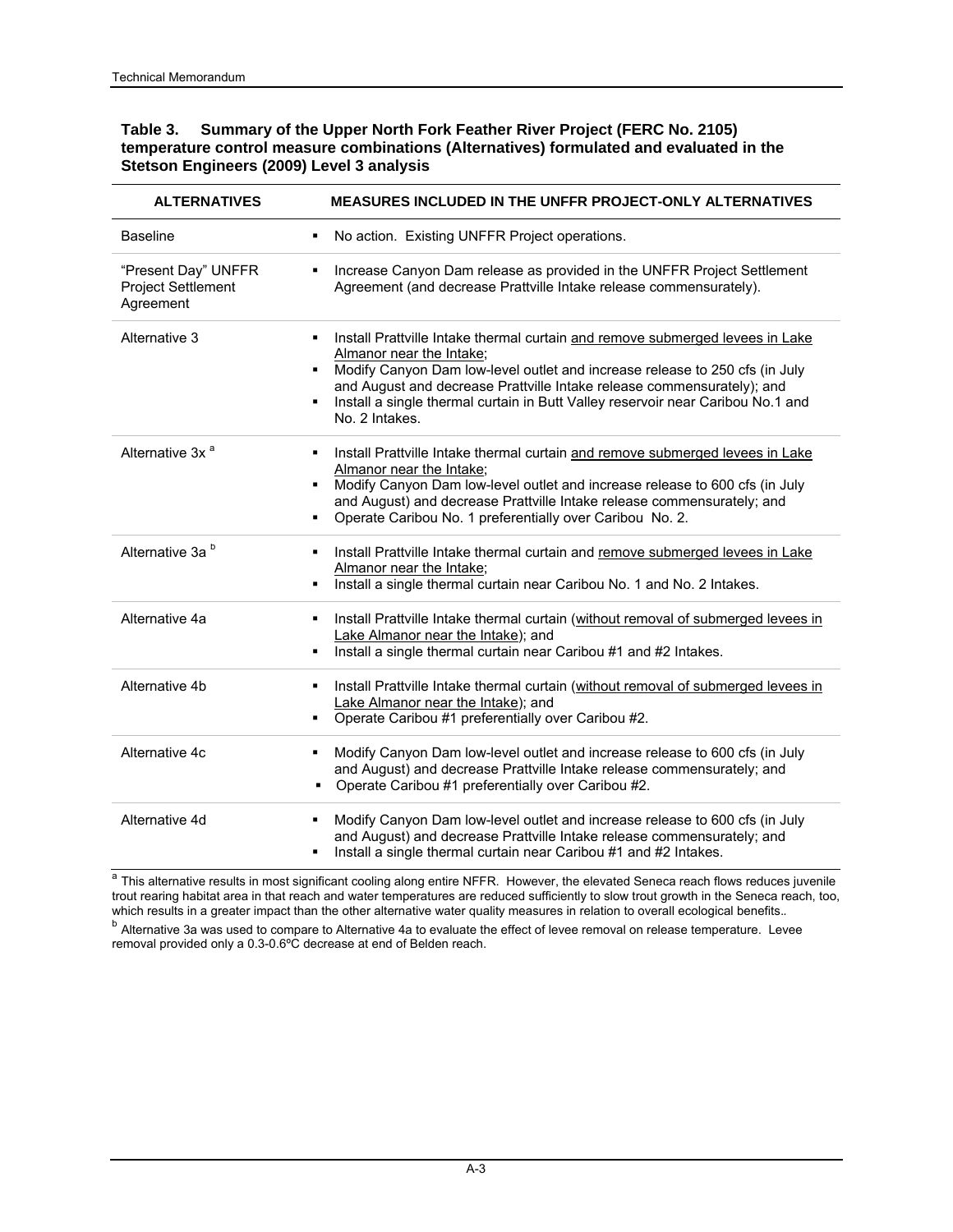|                  |                 |              | <b>AVERAGE RANGE (°C)</b> |            |             |
|------------------|-----------------|--------------|---------------------------|------------|-------------|
| <b>REACH</b>     | <b>STATION</b>  | <b>MONTH</b> | <b>MAX</b>                | <b>MIN</b> | <b>MEAN</b> |
|                  |                 | June         | 1.4                       | 0.2        | 0.6         |
|                  |                 | July         | 2.2                       | 0.3        | 0.6         |
|                  | NF <sub>5</sub> | Aug          | 1.9                       | 0.2        | 0.5         |
|                  |                 | Sep          | 2.8                       | 0.3        | 0.6         |
|                  |                 | Average      | 2.1                       | 0.3        | 0.6         |
|                  |                 | June         | 3.9                       | 1.2        | 3.2         |
|                  |                 | July         | 4.2                       | 2.5        | 3.2         |
|                  | NF <sub>6</sub> | Aug          | 3.9                       | 0.5        | 2.7         |
|                  |                 | Sep          | 4.7                       | 1.7        | 3.3         |
| Belden Reach     |                 | Average      | 4.2                       | 1.5        | 3.1         |
|                  |                 | June         | 5.7                       | 1.5        | 4.8         |
|                  |                 | July         | $6.0\,$                   | 3.3        | 4.8         |
|                  | NF7             | Aug          | 5.4                       | 0.6        | 4.1         |
|                  |                 | Sep          | $5.5\,$                   | 2.1        | 4.1         |
|                  |                 | Average      | 5.7                       | 1.9        | 4.5         |
|                  |                 | June         | 5.2                       | 1.5        | 4.3         |
|                  |                 | July         | 5.3                       | 3.1        | 4.5         |
|                  | NF8             | Aug          | 5.2                       | 0.8        | 4.1         |
|                  |                 | Sep          | 4.5                       | 1.8        | 3.3         |
|                  |                 | Average      | 5.1                       | 1.8        | 4.0         |
|                  |                 | June         | 3.7                       | 0.5        | 1.8         |
|                  |                 | July         | 2.5                       | 0.5        | $1.4$       |
|                  | <b>NF10</b>     | Aug          | 2.0                       | 0.4        | 1.2         |
|                  |                 | Sep          | $1.4$                     | 0.3        | 1.0         |
|                  |                 | Average      | 2.4                       | 0.4        | 1.4         |
|                  |                 | June         | 5.1                       | 1.8        | 3.8         |
|                  |                 | July         | 4.3                       | $2.3\,$    | 3.5         |
|                  | <b>NF11</b>     | Aug          | 4.1                       | 0.8        | 3.1         |
|                  |                 | Sep          | 3.5                       | $0.8\,$    | 2.6         |
| Rock Creek Reach |                 | Average      | 4.3                       | 1.4        | 3.3         |
|                  |                 | June         | 5.2                       | 1.7        | 3.6         |
|                  |                 | July         | 3.8                       | 1.9        | 3.1         |
|                  | <b>NF12</b>     | Aug          | 3.6                       | 0.9        | 2.7         |
|                  |                 | Sep          | 3.7                       | 1.1        | 2.5         |
|                  |                 | Average      | 4.1                       | 1.4        | 3.0         |
|                  |                 | June         | 4.6                       | 1.2        | 2.8         |
|                  |                 | July         | 4.6                       | $1.3$      | 2.7         |
|                  | <b>NF13</b>     | Aug          | 5.3                       | 0.9        | 2.7         |
|                  |                 | Sep          | 4.5                       | 1.1        | 2.5         |
|                  |                 | Average      | $4.8\,$                   | 1.1        | 2.7         |

#### **Table 4. Diel temperature cycle (daily range, in ºC) statistics for North Fork Feather River gaging stations, 2002-2004 (adapted from data in Stetson Engineers 2009)**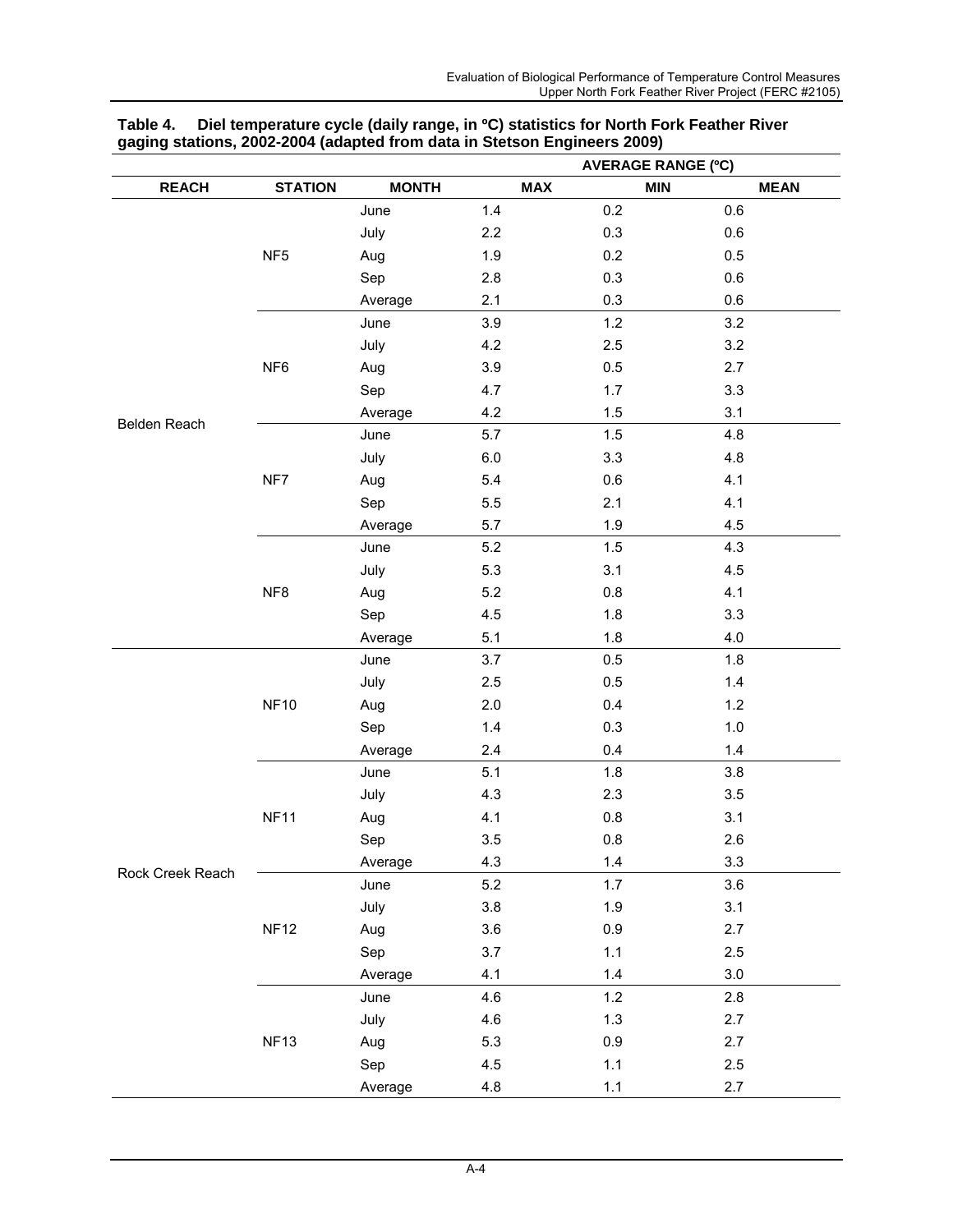|              |                |              | <b>AVERAGE RANGE (°C)</b> |            |             |  |  |  |
|--------------|----------------|--------------|---------------------------|------------|-------------|--|--|--|
| <b>REACH</b> | <b>STATION</b> | <b>MONTH</b> | <b>MAX</b>                | <b>MIN</b> | <b>MEAN</b> |  |  |  |
|              |                | June         | 1.8                       | 0.6        | 1.1         |  |  |  |
|              |                | July         | 1.6                       | 0.5        | 1.0         |  |  |  |
|              | <b>NF14</b>    | Aug          | 1.6                       | 0.3        | 1.0         |  |  |  |
|              |                | Sep          | 1.7                       | 0.3        | 0.9         |  |  |  |
|              |                | Average      | 1.7                       | 0.4        | 1.0         |  |  |  |
|              |                | June         | 3.3                       | 1.0        | 2.6         |  |  |  |
|              |                | July         | 3.2                       | 1.6        | 2.5         |  |  |  |
| Cresta Reach | <b>NF15</b>    | Aug          | 3.1                       | 0.6        | 2.3         |  |  |  |
|              |                | Sep          | 4.8                       | 0.6        | 2.4         |  |  |  |
|              |                | Average      | 3.6                       | 1.0        | 2.5         |  |  |  |
|              | <b>NF16</b>    | June         | 3.7                       | 1.8        | 2.9         |  |  |  |
|              |                | July         | 3.7                       | 2.1        | 2.8         |  |  |  |
|              |                | Aug          | 3.2                       | 0.6        | 2.5         |  |  |  |
|              |                | Sep          | 3.0                       | 0.7        | 2.0         |  |  |  |
|              |                | Average      | 3.4                       | 1.3        | 2.6         |  |  |  |
|              |                | June         | 1.8                       | 0.2        | 1.1         |  |  |  |
|              |                | July         | 1.6                       | 0.2        | 0.9         |  |  |  |
|              | <b>NF17</b>    | Aug          | 1.7                       | 0.2        | 0.8         |  |  |  |
|              |                | Sep          | 1.6                       | 0.2        | 0.7         |  |  |  |
|              |                | Average      | 1.7                       | 0.2        | 0.9         |  |  |  |
| Poe Reach    |                | June         | 3.7                       | 2.2        | 3.2         |  |  |  |
|              |                | July         | 3.6                       | 2.2        | 3.1         |  |  |  |
|              | <b>NF18</b>    | Aug          | 3.4                       | 0.6        | 2.7         |  |  |  |
|              |                | Sep          | 3.0                       | 1.1        | 2.4         |  |  |  |
|              |                | Average      | 3.4                       | 1.5        | 2.8         |  |  |  |

### **Table 4. Diel temperature cycle (daily range, in ºC) statistics for North Fork Feather River gaging stations, 2002-2004 (adapted from data in Stetson Engineers 2009)**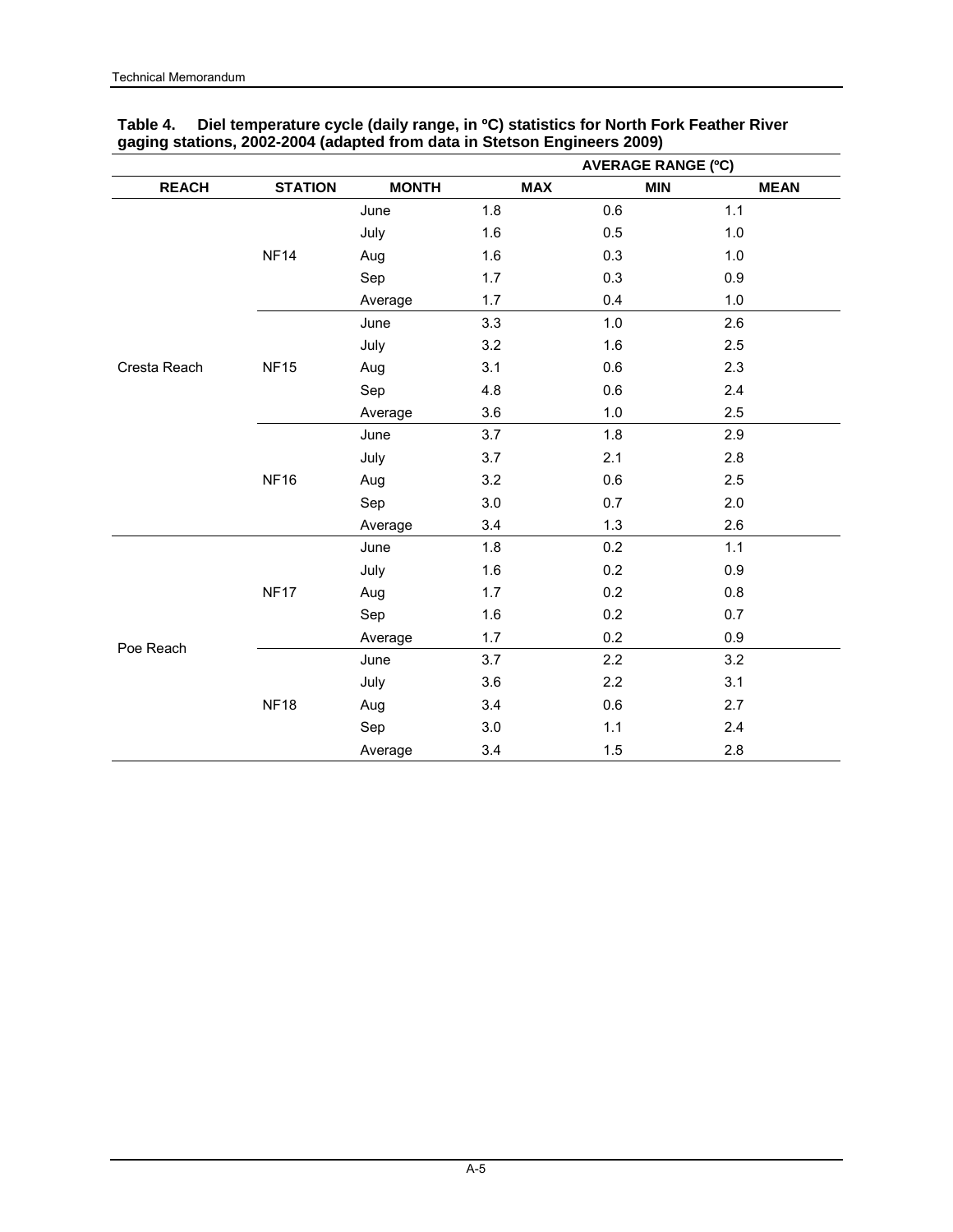**Table 5. Flow-dependent suitable habitat area relationships for adult and juvenile life stages of rainbow trout in the Seneca Reach of the North Fork Feather River relative to Canyon Dam releases associated with various temperature control alternatives. Data are adapted from PG&E (2002).** 

| <b>FLOW</b> <sup>B</sup><br>(CFS) |                                         |                    | ONE VELOCITY CALIBRATION <sup>A</sup> |                    | <b>DEPTH CALIBRATIONA</b>               |                    |        |                                      |  |  |  |
|-----------------------------------|-----------------------------------------|--------------------|---------------------------------------|--------------------|-----------------------------------------|--------------------|--------|--------------------------------------|--|--|--|
|                                   | <b>RAINBOW TROUT</b><br><b>JUVENILE</b> |                    | <b>RAINBOW TROUT</b><br><b>ADULT</b>  |                    | <b>RAINBOW TROUT</b><br><b>JUVENILE</b> |                    |        | <b>RAINBOW TROUT</b><br><b>ADULT</b> |  |  |  |
|                                   | <b>AREA</b><br>(FT <sup>2</sup> )       | % OF<br><b>MAX</b> | <b>AREA</b><br>(FT <sup>2</sup> )     | % OF<br><b>MAX</b> | <b>AREA</b><br>(FT <sup>2</sup> )       | % OF<br><b>MAX</b> |        | % OF<br><b>MAX</b>                   |  |  |  |
| 60                                | 19,492                                  | 99                 | 7,168                                 | 58                 | 19,196                                  | 94                 | 7.600  | 71                                   |  |  |  |
| 125                               | 18.150                                  | 92                 | 9.564                                 | 77                 | 16,683                                  | 82                 | 9,589  | 89                                   |  |  |  |
| 250                               | 16,185                                  | 82                 | 11.383                                | 92                 | 71<br>14.330                            |                    | 10.759 | 100                                  |  |  |  |
| 600                               | 14,116                                  | 72                 | 12,231                                | 98                 | 11.995                                  | 59                 | 8,499  | 79                                   |  |  |  |
| Max area<br>( <sup>ft</sup> )     | 19.695                                  | 100                | 12.400                                | 100                | 20.268                                  | 100                | 10.759 | 100                                  |  |  |  |

<sup>a</sup> Calibration methods refer to hydraulic simulation models used for development of the flow-physical habitat relationships in PG&E (2002).

<sup>b</sup> Flow levels are associated with Canyon Dam releases under the UNFFR Project Settlement Agreement "Present Day" Alternative (60cfs-dry/critical dry; 125cfs-normal/wet), Alternative 3 (250cfs), and Alternatives 3x, 4c, and 4d (600 cfs) operational scenarios for the Upper North Fork Feather River Project (FERC Project No. 2105).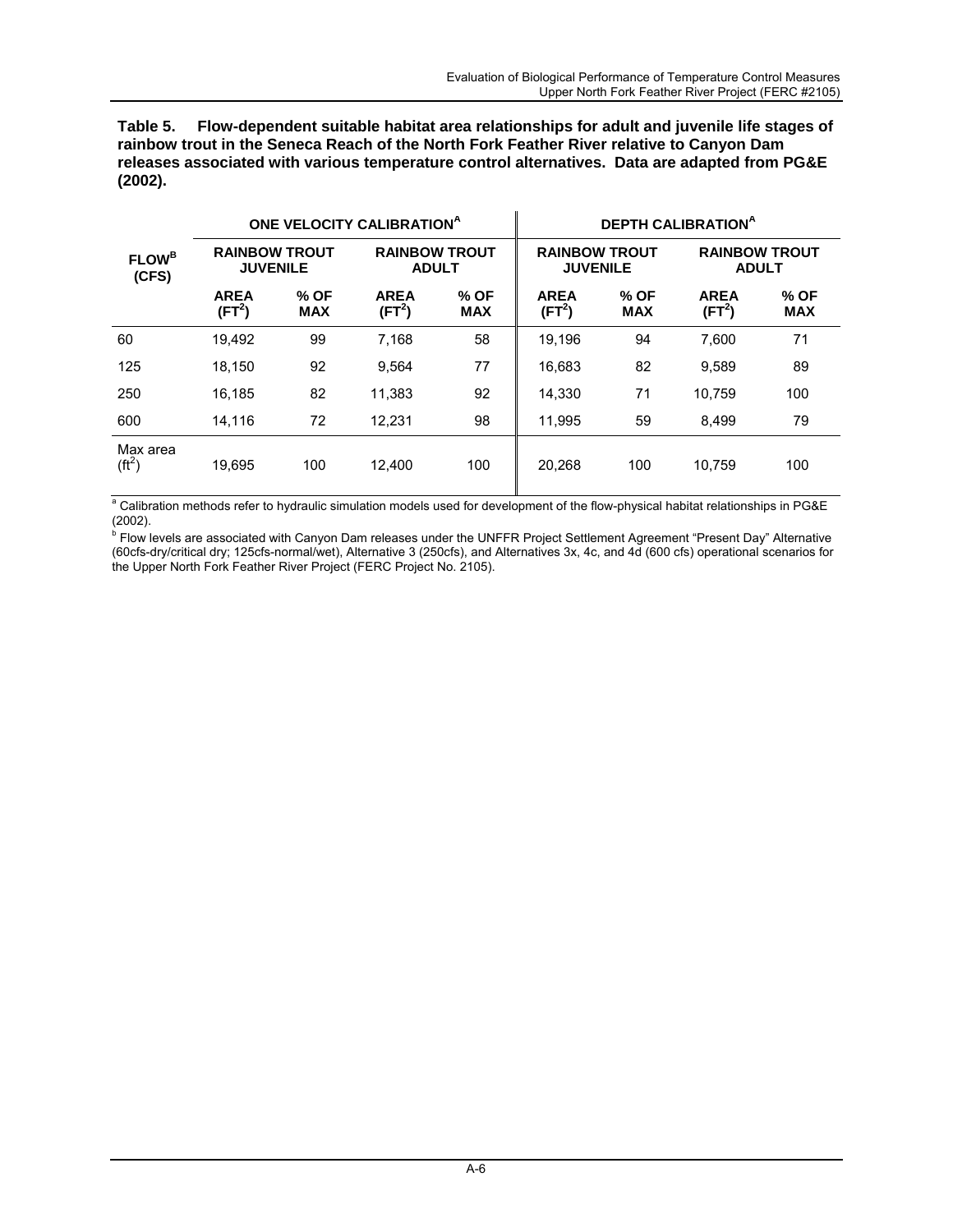|                 | Table 6. Summary of mean daily water temperature profiles for different temperature control alternatives - July (from Stetson |
|-----------------|-------------------------------------------------------------------------------------------------------------------------------|
| Engineers 2009) |                                                                                                                               |

|                 |                                   |                        | <b>BELDEN REACH</b><br><b>(REACH LENGTH</b><br>$= 8.8$ MILES)                  |                        | <b>ROCK CREEK REACH</b><br><b>(REACH LENGTH</b><br>$= 7.9$ MILES)       |                        | <b>CRESTA REACH</b><br><b>(REACH LENGTH</b><br>$= 4.7$ MILES)                        | <b>POE REACH</b><br><b>(REACH LENGTH</b><br>$= 7.5$ MILES) |                                                              |  |
|-----------------|-----------------------------------|------------------------|--------------------------------------------------------------------------------|------------------------|-------------------------------------------------------------------------|------------------------|--------------------------------------------------------------------------------------|------------------------------------------------------------|--------------------------------------------------------------|--|
| ALT.            | <b>EXCEEDANCE</b><br><b>LEVEL</b> | <b>REACH</b><br>(MILE) | LENGTH THAT TEMPERATURE<br><b>EXCEEDS 20°C RANGE ALONG</b><br><b>THE REACH</b> | <b>REACH</b><br>(MILE) | LENGTH THAT TEMPERATURE<br>EXCEEDS 20°C RANGE ALONG<br><b>THE REACH</b> | <b>REACH</b><br>(MILE) | LENGTH THAT TEMPERATURE<br>EXCEEDS 20°C RANGE ALONG EXCEEDS 20°C<br><b>THE REACH</b> | <b>REACH</b><br><b>LENGTH THAT</b><br>(MILE)               | <b>TEMPERATURE</b><br><b>RANGE ALONG</b><br><b>THE REACH</b> |  |
| <b>Baseline</b> | Maximum                           | Entire reach           | 23.2-23.6°C                                                                    | Entire reach           | 23.3-23.7°C                                                             | Entire reach           | 23.1-23.8°C                                                                          | Entire reach                                               | 23.3-25.7°C                                                  |  |
|                 | 10% Exceedance                    | Entire reach           | 22.2-23.0°C                                                                    | Entire reach           | 22.4-23.0°C                                                             | Entire reach           | 22.3-23.2°C                                                                          | Entire reach                                               | 22.5-25.3°C                                                  |  |
|                 | 25% Exceedance                    | Entire reach           | 21.7-22.7°C                                                                    | Entire reach           | 21.9-22.7°C                                                             | Entire reach           | 22.0-22.8°C                                                                          | Entire reach                                               | 22.1-25.1°C                                                  |  |
|                 | 50% Exceedance                    | Entire reach           | 20.4-21.9°C                                                                    | 6.9                    | 18.6-21.1°C                                                             | Entire reach           | 20.1-20.8°C                                                                          | Entire reach                                               | 20.2-23.2°C                                                  |  |
| Alt. 3          | Maximum                           | Entire reach           | 21.0-22.7°C                                                                    | Entire reach           | 21.4-22.4°C                                                             | Entire reach           | 21.5-22.7°C                                                                          | Entire reach                                               | 21.6-24.8°C                                                  |  |
|                 | 10% Exceedance                    | 1.6                    | 19.0-22.1°C                                                                    | 7.1                    | 19.7-21.3°C                                                             | Entire reach           | 20.0-21.7°C                                                                          | Entire reach                                               | 20.2-24.1°C                                                  |  |
|                 | 25% Exceedance                    | 1.6                    | 18.3-21.2°C                                                                    | 4.7                    | 19.2-20.7°C                                                             | 3.1                    | 19.5-20.8°C                                                                          | 7.0                                                        | 19.8-23.9°C                                                  |  |
|                 | 50% Exceedance                    | 0.7                    | 17.0-20.2°C                                                                    | 0                      | 17.5-19.0°C                                                             | 0                      | 17.9-18.8°C                                                                          | 4.0                                                        | 18.2-22.1°C                                                  |  |
| Alt. 4a         | Maximum                           | Entire reach           | 21.0-22.7°C                                                                    | Entire reach           | 21.3-22.3°C                                                             | Entire reach           | 21.5-22.6°C                                                                          | Entire reach                                               | 21.6-24.8°C                                                  |  |
|                 | 10% Exceedance                    | Entire reach           | 20.0-22.4°C                                                                    | Entire reach           | 20.6-21.8°C                                                             | Entire reach           | 20.7-22.2°C                                                                          | Entire reach                                               | 20.9-24.5°C                                                  |  |
|                 | 25% Exceedance                    | 1.6                    | 19.1-21.5°C                                                                    | 7.2                    | 19.9-21.1°C                                                             | Entire reach           | 20.1-21.3°C                                                                          | Entire reach                                               | 20.4-24.2°C                                                  |  |
|                 | 50% Exceedance                    | 1.6                    | 17.9-20.6°C                                                                    | 0                      | 17.9-19.6°C                                                             | 0                      | 18.5-19.3°C                                                                          | 4.8                                                        | 18.7-22.4°C                                                  |  |
| Alt. 4b         | Maximum                           | Entire reach           | 20.6-22.6°C                                                                    | Entire reach           | 21.0-22.0°C                                                             | Entire reach           | 21.2-22.5°C                                                                          | Entire reach                                               | 21.3-24.7°C                                                  |  |
|                 | 10% Exceedance                    | 1.6                    | 19.1-22.1°C                                                                    | 7.4                    | 19.9-21.4°C                                                             | Entire reach           | 20.1-21.8°C                                                                          | Entire reach                                               | 20.3-24.2°C                                                  |  |
|                 | 25% Exceedance                    | 1.6                    | 18.5-21.2°C                                                                    | 5.3                    | 19.4-20.8°C                                                             | 3.5                    | 19.7-20.9°C                                                                          | Entire reach                                               | 19.9-24.0°C                                                  |  |
|                 | 50% Exceedance                    | 0.7                    | 17.0-20.2°C                                                                    | 0                      | 17.5-19.0°C                                                             | 0                      | 18.0-18.8°C                                                                          | 4.0                                                        | 18.2-22.1°C                                                  |  |
| Alt. 4c         | Maximum                           | 1.6                    | 18.8-22.1°C                                                                    | 6.6                    | 19.6-21.2°C                                                             | 4.2                    | 19.8-21.6°C                                                                          | Entire reach                                               | 20.0-24.0°C                                                  |  |
|                 | 10% Exceedance                    | 1.6                    | 17.4-21.6°C                                                                    | 2.9                    | 18.4-20.5°C                                                             | 2.5                    | 18.7-20.9°C                                                                          | 6.1                                                        | 19.0-23.5°C                                                  |  |
|                 | 25% Exceedance                    | 1.1                    | 16.5-20.3°C                                                                    | 0                      | 17.8-19.7°C                                                             | $\mathbf 0$            | 18.1-19.7°C                                                                          | 4.8                                                        | 18.4-23.2°C                                                  |  |
|                 | 50% Exceedance                    | 0                      | 15.3-19.4°C                                                                    | 0                      | 16.7-18.0°C                                                             | $\mathbf 0$            | 16.8-17.9°C                                                                          | 2.9                                                        | 17.0-21.5°C                                                  |  |
| Alt. 4d         | Maximum                           | 2.2                    | 19.2-22.2°C                                                                    | 7.6                    | 19.9-21.4°C                                                             | Entire reach           | 20.1-21.8°C                                                                          | Entire reach                                               | 20.3-24.2°C                                                  |  |
|                 | 10% Exceedance                    | 1.6                    | 17.9-21.8°C                                                                    | 4.1                    | 18.8-20.8°C                                                             | 3.1                    | 19.1-21.1°C                                                                          | 6.5                                                        | 19.3-23.7°C                                                  |  |
|                 | 25% Exceedance                    | 1.6                    | 17.4-20.7°C                                                                    | 0.5                    | 18.4-20.2°C                                                             | 0.3                    | 18.7-20.2°C                                                                          | 6.1                                                        | 19.0-23.5°C                                                  |  |
|                 | 50% Exceedance                    | $\Omega$               | 16.4-19.9°C                                                                    | 0                      | 17.2-18.6°C                                                             | 0                      | 17.5-18.4°C                                                                          | 3.8                                                        | 17.7-21.2°C                                                  |  |

Notes: The State Water Board has determined that the Seneca Reach is not impaired for water temperature, therefore it is excluded from this table.

The length of the lower Belden Reach below East Branch = 1.6 miles.

The length of the lower Rock Creek Reach below Bucks Creek = 1.2 miles.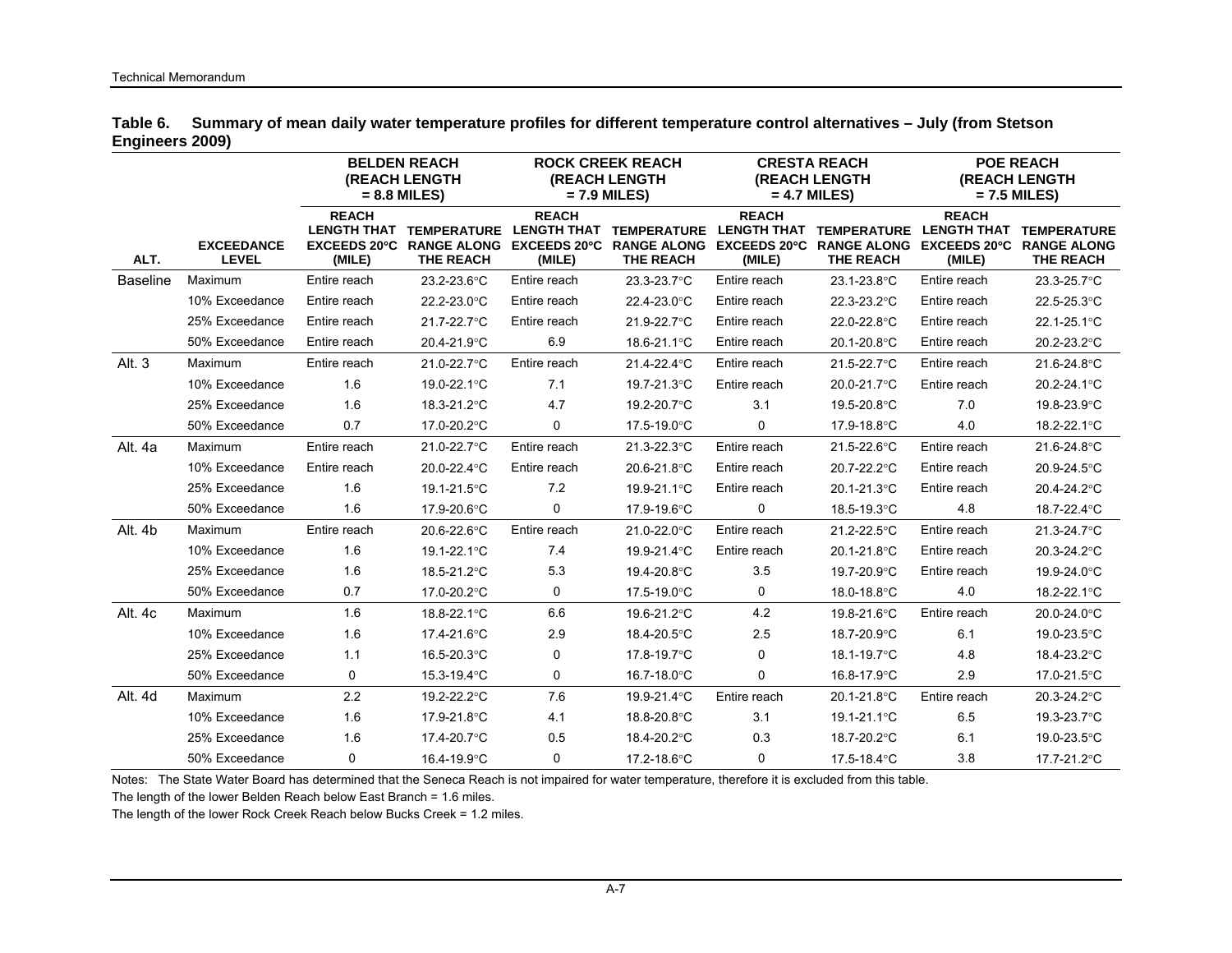|                 | Table 7. Summary of mean daily water temperature profiles for different temperature control alternatives - August (from Stetson |
|-----------------|---------------------------------------------------------------------------------------------------------------------------------|
| Engineers 2009) |                                                                                                                                 |

|                 |                                                                                                                                                                                          |              | <b>BELDEN REACH</b><br>(REACH LENGTH<br>$= 8.8$ MILES) |                             | <b>ROCK CREEK REACH</b><br>(REACH LENGTH<br>$= 7.9$ MILES) |                             | <b>CRESTA REACH</b><br>(REACH LENGTH<br>$= 4.7$ MILES) | <b>POE REACH</b><br>(REACH LENGTH<br>$= 7.5$ MILES) |                                        |  |
|-----------------|------------------------------------------------------------------------------------------------------------------------------------------------------------------------------------------|--------------|--------------------------------------------------------|-----------------------------|------------------------------------------------------------|-----------------------------|--------------------------------------------------------|-----------------------------------------------------|----------------------------------------|--|
| ALT.            | <b>REACH</b><br><b>LENGTH THAT</b><br><b>EXCEEDANCE</b><br>EXCEEDS 20°C RANGE ALONG EXCEEDS 20°C RANGE ALONG EXCEEDS 20°C RANGE ALONG EXCEEDS 20°C RANGE ALONG<br><b>LEVEL</b><br>(MILE) |              | <b>TEMPERATURE</b><br><b>THE REACH</b>                 | <b>REACH</b><br>(MILE)      | LENGTH THAT TEMPERATURE<br><b>THE REACH</b>                | <b>REACH</b><br>(MILE)      | LENGTH THAT TEMPERATURE<br><b>THE REACH</b>            | <b>REACH</b><br><b>LENGTH THAT</b><br>(MILE)        | <b>TEMPERATURE</b><br><b>THE REACH</b> |  |
| <b>Baseline</b> | Maximum                                                                                                                                                                                  | Entire reach | 22.8-23.8°C                                            | Entire reach                | 23.0-23.3°C                                                | Entire reach                | 22.9-23.2°C                                            | Entire reach                                        | 23.1-24.9°C                            |  |
|                 | 10% Exceedance                                                                                                                                                                           | Entire reach | 22.1-22.7°C                                            | Entire reach                | 22.3-22.6°C                                                | Entire reach                | 22.2-22.6°C                                            | Entire reach                                        | 22.3-24.5°C                            |  |
|                 | 25% Exceedance                                                                                                                                                                           | Entire reach | 21.7-22.0°C                                            | Entire reach                | 21.8-22.2°C                                                | Entire reach                | 21.8-22.3°C                                            | Entire reach                                        | 21.9-24.2°C                            |  |
|                 | 50% Exceedance                                                                                                                                                                           | Entire reach | 20.7-21.2°C                                            | 6.9                         | 18.0-20.9°C                                                | Entire reach                | 20.0-20.4°C                                            | Entire reach                                        | 20.1-22.5°C                            |  |
| Alt. 3          | Maximum                                                                                                                                                                                  | Entire reach | 20.7-21.6°C                                            | Entire reach                | 21.1-21.7°C                                                | Entire reach                | 21.1-21.9°C                                            | Entire reach                                        | 21.3-23.9°C                            |  |
|                 | 10% Exceedance                                                                                                                                                                           | 1.6          | 19.6-21.1°C                                            | Entire reach                | 20.0-20.9°C                                                | Entire reach                | 20.1-21.2°C                                            | Entire reach                                        | 20.3-23.4°C                            |  |
|                 | 25% Exceedance                                                                                                                                                                           | 1.6          | 19.0-20.6°C                                            | 3.8                         | 19.4-20.4°C                                                | 2.5                         | 19.6-20.5°C                                            | 6.8                                                 | 19.8-23.1°C                            |  |
|                 | 50% Exceedance                                                                                                                                                                           | 0            | 18.2-19.8°C                                            | 0                           | 17.2-19.1°C                                                | 0                           | 18.2-18.8°C                                            | 3.3                                                 | 18.3-21.5°C                            |  |
| Alt. 4a         | Maximum                                                                                                                                                                                  | Entire reach | 21.5-22.5°C                                            | Entire reach                | 22.2-22.5°C                                                | Entire reach                | 22.0-22.6°C                                            | Entire reach                                        | 22.3-24.4°C                            |  |
|                 | 10% Exceedance                                                                                                                                                                           | Entire reach | 20.6-21.5°C                                            | Entire reach                | 20.0-21.6°C                                                | Entire reach                | 21.0-21.8°C                                            | Entire reach                                        | 21.1-23.8°C                            |  |
|                 | 25% Exceedance                                                                                                                                                                           | Entire reach | 20.0-21.1°C                                            | Entire reach                | 20.4-21.0°C                                                | Entire reach<br>20.5-21.2°C |                                                        | Entire reach                                        | 20.6-23.6°C                            |  |
|                 | 50% Exceedance                                                                                                                                                                           | 1.6          | 19.1-20.2°C                                            | 0                           | 17.6-19.7°C                                                | 0                           | 18.8-19.3°C                                            | 4.3                                                 | 18.9-21.9°C                            |  |
| Alt. 4b         | Maximum                                                                                                                                                                                  | Entire reach | 21.6-22.6°C                                            | Entire reach                | 22.3-22.5°C                                                | Entire reach                | 22.1-22.6°C                                            | Entire reach                                        | 22.3-24.4°C                            |  |
|                 | 10% Exceedance                                                                                                                                                                           | Entire reach | 20.6-21.5°C                                            | 21.0-21.6°C<br>Entire reach |                                                            | 21.1-21.9°C<br>Entire reach |                                                        | Entire reach                                        | 21.2-23.8°C                            |  |
|                 | 25% Exceedance                                                                                                                                                                           | 4.6          | 20.0-21.0°C                                            | Entire reach                | 20.3-21.0°C                                                | Entire reach                | 20.4-21.1°C                                            | Entire reach                                        | 20.5-23.5°C                            |  |
|                 | 50% Exceedance                                                                                                                                                                           | 1.6          | 19.0-20.2°C                                            | 0                           | 17.5-19.6°C                                                | 0                           | 18.8-19.3°C                                            | 4.2                                                 | 18.9-21.8°C                            |  |
| Alt. 4c         | Maximum                                                                                                                                                                                  | Entire reach | 20.2-21.3°C                                            | Entire reach                | 20.6-21.3°C                                                | Entire reach                | 20.6-21.6°C                                            | Entire reach                                        | 20.8-23.6°C                            |  |
|                 | 10% Exceedance                                                                                                                                                                           | 1.6          | 19.1-20.9°C                                            | 5.3                         | 19.5-20.6°C                                                | 3.3                         | 19.6-20.9°C                                            | 6.8                                                 | 19.7-23.1°C                            |  |
|                 | 25% Exceedance                                                                                                                                                                           | 1.1          | 18.5-20.3°C                                            | $\mathbf 0$                 | 18.9-20.0°C                                                | 0.3                         | 19.1-20.1°C                                            | 5.9                                                 | 19.3-22.9°C                            |  |
|                 | 50% Exceedance                                                                                                                                                                           | 0            | 17.8-19.6°C                                            | 0                           | 17.0-18.8°C                                                | 0                           | 17.9-18.6°C                                            | 3.3                                                 | 18.0-21.4°C                            |  |
| Alt. 4d         | Maximum                                                                                                                                                                                  | Entire reach | 20.7-21.5°C                                            | Entire reach                | 21.1-21.7°C                                                | Entire reach                | 21.1-21.9°C                                            | Entire reach                                        | 21.3-23.9°C                            |  |
|                 | 10% Exceedance                                                                                                                                                                           | 1.6          | 19.1-20.9°C                                            | 5.3                         | 19.5-20.6°C                                                | 3.3                         | 19.6-20.9°C                                            | 6.8                                                 | 19.8-23.1°C                            |  |
|                 | 25% Exceedance                                                                                                                                                                           | 1.6          | 18.6-20.4°C                                            | 0.8                         | 19.1-20.1°C                                                | 0.6                         | 19.2-20.2°C                                            | 6.1                                                 | 19.4-22.9°C                            |  |
|                 | 50% Exceedance                                                                                                                                                                           | 0            | 17.9-19.6°C                                            | $\Omega$                    | 17.0-18.9°C                                                | 0                           | 18.0-18.6°C                                            | 3.3                                                 | 18.1-21.4°C                            |  |

Notes: The State Water Board has determined that the Seneca Reach is not impaired for water temperature; therefore, it is excluded from this table.

The length of the lower Belden Reach below East Branch = 1.6 miles.

The length of the lower Rock Creek Reach below Bucks Creek = 1.2 miles.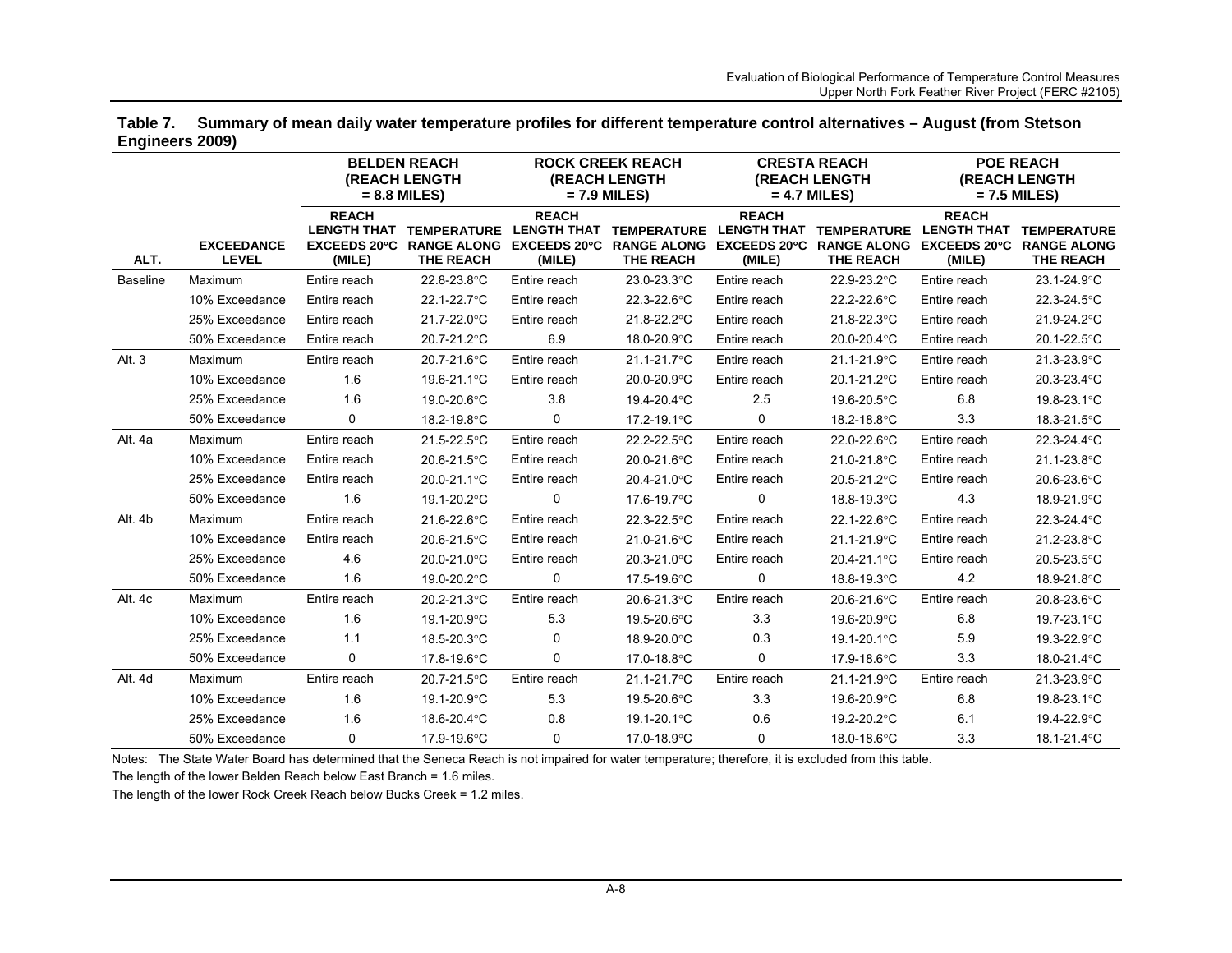|           |              | <b>BASELINE</b> |            |            |               | <b>PRESENT DAY</b> |            |            | <b>ALTERNATIVE 3</b> |            |            |            | <b>ALTERNATIVE 3X</b> |            |            |            |               |
|-----------|--------------|-----------------|------------|------------|---------------|--------------------|------------|------------|----------------------|------------|------------|------------|-----------------------|------------|------------|------------|---------------|
| <b>WY</b> | <b>TYPE</b>  | <b>JUL</b>      | <b>AUG</b> | <b>SEP</b> | <b>ANNUAL</b> | <b>JUL</b>         | <b>AUG</b> | <b>SEP</b> | <b>ANNUAL</b>        | <b>JUL</b> | <b>AUG</b> | <b>SEP</b> | <b>ANNUAL</b>         | <b>JUL</b> | <b>AUG</b> | <b>SEP</b> | <b>ANNUAL</b> |
| 1984      | W            | 19.6            | 19.7       | 19.4       | 19.7          | 19.4               | 19.6       | 19.4       | 19.6                 | 17.3       | 17.6       | 17.8       | 17.8                  | 16.3       | 17.7       | 18.6       | 18.6          |
| 1985      | D            | 21.7            | 21.2       | 19.7       | 21.7          | 21.5               | 20.8       | 19.3       | 21.5                 | 18.5       | 18.5       | 18.7       | 18.7                  | 17.7       | 17.9       | 19.2       | 19.2          |
| 1986      | W            | 20.6            | 20.8       | 20.2       | 20.8          | 20.5               | 20.7       | 20.3       | 20.7                 | 17.6       | 18.5       | 18.5       | 18.5                  | 17.0       | 18.4       | 19.4       | 19.4          |
| 1987      | <b>CD</b>    | 20.5            | 20.4       | 19.3       | 20.5          | 18.9               | 19.7       | 18.7       | 19.7                 | 17.2       | 18.2       | 18.0       | 18.2                  | 16.0       | 17.6       | 18.7       | 18.7          |
| 1988      | <b>CD</b>    | 23.1            | 22.9       | 22.3       | 23.1          | 22.6               | 21.9       | 21.6       | 22.6                 | 19.8       | 20.6       | 20.2       | 20.6                  | 15.6       | 20.1       | 21.7       | 21.7          |
| 1989      | N            | 20.7            | 20.3       | 18.8       | 20.7          | 20.5               | 20.1       | 18.6       | 20.5                 | 17.7       | 17.9       | 18.2       | 18.2                  | 16.2       | 17.5       | 18.6       | 18.6          |
| 1990      | <b>CD</b>    | 21.7            | 21.8       | 19.1       | 21.8          | 21.3               | 21.3       | 18.5       | 21.3                 | 18.9       | 17.8       | 18.1       | 18.9                  | 17.2       | 17.6       | 18.4       | 18.4          |
| 1991      | <b>CD</b>    | 22.1            | 21.8       | 20.4       | 22.1          | 21.7               | 21.2       | 19.7       | 21.7                 | 19.2       | 19.2       | 19.5       | 19.5                  | 18.1       | 19.0       | 19.8       | 19.8          |
| 1992      | <b>CD</b>    | 21.8            | 22.3       | 19.9       | 22.3          | 21.3               | 21.7       | 19.1       | 21.7                 | 19.0       | 18.6       | 18.3       | 19.0                  | 13.9       | 18.4       | 18.6       | 18.6          |
| 1993      | W            | 21.3            | 21.6       | 21.2       | 21.6          | 21.2               | 21.5       | 21.1       | 21.5                 | 18.2       | 19.1       | 19.4       | 19.4                  | 17.7       | 19.1       | 20.2       | 20.2          |
| 1994      | <b>CD</b>    | 22.2            | 22.1       | 20.4       | 22.2          | 21.7               | 21.5       | 19.7       | 21.7                 | 19.3       | 19.1       | 19.3       | 19.3                  | 16.4       | 18.8       | 19.7       | 19.7          |
| 1995      | W            | 19.3            | 19.6       | 18.8       | 19.6          | 19.1               | 19.5       | 18.7       | 19.5                 | 17.0       | 17.0       | 17.2       | 17.2                  | 16.7       | 17.0       | 17.8       | 17.8          |
| 1996      | W            | 20.2            | 20.6       | 19.6       | 20.6          | 20.0               | 20.6       | 19.6       | 20.6                 | 17.5       | 18.1       | 17.6       | 18.1                  | 16.7       | 17.9       | 18.4       | 18.4          |
| 1997      | W            | 22.0            | 22.0       | 20.5       | 22.0          | 21.7               | 21.8       | 20.4       | 21.8                 | 18.7       | 19.2       | 19.5       | 19.5                  | 17.5       | 19.0       | 20.2       | 20.2          |
| 1998      | W            | 20.2            | 21.3       | 21.2       | 21.3          | 20.0               | 21.2       | 21.1       | 21.2                 | 18.0       | 18.5       | 18.0       | 18.5                  | 17.6       | 18.7       | 19.5       | 19.5          |
| 1999      | N            | 20.7            | 20.7       | 19.2       | 20.7          | 20.6               | 20.6       | 19.1       | 20.6                 | 18.1       | 17.6       | 17.6       | 18.1                  | 17.4       | 17.5       | 18.2       | 18.2          |
| 2000      | $\mathsf{N}$ | 21.6            | 21.6       | 18.0       | 21.6          | 21.5               | 21.5       | 18.0       | 21.5                 | 18.3       | 17.9       | 18.2       | 18.3                  | 17.7       | 17.4       | 18.6       | 18.6          |
| 2001      | <b>CD</b>    | 22.6            | 23.0       | 21.9       | 23.0          | 21.8               | 22.3       | 21.1       | 22.3                 | 19.6       | 20.6       | 19.7       | 20.6                  | 18.2       | 20.1       | 20.0       | 20.1          |
| 2002      | D            | 22.0            | 22.2       | 20.3       | 22.2          | 21.7               | 21.9       | 20.1       | 21.9                 | 19.0       | 19.3       | 18.9       | 19.3                  | 15.9       | 19.2       | 19.5       | 19.5          |
| Mean      |              | 21.3            | 21.4       | 20.0       | 21.4          | 20.9               | 21.0       | 19.7       | 21.2                 | 18.4       | 18.6       | 18.6       | 18.8                  | 16.8       | 18.4       | 19.2       | 19.2          |

**Table 8. Comparison of monthly (Jul, Aug, Sep) and annual MWAT (**°**C) in Belden Reach above East Branch Feather River (NF7) between temperature control alternatives (from Stetson Engineers 2009)** 

|      |      |      | <b>ALTERNATIVE 4A</b> |            |               |      | <b>ALTERNATIVE 4B</b> |            |               |      | <b>ALTERNATIVE 4C</b> |            |               |      | <b>ALTERNATIVE 4D</b> |            |               |
|------|------|------|-----------------------|------------|---------------|------|-----------------------|------------|---------------|------|-----------------------|------------|---------------|------|-----------------------|------------|---------------|
| WY   | TYPE | JUL  | AUG                   | <b>SEP</b> | <b>ANNUAL</b> | JUL  | <b>AUG</b>            | <b>SEP</b> | <b>ANNUAL</b> | JUL  | <b>AUG</b>            | <b>SEP</b> | <b>ANNUAL</b> | JUL  | <b>AUG</b>            | <b>SEP</b> | <b>ANNUAL</b> |
| 1984 | W    | 17.8 | 17.9                  | 17.9       | 17.9          | 17.7 | 18.2                  | 18.4       | 18.4          | 16.7 | 18.5                  | 19.7       | 19.7          | 16.9 | 18.4                  | 19.5       | 19.5          |
| 1985 | D    | 19.3 | 19.4                  | 19.0       | 19.4          | 19.3 | 19.5                  | 19.0       | 19.5          | 18.9 | 18.0                  | 19.3       | 19.3          | 18.9 | 18.0                  | 19.3       | 19.3          |
| 1986 | W    | 18.1 | 18.9                  | 18.7       | 18.9          | 18.2 | 19.0                  | 19.1       | 19.1          | 18.2 | 19.4                  | 20.5       | 20.5          | 18.3 | 19.4                  | 20.1       | 20.1          |
| 1987 | CD   | 18.6 | 19.3                  | 18.0       | 19.3          | 17.6 | 18.9                  | 18.7       | 18.9          | 16.0 | 17.6                  | 18.9       | 18.9          | 16.4 | 17.5                  | 18.2       | 18.2          |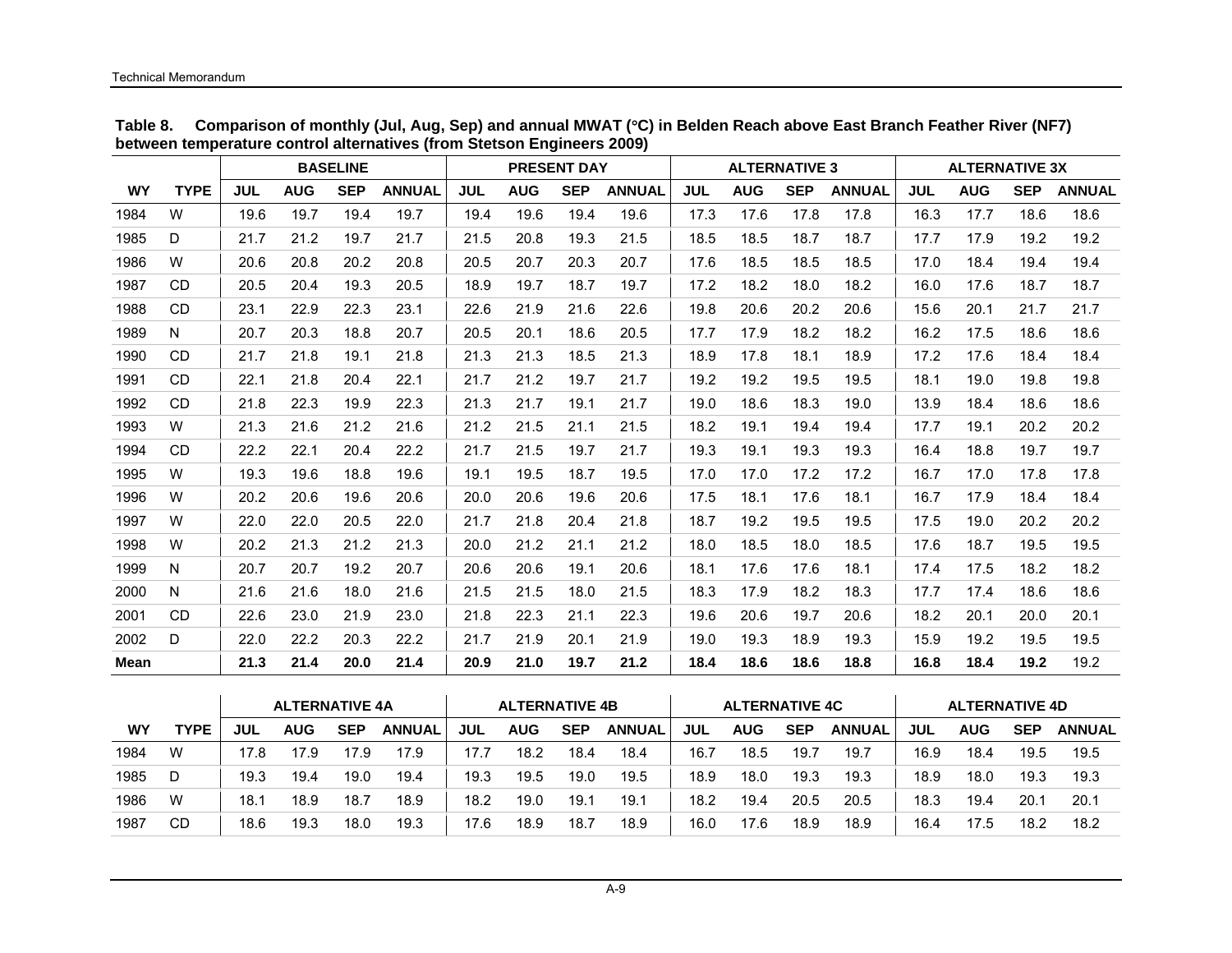|           |             |            | <b>ALTERNATIVE 4A</b> |            |               |            | <b>ALTERNATIVE 4B</b> |            |               |            | <b>ALTERNATIVE 4C</b> |            |               |            | <b>ALTERNATIVE 4D</b> |            |               |
|-----------|-------------|------------|-----------------------|------------|---------------|------------|-----------------------|------------|---------------|------------|-----------------------|------------|---------------|------------|-----------------------|------------|---------------|
| <b>WY</b> | <b>TYPE</b> | <b>JUL</b> | <b>AUG</b>            | <b>SEP</b> | <b>ANNUAL</b> | <b>JUL</b> | <b>AUG</b>            | <b>SEP</b> | <b>ANNUAL</b> | <b>JUL</b> | <b>AUG</b>            | <b>SEP</b> | <b>ANNUAL</b> | <b>JUL</b> | <b>AUG</b>            | <b>SEP</b> | <b>ANNUAL</b> |
| 1988      | <b>CD</b>   | 21.2       | 21.3                  | 20.4       | 21.3          | 20.9       | 21.5                  | 21.4       | 21.5          | 15.6       | 20.1                  | 21.8       | 21.8          | 17.5       | 20.3                  | 21.2       | 21.2          |
| 1989      | N           | 18.7       | 19.0                  | 18.4       | 19.0          | 18.4       | 18.8                  | 18.5       | 18.8          | 17.2       | 17.7                  | 18.7       | 18.7          | 17.3       | 17.6                  | 18.6       | 18.6          |
| 1990      | <b>CD</b>   | 19.8       | 19.6                  | 18.2       | 19.8          | 19.7       | 19.0                  | 18.1       | 19.7          | 17.2       | 17.8                  | 18.6       | 18.6          | 17.7       | 17.8                  | 18.7       | 18.7          |
| 1991      | CD          | 20.0       | 19.7                  | 19.7       | 20.0          | 20.0       | 19.9                  | 19.7       | 20.0          | 18.4       | 19.3                  | 20.1       | 20.1          | 18.5       | 19.3                  | 20.2       | 20.2          |
| 1992      | CD.         | 19.9       | 19.5                  | 18.7       | 19.9          | 19.6       | 19.1                  | 18.8       | 19.6          | 13.9       | 18.8                  | 19.1       | 19.1          | 15.7       | 18.9                  | 19.1       | 19.1          |
| 1993      | W           | 18.7       | 19.5                  | 19.6       | 19.6          | 18.8       | 19.8                  | 19.9       | 19.9          | 19.2       | 20.1                  | 21.1       | 21.1          | 19.2       | 19.9                  | 21.2       | 21.2          |
| 1994      | <b>CD</b>   | 20.4       | 19.7                  | 19.4       | 20.4          | 20.2       | 19.8                  | 19.5       | 20.2          | 16.4       | 18.9                  | 19.9       | 19.9          | 17.7       | 18.9                  | 19.8       | 19.8          |
| 1995      | W           | 17.2       | 17.2                  | 17.3       | 17.3          | 17.4       | 17.3                  | 17.7       | 17.7          | 17.5       | 18.2                  | 19.0       | 19.0          | 17.5       | 18.3                  | 18.9       | 18.9          |
| 1996      | W           | 18.1       | 18.6                  | 18.0       | 18.6          | 17.9       | 18.9                  | 18.6       | 18.9          | 17.7       | 19.0                  | 19.3       | 19.3          | 17.9       | 18.8                  | 19.1       | 19.1          |
| 1997      | W           | 19.3       | 19.9                  | 19.9       | 19.9          | 19.1       | 20.1                  | 20.2       | 20.2          | 17.9       | 19.8                  | 20.7       | 20.7          | 18.1       | 19.7                  | 20.8       | 20.8          |
| 1998      | W           | 18.3       | 18.8                  | 18.2       | 18.8          | 18.5       | 19.1                  | 19.1       | 19.1          | 18.2       | 20.3                  | 21.3       | 21.3          | 18.3       | 20.2                  | 21.0       | 21.0          |
| 1999      | N           | 18.5       | 18.4                  | 17.7       | 18.5          | 18.5       | 18.3                  | 17.8       | 18.5          | 18.4       | 18.6                  | 19.1       | 19.1          | 18.5       | 18.6                  | 19.2       | 19.2          |
| 2000      | N           | 18.8       | 18.8                  | 18.5       | 18.8          | 19.2       | 18.9                  | 18.5       | 19.2          | 19.2       | 18.8                  | 18.7       | 19.2          | 19.2       | 18.8                  | 18.7       | 19.2          |
| 2001      | CD.         | 20.6       | 21.5                  | 20.9       | 21.5          | 20.5       | 21.5                  | 20.9       | 21.5          | 18.3       | 20.2                  | 20.1       | 20.2          | 18.6       | 20.2                  | 20.1       | 20.2          |
| 2002      | D           | 20.0       | 19.7                  | 19.1       | 20.0          | 19.7       | 20.0                  | 19.5       | 20.0          | 15.9       | 19.7                  | 20.1       | 20.1          | 17.8       | 19.7                  | 20.1       | 20.1          |
| Mean      |             | 19.1       | 19.3                  | 18.8       | 19.4          | 19.0       | 19.3                  | 19.1       | 19.5          | 17.4       | 19.0                  | 19.8       | 19.8          | 17.9       | 19.0                  | 19.7       | 19.7          |

Evaluation of Biological Performance of Temperature Control Measures Upper North Fork Feather River Project (FERC #2105)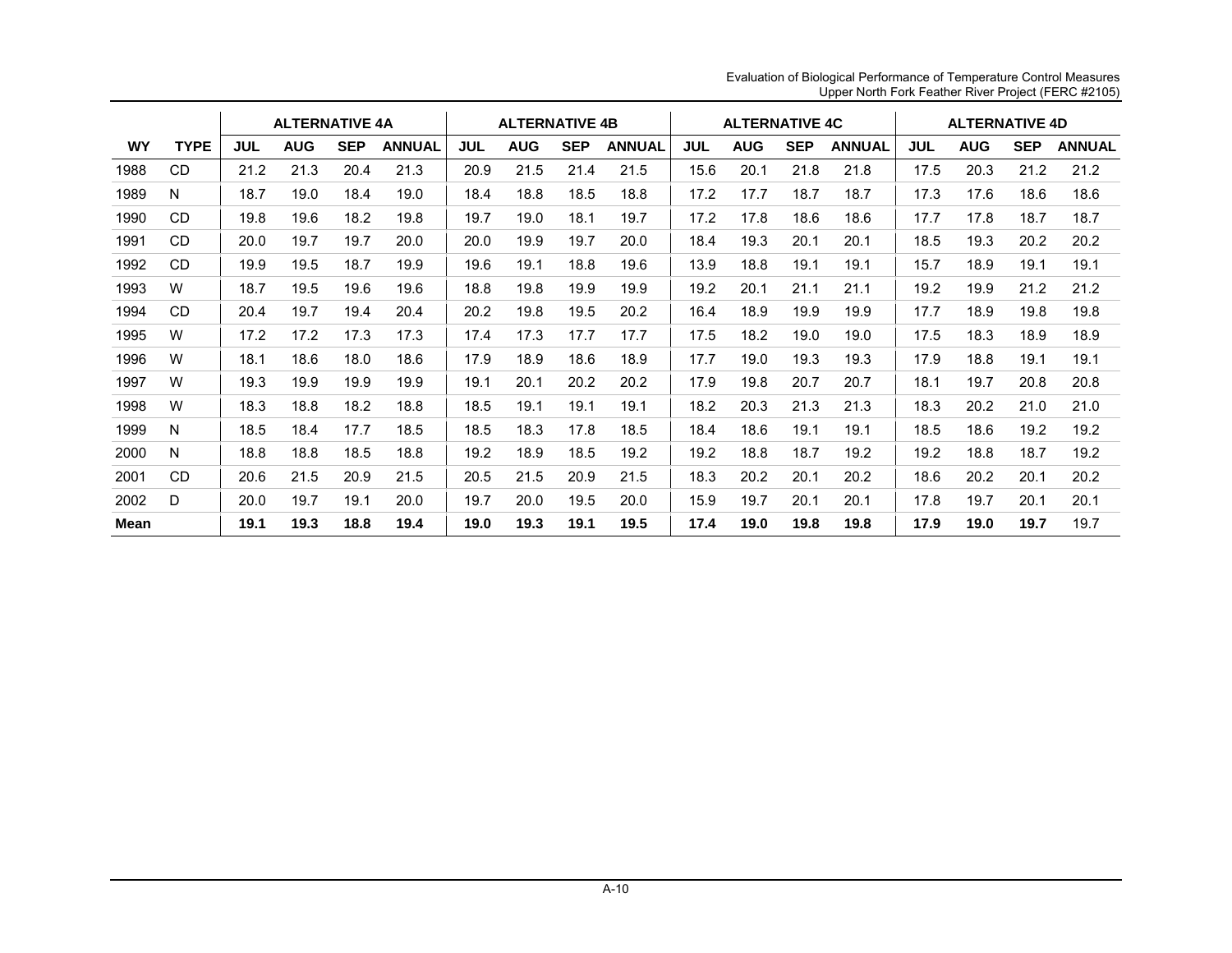|           |             |            |            | <b>BASELINE</b> |               |            |            | <b>PRESENT DAY</b> |               |            | <b>ALTERNATIVE 3</b> |            |               |            | <b>ALTERNATIVE 3X</b> |            |               |
|-----------|-------------|------------|------------|-----------------|---------------|------------|------------|--------------------|---------------|------------|----------------------|------------|---------------|------------|-----------------------|------------|---------------|
| <b>WY</b> | <b>TYPE</b> | <b>JUL</b> | <b>AUG</b> | <b>SEP</b>      | <b>ANNUAL</b> | <b>JUL</b> | <b>AUG</b> | <b>SEP</b>         | <b>ANNUAL</b> | <b>JUL</b> | <b>AUG</b>           | <b>SEP</b> | <b>ANNUAL</b> | <b>JUL</b> | <b>AUG</b>            | <b>SEP</b> | <b>ANNUAL</b> |
| 1984      | W           | 20.3       | 20.1       | 19.7            | 20.3          | 20.2       | 20.0       | 19.6               | 20.2          | 18.7       | 18.4                 | 18.2       | 18.7          | 18.1       | 18.6                  | 19.0       | 19.0          |
| 1985      | D           | 22.0       | 21.4       | 19.6            | 22.0          | 21.8       | 21.3       | 19.5               | 21.8          | 19.3       | 19.1                 | 19.1       | 19.3          | 18.6       | 18.6                  | 19.5       | 19.5          |
| 1986      | W           | 20.9       | 21.0       | 20.4            | 21.0          | 20.8       | 20.9       | 20.5               | 20.9          | 18.8       | 19.0                 | 18.8       | 19.0          | 18.3       | 19.0                  | 19.7       | 19.7          |
| 1987      | CD.         | 21.4       | 20.3       | 19.3            | 21.4          | 20.1       | 20.1       | 19.2               | 20.1          | 19.9       | 19.0                 | 18.6       | 19.9          | 18.5       | 18.4                  | 19.3       | 19.3          |
| 1988      | CD.         | 23.2       | 22.9       | 22.2            | 23.2          | 23.0       | 22.3       | 22.1               | 23.0          | 21.0       | 21.3                 | 20.7       | 21.3          | 18.2       | 20.9                  | 22.2       | 22.2          |
| 1989      | N           | 20.9       | 20.5       | 18.9            | 20.9          | 20.8       | 20.3       | 18.8               | 20.8          | 18.7       | 18.6                 | 18.3       | 18.7          | 17.6       | 18.2                  | 18.6       | 18.6          |
| 1990      | <b>CD</b>   | 22.0       | 22.0       | 19.3            | 22.0          | 21.8       | 21.9       | 19.2               | 21.9          | 19.9       | 18.7                 | 18.8       | 19.9          | 18.6       | 18.5                  | 19.1       | 19.1          |
| 1991      | CD.         | 22.3       | 22.0       | 20.5            | 22.3          | 22.2       | 21.8       | 20.4               | 22.2          | 20.0       | 20.0                 | 20.2       | 20.2          | 19.1       | 19.7                  | 20.5       | 20.5          |
| 1992      | CD.         | 22.0       | 22.4       | 19.9            | 22.4          | 21.8       | 22.3       | 19.8               | 22.3          | 20.0       | 19.3                 | 19.0       | 20.0          | 16.6       | 19.2                  | 19.3       | 19.3          |
| 1993      | W           | 21.4       | 21.7       | 21.3            | 21.7          | 21.4       | 21.6       | 21.3               | 21.6          | 19.2       | 19.6                 | 19.6       | 19.6          | 18.8       | 19.6                  | 20.4       | 20.4          |
| 1994      | <b>CD</b>   | 22.3       | 22.1       | 20.4            | 22.3          | 22.1       | 22.0       | 20.3               | 22.1          | 20.2       | 19.8                 | 19.9       | 20.2          | 18.4       | 19.5                  | 20.3       | 20.3          |
| 1995      | W           | 19.9       | 20.0       | 19.0            | 20.0          | 19.7       | 19.9       | 19.0               | 19.9          | 18.2       | 17.7                 | 17.6       | 18.2          | 18.0       | 17.7                  | 18.2       | 18.2          |
| 1996      | W           | 20.9       | 21.0       | 19.6            | 21.0          | 20.7       | 21.0       | 19.6               | 21.0          | 18.9       | 18.8                 | 17.9       | 18.9          | 18.2       | 18.6                  | 18.5       | 18.6          |
| 1997      | W           | 22.0       | 21.9       | 20.4            | 22.0          | 21.9       | 21.8       | 20.4               | 21.9          | 19.7       | 19.7                 | 19.6       | 19.7          | 18.9       | 19.5                  | 20.3       | 20.3          |
| 1998      | W           | 20.8       | 21.4       | 21.4            | 21.4          | 20.6       | 21.3       | 21.3               | 21.3          | 19.2       | 19.1                 | 18.4       | 19.2          | 18.9       | 19.3                  | 19.8       | 19.8          |
| 1999      | N.          | 21.2       | 21.0       | 19.1            | 21.2          | 21.0       | 20.9       | 19.1               | 21.0          | 19.0       | 18.1                 | 17.8       | 19.0          | 18.5       | 18.0                  | 18.3       | 18.5          |
| 2000      | N           | 21.6       | 21.6       | 18.1            | 21.6          | 21.6       | 21.6       | 18.1               | 21.6          | 19.1       | 18.3                 | 18.6       | 19.1          | 18.6       | 17.8                  | 18.9       | 18.9          |
| 2001      | <b>CD</b>   | 22.4       | 22.9       | 21.6            | 22.9          | 22.2       | 22.7       | 21.5               | 22.7          | 20.4       | 21.1                 | 19.9       | 21.1          | 19.2       | 20.7                  | 20.1       | 20.7          |
| 2002      | D           | 22.4       | 22.4       | 20.5            | 22.4          | 22.2       | 22.2       | 20.4               | 22.2          | 20.2       | 19.8                 | 19.3       | 20.2          | 18.5       | 19.8                  | 19.9       | 19.9          |
| Mean      |             | 21.6       | 21.5       | 20.1            | 21.7          | 21.4       | 21.4       | 20.0               | 21.5          | 19.5       | 19.2                 | 19.0       | 19.6          | 18.4       | 19.0                  | 19.6       | 19.6          |

**Table 9. Comparison of monthly (Jul, Aug, Sep) and annual MWAT (**°**C) in Rock Creek Reach above Bucks Creek (NF12) between temperature control alternatives (from Stetson Engineers 2009)** 

|      |             |      | <b>ALTERNATIVE 4A</b> |            |               |      | <b>ALTERNATIVE 4B</b> |            |               |      | <b>ALTERNATIVE 4C</b> |            |               |      | <b>ALTERNATIVE 4D</b> |            |               |
|------|-------------|------|-----------------------|------------|---------------|------|-----------------------|------------|---------------|------|-----------------------|------------|---------------|------|-----------------------|------------|---------------|
| WY   | <b>TYPE</b> | JUL  | <b>AUG</b>            | <b>SEP</b> | <b>ANNUAL</b> | JUL  | <b>AUG</b>            | <b>SEP</b> | <b>ANNUAL</b> | JUL  | <b>AUG</b>            | <b>SEP</b> | <b>ANNUAL</b> | JUL  | <b>AUG</b>            | <b>SEP</b> | <b>ANNUAL</b> |
| 1984 | W           | 19.0 | 18.7                  | 18.4       | 19.0          | 19.0 | 18.9                  | 18.8       | 19.0          | 18.3 | 19.2                  | 19.9       | 19.9          | 18.4 | 19.0                  | 19.7       | 19.7          |
| 1985 |             | 20.0 | 19.8                  | 19.2       | 20.0          | 20.0 | 19.9                  | 19.3       | 20.0          | 19.6 | 18.7                  | 19.5       | 19.6          | 19.6 | 18.7                  | 19.5       | 19.6          |
| 1986 | W           | 19.1 | 19.3                  | 19.0       | 19.3          | 19.1 | 19.4                  | 19.4       | 19.4          | 19.2 | 19.8                  | 20.7       | 20.7          | 19.2 | 19.8                  | 20.3       | 20.3          |
| 1987 | CD          | 20.1 | 20.1                  | 18.6       | 20.1          | 19.7 | 19.5                  | 19.3       | 19.7          | 18.5 | 18.4                  | 19.4       | 19.4          | 18.7 | 18.3                  | 18.8       | 18.8          |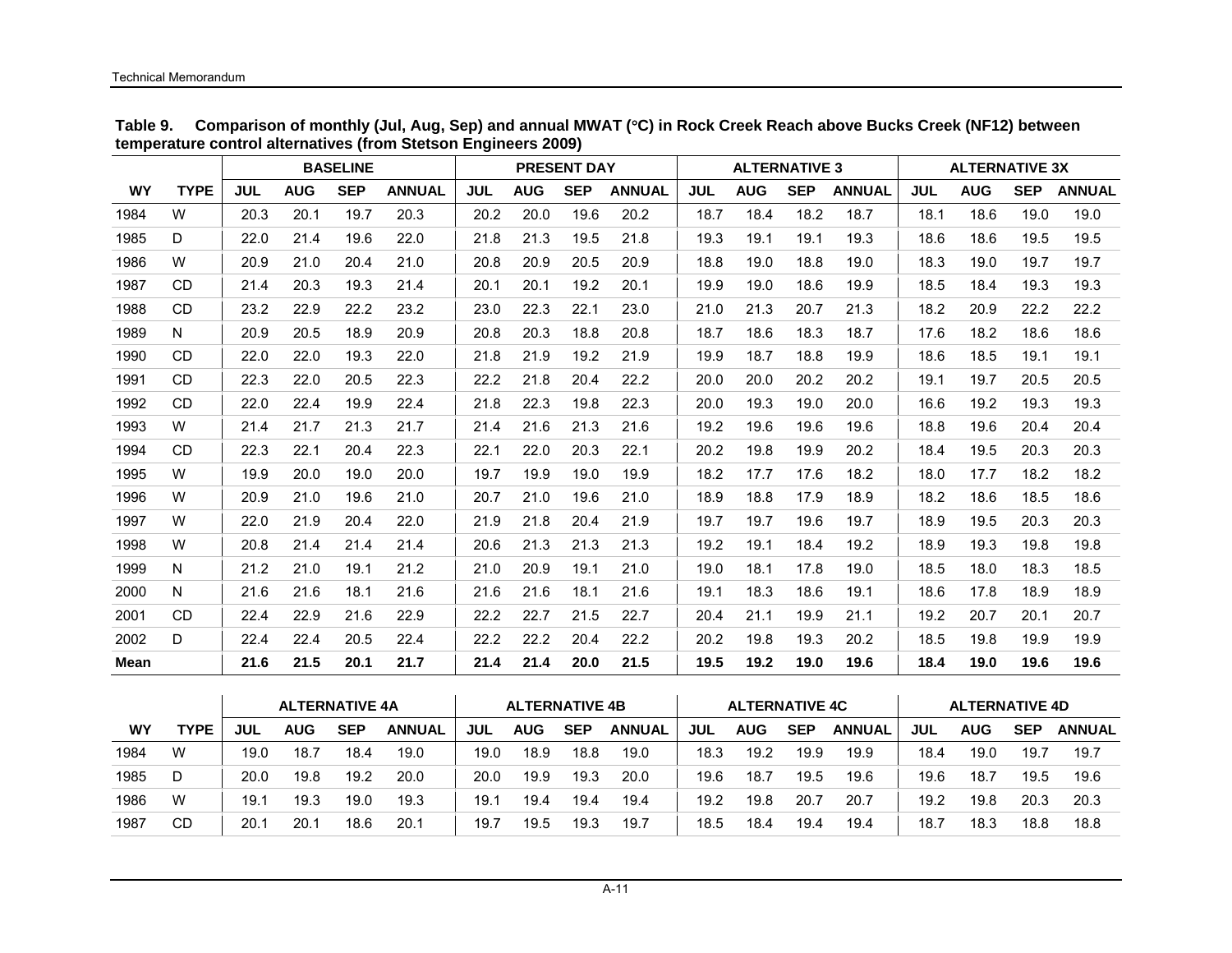|             |             |      |            | <b>ALTERNATIVE 4A</b> |               |            | <b>ALTERNATIVE 4B</b> |            |               |      | <b>ALTERNATIVE 4C</b> |            |               |            | <b>ALTERNATIVE 4D</b> |            |               |
|-------------|-------------|------|------------|-----------------------|---------------|------------|-----------------------|------------|---------------|------|-----------------------|------------|---------------|------------|-----------------------|------------|---------------|
| <b>WY</b>   | <b>TYPE</b> | JUL  | <b>AUG</b> | <b>SEP</b>            | <b>ANNUAL</b> | <b>JUL</b> | <b>AUG</b>            | <b>SEP</b> | <b>ANNUAL</b> | JUL  | <b>AUG</b>            | <b>SEP</b> | <b>ANNUAL</b> | <b>JUL</b> | <b>AUG</b>            | <b>SEP</b> | <b>ANNUAL</b> |
| 1988        | <b>CD</b>   | 21.9 | 21.9       | 20.9                  | 21.9          | 21.7       | 22.1                  | 22.0       | 22.1          | 18.2 | 20.9                  | 22.3       | 22.3          | 19.2       | 21.0                  | 21.7       | 21.7          |
| 1989        | N           | 19.3 | 19.4       | 18.5                  | 19.4          | 19.1       | 19.2                  | 18.7       | 19.2          | 18.3 | 18.4                  | 18.7       | 18.7          | 18.4       | 18.3                  | 18.6       | 18.6          |
| 1990        | <b>CD</b>   | 20.7 | 20.4       | 18.9                  | 20.7          | 20.6       | 19.8                  | 18.8       | 20.6          | 18.6 | 18.7                  | 19.3       | 19.3          | 19.0       | 18.7                  | 19.4       | 19.4          |
| 1991        | CD.         | 20.8 | 20.5       | 20.4                  | 20.8          | 20.7       | 20.5                  | 20.4       | 20.7          | 19.4 | 20.0                  | 20.8       | 20.8          | 19.5       | 20.0                  | 20.8       | 20.8          |
| 1992        | CD          | 20.6 | 20.1       | 19.4                  | 20.6          | 20.5       | 19.8                  | 19.5       | 20.5          | 16.6 | 19.6                  | 19.7       | 19.7          | 17.4       | 19.6                  | 19.8       | 19.8          |
| 1993        | W           | 19.5 | 20.0       | 19.8                  | 20.0          | 19.6       | 20.2                  | 20.1       | 20.2          | 19.9 | 20.5                  | 21.2       | 21.2          | 19.9       | 20.3                  | 21.3       | 21.3          |
| 1994        | <b>CD</b>   | 21.1 | 20.3       | 20.1                  | 21.1          | 20.9       | 20.4                  | 20.1       | 20.9          | 18.4 | 19.6                  | 20.5       | 20.5          | 19.0       | 19.7                  | 20.5       | 20.5          |
| 1995        | W           | 18.3 | 17.9       | 17.7                  | 18.3          | 18.5       | 17.9                  | 18.1       | 18.5          | 18.6 | 18.7                  | 19.3       | 19.3          | 18.6       | 18.7                  | 19.2       | 19.2          |
| 1996        | W           | 19.4 | 19.2       | 18.2                  | 19.4          | 19.2       | 19.4                  | 18.7       | 19.4          | 18.9 | 19.5                  | 19.3       | 19.5          | 19.0       | 19.3                  | 19.1       | 19.3          |
| 1997        | W           | 20.1 | 20.2       | 20.0                  | 20.2          | 20.0       | 20.4                  | 20.3       | 20.4          | 19.2 | 20.1                  | 20.7       | 20.7          | 19.3       | 20.1                  | 20.7       | 20.7          |
| 1998        | W           | 19.4 | 19.3       | 18.6                  | 19.4          | 19.5       | 19.5                  | 19.6       | 19.6          | 19.3 | 20.6                  | 21.4       | 21.4          | 19.4       | 20.5                  | 21.2       | 21.2          |
| 1999        | N           | 19.4 | 18.9       | 17.9                  | 19.4          | 19.4       | 18.7                  | 18.0       | 19.4          | 19.3 | 19.0                  | 19.0       | 19.3          | 19.4       | 19.0                  | 19.1       | 19.4          |
| 2000        | N           | 19.5 | 19.0       | 18.9                  | 19.5          | 19.8       | 19.1                  | 18.9       | 19.8          | 19.8 | 19.1                  | 19.1       | 19.8          | 19.8       | 19.0                  | 19.1       | 19.8          |
| 2001        | CD.         | 21.2 | 22.0       | 21.3                  | 22.0          | 21.1       | 22.0                  | 21.3       | 22.0          | 19.3 | 20.9                  | 20.2       | 20.9          | 19.5       | 20.8                  | 20.2       | 20.8          |
| 2002        | D           | 20.9 | 20.2       | 19.5                  | 20.9          | 20.7       | 20.4                  | 19.8       | 20.7          | 18.5 | 20.2                  | 20.4       | 20.4          | 19.3       | 20.2                  | 20.4       | 20.4          |
| <b>Mean</b> |             | 20.0 | 19.9       | 19.2                  | 20.1          | 20.0       | 19.8                  | 19.5       | 20.1          | 18.8 | 19.6                  | 20.1       | 20.2          | 19.1       | 19.5                  | 20.0       | 20.1          |

Evaluation of Biological Performance of Temperature Control Measures Upper North Fork Feather River Project (FERC #2105)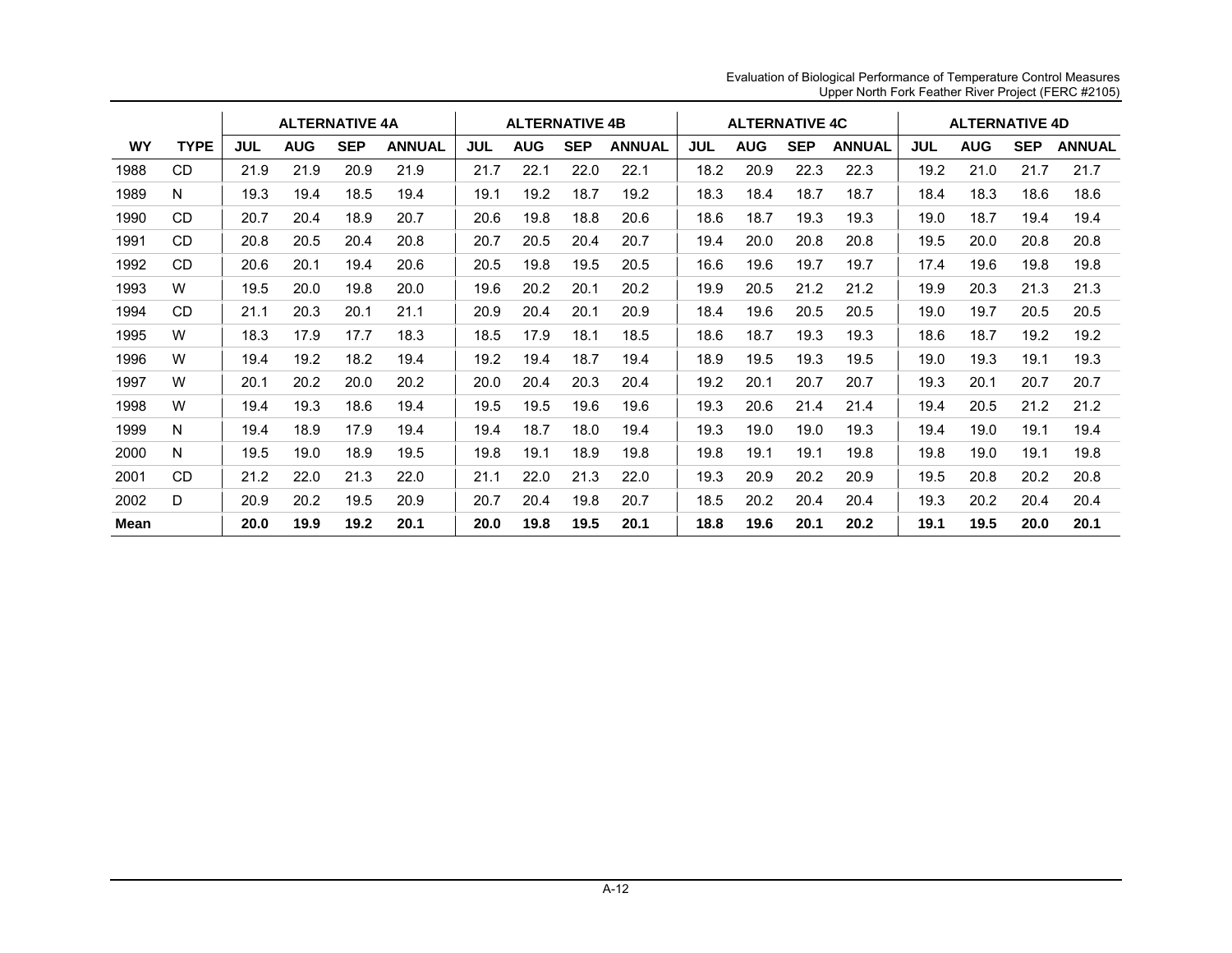|           |             |            |            | <b>BASELINE</b> |               |            |            | <b>PRESENT DAY</b> |               |            | <b>ALTERNATIVE 3</b> |            |               |            | <b>ALTERNATIVE 3X</b> |            |               |
|-----------|-------------|------------|------------|-----------------|---------------|------------|------------|--------------------|---------------|------------|----------------------|------------|---------------|------------|-----------------------|------------|---------------|
| <b>WY</b> | <b>TYPE</b> | <b>JUL</b> | <b>AUG</b> | <b>SEP</b>      | <b>ANNUAL</b> | <b>JUL</b> | <b>AUG</b> | <b>SEP</b>         | <b>ANNUAL</b> | <b>JUL</b> | <b>AUG</b>           | <b>SEP</b> | <b>ANNUAL</b> | <b>JUL</b> | <b>AUG</b>            | <b>SEP</b> | <b>ANNUAL</b> |
| 1984      | W           | 20.3       | 19.7       | 19.1            | 20.3          | 19.9       | 19.6       | 19.0               | 19.9          | 18.6       | 18.3                 | 17.8       | 18.6          | 18.0       | 18.4                  | 18.4       | 18.4          |
| 1985      | D           | 22.0       | 21.5       | 19.0            | 22.0          | 21.9       | 21.3       | 18.9               | 21.9          | 19.4       | 19.2                 | 18.6       | 19.4          | 18.8       | 18.8                  | 18.9       | 18.9          |
| 1986      | W           | 20.8       | 20.5       | 19.9            | 20.8          | 20.6       | 20.4       | 19.9               | 20.6          | 18.7       | 18.8                 | 18.4       | 18.8          | 18.3       | 18.8                  | 19.2       | 19.2          |
| 1987      | CD.         | 21.6       | 20.4       | 18.8            | 21.6          | 20.4       | 20.3       | 18.8               | 20.4          | 20.4       | 19.3                 | 18.3       | 20.4          | 19.2       | 18.7                  | 18.8       | 19.2          |
| 1988      | <b>CD</b>   | 23.2       | 22.9       | 21.6            | 23.2          | 23.0       | 22.3       | 21.5               | 23.0          | 21.4       | 21.5                 | 20.2       | 21.5          | 18.9       | 21.1                  | 21.6       | 21.6          |
| 1989      | N           | 20.5       | 19.8       | 18.0            | 20.5          | 20.3       | 19.7       | 17.9               | 20.3          | 18.5       | 18.2                 | 17.5       | 18.5          | 17.5       | 17.9                  | 17.7       | 17.9          |
| 1990      | <b>CD</b>   | 22.0       | 22.0       | 18.8            | 22.0          | 21.8       | 21.9       | 18.7               | 21.9          | 20.2       | 18.8                 | 18.4       | 20.2          | 19.1       | 18.6                  | 18.6       | 19.1          |
| 1991      | <b>CD</b>   | 22.3       | 21.9       | 19.9            | 22.3          | 22.2       | 21.8       | 19.9               | 22.2          | 20.4       | 20.0                 | 19.8       | 20.4          | 19.6       | 19.8                  | 20.1       | 20.1          |
| 1992      | <b>CD</b>   | 21.9       | 22.4       | 19.4            | 22.4          | 21.8       | 22.3       | 19.3               | 22.3          | 20.3       | 19.5                 | 18.6       | 20.3          | 17.4       | 19.3                  | 18.8       | 19.3          |
| 1993      | W           | 21.3       | 21.2       | 20.5            | 21.3          | 21.1       | 21.1       | 20.5               | 21.1          | 19.1       | 19.4                 | 18.9       | 19.4          | 18.7       | 19.3                  | 19.7       | 19.7          |
| 1994      | <b>CD</b>   | 22.3       | 22.0       | 19.7            | 22.3          | 22.2       | 21.9       | 19.6               | 22.2          | 20.6       | 19.8                 | 19.3       | 20.6          | 19.1       | 19.6                  | 19.6       | 19.6          |
| 1995      | W           | 19.9       | 19.8       | 18.5            | 19.9          | 19.6       | 19.7       | 18.5               | 19.7          | 18.2       | 17.6                 | 17.3       | 18.2          | 18.0       | 17.6                  | 17.8       | 18.0          |
| 1996      | W           | 20.9       | 20.6       | 18.9            | 20.9          | 20.5       | 20.5       | 18.9               | 20.5          | 18.9       | 18.5                 | 17.4       | 18.9          | 18.2       | 18.4                  | 17.9       | 18.4          |
| 1997      | W           | 21.7       | 21.2       | 19.5            | 21.7          | 21.5       | 21.1       | 19.5               | 21.5          | 19.5       | 19.3                 | 18.8       | 19.5          | 18.8       | 19.2                  | 19.4       | 19.4          |
| 1998      | W           | 20.8       | 21.0       | 20.8            | 21.0          | 20.4       | 20.9       | 20.7               | 20.9          | 19.1       | 18.9                 | 18.0       | 19.1          | 18.8       | 19.1                  | 19.4       | 19.4          |
| 1999      | N           | 21.0       | 20.7       | 18.4            | 21.0          | 20.7       | 20.6       | 18.4               | 20.7          | 18.9       | 17.9                 | 17.2       | 18.9          | 18.4       | 17.8                  | 17.5       | 18.4          |
| 2000      | N           | 21.6       | 21.4       | 17.7            | 21.6          | 21.4       | 21.3       | 17.7               | 21.4          | 19.0       | 18.2                 | 18.1       | 19.0          | 18.6       | 17.7                  | 18.4       | 18.6          |
| 2001      | <b>CD</b>   | 22.3       | 22.7       | 20.8            | 22.7          | 22.1       | 22.6       | 20.7               | 22.6          | 20.6       | 21.2                 | 19.2       | 21.2          | 19.6       | 20.8                  | 19.3       | 20.8          |
| 2002      | D           | 22.5       | 22.4       | 20.0            | 22.5          | 22.3       | 22.2       | 19.9               | 22.3          | 20.4       | 19.9                 | 18.9       | 20.4          | 18.9       | 19.8                  | 19.4       | 19.8          |
| Mean      |             | 21.5       | 21.3       | 19.4            | 21.6          | 21.2       | 21.1       | 19.4               | 21.3          | 19.6       | 19.2                 | 18.5       | 19.6          | 18.6       | 19.0                  | 19.0       | 19.3          |

**Table 10. Comparison of monthly (Jul, Aug, Sep) and annual MWAT (**°**C) in Cresta Reach above Cresta Powerhouse (NF16) between temperature control alternatives (from Stetson Engineers 2009)** 

|      |             |      | <b>ALTERNATIVE 4A</b> |            |               |      | <b>ALTERNATIVE 4B</b> |            |               |            | <b>ALTERNATIVE 4C</b> |            |               |      | <b>ALTERNATIVE 4D</b> |            |               |
|------|-------------|------|-----------------------|------------|---------------|------|-----------------------|------------|---------------|------------|-----------------------|------------|---------------|------|-----------------------|------------|---------------|
| WY   | <b>TYPE</b> | JUL  | <b>AUG</b>            | <b>SEP</b> | <b>ANNUAL</b> | JUL  | <b>AUG</b>            | <b>SEP</b> | <b>ANNUAL</b> | <b>JUL</b> | <b>AUG</b>            | <b>SEP</b> | <b>ANNUAL</b> | JUL  | <b>AUG</b>            | <b>SEP</b> | <b>ANNUAL</b> |
| 1984 | W           | 18.9 | 18.6                  | 18.0       | 18.9          | 18.9 | 18.7                  | 18.3       | 18.9          | 18.2       | 19.0                  | 19.3       | 19.3          | 18.4 | 18.9                  | 19.1       | 19.1          |
| 1985 | D           | 20.1 | 19.9                  | 18.6       | 20.1          | 20.1 | 20.0                  | 18.6       | 20.1          | 19.8       | 18.9                  | 19.0       | 19.8          | 19.7 | 18.8                  | 18.9       | 19.7          |
| 1986 | W           | 19.0 | 19.1                  | 18.6       | 19.1          | 19.0 | 19.2                  | 18.9       | 19.2          | 19.0       | 19.5                  | 20.1       | 20.1          | 19.1 | 19.5                  | 19.7       | 19.7          |
| 1987 | <b>CD</b>   | 20.3 | 20.3                  | 18.3       | 20.3          | 20.1 | 19.7                  | 18.8       | 20.1          | 19.2       | 18.8                  | 19.0       | 19.2          | 19.4 | 18.7                  | 18.4       | 19.4          |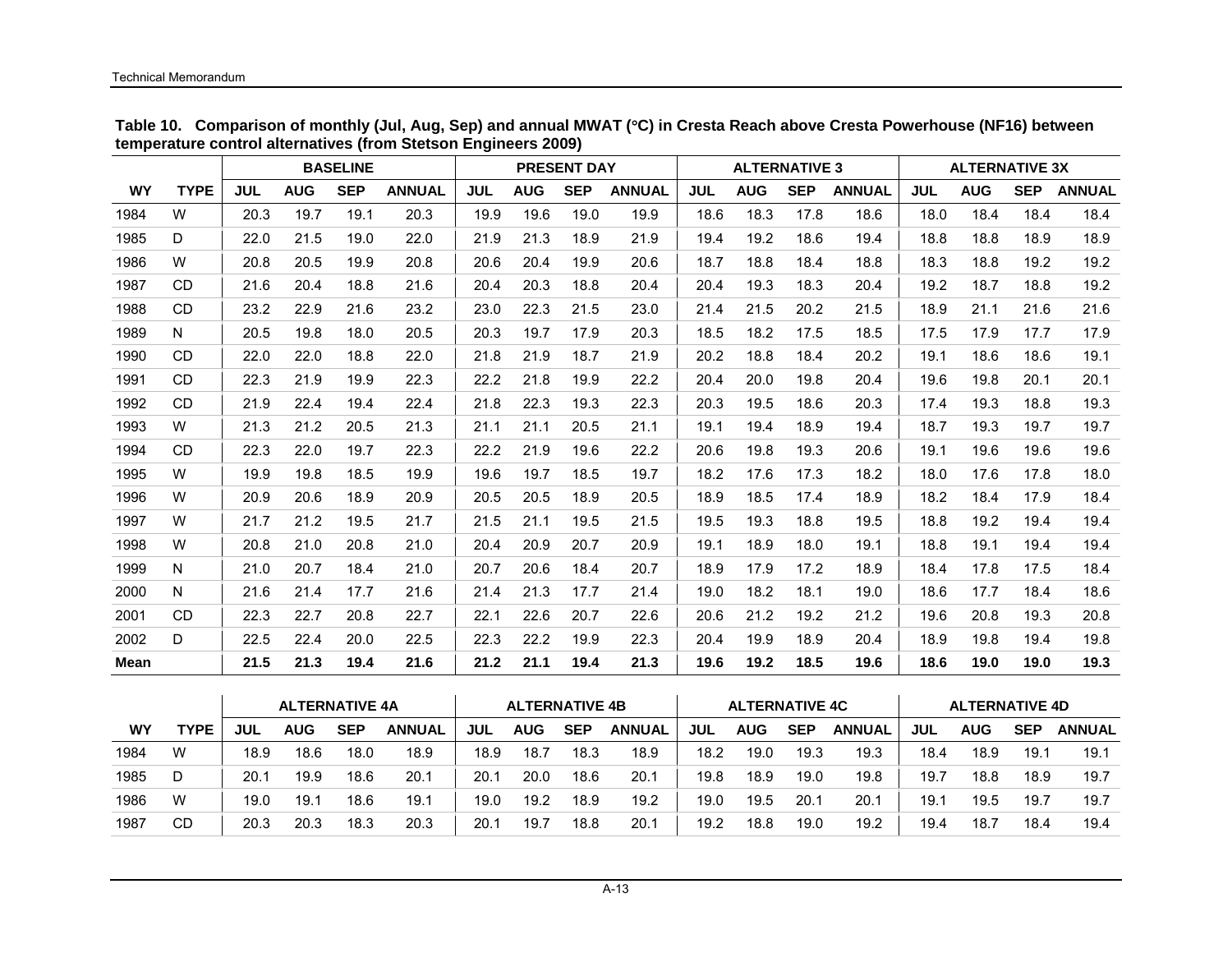|      |             |            | <b>ALTERNATIVE 4A</b> |            |               |            | <b>ALTERNATIVE 4B</b> |            |               |      | <b>ALTERNATIVE 4C</b> |            |               |            | <b>ALTERNATIVE 4D</b> |            |               |
|------|-------------|------------|-----------------------|------------|---------------|------------|-----------------------|------------|---------------|------|-----------------------|------------|---------------|------------|-----------------------|------------|---------------|
| WY   | <b>TYPE</b> | <b>JUL</b> | <b>AUG</b>            | <b>SEP</b> | <b>ANNUAL</b> | <b>JUL</b> | <b>AUG</b>            | <b>SEP</b> | <b>ANNUAL</b> | JUL  | <b>AUG</b>            | <b>SEP</b> | <b>ANNUAL</b> | <b>JUL</b> | <b>AUG</b>            | <b>SEP</b> | <b>ANNUAL</b> |
| 1988 | CD          | 22.2       | 22.1                  | 20.4       | 22.2          | 22.0       | 22.2                  | 21.4       | 22.2          | 18.9 | 21.1                  | 21.6       | 21.6          | 19.9       | 21.3                  | 21.1       | 21.3          |
| 1989 | N           | 19.0       | 18.9                  | 17.6       | 19.0          | 18.9       | 18.8                  | 17.8       | 18.9          | 18.1 | 18.0                  | 17.8       | 18.1          | 18.2       | 18.0                  | 17.7       | 18.2          |
| 1990 | <b>CD</b>   | 20.9       | 20.5                  | 18.4       | 20.9          | 20.8       | 19.9                  | 18.4       | 20.8          | 19.1 | 18.8                  | 18.8       | 19.1          | 19.4       | 18.8                  | 18.8       | 19.4          |
| 1991 | <b>CD</b>   | 21.0       | 20.5                  | 20.0       | 21.0          | 20.9       | 20.5                  | 20.0       | 20.9          | 19.9 | 20.1                  | 20.4       | 20.4          | 19.9       | 20.1                  | 20.4       | 20.4          |
| 1992 | CD.         | 20.9       | 20.1                  | 19.0       | 20.9          | 20.7       | 19.7                  | 19.0       | 20.7          | 17.4 | 19.7                  | 19.2       | 19.7          | 18.1       | 19.7                  | 19.2       | 19.7          |
| 1993 | W           | 19.4       | 19.7                  | 19.1       | 19.7          | 19.5       | 19.8                  | 19.5       | 19.8          | 19.7 | 20.1                  | 20.4       | 20.4          | 19.7       | 20.0                  | 20.5       | 20.5          |
| 1994 | <b>CD</b>   | 21.3       | 20.3                  | 19.4       | 21.3          | 21.1       | 20.3                  | 19.5       | 21.1          | 19.1 | 19.7                  | 19.8       | 19.8          | 19.5       | 19.7                  | 19.8       | 19.8          |
| 1995 | W           | 18.3       | 17.8                  | 17.4       | 18.3          | 18.5       | 17.8                  | 17.8       | 18.5          | 18.5 | 18.5                  | 18.8       | 18.8          | 18.5       | 18.6                  | 18.7       | 18.7          |
| 1996 | W           | 19.3       | 18.9                  | 17.6       | 19.3          | 19.2       | 19.1                  | 18.0       | 19.2          | 18.9 | 19.2                  | 18.5       | 19.2          | 19.0       | 19.1                  | 18.3       | 19.1          |
| 1997 | W           | 19.9       | 19.7                  | 19.1       | 19.9          | 19.7       | 19.8                  | 19.4       | 19.8          | 19.0 | 19.7                  | 19.7       | 19.7          | 19.2       | 19.6                  | 19.8       | 19.8          |
| 1998 | W           | 19.3       | 19.1                  | 18.1       | 19.3          | 19.4       | 19.3                  | 19.1       | 19.4          | 19.2 | 20.3                  | 20.8       | 20.8          | 19.3       | 20.2                  | 20.6       | 20.6          |
| 1999 | N           | 19.2       | 18.7                  | 17.4       | 19.2          | 19.2       | 18.5                  | 17.5       | 19.2          | 19.1 | 18.6                  | 18.1       | 19.1          | 19.2       | 18.7                  | 18.1       | 19.2          |
| 2000 | N           | 19.4       | 18.8                  | 18.4       | 19.4          | 19.7       | 18.9                  | 18.4       | 19.7          | 19.7 | 18.9                  | 18.5       | 19.7          | 19.7       | 18.8                  | 18.5       | 19.7          |
| 2001 | <b>CD</b>   | 21.3       | 22.0                  | 20.5       | 22.0          | 21.1       | 22.0                  | 20.6       | 22.0          | 19.7 | 21.0                  | 19.4       | 21.0          | 19.8       | 21.0                  | 19.4       | 21.0          |
| 2002 | D           | 21.1       | 20.3                  | 19.0       | 21.1          | 20.9       | 20.5                  | 19.4       | 20.9          | 18.9 | 20.3                  | 19.9       | 20.3          | 19.6       | 20.3                  | 19.9       | 20.3          |
| Mean |             | 20.0       | 19.8                  | 18.7       | 20.1          | 20.0       | 19.7                  | 19.0       | 20.1          | 19.0 | 19.5                  | 19.4       | 19.8          | 19.2       | 19.5                  | 19.3       | 19.8          |

Evaluation of Biological Performance of Temperature Control Measures Upper North Fork Feather River Project (FERC #2105)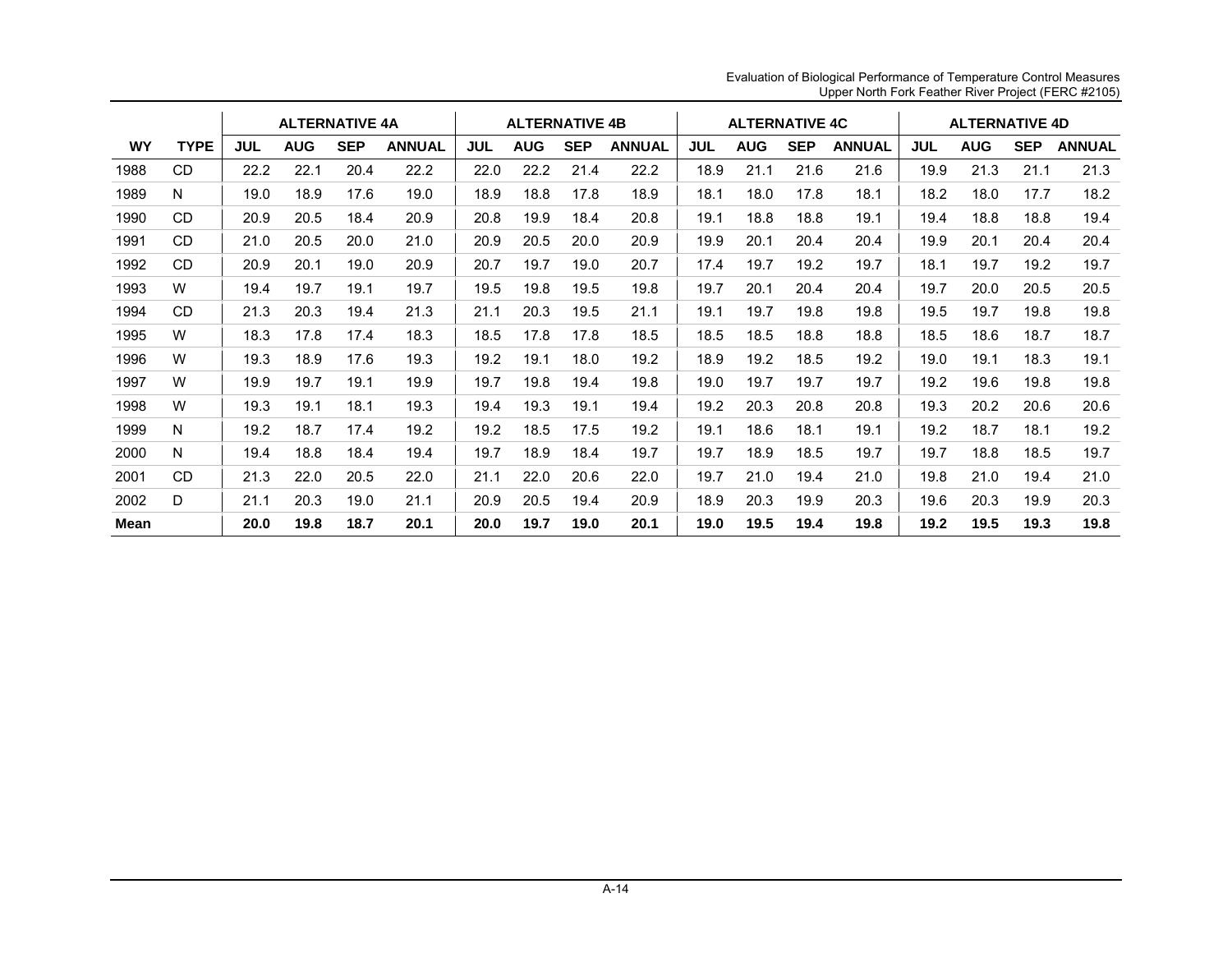|           |             |            |            | <b>BASELINE</b> |               |            |            | <b>PRESENT DAY</b> |               |            | <b>ALTERNATIVE 3</b> |            |               |            | <b>ALTERNATIVE 3X</b> |            |               |
|-----------|-------------|------------|------------|-----------------|---------------|------------|------------|--------------------|---------------|------------|----------------------|------------|---------------|------------|-----------------------|------------|---------------|
| <b>WY</b> | <b>TYPE</b> | <b>JUL</b> | <b>AUG</b> | <b>SEP</b>      | <b>ANNUAL</b> | <b>JUL</b> | <b>AUG</b> | <b>SEP</b>         | <b>ANNUAL</b> | <b>JUL</b> | <b>AUG</b>           | <b>SEP</b> | <b>ANNUAL</b> | <b>JUL</b> | <b>AUG</b>            | <b>SEP</b> | <b>ANNUAL</b> |
| 1984      | W           | 22.5       | 21.8       | 21.1            | 22.5          | 22.4       | 21.9       | 21.1               | 22.4          | 21.5       | 20.8                 | 20.1       | 21.5          | 21.2       | 20.8                  | 20.8       | 21.2          |
| 1985      | D           | 23.8       | 23.2       | 20.7            | 23.8          | 23.8       | 23.1       | 20.6               | 23.8          | 21.7       | 21.1                 | 20.2       | 21.7          | 21.3       | 20.8                  | 20.4       | 21.3          |
| 1986      | W           | 22.9       | 22.6       | 21.9            | 22.9          | 22.8       | 22.5       | 22.0               | 22.8          | 21.6       | 21.2                 | 20.5       | 21.6          | 21.4       | 21.2                  | 21.5       | 21.5          |
| 1987      | <b>CD</b>   | 23.8       | 22.8       | 20.4            | 23.8          | 22.6       | 22.6       | 20.4               | 22.6          | 22.8       | 21.1                 | 20.0       | 22.8          | 21.8       | 20.7                  | 20.4       | 21.8          |
| 1988      | <b>CD</b>   | 25.0       | 24.8       | 23.3            | 25.0          | 24.9       | 24.1       | 23.3               | 24.9          | 23.7       | 23.5                 | 22.0       | 23.7          | 21.7       | 23.2                  | 23.3       | 23.3          |
| 1989      | N           | 22.4       | 21.8       | 20.0            | 22.4          | 22.3       | 21.7       | 20.0               | 22.3          | 21.0       | 20.3                 | 19.6       | 21.0          | 20.5       | 20.1                  | 19.8       | 20.5          |
| 1990      | <b>CD</b>   | 23.9       | 23.8       | 20.6            | 23.9          | 23.8       | 23.7       | 20.6               | 23.8          | 22.5       | 20.5                 | 20.3       | 22.5          | 21.7       | 20.3                  | 20.5       | 21.7          |
| 1991      | <b>CD</b>   | 24.1       | 23.7       | 21.7            | 24.1          | 24.0       | 23.6       | 21.7               | 24.0          | 22.6       | 21.8                 | 21.5       | 22.6          | 22.0       | 21.6                  | 21.8       | 22.0          |
| 1992      | <b>CD</b>   | 23.8       | 24.2       | 20.9            | 24.2          | 23.7       | 24.1       | 20.9               | 24.1          | 22.6       | 21.1                 | 20.3       | 22.6          | 19.6       | 21.0                  | 20.4       | 21.0          |
| 1993      | W           | 23.5       | 23.5       | 22.5            | 23.5          | 23.5       | 23.5       | 22.5               | 23.5          | 22.2       | 21.9                 | 20.9       | 22.2          | 22.0       | 21.9                  | 21.8       | 22.0          |
| 1994      | <b>CD</b>   | 24.1       | 23.9       | 21.5            | 24.1          | 24.0       | 23.8       | 21.4               | 24.0          | 22.8       | 21.6                 | 21.2       | 22.8          | 21.8       | 21.4                  | 21.4       | 21.8          |
| 1995      | W           | 22.3       | 21.8       | 20.3            | 22.3          | 22.2       | 21.8       | 20.3               | 22.2          | 21.3       | 19.9                 | 19.2       | 21.3          | 21.2       | 19.9                  | 20.0       | 21.2          |
| 1996      | W           | 23.1       | 22.8       | 21.0            | 23.1          | 22.8       | 22.8       | 21.0               | 22.8          | 21.6       | 21.0                 | 19.5       | 21.6          | 21.2       | 21.0                  | 19.8       | 21.2          |
| 1997      | W           | 24.1       | 23.5       | 21.5            | 24.1          | 24.0       | 23.5       | 21.5               | 24.0          | 22.2       | 21.5                 | 20.8       | 22.2          | 21.7       | 21.5                  | 21.4       | 21.7          |
| 1998      | W           | 23.3       | 23.2       | 22.8            | 23.3          | 23.3       | 23.2       | 22.7               | 23.3          | 22.5       | 21.9                 | 20.1       | 22.5          | 22.3       | 22.0                  | 21.9       | 22.3          |
| 1999      | N           | 23.3       | 22.5       | 19.9            | 23.3          | 23.2       | 22.4       | 19.9               | 23.2          | 22.1       | 20.0                 | 19.4       | 22.1          | 21.8       | 19.9                  | 19.7       | 21.8          |
| 2000      | N           | 23.9       | 23.7       | 18.7            | 23.9          | 23.8       | 23.7       | 18.7               | 23.8          | 22.5       | 19.9                 | 19.9       | 22.5          | 22.2       | 19.2                  | 20.4       | 22.2          |
| 2001      | CD.         | 24.2       | 24.6       | 22.6            | 24.6          | 23.9       | 24.5       | 22.5               | 24.5          | 22.7       | 23.1                 | 21.0       | 23.1          | 22.0       | 22.8                  | 21.1       | 22.8          |
| 2002      | D           | 24.4       | 24.2       | 21.9            | 24.4          | 24.3       | 24.1       | 21.8               | 24.3          | 23.2       | 22.1                 | 20.6       | 23.2          | 22.4       | 22.0                  | 21.0       | 22.4          |
| Mean      |             | 23.6       | 23.3       | 21.2            | 23.6          | 23.4       | 23.2       | 21.2               | 23.5          | 22.3       | 21.3                 | 20.4       | 22.3          | 21.6       | 21.1                  | 20.9       | 21.8          |

**Table 11. Comparison of monthly (Jul, Aug, Sep) and annual MWAT (**°**C) in Poe Reach above Poe Powerhouse (NF18) between temperature control alternatives (from Stetson Engineers 2009)** 

|           |             |      | <b>ALTERNATIVE 4A</b> |      |               |      | <b>ALTERNATIVE 4B</b> |            |               |            | <b>ALTERNATIVE 4C</b> |            |               |      | <b>ALTERNATIVE 4D</b> |            |               |
|-----------|-------------|------|-----------------------|------|---------------|------|-----------------------|------------|---------------|------------|-----------------------|------------|---------------|------|-----------------------|------------|---------------|
| <b>WY</b> | <b>TYPE</b> | JUL  | AUG                   | SEP  | <b>ANNUAL</b> | JUL  | <b>AUG</b>            | <b>SEP</b> | <b>ANNUAL</b> | <b>JUL</b> | <b>AUG</b>            | <b>SEP</b> | <b>ANNUAL</b> | JUL  | <b>AUG</b>            | <b>SEP</b> | <b>ANNUAL</b> |
| 1984      | W           | 21.7 | 20.9                  | 20.2 | 21.7          | 21.7 | 21.0                  | 20.7       | 21.7          | 21.3       | 21.2                  | 21.3       | 21.3          | 21.4 | 21.1                  | 21.0       | 21.4          |
| 1985      | D           | 22.1 | 21.8                  | 20.5 | 22.1          | 22.2 | 21.9                  | 20.5       | 22.2          | 22.0       | 20.9                  | 20.5       | 22.0          | 21.9 | 20.8                  | 20.5       | 21.9          |
| 1986      | W           | 21.8 | 21.4                  | 20.6 | 21.8          | 21.9 | 21.4                  | 21.2       | 21.9          | 21.9       | 21.6                  | 22.1       | 22.1          | 21.9 | 21.6                  | 21.5       | 21.9          |
| 1987      | CD          | 22.5 | 22.8                  | 20.0 | 22.8          | 22.3 | 21.5                  | 20.4       | 22.3          | 21.8       | 20.7                  | 20.5       | 21.8          | 21.9 | 20.7                  | 20.0       | 21.9          |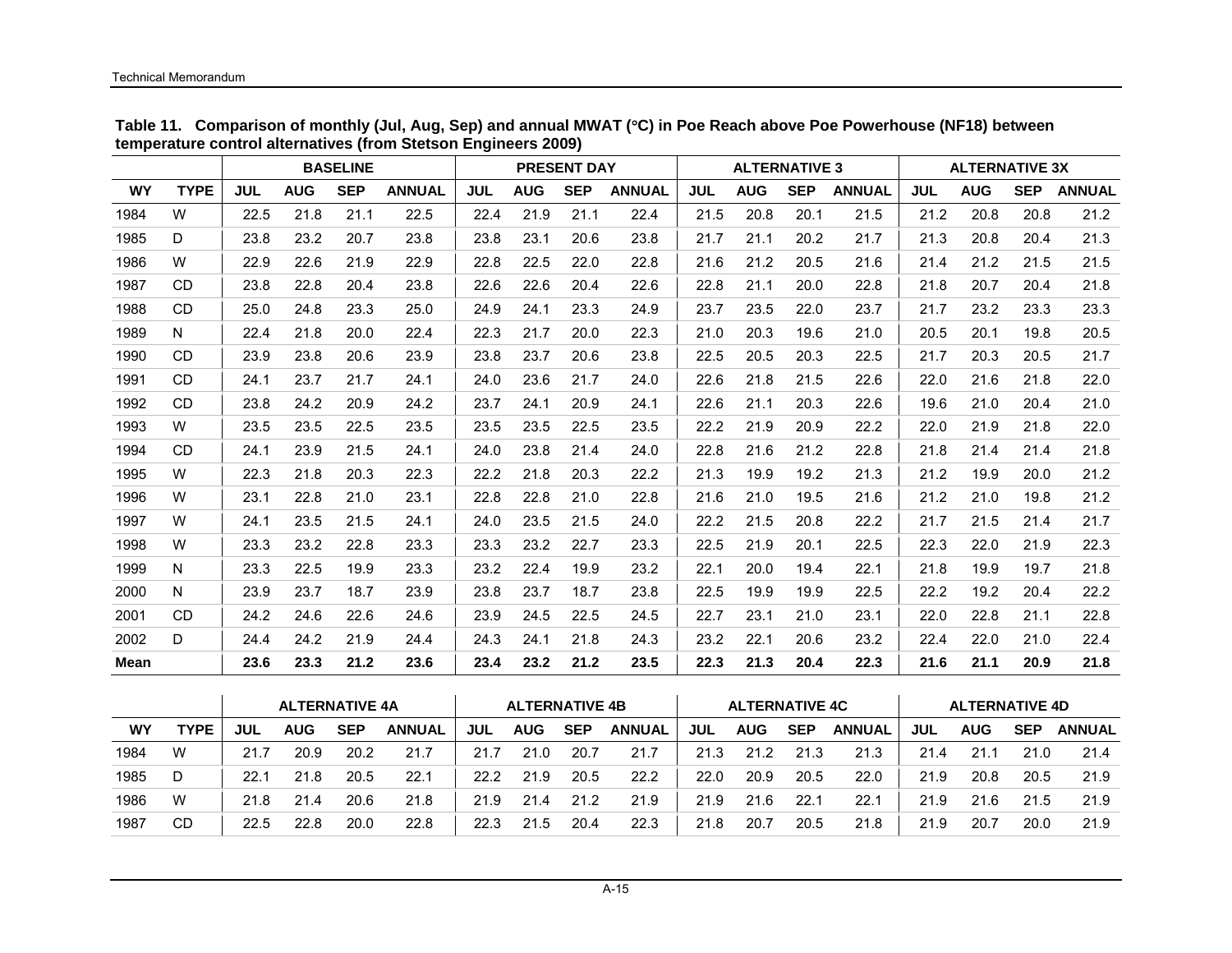|           |             |            | <b>ALTERNATIVE 4A</b> |            |               |            | <b>ALTERNATIVE 4B</b> |            |               |      | <b>ALTERNATIVE 4C</b> |            |               |            | <b>ALTERNATIVE 4D</b> |            |               |
|-----------|-------------|------------|-----------------------|------------|---------------|------------|-----------------------|------------|---------------|------|-----------------------|------------|---------------|------------|-----------------------|------------|---------------|
| <b>WY</b> | <b>TYPE</b> | <b>JUL</b> | <b>AUG</b>            | <b>SEP</b> | <b>ANNUAL</b> | <b>JUL</b> | <b>AUG</b>            | <b>SEP</b> | <b>ANNUAL</b> | JUL  | <b>AUG</b>            | <b>SEP</b> | <b>ANNUAL</b> | <b>JUL</b> | <b>AUG</b>            | <b>SEP</b> | <b>ANNUAL</b> |
| 1988      | CD          | 24.3       | 23.9                  | 22.2       | 24.3          | 24.2       | 24.0                  | 23.2       | 24.2          | 21.7 | 23.2                  | 23.4       | 23.4          | 22.6       | 23.3                  | 22.8       | 23.3          |
| 1989      | N           | 21.3       | 21.2                  | 19.7       | 21.3          | 21.2       | 20.7                  | 19.9       | 21.2          | 21.0 | 20.2                  | 19.8       | 21.0          | 21.0       | 20.1                  | 19.7       | 21.0          |
| 1990      | CD.         | 23.0       | 22.4                  | 20.3       | 23.0          | 23.0       | 21.5                  | 20.2       | 23.0          | 21.7 | 20.5                  | 20.6       | 21.7          | 21.9       | 20.5                  | 20.7       | 21.9          |
| 1991      | CD.         | 23.1       | 22.1                  | 21.8       | 23.1          | 23.0       | 22.4                  | 21.7       | 23.0          | 22.2 | 21.8                  | 22.0       | 22.2          | 22.2       | 21.8                  | 22.0       | 22.2          |
| 1992      | CD          | 23.0       | 22.1                  | 20.6       | 23.0          | 22.9       | 21.5                  | 20.7       | 22.9          | 19.6 | 21.3                  | 20.7       | 21.3          | 20.9       | 21.3                  | 20.8       | 21.3          |
| 1993      | W           | 22.4       | 22.1                  | 21.0       | 22.4          | 22.5       | 22.2                  | 21.6       | 22.5          | 22.6 | 22.4                  | 22.3       | 22.6          | 22.6       | 22.3                  | 22.3       | 22.6          |
| 1994      | CD          | 23.4       | 22.0                  | 21.3       | 23.4          | 23.2       | 22.1                  | 21.3       | 23.2          | 21.8 | 21.5                  | 21.5       | 21.8          | 22.0       | 21.5                  | 21.5       | 22.0          |
| 1995      | W           | 21.4       | 20.0                  | 19.3       | 21.4          | 21.5       | 20.0                  | 19.9       | 21.5          | 21.5 | 20.5                  | 20.7       | 21.5          | 21.5       | 20.5                  | 20.5       | 21.5          |
| 1996      | W           | 21.9       | 21.3                  | 19.6       | 21.9          | 21.8       | 21.4                  | 19.9       | 21.8          | 21.6 | 21.4                  | 20.2       | 21.6          | 21.6       | 21.4                  | 20.1       | 21.6          |
| 1997      | W           | 22.4       | 21.8                  | 21.0       | 22.4          | 22.3       | 21.9                  | 21.4       | 22.3          | 21.9 | 21.8                  | 21.7       | 21.9          | 22.0       | 21.8                  | 21.7       | 22.0          |
| 1998      | W           | 22.6       | 22.1                  | 20.2       | 22.6          | 22.7       | 22.2                  | 21.7       | 22.7          | 22.6 | 22.8                  | 22.7       | 22.8          | 22.6       | 22.7                  | 22.3       | 22.7          |
| 1999      | N           | 22.3       | 20.8                  | 19.3       | 22.3          | 22.3       | 20.4                  | 19.3       | 22.3          | 22.3 | 20.4                  | 20.0       | 22.3          | 22.3       | 20.4                  | 20.0       | 22.3          |
| 2000      | N           | 22.7       | 20.8                  | 20.3       | 22.7          | 22.9       | 21.5                  | 20.3       | 22.9          | 22.7 | 21.5                  | 20.4       | 22.7          | 22.8       | 21.6                  | 20.4       | 22.8          |
| 2001      | CD.         | 23.3       | 23.8                  | 22.4       | 23.8          | 23.2       | 23.8                  | 22.5       | 23.8          | 22.0 | 22.9                  | 21.2       | 22.9          | 22.2       | 22.9                  | 21.2       | 22.9          |
| 2002      | D           | 23.7       | 22.3                  | 20.7       | 23.7          | 23.4       | 22.4                  | 21.2       | 23.4          | 22.4 | 22.3                  | 21.3       | 22.4          | 22.6       | 22.3                  | 21.3       | 22.6          |
| Mean      |             | 22.6       | 21.9                  | 20.6       | 22.6          | 22.5       | 21.8                  | 20.9       | 22.6          | 21.8 | 21.5                  | 21.2       | 22.1          | 22.0       | 21.5                  | 21.1       | 22.1          |

Evaluation of Biological Performance of Temperature Control Measures Upper North Fork Feather River Project (FERC #2105)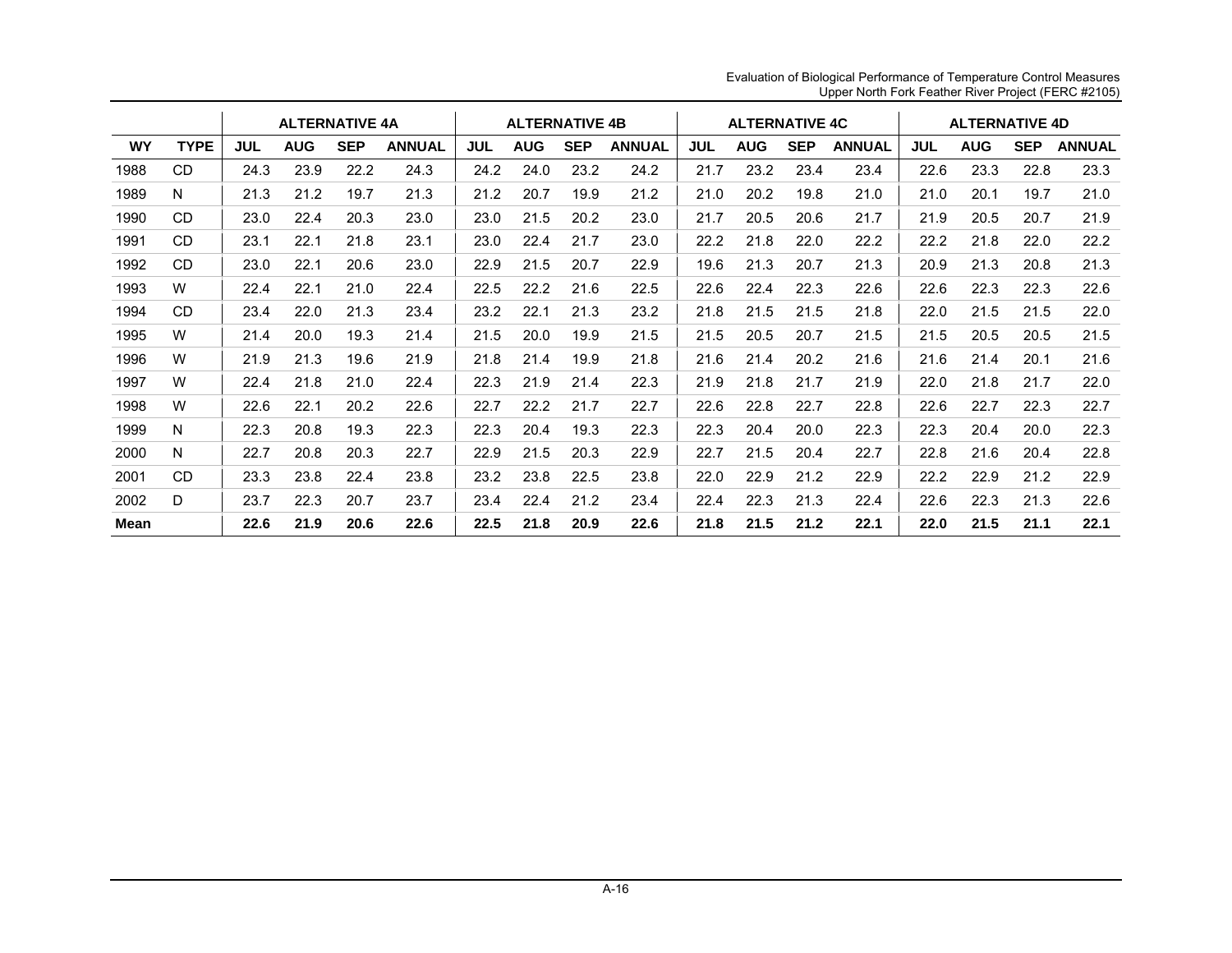|                       |                 |         |         |         |         |         | <b>YEAR</b>  |         |         |         |         |         |           |
|-----------------------|-----------------|---------|---------|---------|---------|---------|--------------|---------|---------|---------|---------|---------|-----------|
| <b>Species</b>        | Size            | 2001    | 2002    | 2003    | 2004    | 2005    | 2006         | 2007    | 2008    | 2009    | 2010    | 2011    | Total     |
|                       | Catchable       | 64,100  | 44,240  | 59.000  | 32.860  | 19,200  | 39.000       | 38.000  | 41.600  | 62,670  | 57,195  | 30.400  | 488,265   |
| <b>Brown</b>          | Subcatchable    | 0       | 0       | 0       |         | 0       | 0            | 0       | 0       | 0       | 21,350  | 0       | 21,350    |
| Trout                 | Fingerling      |         | 0       | 0       |         | 0       |              | 0       |         | 0       |         |         |           |
|                       | <b>Subtotal</b> | 64,100  | 44,240  | 59,000  | 32,860  | 19,200  | 39,000       | 38,000  | 41,600  | 62,670  | 78,545  | 30,400  | 509,615   |
|                       | Catchable       | 0       | 0       | 0       |         | 0       | 0            | 0       | 0       |         |         | 0       |           |
| Chinook               | Subcatchable    | 0       |         | 0       |         | 0       | 0            | 0       | 0       | 0       |         |         |           |
| Salmon                | Fingerling      | 163.800 | 100.008 | 0       | 176.100 | 60.420  | 43.560       | 60,270  | 59.994  | 33,792  | 60.000  | 65,030  | 822,974   |
|                       | <b>Subtotal</b> | 163,800 | 100,008 | 0       | 176,100 | 60,420  | 43,560       | 60,270  | 59,994  | 33,792  | 60,000  | 65,030  | 822,974   |
|                       | Catchable       | 95,600  | 36,400  | 40,055  | 55,460  | 70,800  | 35.400       | 56,100  | 65,960  | 54,690  | 57,750  | 52,400  | 620,615   |
| Eagle Lake<br>Rainbow | Subcatchable    | 0       | 50.556  | 36.875  | 49,781  | 50,295  | 50,229       | 49,992  | 50.400  | 49,970  | 49,979  | 34,450  | 472,527   |
| Trout                 | Fingerling      | 0       | 0       | 14,410  |         | 0       | 0            | 0       |         | 0       | 0       | 0       | 14,410    |
|                       | <b>Subtotal</b> | 95,600  | 86,956  | 91,340  | 105,241 | 121,095 | 85,629       | 106,092 | 116,360 | 104,660 | 107,729 | 86,850  | 1,107,552 |
|                       | Catchable       | 0       | 0       | 0       | 0       | 0       | 0            | 0       | 0       | 0       | 24,047  | 0       | 24,047    |
| Rainbow               | Subcatchable    | 0       | 0       | 0       | 0       | 0       | 0            | 0       | 0       | 0       | 0       | 0       |           |
| Trout (var)           | Fingerling      | 0       | 0       | 0       | 0       | 0       | $\mathbf{0}$ | 0       | 0       | 0       | 0       | 0       |           |
|                       | <b>Subtotal</b> |         |         |         |         |         |              |         |         |         | 24,047  |         | 24,047    |
|                       | <b>TOTAL</b>    | 323,500 | 231,204 | 150,340 | 314,201 | 200,715 | 168,189      | 204,362 | 217,954 | 201,122 | 270,321 | 182,280 | 2,464,188 |

**Table 12. Fish stocking records for Lake Almanor, 2001 and 2011.** 

Source: Linda Radford, California Department of Fish and Game, Statewide Hatchery Database – Provisional data, which subject to change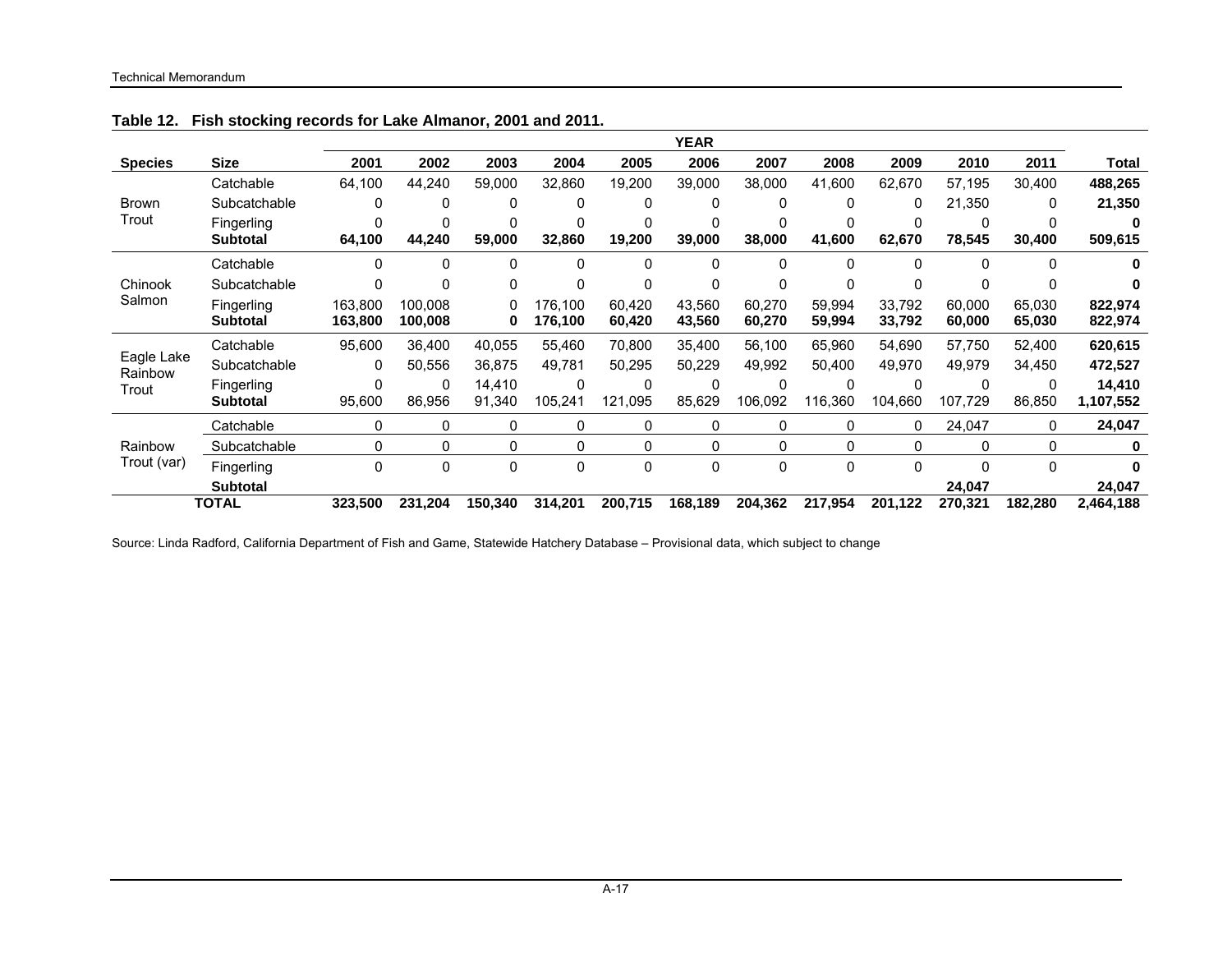

**Figure 1. Typical relationships for fish between the zones of thermal optima for various life cycle activities and sublethal and lethal temperatures for fish relative to acclimation temperature. Note that normal reproduction occurs within a narrow range of temperatures compared to the optimal range of temperatures for rearing and growing fish (adapted from Brett 1960, as cited in Armour 1991).**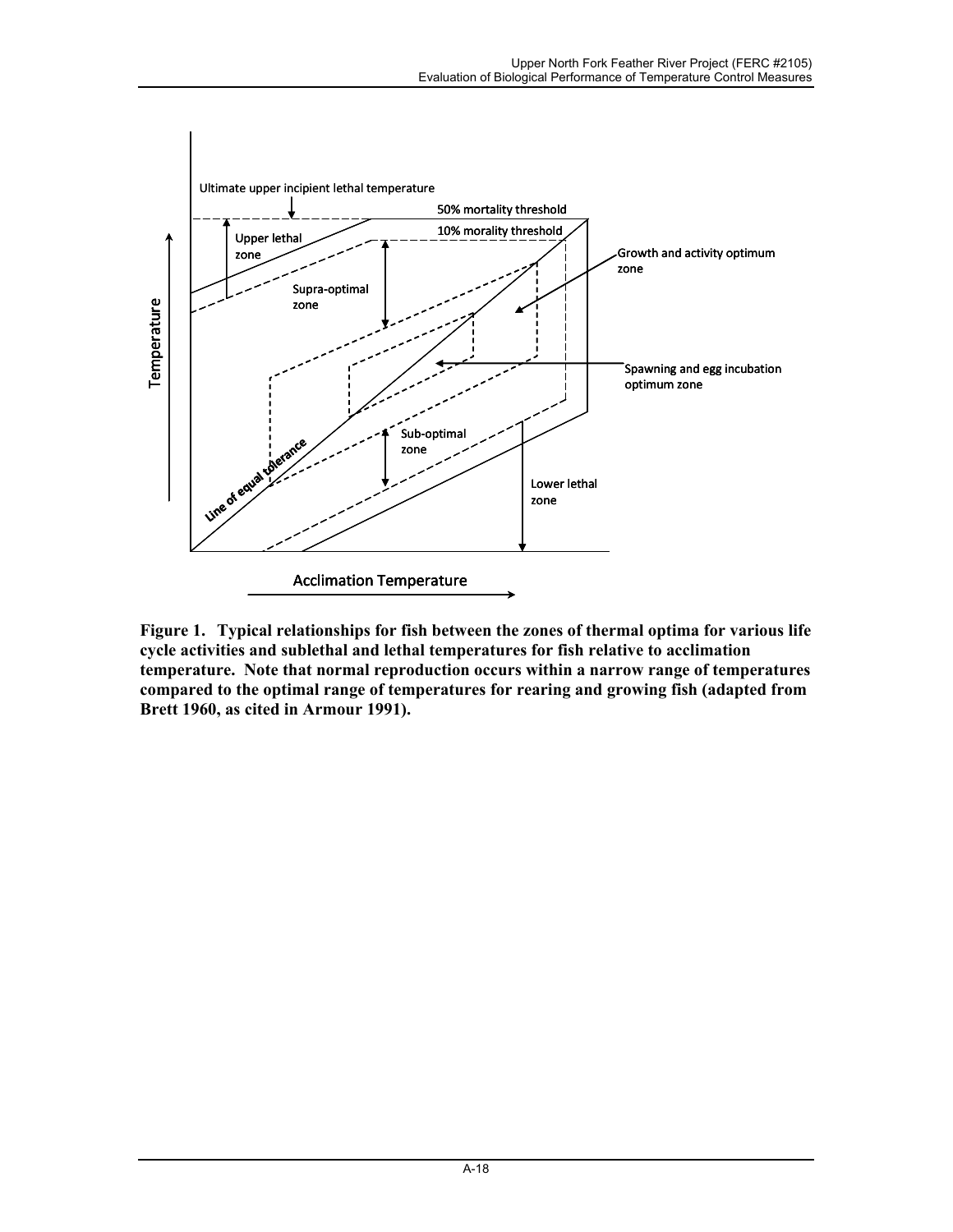

**Rainbow Troutlife stage-specific normative temperature thresholds**

**Figure 2. Typical life cycle timing for rainbow trout in streams draining the west slope of the Sierra Nevada, with temperature requirements derived from the literature (temperature requirement data used are from Leitritz and Lewis 1976, Piper et al. 1982, Wixom 1989, Bell 1990, Bjornn and Reiser 1991, McCullough 1999, Myrick and Cech 2000a, Moyle 2002).**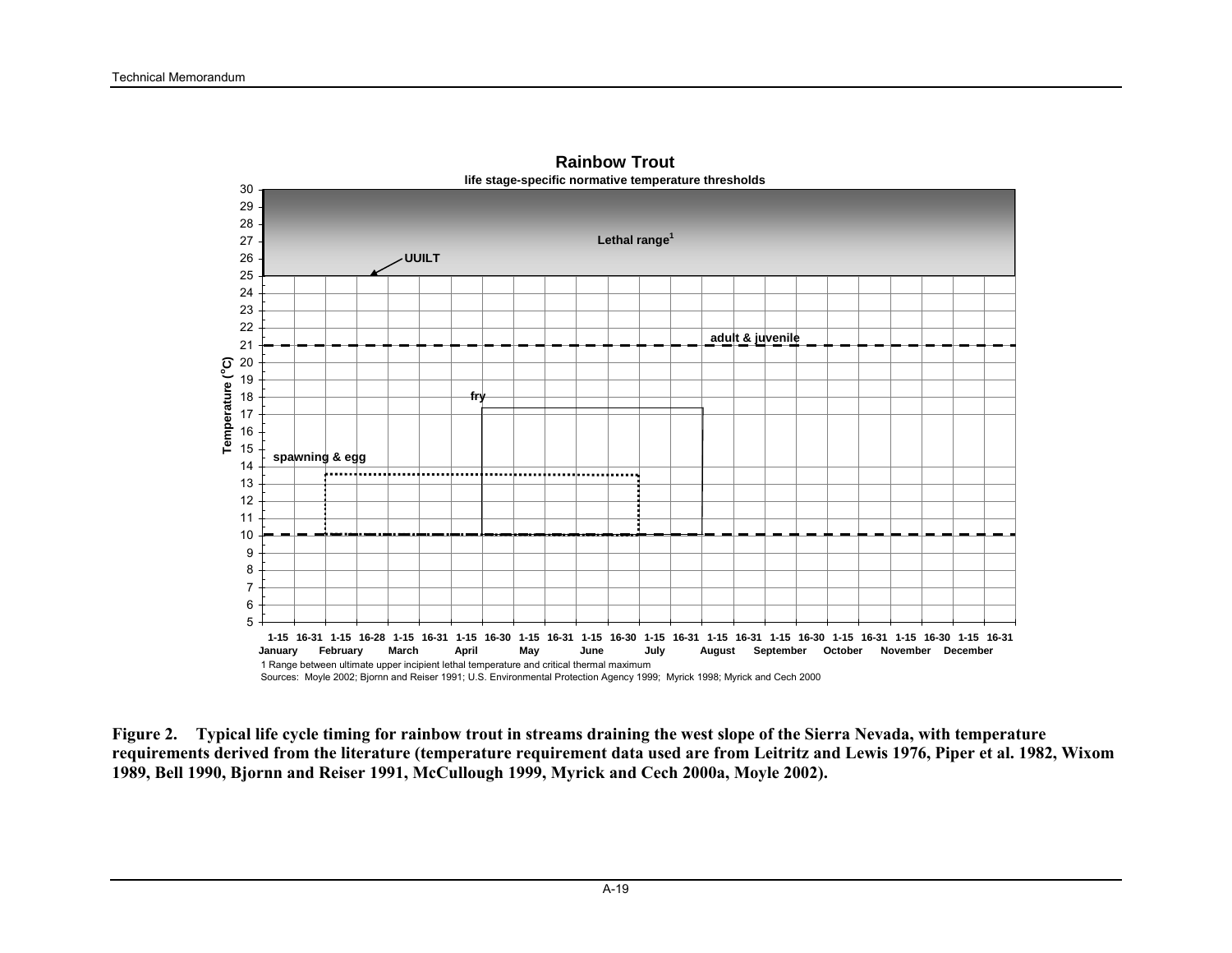

## **Mean Daily Temperature Profile along NFFR July, 50% Exceedance Comparison between Alternatives**

Figure 3. Comparison of NFFR water temperature longitudinal profiles between alternatives — July, 50% exceedance (from Stetson **Engineers 2009). (Note: The added Alternative 4D is similar to Alternative 4C, except that the measure of preferential use of Caribou #1 is changed to installation of thermal curtain near Caribou Intake)**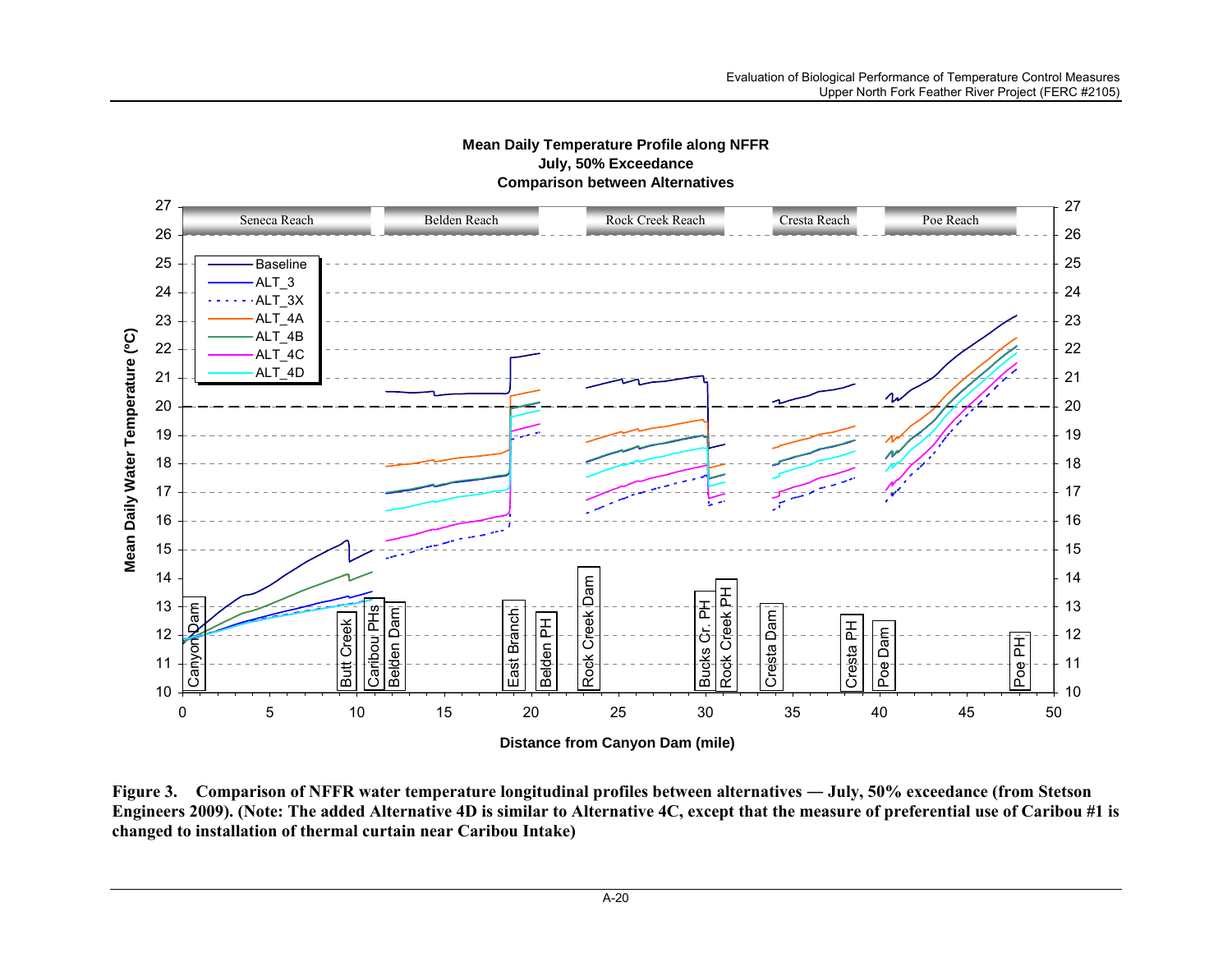

**Figure 4. Comparison of NFFR water temperature longitudinal profiles between alternatives ― August, 50% exceedance (from Stetson Engineers 2009).**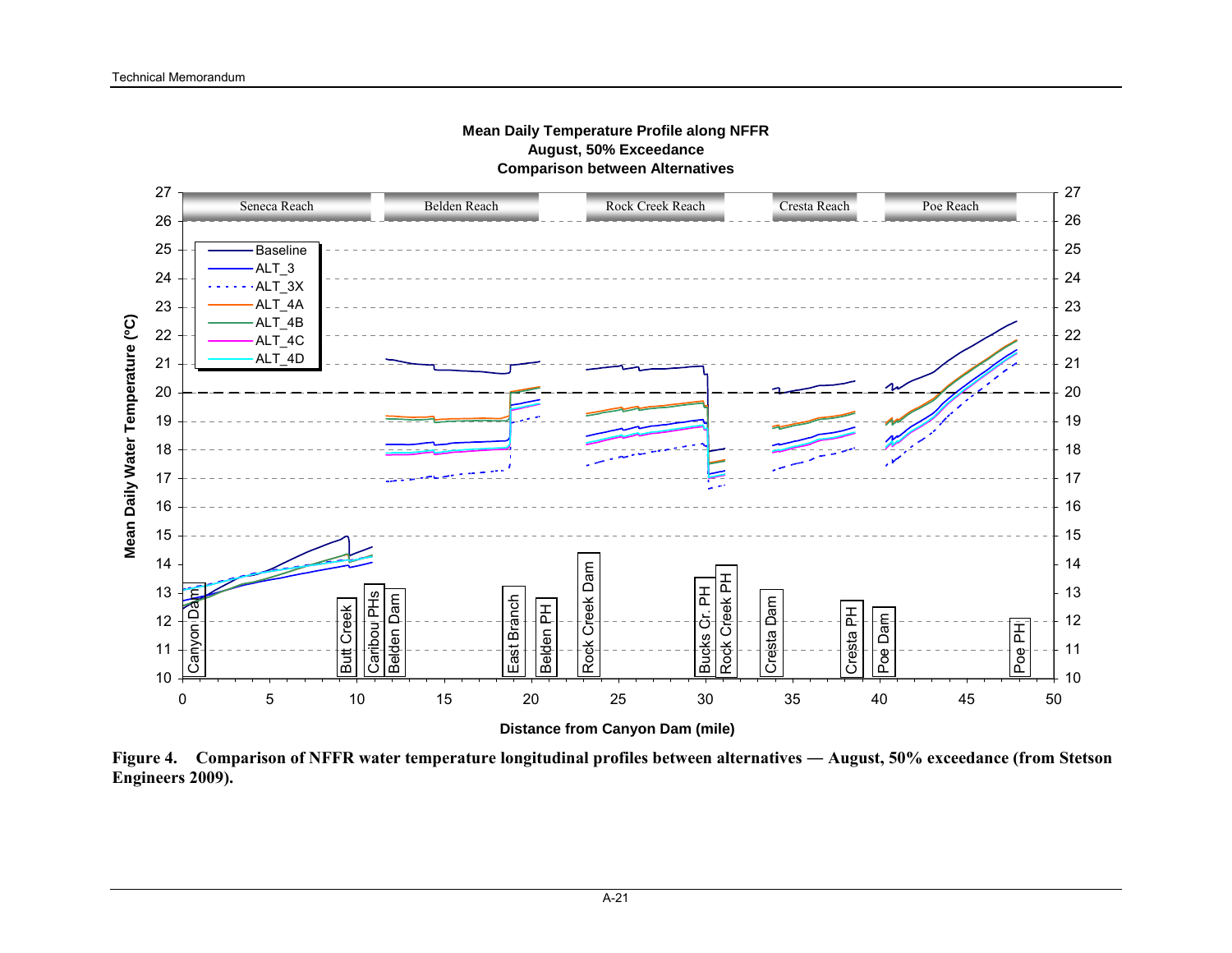

**Mean Daily Temperature Profile along NFFR**

**Figure 5. Comparison of NFFR water temperature longitudinal profiles between alternatives ― July, 25% exceedance (from Stetson Engineers 2009).**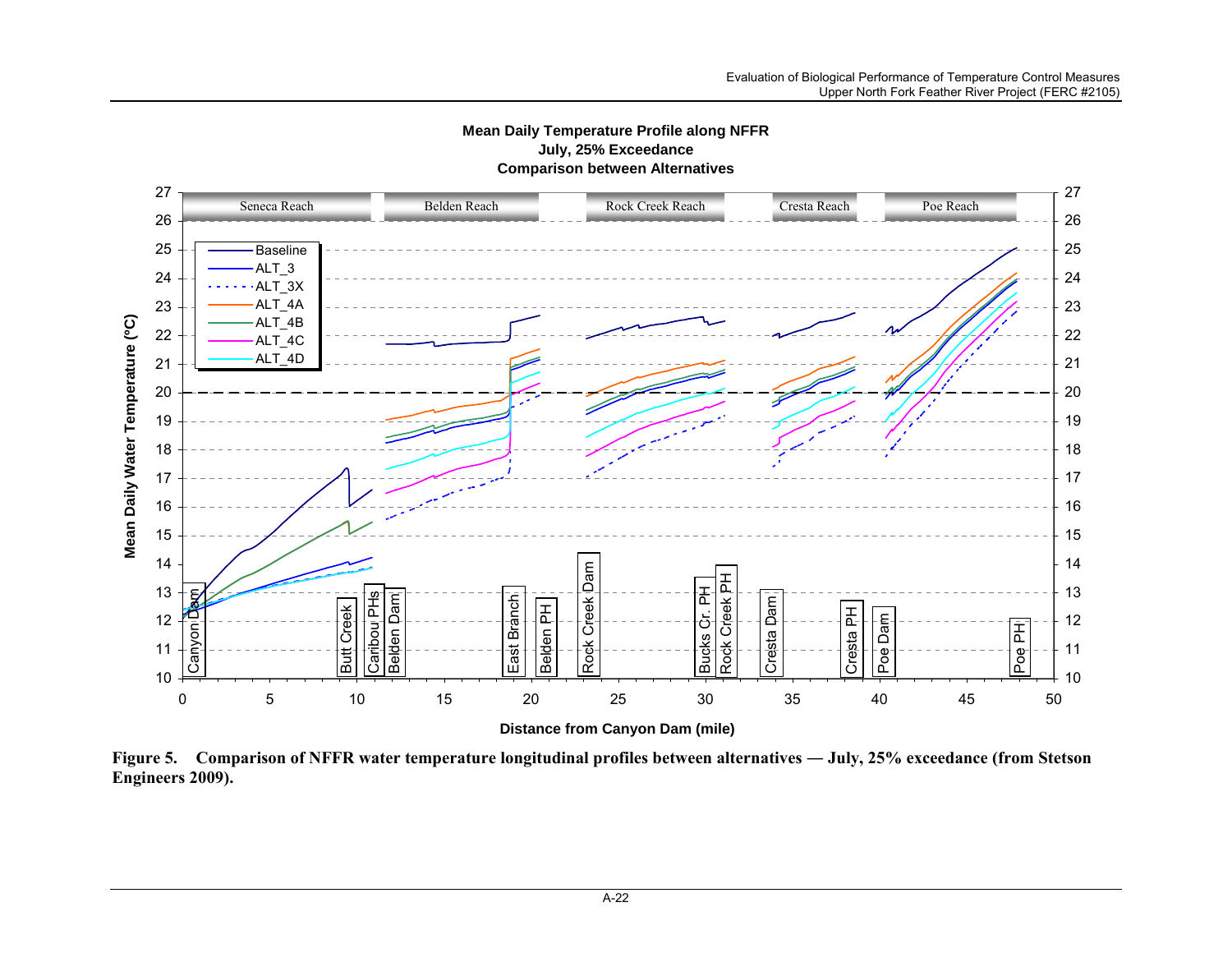

**Figure 6. Comparison of NFFR water temperature longitudinal profiles between alternatives ― August, 25% exceedance (from Stetson Engineers 2009).**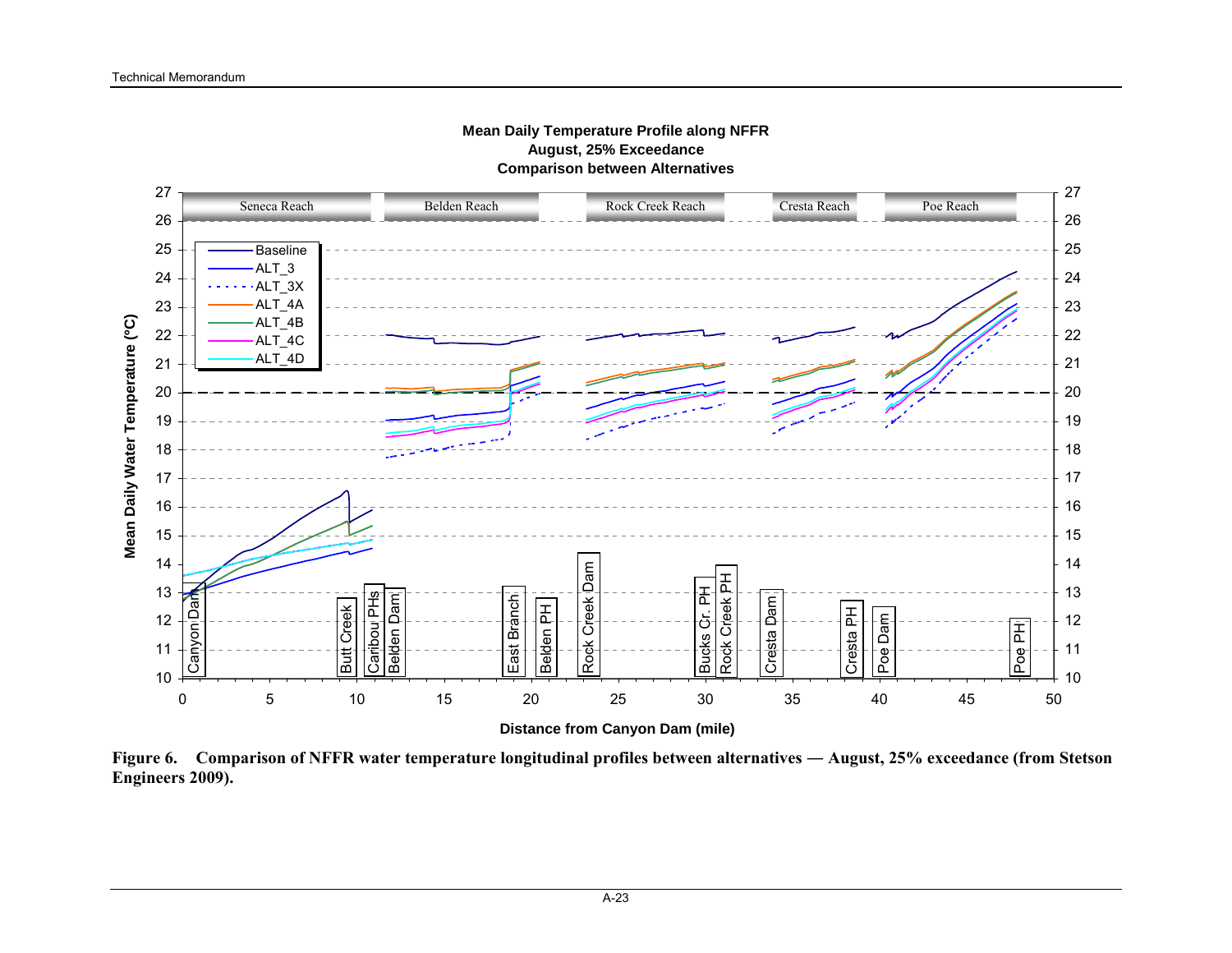

**Mean Daily Temperature Profile along NFFR**

Figure 7. Comparison of NFFR water temperature longitudinal profiles between alternatives — July, 10% exceedance (from Stetson **Engineers 2009).**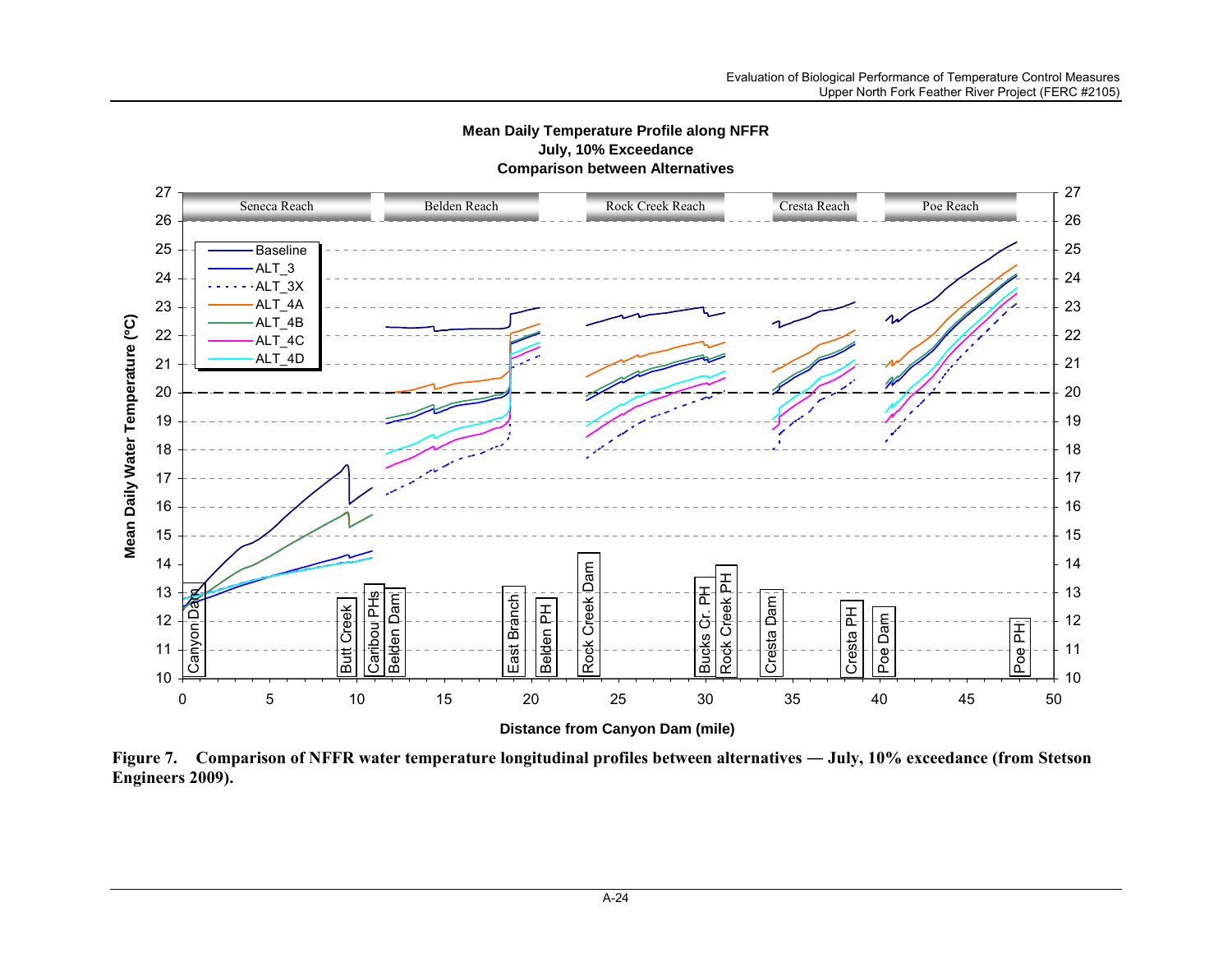

**Figure 8. Comparison of NFFR water temperature longitudinal profiles between alternatives ― August, 10% exceedance (from Stetson Engineers 2009).**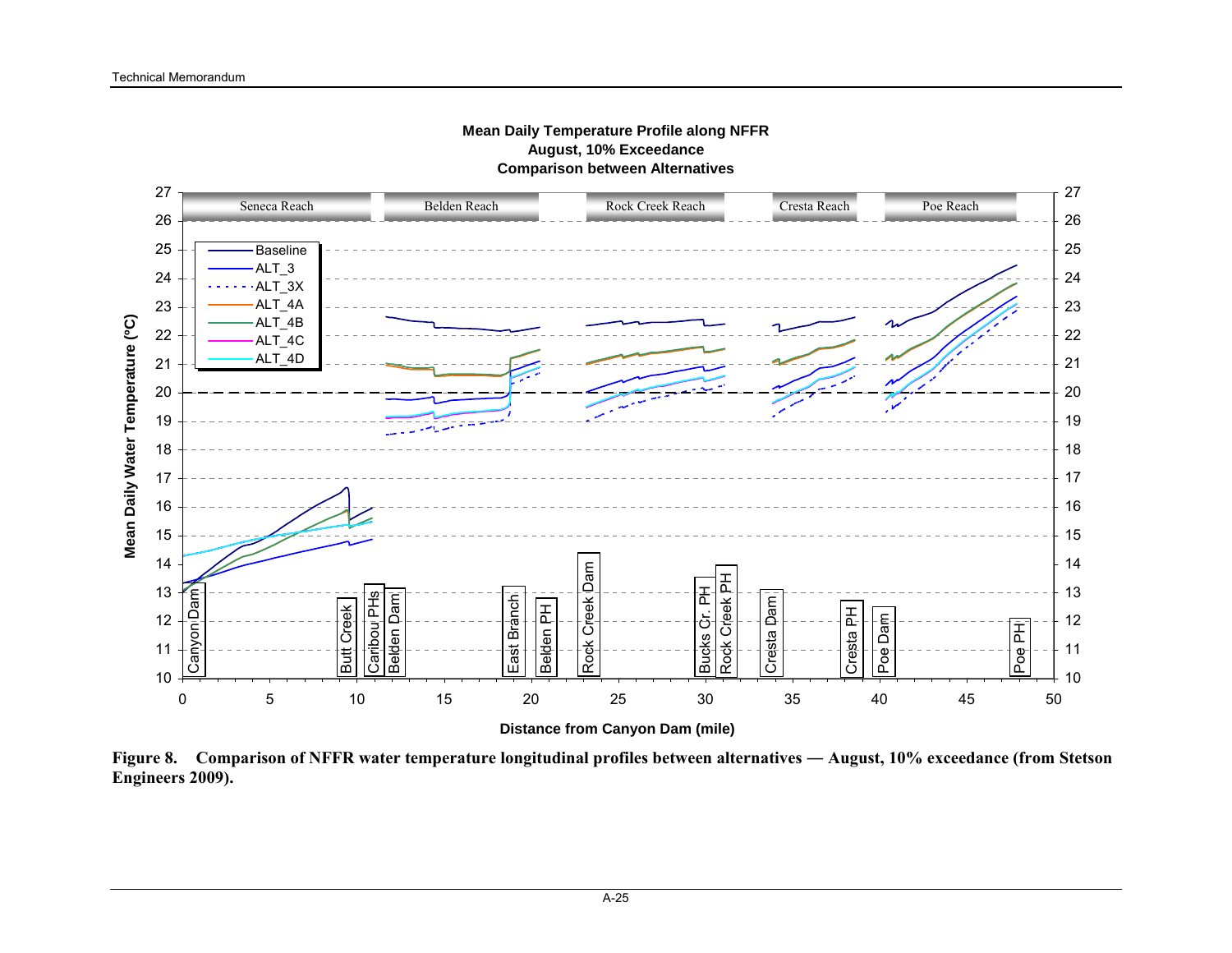

**Mean Daily Temperature Profile along NFFR July, Maximum Comparison between Alternatives**

**Figure 9. Comparison of NFFR water temperature longitudinal profiles between alternatives ― July, maximum (from Stetson Engineers 2009).**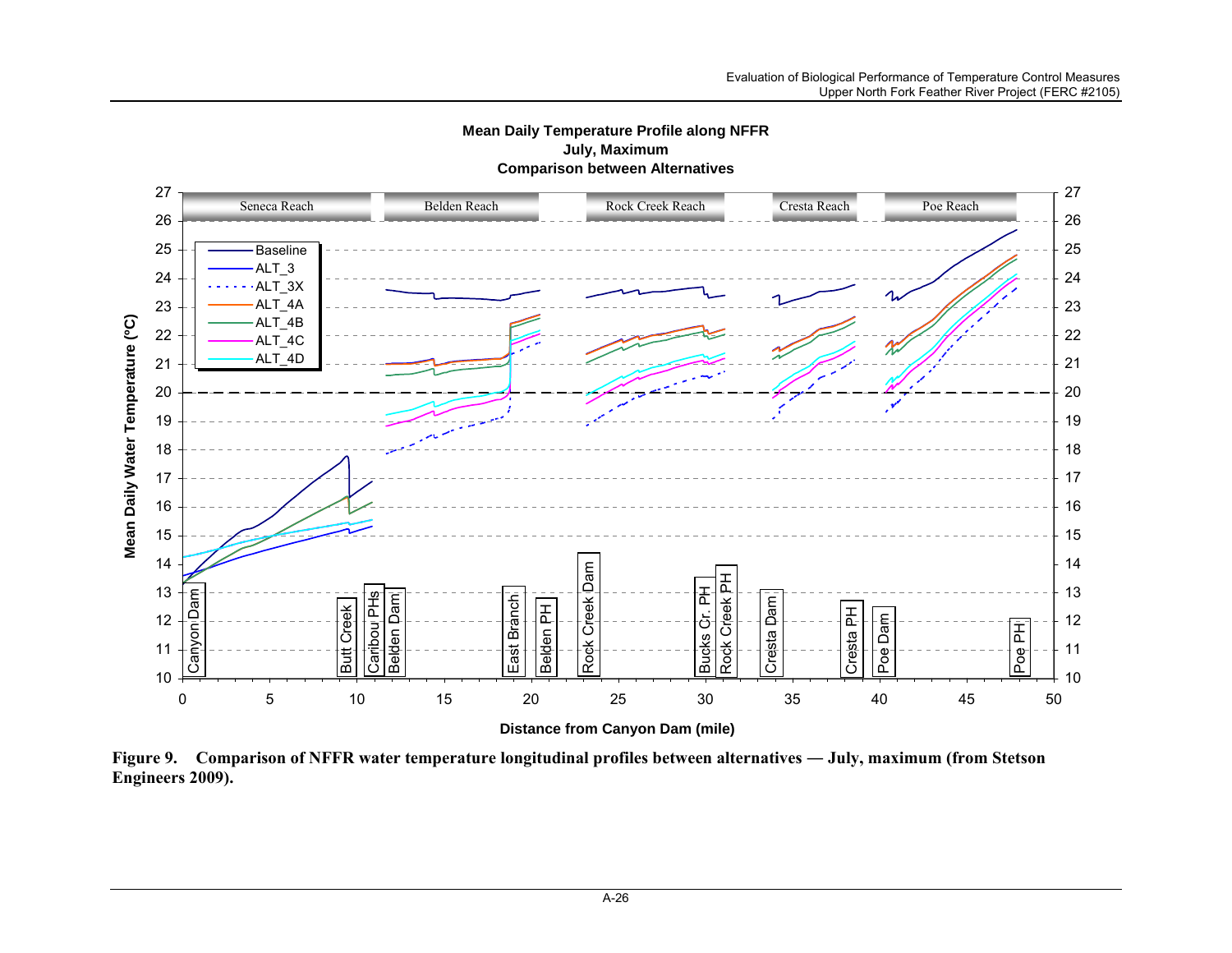

**Mean Daily Temperature Profile along NFFR August, Maximum**

**Figure 10. Comparison of NFFR water temperature longitudinal profiles between alternatives ― August, maximum (from Stetson Engineers 2009).**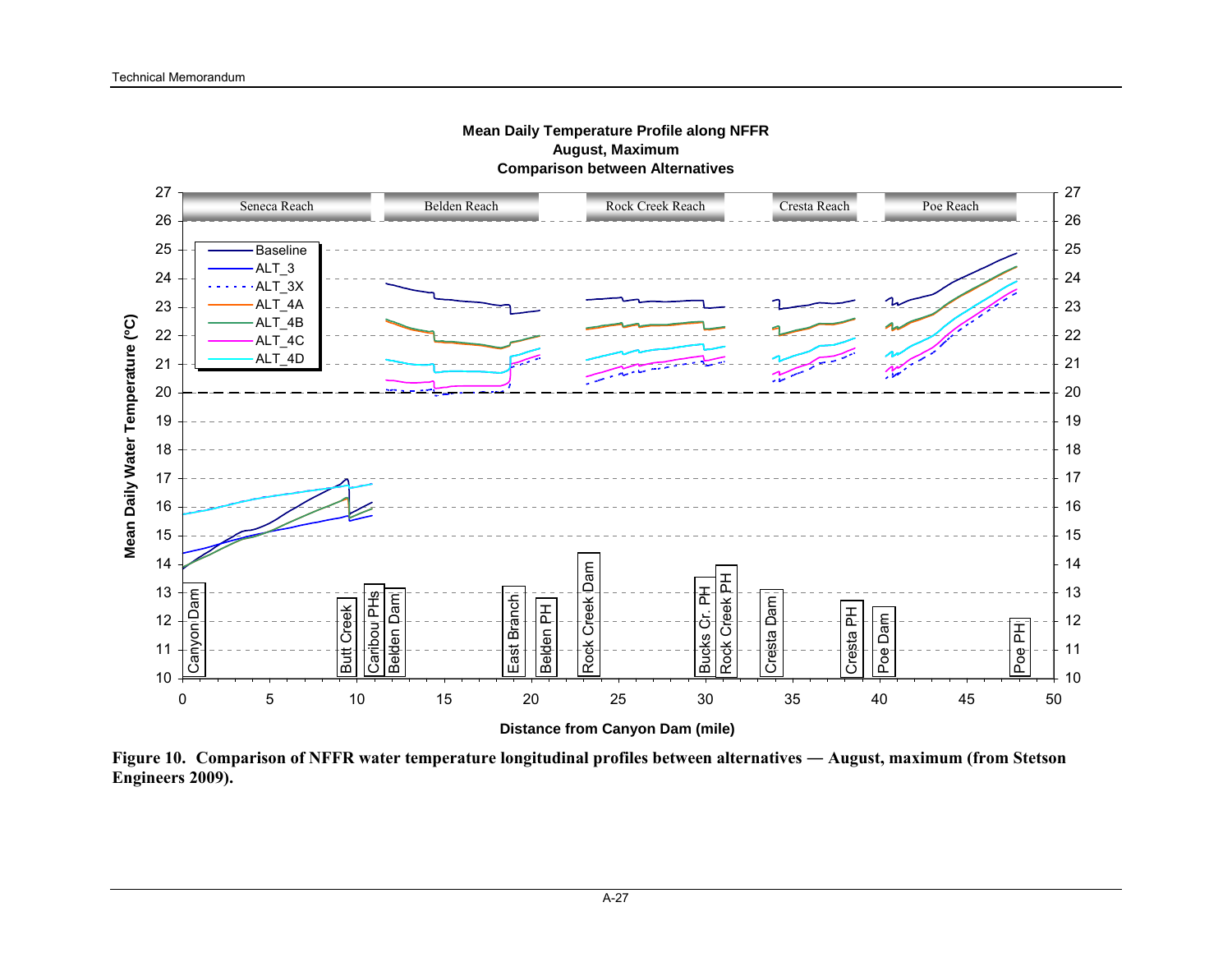

**Figure 11. Monthly (July, Aug, Sep) and annual MWAT profiles along NFFR – Baseline (from Stetson Engineers 2009).**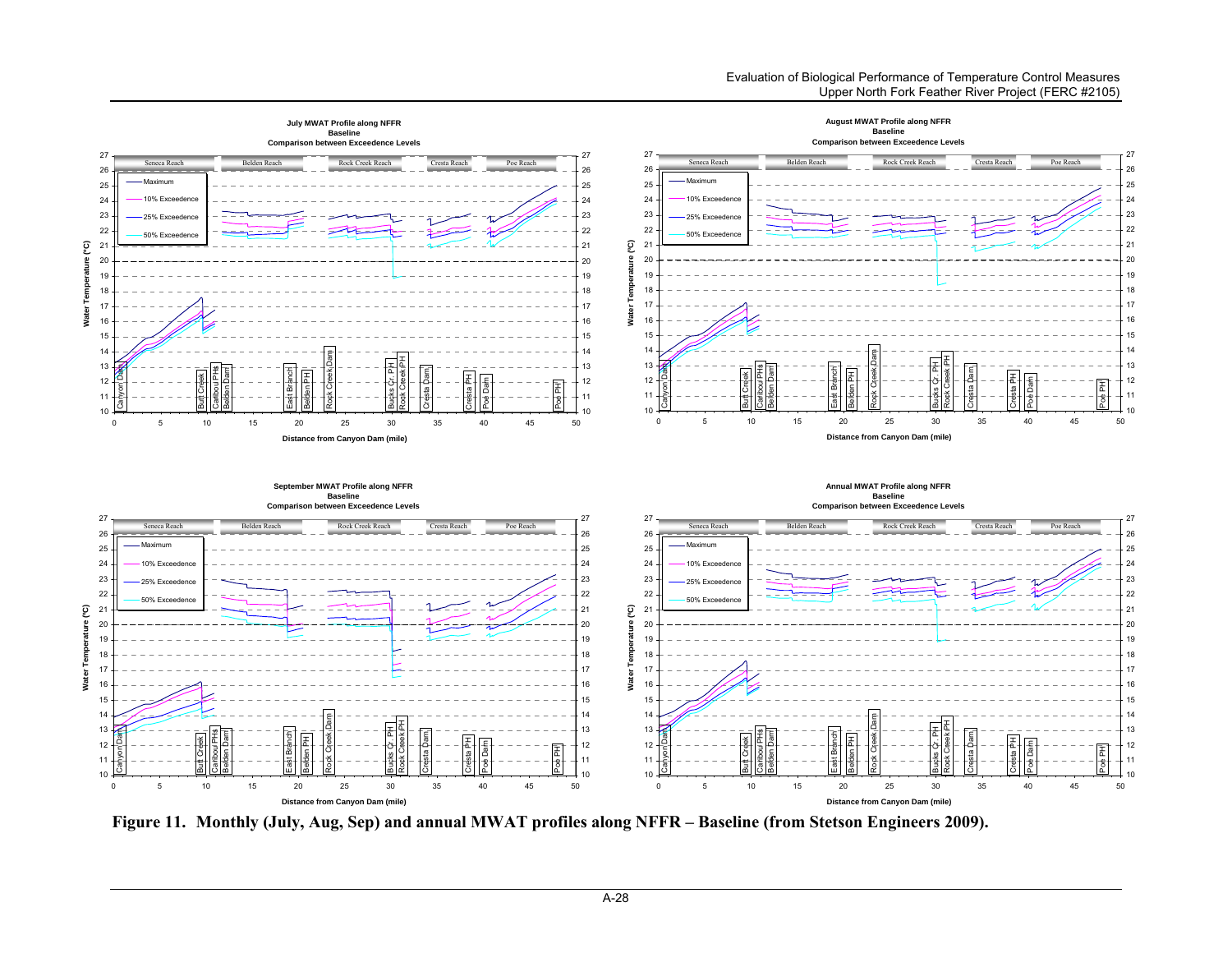

**Figure 12. Monthly (July, Aug, Sep) and annual MWAT profiles along NFFR – Alternative 3 (from Stetson Engineers 2009).**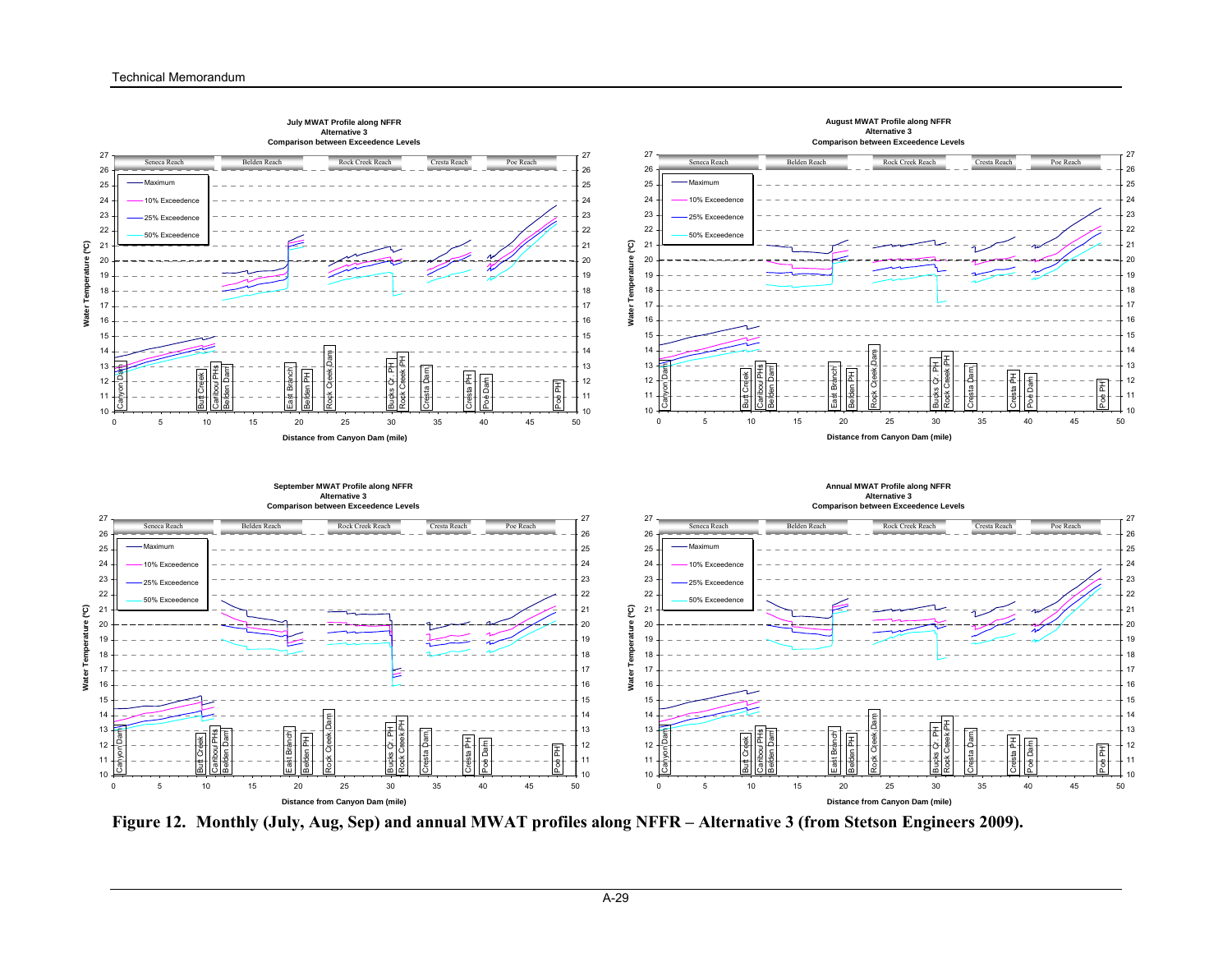

**Figure 13. Monthly (July, Aug, Sep) and annual MWAT profiles along NFFR – Alternative 3x (from Stetson Engineers 2009).**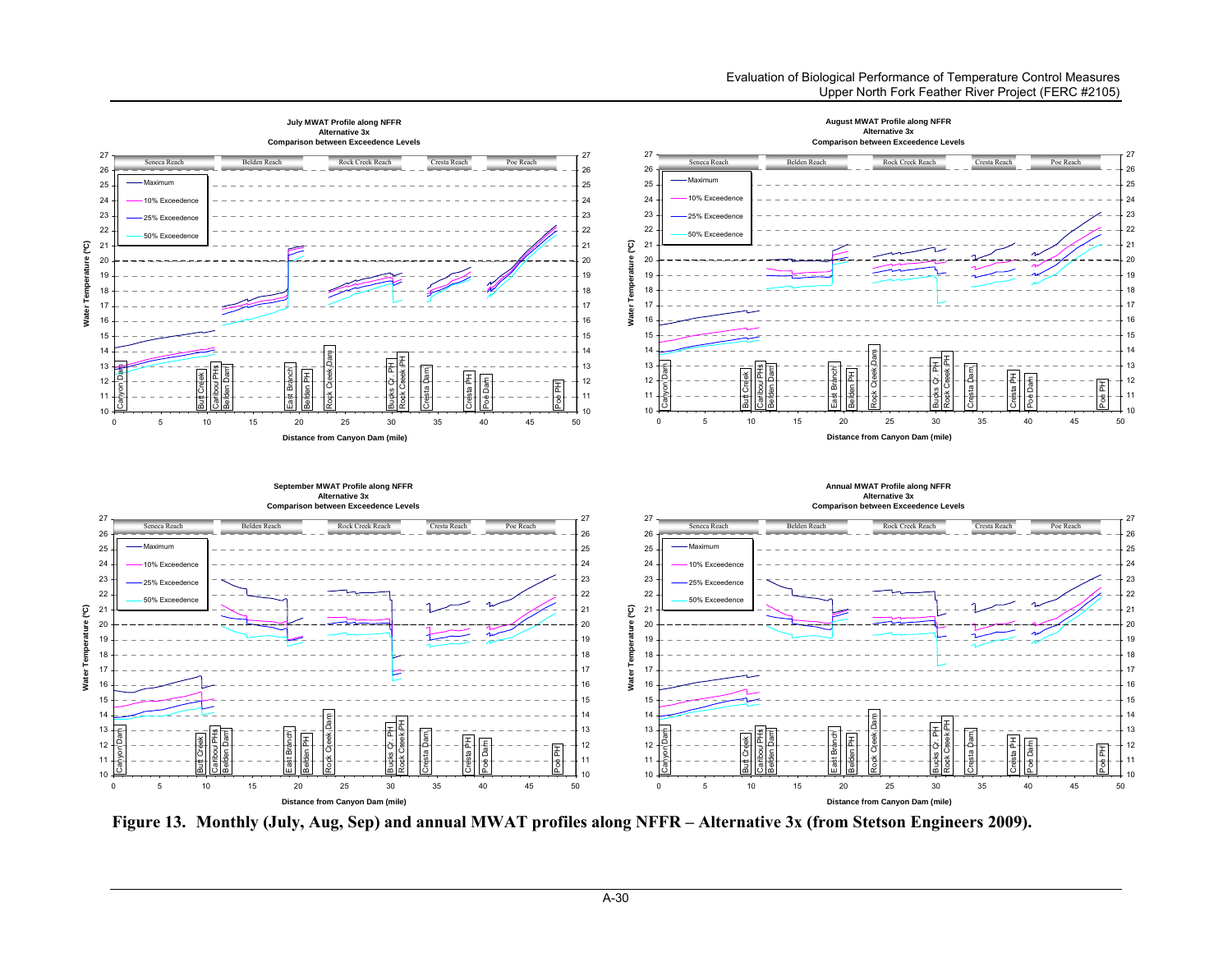

**Figure 14. Monthly (July, Aug, Sep) and annual MWAT profiles along NFFR – Alternative 4a (from Stetson Engineers 2009).**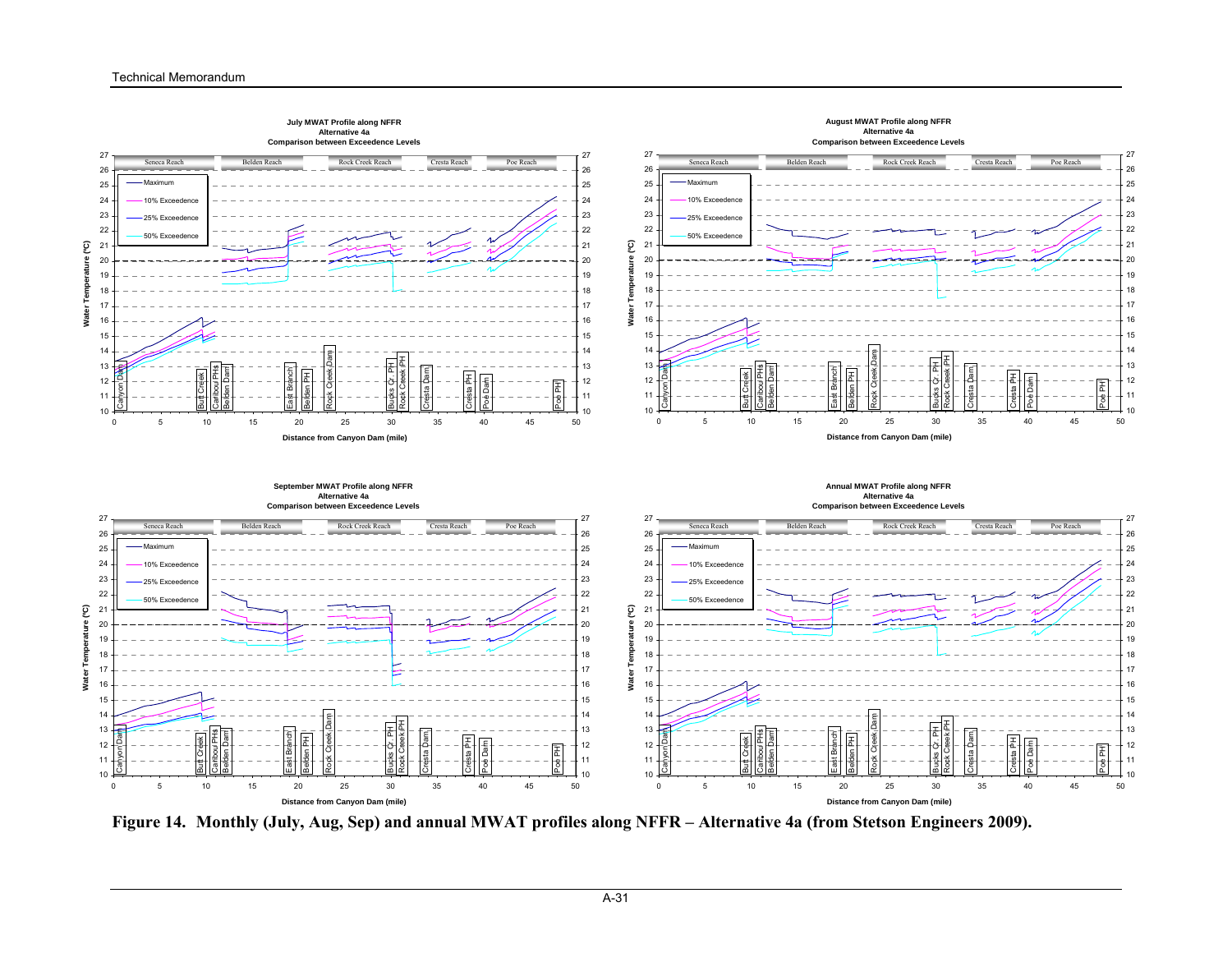

**Figure 15. Monthly (July, Aug, Sep) and annual MWAT profiles along NFFR – Alternative 4b (from Stetson Engineers 2009).**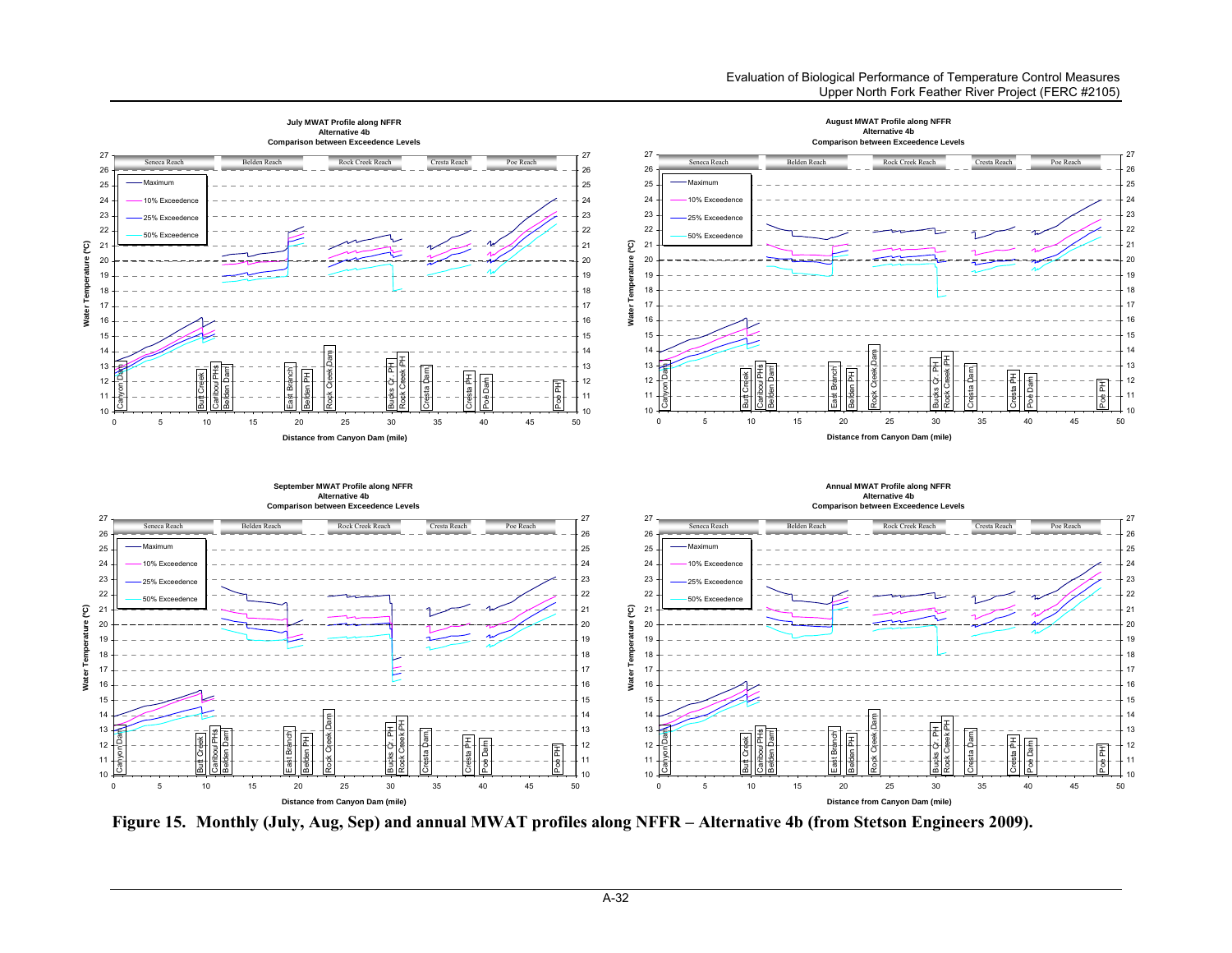

**Figure 16. Monthly (July, Aug, Sep) and annual MWAT profiles along NFFR – Alternative 4c (from Stetson Engineers 2009).**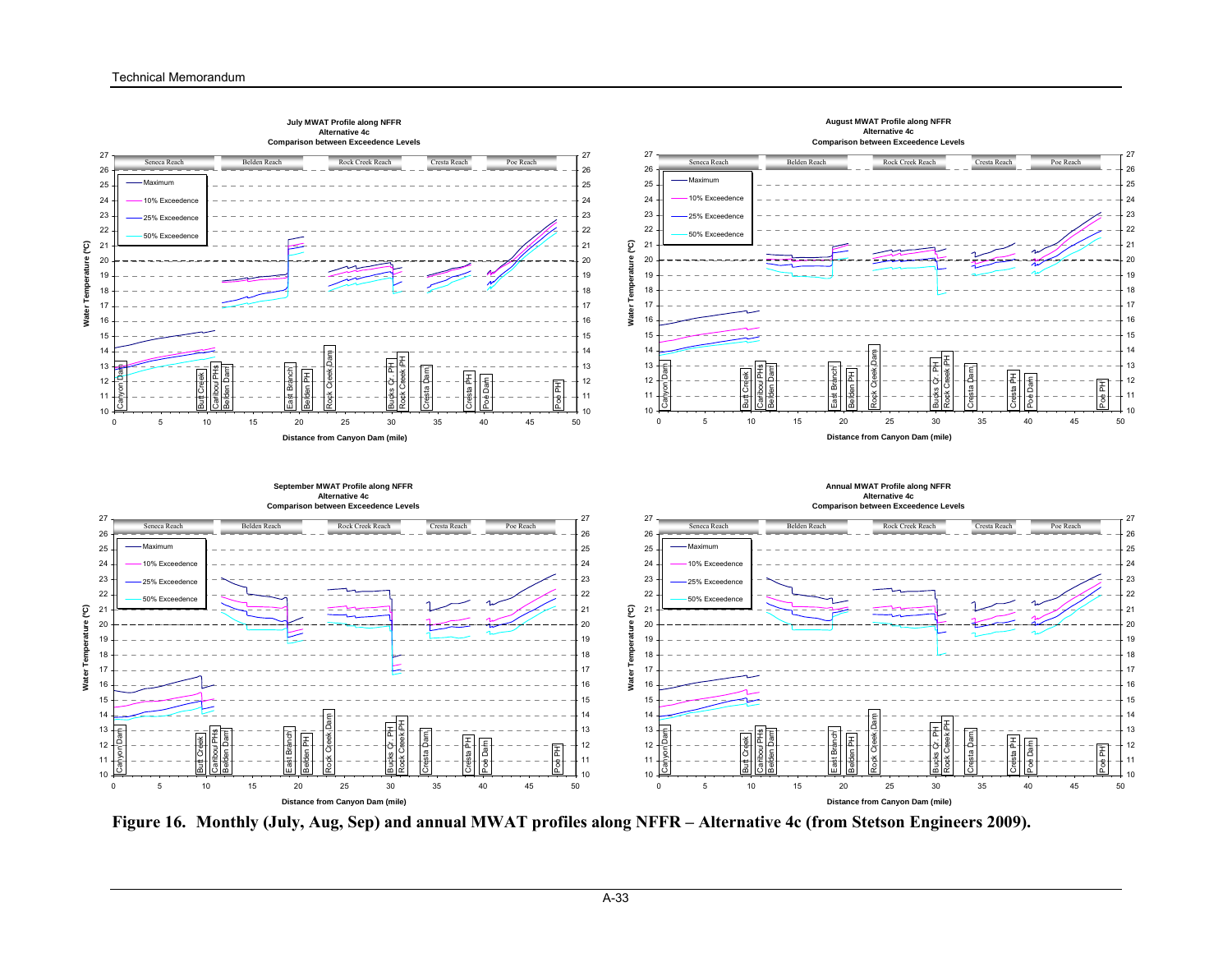

**Figure 17. Monthly (July, Aug, Sep) and annual MWAT profiles along NFFR – Alternative 4d (from Stetson Engineers 2009).**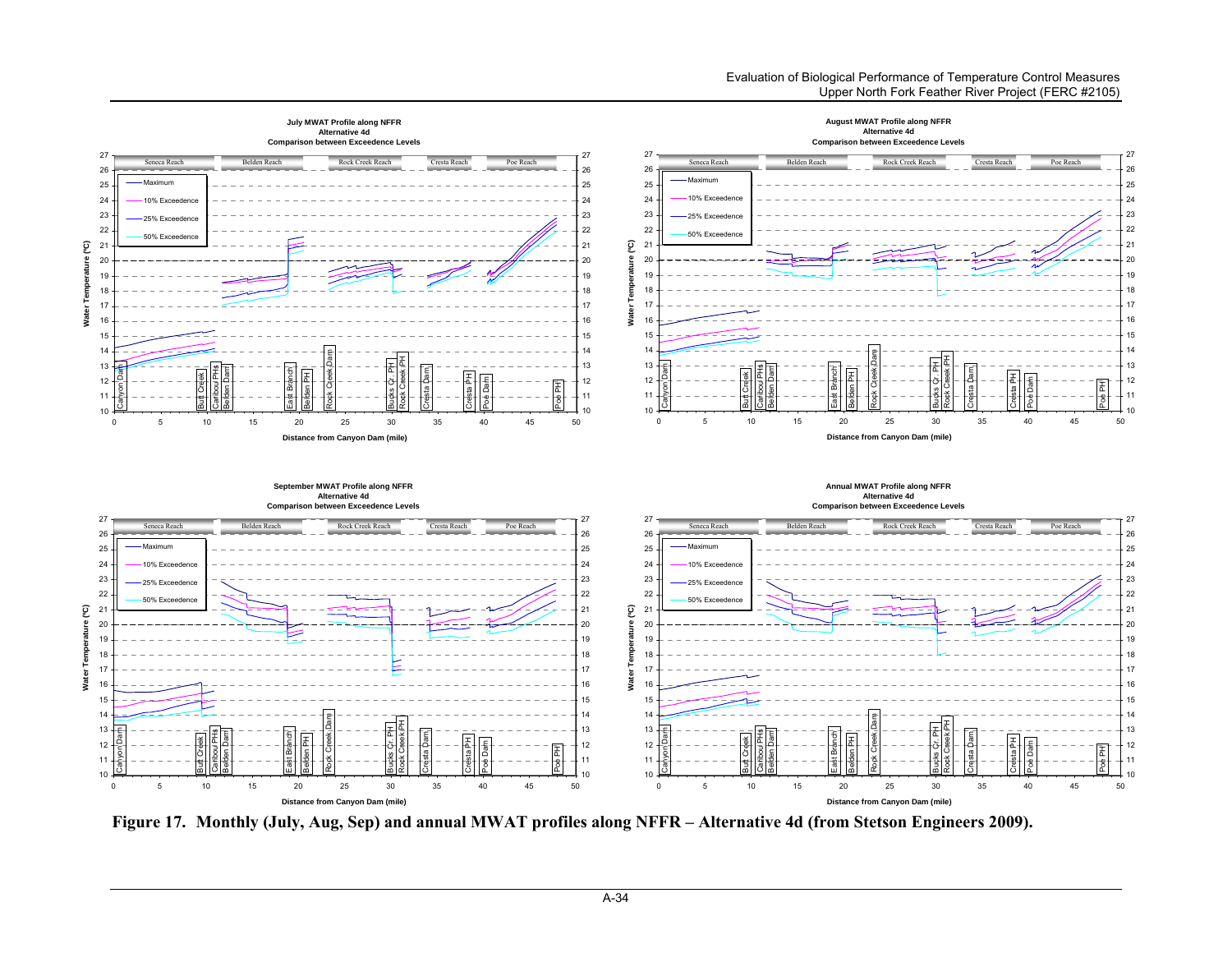|             | <b>WATER</b><br><b>SURFACE</b> |                 |                              | (FEET IN USGS DATUM) | SIMULATED THERMOCLINE ELEVATION |                   | <b>CHANGE IN THERMOCLINE ELEVATION</b> | (FT)              | <b>RELATIVE TO BASELINE CONDITION</b> |        |
|-------------|--------------------------------|-----------------|------------------------------|----------------------|---------------------------------|-------------------|----------------------------------------|-------------------|---------------------------------------|--------|
| <b>DATE</b> | ELEVA-<br>TION                 | <b>BASELINE</b> | <b>PRESENT</b><br><b>DAY</b> | ALT <sub>3X</sub>    | ALT <sub>4</sub> A              | ALT <sub>4C</sub> | <b>PRESENT</b><br><b>DAY</b>           | ALT <sub>3X</sub> | ALT <sub>4</sub> A                    | ALT 4C |
| 5/15/2000   | 4,500.2                        |                 |                              |                      |                                 |                   |                                        |                   |                                       |        |
| 6/7/2000    | 4.500.3                        | 4.473.8         | 4.473.8                      | 4.473.8              | 4.473.8                         | 4,473.8           | 0                                      | 0                 | 0                                     | 0      |
| 6/22/2000   | 4.500.1                        | 4.480.3         | 4.480.3                      | 4.480.3              | 4.480.3                         | 4.480.3           | 0                                      | 0                 | $\Omega$                              | 0      |
| 7/7/2000    | 4.499.5                        | 4.463.9         | 4.463.9                      | 4.463.9              | 4.463.9                         | 4,463.9           | 0                                      | 0                 | $\Omega$                              | 0      |
| 7/20/2000   | 4.497.2                        | 4.467.2         | 4.467.2                      | 4.463.9              | 4.463.9                         | 4.463.9           | 0                                      | -3                | -3                                    | $-3$   |
| 8/7/2000    | 4.496.2                        | 4,467.2         | 4,467.2                      | 4.463.9              | 4.463.9                         | 4.467.2           | 0                                      | $-3$              | -3                                    | 0      |
| 8/17/2000   | 4.493.9                        | 4.460.7         | 4.460.7                      | 4.460.7              | 4,460.7                         | 4,460.7           | 0                                      | 0                 | $\Omega$                              | 0      |
| 9/7/2000    | 4.492.9                        | 4.454.1         | 4.454.1                      | 4.447.5              | 4.450.8                         | 4.450.8           | 0                                      | $-7$              | -3                                    | $-3$   |
| 9/28/2000   | 4.490.3                        | 4.454.1         | 4.454.1                      | 4.447.5              | 4.447.5                         | 4,450.8           | 0                                      | $-7$              | -7                                    | -3     |
| 10/15/2000  | 4.489.6                        | 4.444.3         | 4.441.0                      | 4.437.7              | 4.441.0                         | 4.441.0           | -3                                     | -7                | -3                                    | -3     |

**Table 13. Summary of simulated Lake Almanor thermocline elevations for different alternatives and change in thermocline elevation relative to baseline condition (2000, Normal Hydrologic Year) (from Stetson Engineers 2009)** 



**Figure 18. Comparison of simulated Lake Almanor thermocline elevation for different alternatives (2000, Normal Hydrologic Year) (from Stetson Engineers 2009).** Note: The lake bed topography varies throughout the lake; the highest elevations, or shallowest areas, occur in the northern end of the lake and the lowest elevations, or deepest channels, occur from near the Prattville intake and throughout the eastern arm of the lake (4,430 feet) to near Canyon dam (4,410 feet). However, it is reported that accumulated sediment depths near the Canyon dam tower are approximately 20 feet .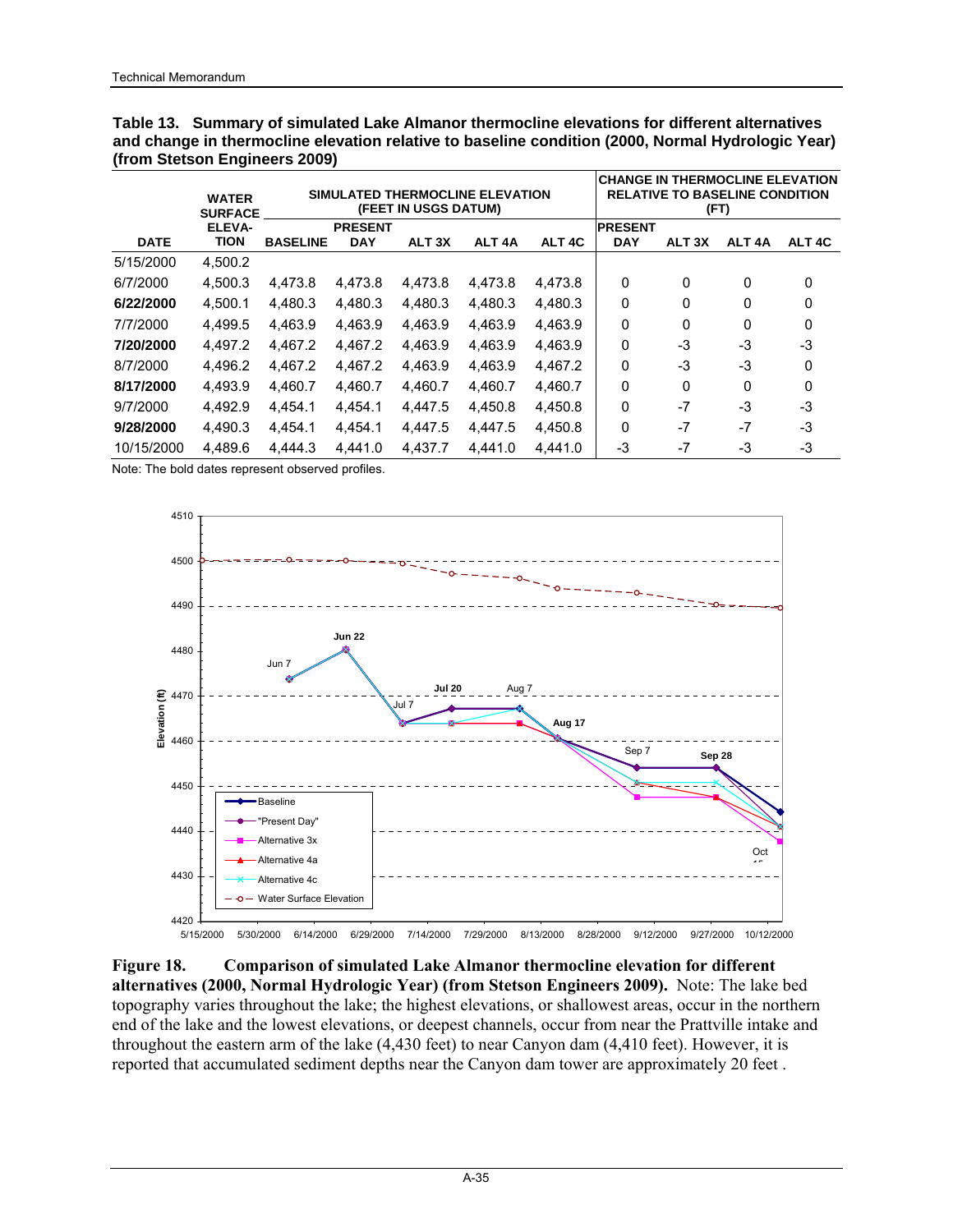|             | <b>WATER</b><br><b>SURFACE</b> |                 |                | <b>SIMULATED THERMOCLINE ELEVATION</b><br>(FEET IN USGS DATUM) |                    |                   | <b>CHANGE IN THERMOCLINE ELEVATION</b><br><b>RELATIVE TO BASELINE CONDITION</b><br>(FT) |                   |                    |                   |  |  |  |  |
|-------------|--------------------------------|-----------------|----------------|----------------------------------------------------------------|--------------------|-------------------|-----------------------------------------------------------------------------------------|-------------------|--------------------|-------------------|--|--|--|--|
|             | ELEVA-                         |                 | <b>PRESENT</b> |                                                                |                    |                   | <b>IPRESENT</b>                                                                         |                   |                    |                   |  |  |  |  |
| <b>DATE</b> | TION                           | <b>BASELINE</b> | <b>DAY</b>     | ALT <sub>3X</sub>                                              | ALT <sub>4</sub> A | ALT <sub>4C</sub> | <b>DAY</b>                                                                              | ALT <sub>3X</sub> | ALT <sub>4</sub> A | ALT <sub>4C</sub> |  |  |  |  |
| 5/15/2001   | 4.487.6                        | 4.450.8         | 4,450.8        | 4.450.8                                                        | 4.450.8            | 4.450.8           | 0                                                                                       | 0                 | 0                  | 0                 |  |  |  |  |
| 6/6/2001    | 4,487.8                        | 4,467.2         | 4,467.2        | 4.467.2                                                        | 4,467.2            | 4.467.2           | 0                                                                                       | 0                 | 0                  | 0                 |  |  |  |  |
| 6/22/2001   | 4.487.5                        | 4.470.5         | 4.470.5        | 4.470.5                                                        | 4.470.5            | 4.470.5           | 0                                                                                       | 0                 | 0                  | $\Omega$          |  |  |  |  |
| 7/10/2001   | 4.486.9                        | 4.457.4         | 4.457.4        | 4.454.1                                                        | 4.454.1            | 4.454.1           | 0                                                                                       | -3                | -3                 | $-3$              |  |  |  |  |
| 7/20/2001   | 4,486.6                        | 4,463.9         | 4,463.9        | 4,463.9                                                        | 4,460.7            | 4,463.9           | 0                                                                                       | 0                 | -3                 | 0                 |  |  |  |  |
| 8/9/2001    | 4.484.3                        | 4,457.4         | 4,457.4        | 4.457.4                                                        | 4,457.4            | 4,457.4           | 0                                                                                       | 0                 | $\Omega$           | $\Omega$          |  |  |  |  |
| 8/17/2001   | 4.484.0                        | 4.457.4         | 4,457.4        | 4.454.1                                                        | 4.457.4            | 4.454.1           | 0                                                                                       | -3                | 0                  | $-3$              |  |  |  |  |
| 9/12/2001   | 4,483.6                        | 4.444.3         | 4,444.3        | 4.441.0                                                        | 4.444.3            | 4.441.0           | 0                                                                                       | -3                | 0                  | $-3$              |  |  |  |  |
| 9/28/2001   | 4,483.2                        | 4.447.5         | 4,444.3        | 4,437.7                                                        | 4.444.3            | 4,437.7           | -3                                                                                      | -10               | -3                 | $-10$             |  |  |  |  |
| 10/15/2001  | 4.480.8                        | 4.427.9         | 4.424.6        | 4.421.3                                                        | 4.424.6            | 4.421.3           | -3                                                                                      | $-7$              | -3                 | -7                |  |  |  |  |

**Table 14. Summary of simulated Lake Almanor thermocline elevations for different alternatives and change in thermocline elevation relative to baseline condition (2001, Critical Dry Year) (from Stetson Engineers 2009)**



**Figure 19. Comparison of simulated Lake Almanor thermocline elevation for different alternatives (2001, Critical Dry Year) (from Stetson Engineers 2009).** Note: The lake bed topography varies throughout the lake; the highest elevations, or shallowest areas, occur in the northern end of the lake and the lowest elevations, or deepest channels, occur from near the Prattville intake and throughout the eastern arm of the lake (4430 feet) to near Canyon dam (4410 feet). However, it is reported that accumulated sediment depths near the Canyon dam tower are approximately 20 feet .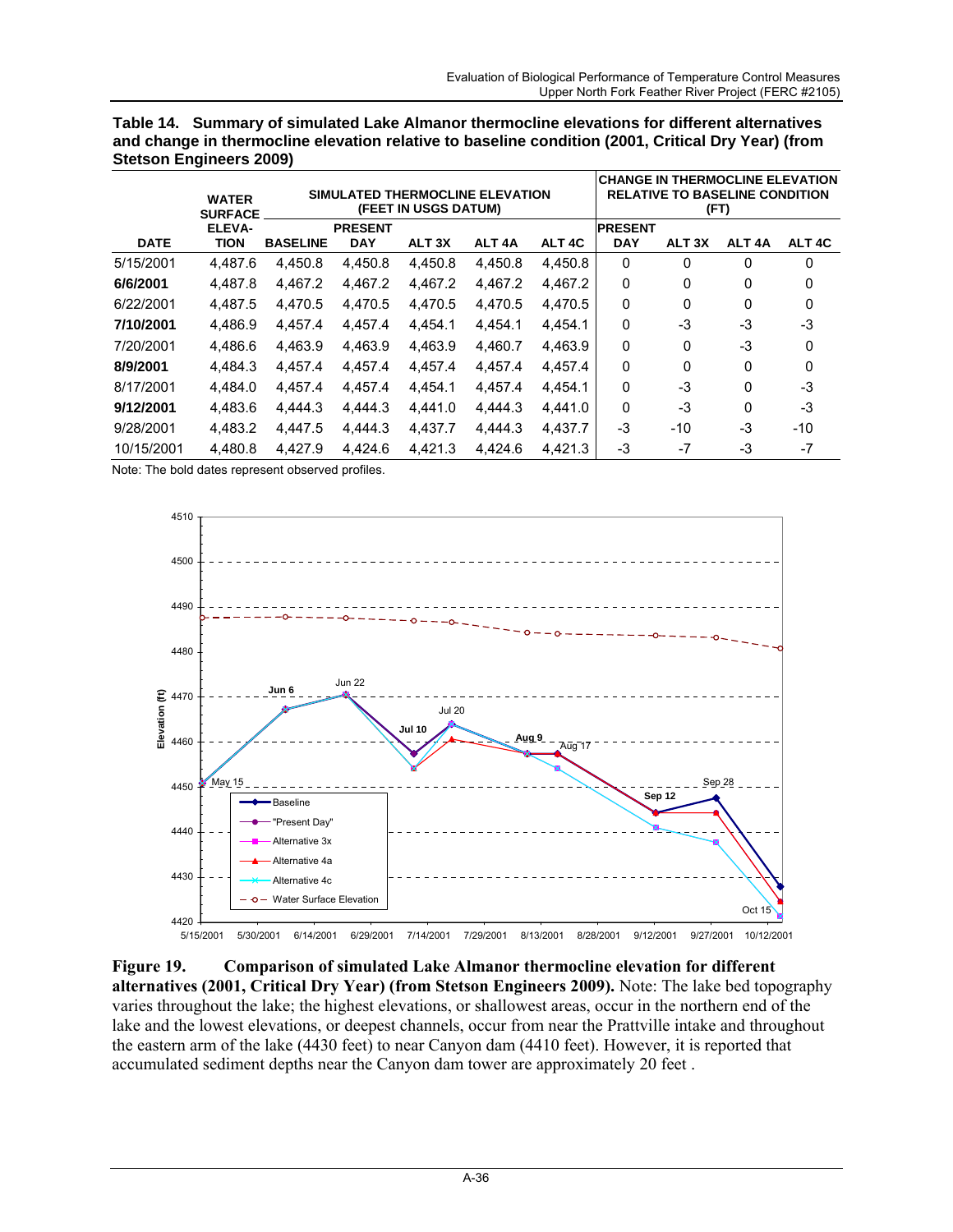|               | Total<br>Reservoir          |                 | Simulated Habitat Volume<br>(acre-ft) | <b>Change in Habitat Volume</b><br><b>Relative to Baseline Condition</b><br>(acre-ft) |                 |         |                       | % of Habitat Volume to Total<br><b>Reservoir Storage</b> |        |          |                     |                       |     |                      |     |
|---------------|-----------------------------|-----------------|---------------------------------------|---------------------------------------------------------------------------------------|-----------------|---------|-----------------------|----------------------------------------------------------|--------|----------|---------------------|-----------------------|-----|----------------------|-----|
| Date          | <b>Storage</b><br>(acre-ft) | <b>Baseline</b> | <b>Present</b><br>Dav                 | Alt 3x                                                                                | Alt 4a          | Alt 4c  | <b>Present</b><br>Day | Alt 3x                                                   | Alt 4a | Alt 4c   | <b>Base</b><br>line | <b>Present</b><br>Day |     | Alt 3x Alt 4a Alt 4c |     |
| May 15        | 1,011,490                   | 993.600         |                                       | 989,670 989,110 989,110                                                               |                 | 989.670 | $-3,930$              | $-4,490$                                                 | -4,490 | $-3,930$ | 98%                 | 98%                   | 98% | 98%                  | 98% |
| June 7        | 1.015.410                   | 876.500         |                                       | 874.470 883.350 881.800 874.470                                                       |                 |         | $-2.030$              | 6.850                                                    | 5,300  | $-2.030$ | 86%                 | 86%                   | 87% | 87%                  | 86% |
| <b>Jun 22</b> | 1.010.250                   | 452.400         |                                       | 449.750 465.600 462.510 449.750                                                       |                 |         | $-2.650$              | 13.200                                                   | 10.110 | $-2.650$ | 45%                 | 45%                   | 46% | 46%                  | 45% |
| July 7        | 993.780                     | 216.200         |                                       | 214.940 230.770 227.740 214.950                                                       |                 |         | $-1.260$              | 14.570                                                   | 11.540 | $-1.250$ | 22%                 | 22%                   | 23% | 23%                  | 22% |
| <b>Jul 20</b> | 938.020                     | 145.600         | 143.790                               | 151.770                                                                               | 148.400         | 145.040 | $-1.810$              | 6.170                                                    | 2.800  | $-560$   | 16%                 | 15%                   | 16% | 16%                  | 15% |
| Aug 7         | 913,180                     | 65.000          | 63.690                                | 63.410                                                                                | 61.150          | 63.110  | $-1.310$              | $-1.590$                                                 | -3.850 | $-1.890$ | 7%                  | 7%                    | 7%  | 7%                   | 7%  |
| Aug 17        | 859.160                     | 44.400          | 40.910                                | 32.490                                                                                | 35.030          | 38.240  | $-3.490$              | $-11.910$                                                | -9.370 | $-6.160$ | 5%                  | 5%                    | 4%  | 4%                   | 4%  |
| Sep 7         | 836.720                     | 636.600         | 639.480                               |                                                                                       | 698.340 683.250 | 661.180 | 2.880                 | 61.740                                                   | 46.650 | 24.580   | 76%                 | 76%                   | 83% | 82%                  | 79% |
| Sep 28        | 777,330                     | 607.400         |                                       | 609,130 663,450 649,750                                                               |                 | 622.960 | 1,730                 | 56.050                                                   | 42,350 | 15,560   | 78%                 | 78%                   | 85% | 84%                  | 80% |
| Oct 15        | 761.020                     | 676.200         |                                       | 678.940 712.080 702.680                                                               |                 | 694.830 | 2.740                 | 35.880                                                   | 26.480 | 18.630   | 89%                 | 89%                   | 94% | 92%                  | 91% |

**Table 15. Summary of simulated Lake Almanor habitat volume (acre-ft) with water temperature** ≤ **20**°**C and DO** ≥ **5 mg/L for different alternatives and the change in suitable coldwater habitat volume relative to baseline condition (2000, normal year) (from Stetson Engineers 2009)** 



**Figure 20. Comparison of simulated Lake Almanor habitat volume having water temperature** ≤ **20**°**C and DO** ≥ **5 mg/L for different alternatives (2000, normal year) (from Stetson Engineers 2009).**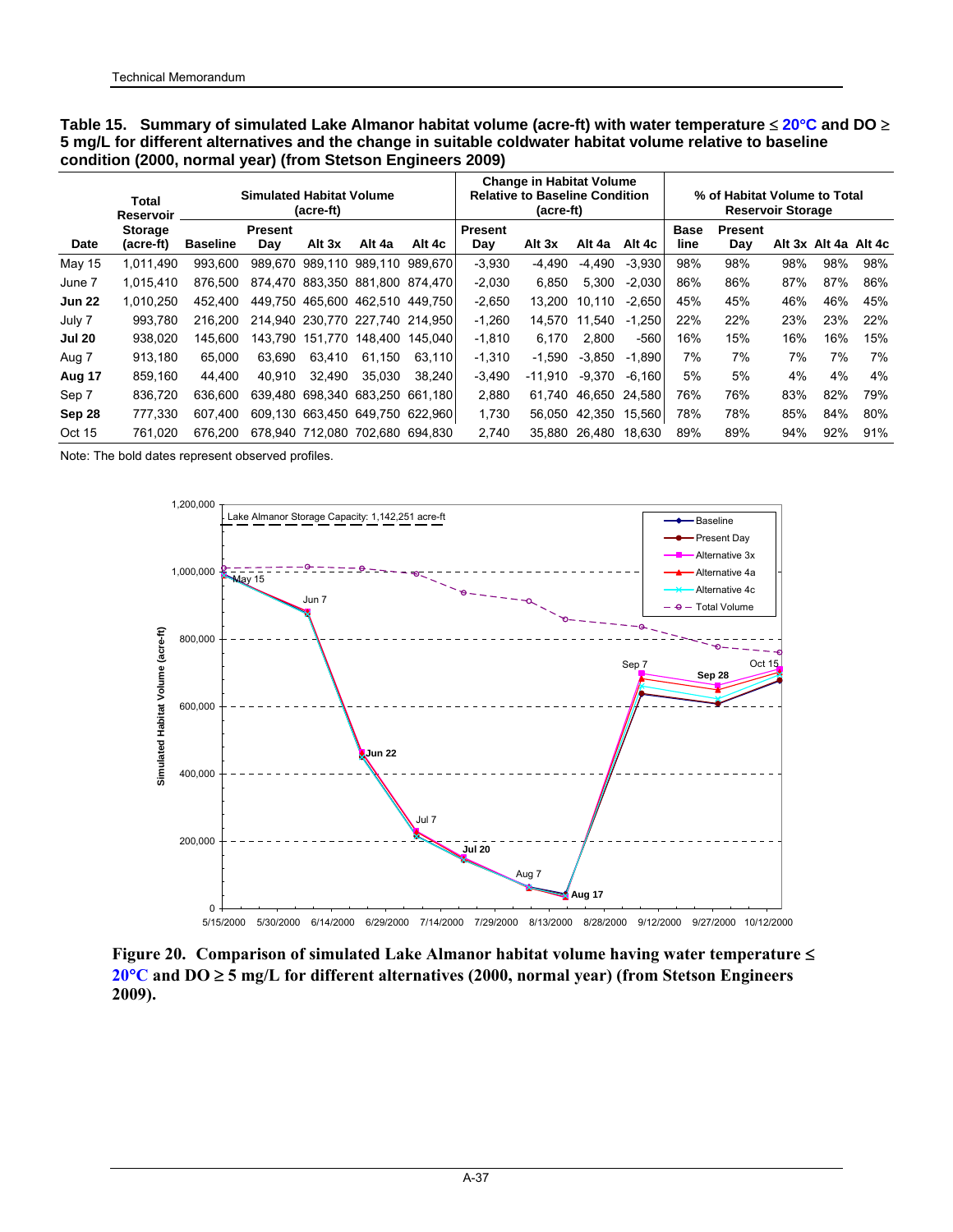| Table 16. Summary of simulated Lake Almanor habitat volume (acre-ft) with water temperature $\leq 21^{\circ}$ C and DO $\geq$ |
|-------------------------------------------------------------------------------------------------------------------------------|
| 5 mg/L for different alternatives and the change in suitable coldwater habitat volume relative to baseline                    |
| condition (2000, normal year) (from Stetson Engineers 2009)                                                                   |

|               | Total<br>Reservoir          |                 | <b>Simulated Habitat Volume</b> | (acre-ft)                       |         |         |                       | <b>Change in Habitat Volume Relative</b><br>to Baseline Condition<br>(acre-ft) |           |              | % of Habitat Volume to Total<br><b>Reservoir Storage</b> |                       |     |                      |     |  |
|---------------|-----------------------------|-----------------|---------------------------------|---------------------------------|---------|---------|-----------------------|--------------------------------------------------------------------------------|-----------|--------------|----------------------------------------------------------|-----------------------|-----|----------------------|-----|--|
| Date          | <b>Storage</b><br>(acre-ft) | <b>Baseline</b> | <b>Present</b><br>Day           | Alt 3x                          | Alt 4a  | Alt 4c  | <b>Present</b><br>Day | Alt 3x                                                                         | Alt 4a    | Alt 4c       | Base<br>line                                             | <b>Present</b><br>Day |     | Alt 3x Alt 4a Alt 4c |     |  |
| May 15        | 1.011.490                   | 993.550         |                                 | 989.670 989.110                 | 989.110 | 989.670 | $-3,880$              | $-4,440$                                                                       | $-4,440$  | $-3,880$     | 98%                                                      | 98%                   | 98% | 98%                  | 98% |  |
| June 7        | 1.015.410                   | 876.510         |                                 | 874.470 883.350 881.800 874.470 |         |         | $-2.040$              | 6.840                                                                          | 5.290     | $-2.040$     | 86%                                                      | 86%                   | 87% | 87%                  | 86% |  |
| <b>Jun 22</b> | 1.010.250                   | 669.500         |                                 | 659.150 673.510 670.150 659.150 |         |         | $-10.350$             | 4.010                                                                          | 650       | $-10.350$    | 66%                                                      | 65%                   | 67% | 66%                  | 65% |  |
| July 7        | 993.780                     | 584.410         |                                 | 585.350 598.010 594.810 587.100 |         |         | 940                   | 13.600                                                                         | 10.400    | 2.690        | 59%                                                      | 59%                   | 60% | 60%                  | 59% |  |
| <b>Jul 20</b> | 938.020                     | 228.530         |                                 | 223,930 231,700 227,170         |         | 222.930 | $-4,600$              | 3.170                                                                          | $-1.360$  | $-5.600$ 24% |                                                          | 24%                   | 25% | 24%                  | 24% |  |
| Aug 7         | 913,180                     | 97.120          | 95.040                          | 98.350                          | 94.350  | 96.170  | $-2,080$              | 1.230                                                                          | $-2.770$  | $-950$       | 11%                                                      | 10%                   | 11% | 10%                  | 11% |  |
| Aug 17        | 859.160                     | 69.040          | 66.590                          | 58.970                          | 58.750  | 63.710  | $-2.450$              | $-10.070$                                                                      | $-10.290$ | $-5.330$     | 8%                                                       | 8%                    | 7%  | 7%                   | 7%  |  |
| Sep 7         | 836.720                     | 636,600         |                                 | 639.480 698.340 683.250 661.180 |         |         | 2.880                 | 61.740                                                                         | 46.650    | 24.580       | 76%                                                      | 76%                   | 83% | 82%                  | 79% |  |
| Sep 28        | 777.330                     | 607.380         |                                 | 609.130 663.450 649.750         |         | 622.960 | 1.750                 | 56.070                                                                         | 42.370    | 15.580       | 78%                                                      | 78%                   | 85% | 84%                  | 80% |  |
| Oct 15        | 761.020                     | 676.160         |                                 | 678,940 712,080 702,680 694,830 |         |         | 2.780                 | 35.920                                                                         | 26.520    | 18.670       | 89%                                                      | 89%                   | 94% | 92%                  | 91% |  |



**Figure 21. Comparison of simulated Lake Almanor habitat volume having water temperature**  ≤ **21**°**C and DO** ≥ **5 mg/L for different alternatives (2000, normal year) (from Stetson Engineers 2009).**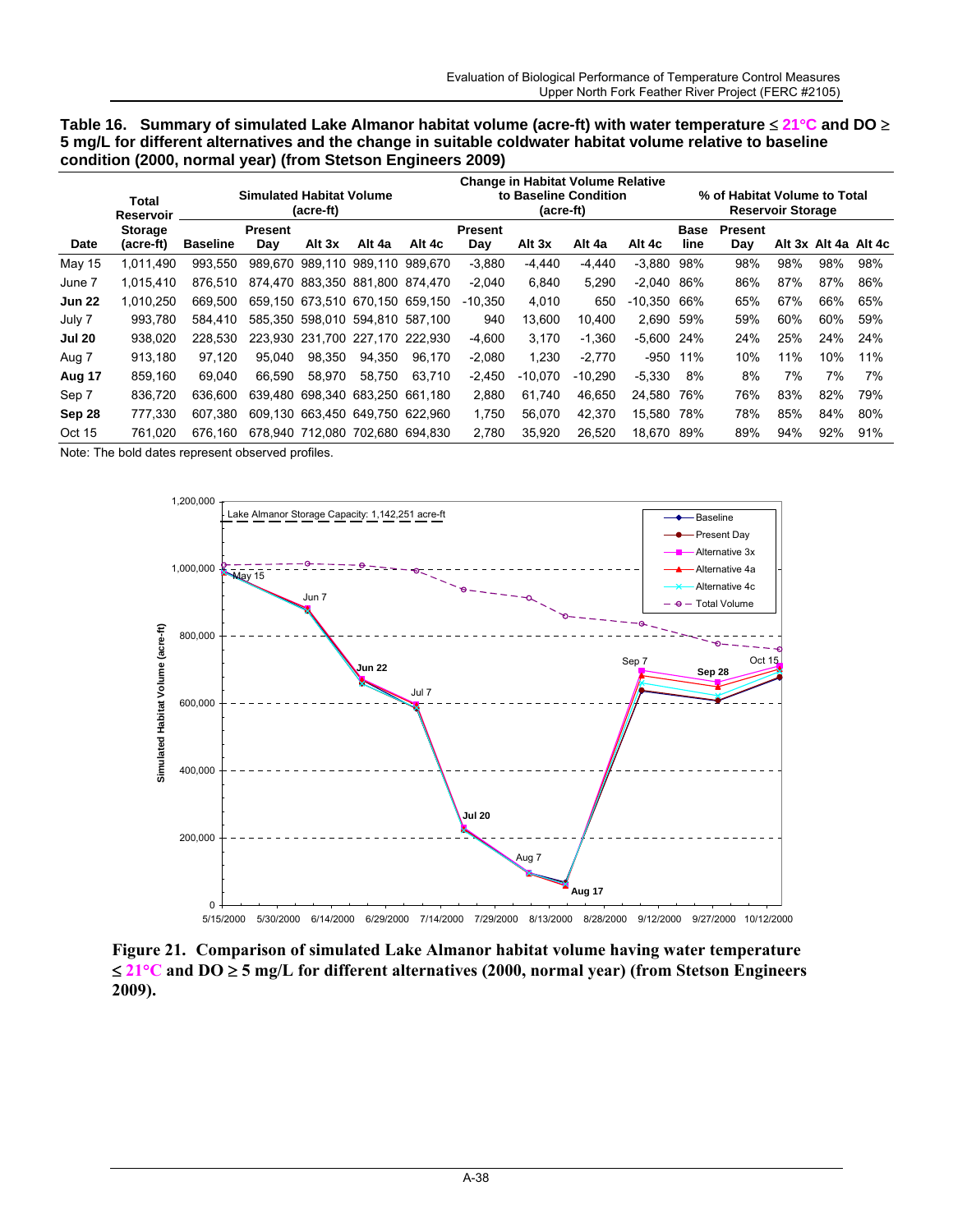|               | Total<br>Reservoir          |                 | <b>Simulated Habitat Volume</b> | (acre-ft) |                                 |         | Change in Habitat Volume Relative to<br><b>Baseline Condition</b><br>(acre-ft) |            |            |           |              | % of Habitat Volume to Total<br><b>Reservoir Storage</b> |     |     |                      |  |  |
|---------------|-----------------------------|-----------------|---------------------------------|-----------|---------------------------------|---------|--------------------------------------------------------------------------------|------------|------------|-----------|--------------|----------------------------------------------------------|-----|-----|----------------------|--|--|
| Date          | <b>Storage</b><br>(acre-ft) | <b>Baseline</b> | <b>Present</b><br>Day           | Alt 3x    | Alt 4a                          | Alt 4c  | <b>Present</b><br>Day                                                          | Alt 3x     | Alt 4a     | Alt 4c    | Base<br>line | <b>Present</b><br>Day                                    |     |     | Alt 3x Alt 4a Alt 4c |  |  |
| May 15        | 1.011.490                   | 993.550         | 989.670                         | 989.110   | 989.110                         | 989.670 | $-3.880$                                                                       | $-4,440$   | -4.440     | $-3.880$  | 98%          | 98%                                                      | 98% | 98% | 98%                  |  |  |
| June 7        | 1.015.410                   | 876.510         |                                 |           | 874.470 883.350 881.800 874.470 |         | $-2.040$                                                                       | 6.840      | 5.290      | $-2.040$  | 86%          | 86%                                                      | 87% | 87% | 86%                  |  |  |
| <b>Jun 22</b> | 1.010.250                   | 798.650         |                                 |           | 798,700 818,190 815,210 798,700 |         | 50                                                                             | 19.540     | 16.560     | 50        | 79%          | 79%                                                      | 81% | 81% | 79%                  |  |  |
| July 7        | 993.780                     | 743.860         |                                 |           | 745.570 778.400 775.130 748.270 |         | 1.710                                                                          | 34.540     | 31.270     | 4.410     | 75%          | 75%                                                      | 78% | 78% | 75%                  |  |  |
|               |                             |                 |                                 |           |                                 |         |                                                                                |            |            |           |              |                                                          |     |     |                      |  |  |
| <b>Jul 20</b> | 938.020                     | 632.400         |                                 |           | 631,140 661,580 657,470 638,300 |         | $-1.260$                                                                       | 29.180     | 25.070     | 5.900     | 67%          | 67%                                                      | 71% | 70% | 68%                  |  |  |
| Aug 7         | 913.180                     | 144.170         |                                 |           | 143.320 155.090 149.440 147.300 |         | $-850$                                                                         | 10.920     | 5,270      | 3.130     | 16%          | 16%                                                      | 17% | 16% | 16%                  |  |  |
| Aug 17        | 859,160                     | 458.170         |                                 |           | 440,650 345,350 342,380 406,800 |         | $-17.520$                                                                      | $-112.820$ | $-115.790$ | $-51,370$ | 53%          | 51%                                                      | 40% | 40% | 47%                  |  |  |
| Sep 7         | 836.720                     | 636,600         |                                 |           | 639.480 698.340 683.250 661.180 |         | 2.880                                                                          | 61.740     | 46.650     | 24.580    | 76%          | 76%                                                      | 83% | 82% | 79%                  |  |  |
| Sep 28        | 777,330                     | 607.380         |                                 |           | 609.130 663.450 649.750 622.960 |         | 1.750                                                                          | 56.070     | 42.370     | 15.580    | 78%          | 78%                                                      | 85% | 84% | 80%                  |  |  |
| Oct 15        | 761.020                     | 676.160         |                                 |           | 678.940 712.080 702.680 694.830 |         | 2.780                                                                          | 35.920     | 26.520     | 18,670    | 89%          | 89%                                                      | 94% | 92% | 91%                  |  |  |

**Table 17. Summary of simulated Lake Almanor habitat volume (acre-ft) with water temperature** ≤ **22**°**C and DO** ≥ **5 mg/L for different alternatives and the change in suitable coldwater habitat volume relative to baseline condition (2000, normal year) (from Stetson Engineers 2009)**

Note: The bold represent have observed profiles.



**Figure 22. Comparison of simulated Lake Almanor habitat volume having water temperature**  ≤ **22**°**C and DO** ≥ **5 mg/L for different alternatives (2000, normal year) (from Stetson Engineers 2009).**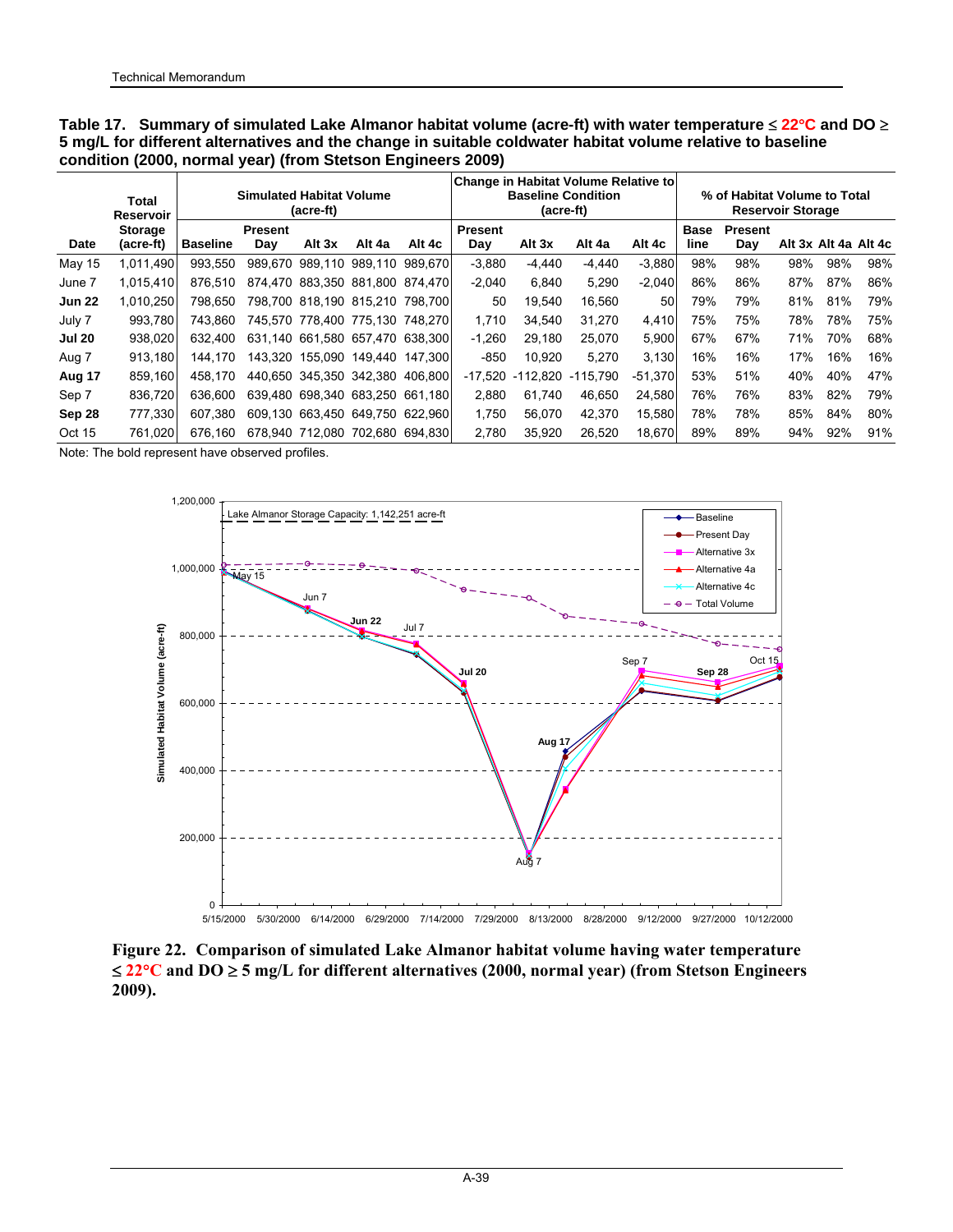| Table 18. Summary of simulated Lake Almanor habitat volume (acre-ft) with water temperature $\leq 20^{\circ}$ C and DO $\geq$ |
|-------------------------------------------------------------------------------------------------------------------------------|
| 5 mg/L for different alternatives and the change in suitable coldwater habitat volume relative to baseline                    |
| condition (2001, critical dry year) (from Stetson Engineers 2009)                                                             |

|               | Total<br>Reservoir          |                 | <b>Simulated Habitat Volume</b> | (acre-ft)       |                                 |          | <b>Change in Habitat Volume Relative</b><br>to Baseline Condition<br>(acre-ft) |            |           |           |                     | % of Habitat Volume to Total<br><b>Reservoir Storage</b> |        |        |        |  |  |
|---------------|-----------------------------|-----------------|---------------------------------|-----------------|---------------------------------|----------|--------------------------------------------------------------------------------|------------|-----------|-----------|---------------------|----------------------------------------------------------|--------|--------|--------|--|--|
| Date          | <b>Storage</b><br>(acre-ft) | <b>Baseline</b> | <b>Present</b><br>Day           | Alt 3x          | Alt 4a                          | Alt 4c   | <b>Present</b><br>Day                                                          | Alt 3x     | Alt 4a    | Alt 4c    | <b>Base</b><br>line | <b>Present</b><br>Dav                                    | Alt 3x | Alt 4a | Alt 4c |  |  |
| May 15        | 717.310                     | 712.230         |                                 |                 | 709,010 709,010 709,010 709,010 |          | $-3,220$                                                                       | $-3,220$   | $-3,220$  | $-3,220$  | 99%                 | 99%                                                      | 99%    | 99%    | 99%    |  |  |
| June 6        | 721.260                     | 588.900         |                                 |                 | 585.970 590.050 589.390 585.970 |          | $-2,930$                                                                       | 1.150      | 490       | $-2.930$  | 82%                 | 81%                                                      | 82%    | 82%    | 81%    |  |  |
| <b>Jun 22</b> | 715.340                     | 210.900         |                                 |                 | 207.400 210.310 207.520 207.400 |          | $-3,500$                                                                       | $-590$     | $-3.380$  | $-3.500$  | 29%                 | 29%                                                      | 29%    | 29%    | 29%    |  |  |
| July 10       | 702.590                     | 85.420          | 82.720                          | 84.830          | 82.900                          | 84.240   | $-2,700$                                                                       | $-590$     | $-2,520$  | $-1,180$  | 12%                 | 12%                                                      | 12%    | 12%    | 12%    |  |  |
| <b>Jul 20</b> | 695.920                     | 40.870          | 39.070                          | 35.640          | 37.090                          | 37.770   | $-1.800$                                                                       | $-5.230$   | $-3.780$  | $-3.100$  | 6%                  | 6%                                                       | 5%     | 5%     | 5%     |  |  |
| Aug 9         | 648.010                     | 360             | 0                               | 0               | 0                               | 0        | $-360$                                                                         | $-360$     | $-360$    | $-360$    | $0\%$               | $0\%$                                                    | $0\%$  | 0%     | $0\%$  |  |  |
| Aug 17        | 642.460                     | $\Omega$        | 0                               | $\Omega$        | 0                               | $\Omega$ | $\Omega$                                                                       | $\Omega$   | 0         | $\Omega$  | $0\%$               | 0%                                                       | $0\%$  | $0\%$  | 0%     |  |  |
| Sep 12        | 634.800                     | 490.230         |                                 | 493.040 352.170 | 463.000                         | 442.000  | 2.810                                                                          | $-138.060$ | $-27,230$ | $-48.230$ | 77%                 | 78%                                                      | 55%    | 73%    | 70%    |  |  |
| Sep 28        | 625.800                     | 543.700         |                                 |                 | 545.630 575.920 558.700 565.360 |          | 1.930                                                                          | 32.220     | 15.000    | 21,660    | 87%                 | 87%                                                      | 92%    | 89%    | 90%    |  |  |
| Oct 15        | 578.400                     | 544.160         |                                 |                 | 541.910 547.750 542.930 547.790 |          | $-2.250$                                                                       | 3.590      | $-1.230$  | 3,630     | 94%                 | 94%                                                      | 95%    | 94%    | 95%    |  |  |



**Figure 23. Comparison of simulated Lake Almanor habitat volume having water temperature**  ≤ **20**°**C and DO** ≥ **5 mg/L for different alternatives (2001, critical dry year) (from Stetson Engineers 2009).**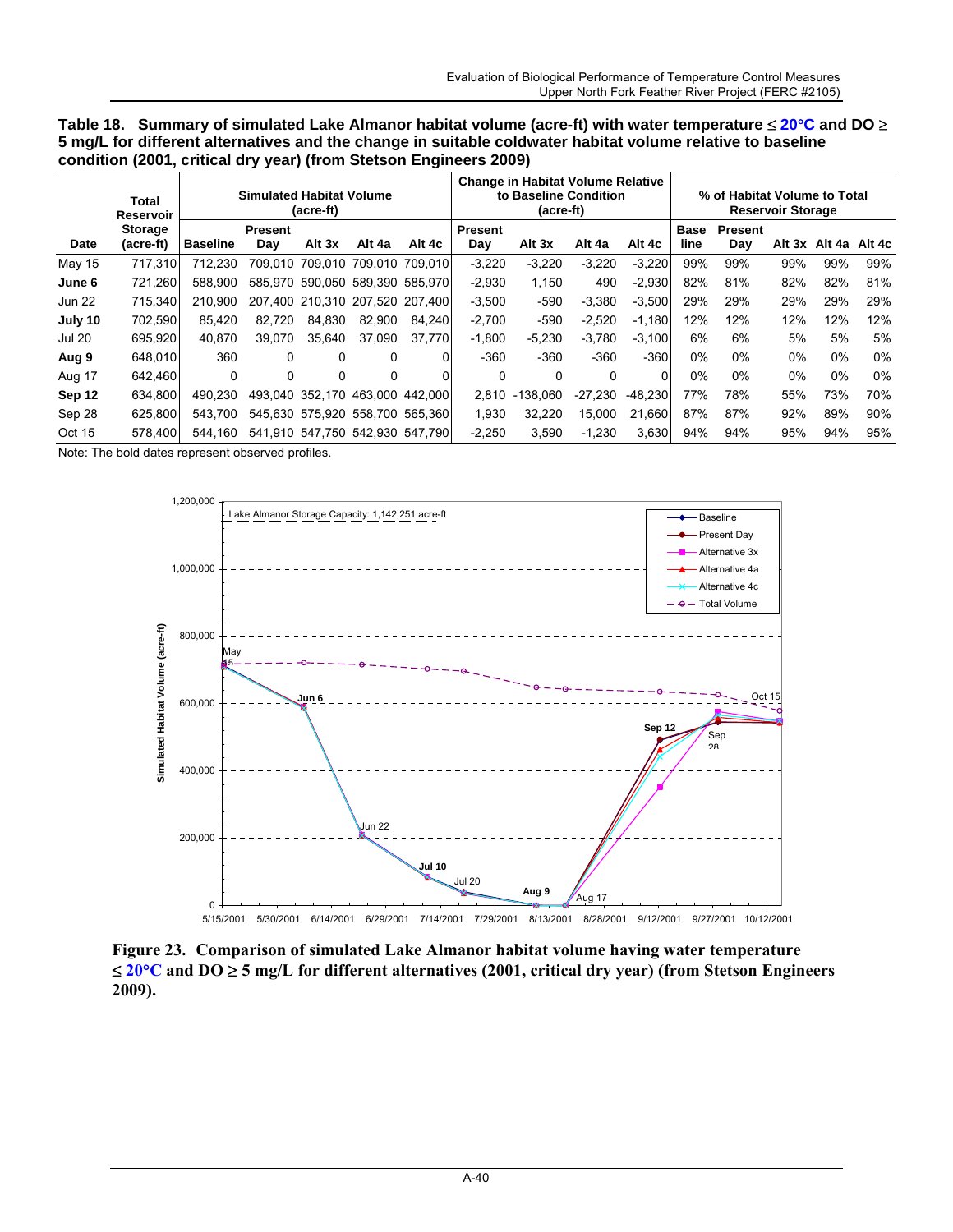|               | Total<br><b>Reservoir</b> |                 | <b>Simulated Habitat Volume</b> | (acre-ft)                       |                 | <b>Change in Habitat Volume Relative</b><br>to Baseline Condition<br>(acre-ft) |                |           |           |           | % of Habitat Volume to Total<br><b>Reservoir Storage</b> |                |     |               |        |  |
|---------------|---------------------------|-----------------|---------------------------------|---------------------------------|-----------------|--------------------------------------------------------------------------------|----------------|-----------|-----------|-----------|----------------------------------------------------------|----------------|-----|---------------|--------|--|
| Date          | Storage<br>(acre-ft)      | <b>Baseline</b> | <b>Present</b>                  | Alt 3x                          | Alt 4a          | Alt 4c                                                                         | <b>Present</b> | Alt 3x    | Alt 4a    | Alt 4c    | <b>Base</b><br>line                                      | <b>Present</b> |     | Alt 3x Alt 4a | Alt 4c |  |
|               |                           |                 | Day                             |                                 |                 |                                                                                | Day            |           |           |           |                                                          | Day            |     |               |        |  |
| May 15        | 717.310                   | 712.230         | 709.010                         | 709.010                         | 709.010 709.010 |                                                                                | $-3,220$       | $-3,220$  | $-3.220$  | $-3,220$  | 99%                                                      | 99%            | 99% | 99%           | 99%    |  |
| June 6        | 721.260                   | 588.900         |                                 | 585.970 590.050 589.390 585.970 |                 |                                                                                | $-2,930$       | 1,150     | 490       | $-2,930$  | 82%                                                      | 81%            | 82% | 82%           | 81%    |  |
| <b>Jun 22</b> | 715.340                   | 326.300         |                                 | 324.330 329.610 326.170 324.330 |                 |                                                                                | $-1,970$       | 3.310     | $-130$    | $-1.970$  | 46%                                                      | 45%            | 46% | 46%           | 45%    |  |
| July 10       | 702.590                   | 137.960         |                                 | 134.360 137.910                 | 134.680         | 136.420                                                                        | $-3,600$       | -50       | $-3,280$  | $-1,540$  | 20%                                                      | 19%            | 20% | 19%           | 19%    |  |
| <b>Jul 20</b> | 695.920                   | 74.230          | 73.060                          | 69,690                          | 68.900          | 72.360                                                                         | $-1,170$       | $-4,540$  | $-5.330$  | $-1,870$  | 11%                                                      | 10%            | 10% | 10%           | 10%    |  |
| Aug 9         | 648,010                   | 51.900          | 49.850                          | 37.100                          | 41.050          | 43.090                                                                         | $-2.050$       | $-14,800$ | $-10.850$ | $-8.810$  | 8%                                                       | 8%             | 6%  | 6%            | 7%     |  |
| Aug 17        | 642.460                   | 23.260          | 20.250                          | 8.160                           | 14.730          | 12.930                                                                         | $-3,010$       | $-15.100$ | $-8.530$  | $-10.330$ | 4%                                                       | 3%             | 1%  | 2%            | 2%     |  |
| Sep 12        | 634,800                   | 505.370         |                                 | 509.840 545.620 524.010 533.150 |                 |                                                                                | 4.470          | 40.250    | 18.640    | 27.780    | 80%                                                      | 80%            | 86% | 83%           | 84%    |  |
| Sep 28        | 625.800                   | 543.700         |                                 | 545.630 575.920 558.700 565.360 |                 |                                                                                | 1,930          | 32.220    | 15.000    | 21.660    | 87%                                                      | 87%            | 92% | 89%           | 90%    |  |
| Oct 15        | 578.400                   | 544.160         |                                 | 541.910 547.750 542.930 547.790 |                 |                                                                                | $-2.250$       | 3.590     | $-1.230$  | 3,630     | 94%                                                      | 94%            | 95% | 94%           | 95%    |  |

**Table 19. Summary of simulated Lake Almanor habitat volume (acre-ft) with water temperature** ≤ **21**°**C and DO** ≥ **5 mg/L for different alternatives and the change in habitat volume relative to baseline condition (2001, critical dry year) (from Stetson Engineers 2009)**



**Figure 24. Comparison of simulated Lake Almanor habitat volume having water temperature**  ≤ **21**°**C and DO** ≥ **5 mg/L for different alternatives (2001, critical dry year) (from Stetson Engineers 2009).**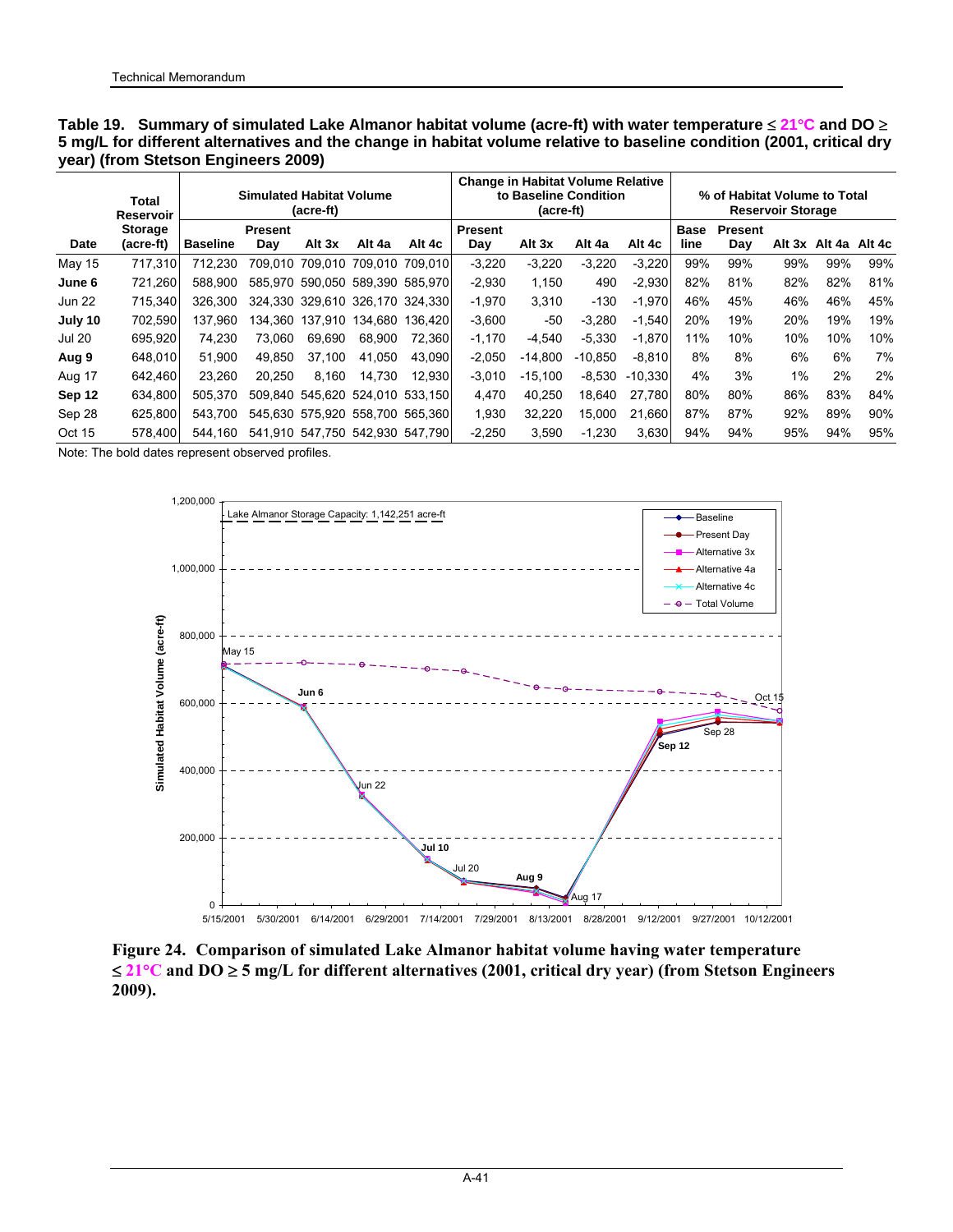| Table 20. Summary of simulated Lake Almanor habitat volume (acre-ft) with water temperature $\leq 22^{\circ}$ C and DO $\geq$ |  |
|-------------------------------------------------------------------------------------------------------------------------------|--|
| 5 mg/L for different alternatives and the change in habitat volume relative to baseline condition (2001, critical dry         |  |
| year) (from Stetson Engineers 2009)                                                                                           |  |

|               | Total<br>Reservoir          |                 | <b>Simulated Habitat Volume</b> | (acre-ft)                       |                         |         |                       | (acre-ft) | <b>Change in Habitat Volume Relative</b><br>to Baseline Condition |          | % of Habitat Volume to Total<br><b>Reservoir Storage</b> |                       |     |     |                      |  |
|---------------|-----------------------------|-----------------|---------------------------------|---------------------------------|-------------------------|---------|-----------------------|-----------|-------------------------------------------------------------------|----------|----------------------------------------------------------|-----------------------|-----|-----|----------------------|--|
| <b>Date</b>   | <b>Storage</b><br>(acre-ft) | <b>Baseline</b> | <b>Present</b><br>Day           | Alt 3x                          | Alt 4a                  | Alt 4c  | <b>Present</b><br>Day | Alt 3x    | Alt 4a                                                            | Alt 4c   | Base<br>line                                             | <b>Present</b><br>Day |     |     | Alt 3x Alt 4a Alt 4c |  |
|               |                             |                 |                                 |                                 |                         |         |                       |           |                                                                   |          |                                                          |                       |     |     |                      |  |
| May 15        | 717.310                     | 712.230         | 709.010                         |                                 | 709.010 709.010 709.010 |         | $-3,220$              | $-3,220$  | $-3,220$                                                          | $-3,220$ | 99%                                                      | 99%                   | 99% | 99% | 99%                  |  |
| June 6        | 721.260                     | 588.900         |                                 | 585.970 590.050 589.390 585.970 |                         |         | $-2.930$              | 1.150     | 490                                                               | $-2,930$ | 82%                                                      | 81%                   | 82% | 82% | 81%                  |  |
| <b>Jun 22</b> | 715.340                     | 544.990         |                                 | 542.240 553.650 550.580 542.240 |                         |         | $-2.750$              | 8.660     | 5.590                                                             | $-2,750$ | 76%                                                      | 76%                   | 77% | 77% | 76%                  |  |
| July 10       | 702.590                     | 427.730         |                                 | 428.850 426.390 420.380 435.440 |                         |         | 1.120                 | $-1.340$  | $-7.350$                                                          | 7.710    | 61%                                                      | 61%                   | 61% | 60% | 62%                  |  |
| <b>Jul 20</b> | 695.920                     | 420.180         |                                 | 421.170 410.020 405.990 422.840 |                         |         | 990                   | $-10.160$ | $-14.190$                                                         | 2,660    | 60%                                                      | 61%                   | 59% | 58% | 61%                  |  |
| Aug 9         | 648.010                     | 160.750         |                                 | 153.060 149.100 146.780 152.710 |                         |         | $-7.690$              | $-11.650$ | $-13.970$                                                         | $-8,040$ | 25%                                                      | 24%                   | 23% | 23% | 24%                  |  |
| Aug 17        | 642.460                     | 282.590         |                                 | 254.640 103.720 124.360         |                         | 142.530 | -27.950               | -178.870  | -158.230                                                          | -140.060 | 44%                                                      | 40%                   | 16% | 19% | 22%                  |  |
| Sep 12        | 634.800                     | 505.370         |                                 | 509.840 545.620 524.010 533.150 |                         |         | 4.470                 | 40.250    | 18.640                                                            | 27.780   | 80%                                                      | 80%                   | 86% | 83% | 84%                  |  |
| Sep 28        | 625.800                     | 543.700         |                                 | 545,630 575,920 558,700 565,360 |                         |         | 1.930                 | 32,220    | 15,000                                                            | 21,660   | 87%                                                      | 87%                   | 92% | 89% | 90%                  |  |
| Oct 15        | 578.400                     | 544.160         |                                 | 541.910 547.750 542.930 547.790 |                         |         | $-2.250$              | 3.590     | $-1.230$                                                          | 3,630    | 94%                                                      | 94%                   | 95% | 94% | 95%                  |  |



**Figure 25. Comparison of simulated Lake Almanor habitat volume having water temperature**  ≤ **22**°**C and DO** ≥ **5 mg/L for different alternatives (2001, critical dry year) (from Stetson Engineers 2009).**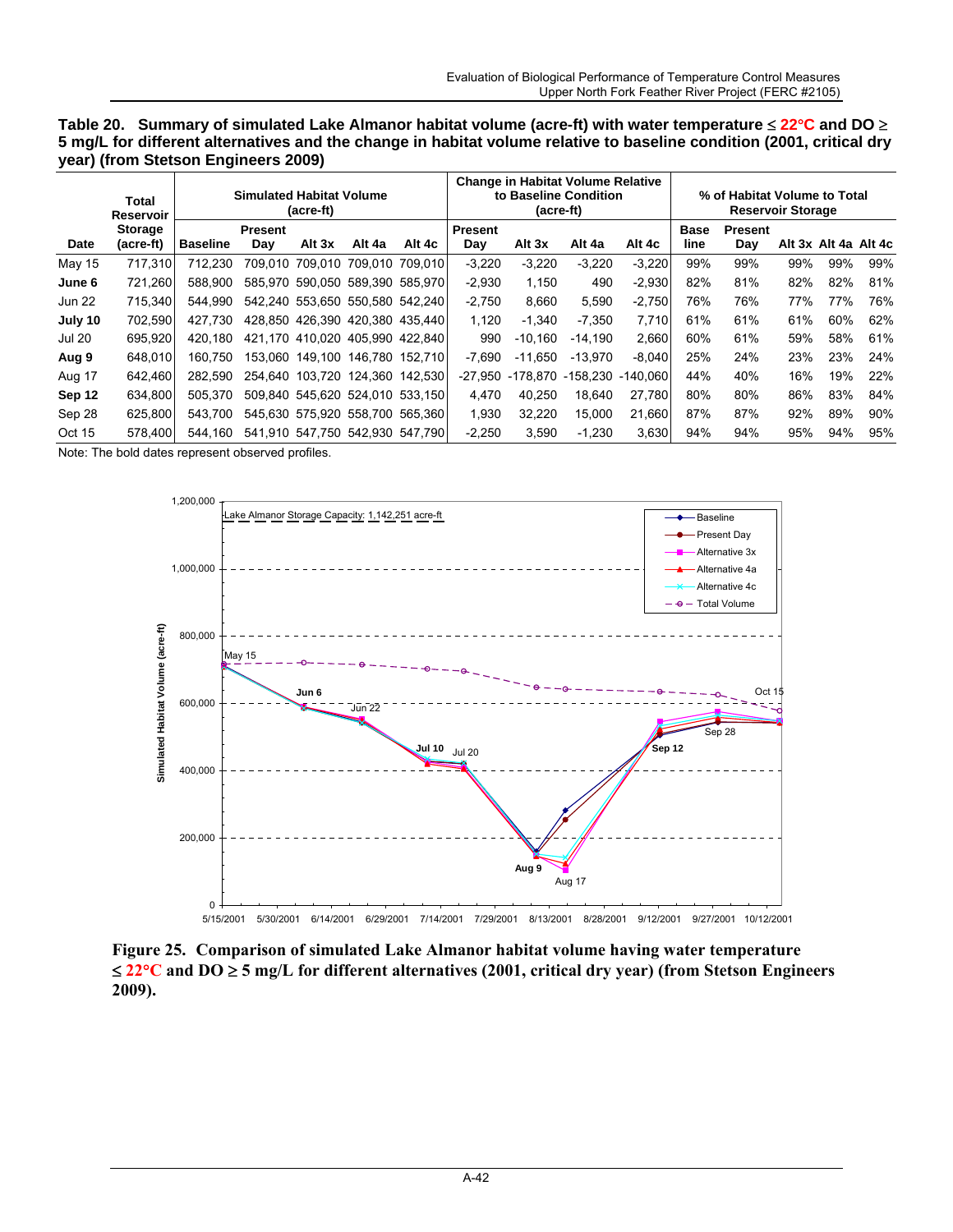|               | thermocline of 20-22°C (2000, normal year) (from Stetson Engineers 2009) |                 |                                 |        |        |        |                       |                                                                                    |          |          |              |                                      |     |     |                      |
|---------------|--------------------------------------------------------------------------|-----------------|---------------------------------|--------|--------|--------|-----------------------|------------------------------------------------------------------------------------|----------|----------|--------------|--------------------------------------|-----|-----|----------------------|
|               | Lake                                                                     |                 | <b>Simulated Metalimnion SA</b> | (acre) |        |        |                       | <b>Change in Metalimnion SA</b><br><b>Relative to Baseline Condition</b><br>(acre) |          |          |              | % of Metalimnion SA to Total Lake SA |     |     |                      |
| Date          | <b>SA</b><br>(acre)                                                      | <b>Baseline</b> | <b>Present</b><br>Day           | Alt 3x | Alt 4a | Alt 4c | <b>Present</b><br>Day | Alt 3x                                                                             | Alt 4a   | Alt 4c   | Base<br>line | <b>Present</b><br>Day                |     |     | Alt 3x Alt 4a Alt 4c |
| May 15        | 25,280                                                                   |                 |                                 |        |        |        |                       |                                                                                    |          |          |              |                                      |     |     |                      |
| June 7        | 25,330                                                                   | 17,320          | 17.320                          | 17.320 | 17.320 | 17.320 | 0                     | 0                                                                                  | 0        | 0        | 68%          | 68%                                  | 68% | 68% | 68%                  |
| <b>Jun 22</b> | 25,260                                                                   | 19.370          | 19.370                          | 19.370 | 19.370 | 19.370 | 0                     | $\Omega$                                                                           | 0        | 0        | 77%          | 77%                                  | 77% | 77% | 77%                  |
| July 7        | 25,030                                                                   | 14.220          | 14.220                          | 14.220 | 14.220 | 14.220 | 0                     | 0                                                                                  | 0        | 0        | 57%          | 57%                                  | 57% | 57% | 57%                  |
| <b>Jul 20</b> | 24,240                                                                   | 15,080          | 15,080                          | 14,220 | 14,220 | 14.220 | 0                     | $-860$                                                                             | $-860$   | $-860$   | 62%          | 62%                                  | 59% | 59% | 59%                  |
| Aug 7         | 23,890                                                                   | 15.080          | 15.080                          | 14,220 | 14,220 | 15.080 | 0                     | $-860$                                                                             | $-860$   | 0        | 63%          | 63%                                  | 60% | 60% | 63%                  |
| Aug 17        | 23,140                                                                   | 13.460          | 13.460                          | 13.460 | 13.460 | 13.460 | 0                     | $\Omega$                                                                           | 0        | 0        | 58%          | 58%                                  | 58% | 58% | 58%                  |
| Sep 7         | 22,830                                                                   | 11,560          | 11.560                          | 9,210  | 10.410 | 10.410 | 0                     | $-2.350$                                                                           | $-1.150$ | $-1,150$ | 51%          | 51%                                  | 40% | 46% | 46%                  |
| Sep 28        | 22.020                                                                   | 11.560          | 11.560                          | 9.210  | 9.210  | 10.410 | 0                     | $-2.350$                                                                           | $-2.350$ | $-1,150$ | 52%          | 52%                                  | 42% | 42% | 47%                  |
| Oct 15        | 21,790                                                                   | 7,900           | 6,540                           | 5,070  | 6,540  | 6,540  | $-1,360$              | -2,830                                                                             | $-1,360$ | $-1,360$ | 36%          | 30%                                  | 23% | 30% | 30%                  |

**Table 21. Summary of simulated Lake Almanor metalimnion surface area (acres) for different alternatives and the change in metalimnion surface area (SA) relative to baseline condition with temperature at top of** 



5/15/2000 5/30/2000 6/14/2000 6/29/2000 7/14/2000 7/29/2000 8/13/2000 8/28/2000 9/12/2000 9/27/2000 10/12/2000

**Figure 26. Comparison of simulated Lake Almanor metalimnion surface area for different alternatives (2000, normal year) (from Stetson Engineers 2009).**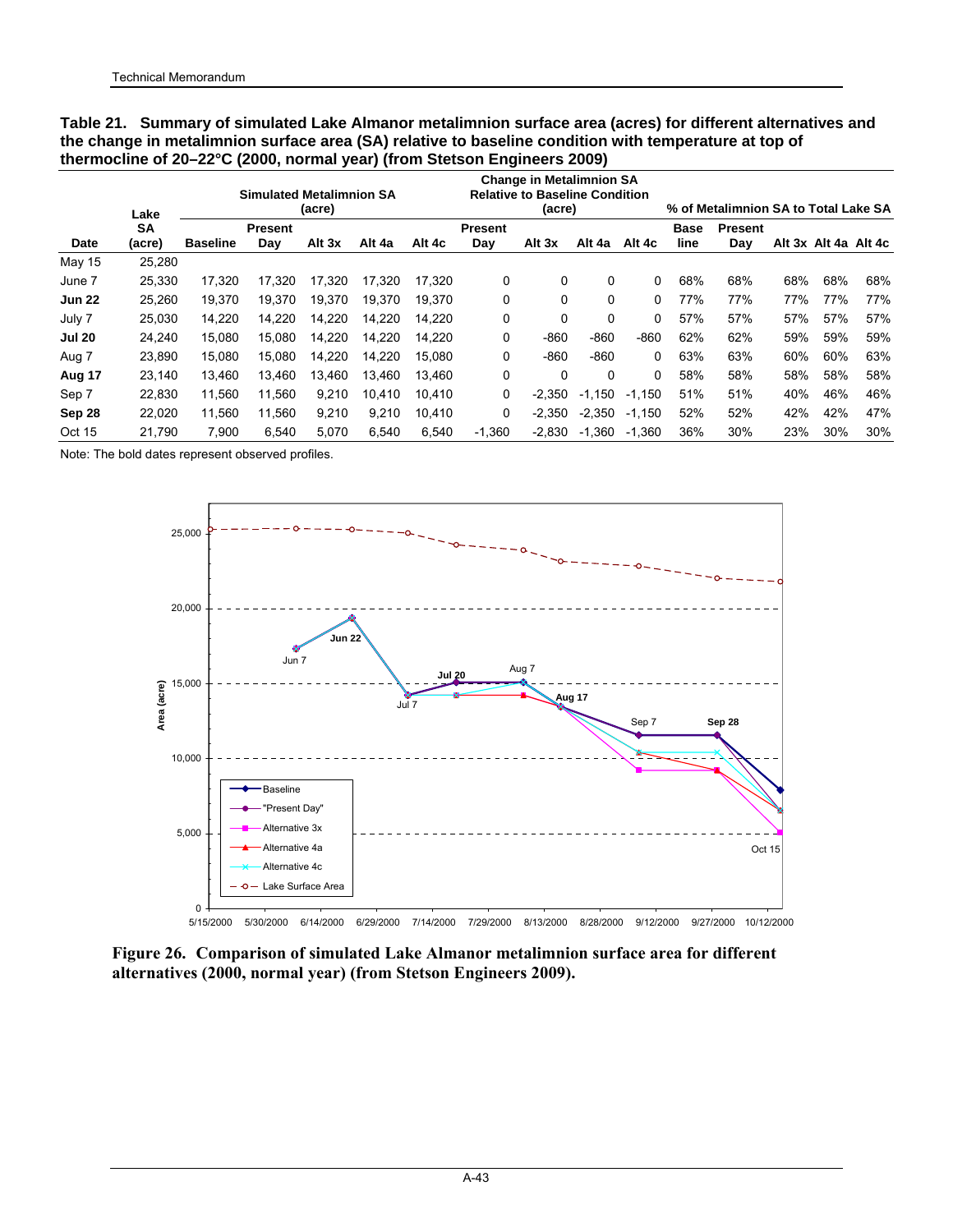| Table 22. Summary of simulated Lake Almanor metalimnion surface area (acres) for different alternatives and      |
|------------------------------------------------------------------------------------------------------------------|
| change in metalimnion surface area (SA) relative to baseline condition with temperature at top of thermocline of |
| 20–22°C (2001, critical dry year) (from Stetson Engineers 2009)                                                  |

|               | Lake                | <b>Simulated Metalimnion SA</b><br>(acre) |                       |        |        | <b>Change in Metalimnion SA</b><br><b>Relative to Baseline Condition</b><br>(acre) |                       |          | % of Metalimnion SA to Total Lake SA |            |              |                       |     |     |                      |
|---------------|---------------------|-------------------------------------------|-----------------------|--------|--------|------------------------------------------------------------------------------------|-----------------------|----------|--------------------------------------|------------|--------------|-----------------------|-----|-----|----------------------|
| Date          | <b>SA</b><br>(acre) | <b>Baseline</b>                           | <b>Present</b><br>Day | Alt 3x | Alt 4a | Alt 4c                                                                             | <b>Present</b><br>Day | Alt 3x   | Alt 4a                               | Alt 4c     | Base<br>line | <b>Present</b><br>Day |     |     | Alt 3x Alt 4a Alt 4c |
| May 15        | 21,190              | 10.410                                    | 10.410                | 10,410 | 10.410 | 10.410                                                                             | 0                     | 0        | 0                                    | 0          | 49%          | 49%                   | 49% | 49% | 49%                  |
| June 6        | 21,240              | 15,080                                    | 15.080                | 15.080 | 15.080 | 15.080                                                                             | 0                     | 0        | 0                                    | 0          | 71%          | 71%                   | 71% | 71% | 71%                  |
| <b>Jun 22</b> | 21,160              | 16.150                                    | 16.150                | 16.150 | 16.150 | 16.150                                                                             | 0                     | 0        | $\Omega$                             | 0          | 76%          | 76%                   | 76% | 76% | 76%                  |
| July 10       | 20,980              | 12.610                                    | 12.610                | 11.560 | 11.560 | 11.560                                                                             | 0                     | $-1.050$ | .050<br>$-1$                         | .050<br>-1 | 60%          | 60%                   | 55% | 55% | 55%                  |
| <b>Jul 20</b> | 20,890              | 14,220                                    | 14.220                | 14.220 | 13.460 | 14.220                                                                             | 0                     | 0        | $-760$                               | 0          | 68%          | 68%                   | 68% | 64% | 68%                  |
| Aug 9         | 20,220              | 12.610                                    | 12.610                | 12.610 | 12.610 | 12.610                                                                             | 0                     | 0        | 0                                    | 0          | 62%          | 62%                   | 62% | 62% | 62%                  |
| Aug 17        | 20,150              | 12,610                                    | 12.610                | 11.560 | 12.610 | 11.560                                                                             | 0                     | $-1,050$ |                                      | $0 -1,050$ | 63%          | 63%                   | 57% | 63% | 57%                  |
| Sep 12        | 20,040              | 7,900                                     | 7.900                 | 6.540  | 7.900  | 6.540                                                                              | 0                     | $-1,360$ | 0                                    | $-1,360$   | 39%          | 39%                   | 33% | 39% | 33%                  |
| Sep 28        | 19.910              | 9.210                                     | 7.900                 | 5.070  | 7.900  | 5.070                                                                              | $-1.310$              | $-4.140$ | $-1.310$                             | -4.140     | 46%          | 40%                   | 25% | 40% | 25%                  |
| Oct 15        | 19,230              | 510                                       | 420                   | 360    | 420    | 360                                                                                | -90                   | $-150$   | -90                                  | $-150$     | 3%           | 2%                    | 2%  | 2%  | 2%                   |



5/15/2001 5/30/2001 6/14/2001 6/29/2001 7/14/2001 7/29/2001 8/13/2001 8/28/2001 9/12/2001 9/27/2001 10/12/2001

**Figure 27. Comparison of simulated Lake Almanor metalimnion surface area for different alternatives (2001, critical dry year) (from Stetson Engineers 2009).**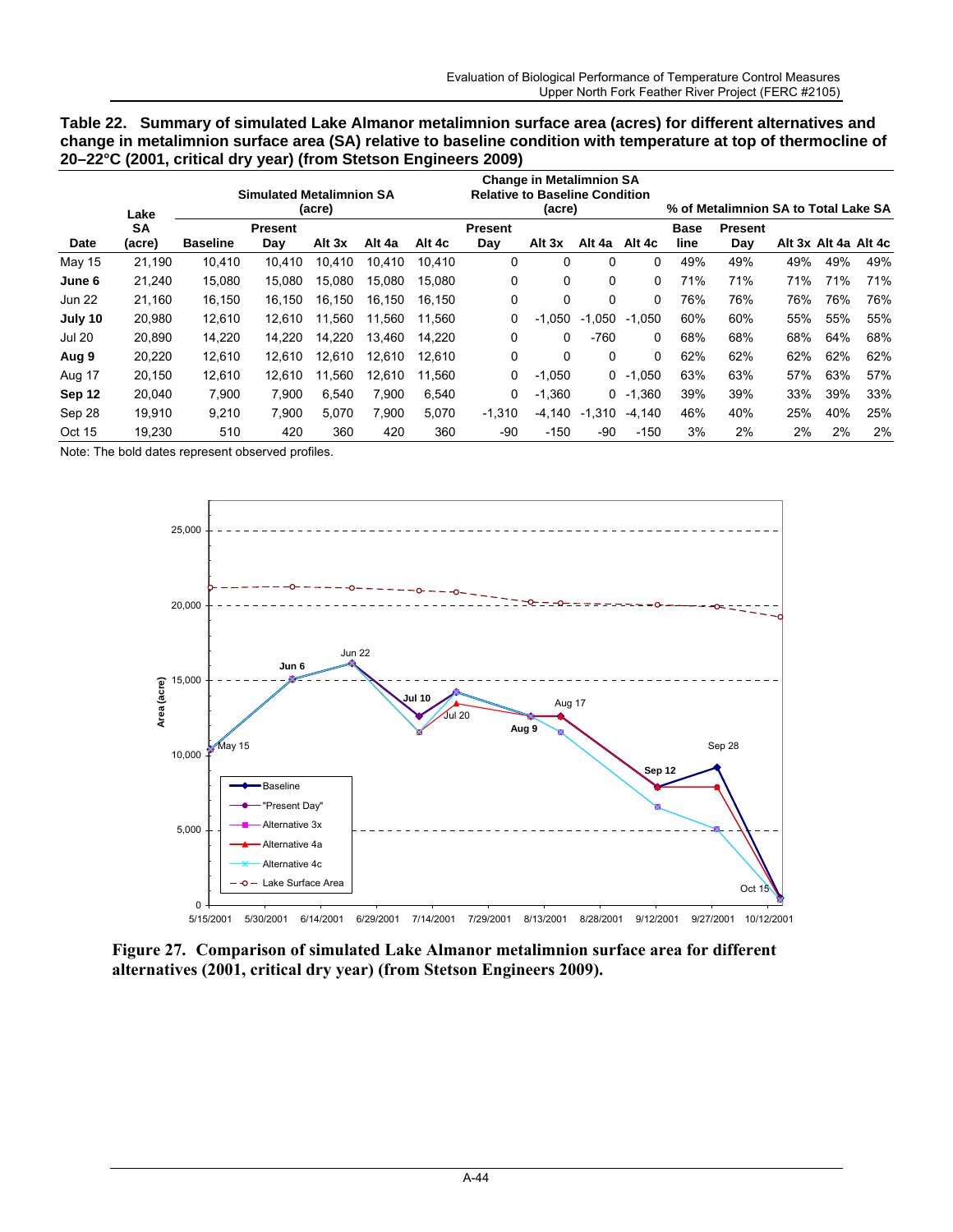

**Figure 28. Simulated water temperatures at the Butt Valley Powerhouse (PH) discharge under different alternatives, 2000 (from Stetson Engineers 2009).** 



**Figure 29. Simulated dissolved oxygen concentrations at the Butt Valley Powerhouse (PH) discharge under different alternatives, 2000 (from Stetson Engineers 2009).**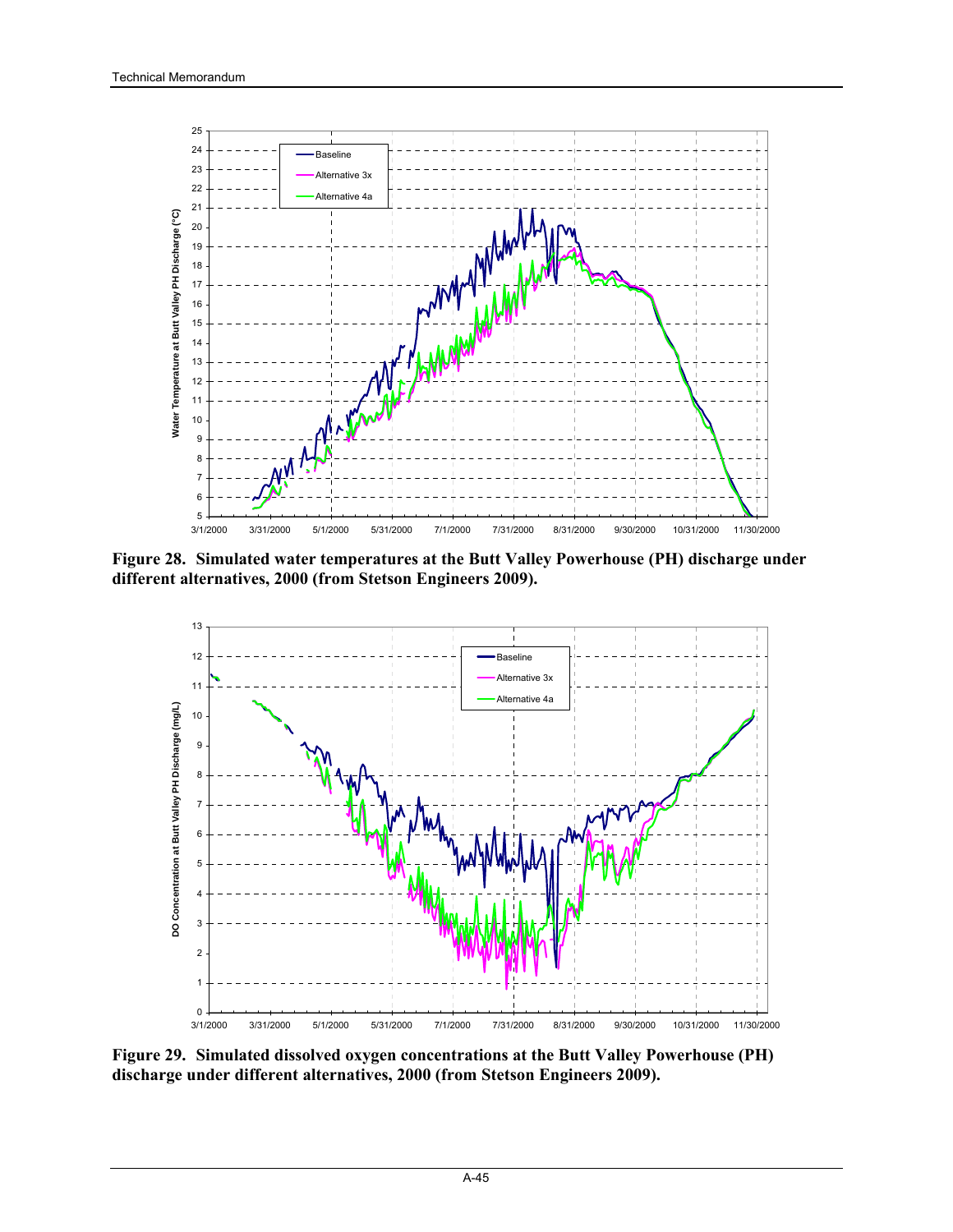

**Figure 30. Simulated water temperatures at the Butt Valley Powerhouse (PH) discharge under different alternatives, 2001 (from Stetson Engineers 2009).** 



**Figure 31. Simulated dissolved oxygen concentrations at the Butt Valley Powerhouse (PH) discharge under different alternatives, 2001 (from Stetson Engineers 2009).**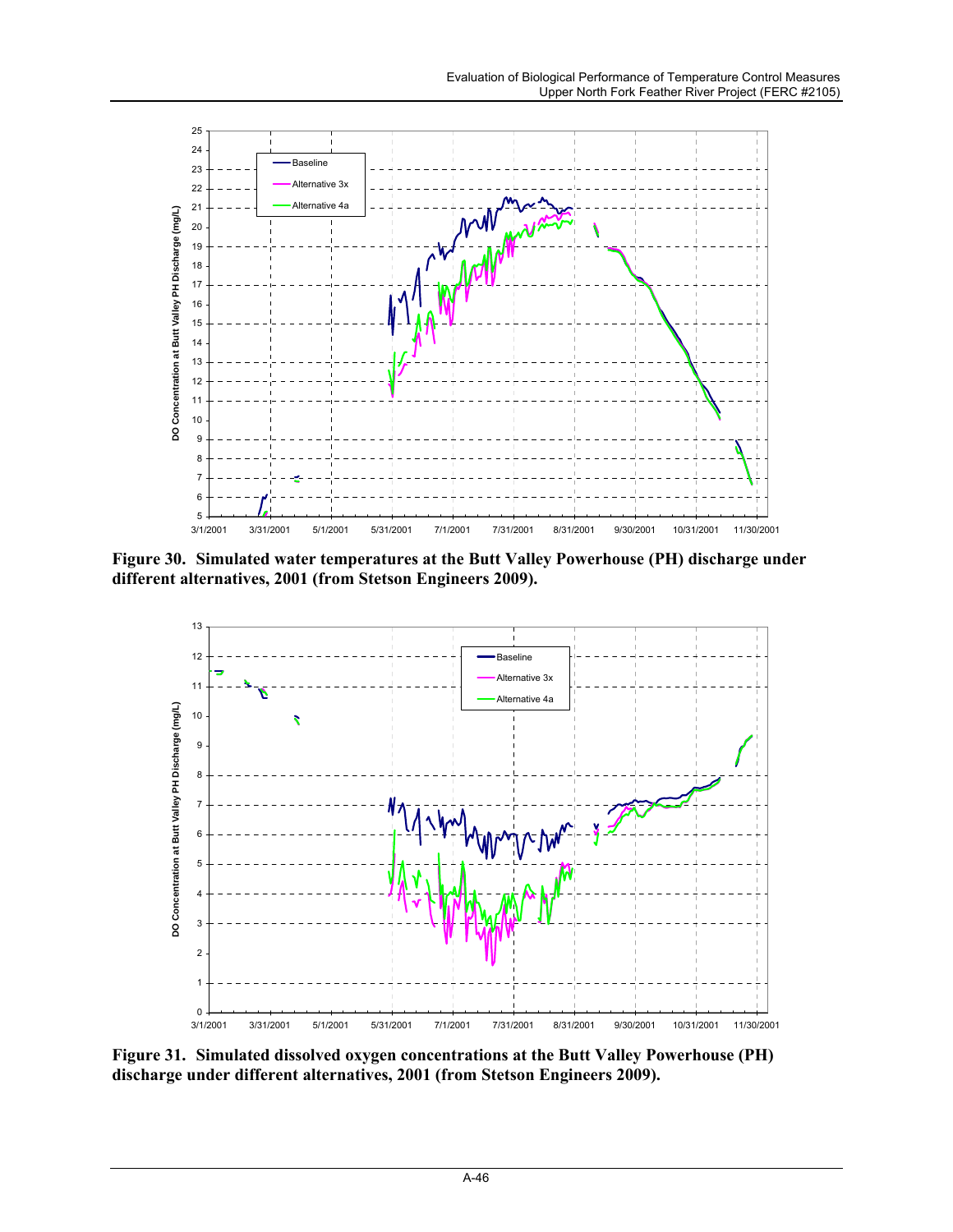| Table 23. Summary of simulated Butt Valley reservoir habitat volume (acre-ft) having water                        |
|-------------------------------------------------------------------------------------------------------------------|
| temperature $\leq 20^{\circ}$ C and DO $\geq 5$ mg/L for Alternative 4a and the change in habitat volume relative |
| to baseline condition (2000, normal year) (from Stetson Engineers 2009)                                           |

|               | <b>Total Reservoir</b>      | <b>Simulated Habitat Volume</b><br>(acre-ft) |        | Change in Alt 4a Habitat<br><b>Volume Relative to</b> | % of Habitat Volume to Total<br><b>Reservoir Storage</b> |        |
|---------------|-----------------------------|----------------------------------------------|--------|-------------------------------------------------------|----------------------------------------------------------|--------|
| Date          | <b>Storage</b><br>(acre-ft) | <b>Baseline</b>                              | Alt 4a | <b>Baseline Condition</b><br>(acre-ft)                | <b>Baseline</b>                                          | Alt 4a |
| May 15        | 34,270                      | 33.980                                       | 34,270 | 290                                                   | 99%                                                      | 100%   |
| June 7        | 33,790                      | 31.420                                       | 33,420 | 2.000                                                 | 93%                                                      | 99%    |
| <b>Jun 22</b> | 32.410                      | 24.190                                       | 21.500 | $-2.690$                                              | 75%                                                      | 66%    |
| July 7        | 36.790                      | 33.510                                       | 26.460 | $-7.050$                                              | 91%                                                      | 72%    |
| <b>Jul 20</b> | 37.390                      | 17.690                                       | 22.680 | 4.990                                                 | 47%                                                      | 61%    |
| Aug 7         | 37,190                      | 2.970                                        | 7.710  | 4,740                                                 | 8%                                                       | 21%    |
| Aug 17        | 38,570                      | 2.170                                        | 12.310 | 10.140                                                | 6%                                                       | 32%    |
| Sep 7         | 41.260                      | 41.090                                       | 41.110 | 20                                                    | 100%                                                     | 100%   |
| Sep 28        | 34.710                      | 34.600                                       | 34.710 | 110                                                   | 100%                                                     | 100%   |



**Figure 32. Comparison of simulated Butt Valley reservoir habitat volume having water temperature** ≤ **20**°**C and DO** ≥ **5 mg/L for Alternative 4a (2000, normal year) (from Stetson Engineers 2009).**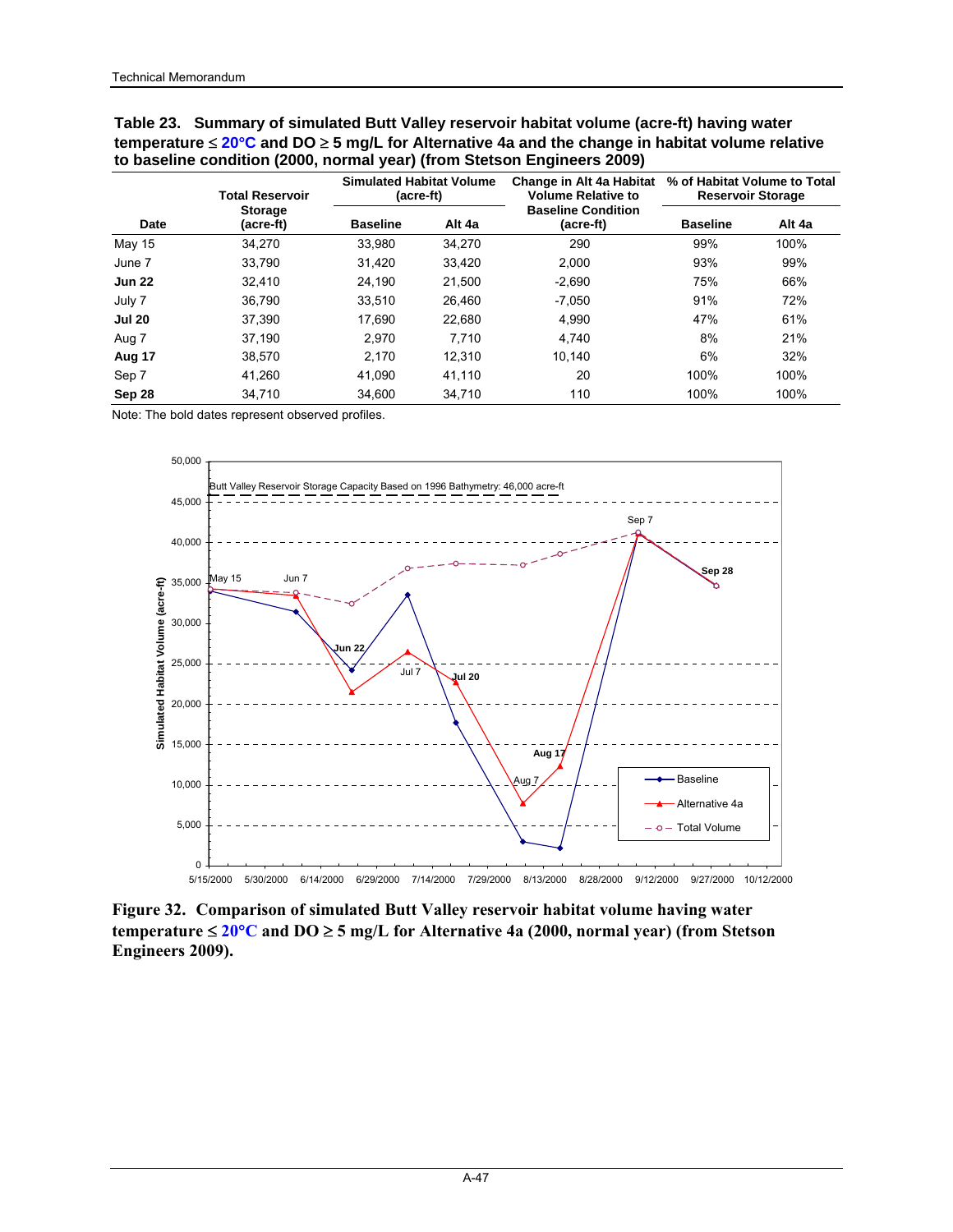| Table 24. Summary of simulated Butt Valley reservoir habitat volume (acre-ft) having water                        |  |
|-------------------------------------------------------------------------------------------------------------------|--|
| temperature $\leq 21^{\circ}$ C and DO $\geq 5$ mg/L for Alternative 4a and the change in habitat volume relative |  |
| to baseline condition (2000, normal year) (from Stetson Engineers 2009)                                           |  |

|               | <b>Total Reservoir</b>      | <b>Simulated Habitat Volume</b> | (acre-ft) | Change in Alt 4a Habitat<br><b>Volume Relative to</b><br><b>Baseline Condition</b><br>(acre-ft) | % of Habitat Volume to Total<br><b>Reservoir Storage</b> |        |  |
|---------------|-----------------------------|---------------------------------|-----------|-------------------------------------------------------------------------------------------------|----------------------------------------------------------|--------|--|
| Date          | <b>Storage</b><br>(acre-ft) | <b>Baseline</b>                 | Alt 4a    |                                                                                                 | <b>Baseline</b>                                          | Alt 4a |  |
| May 15        | 34,270                      | 33.980                          | 34,270    | 290                                                                                             | 99%                                                      | 100%   |  |
| June 7        | 33.790                      | 31.420                          | 33,420    | 2.000                                                                                           | 93%                                                      | 99%    |  |
| <b>Jun 22</b> | 32.410                      | 28.400                          | 24,980    | $-3,420$                                                                                        | 88%                                                      | 77%    |  |
| July 7        | 36.790                      | 34.380                          | 27.080    | $-7.300$                                                                                        | 93%                                                      | 74%    |  |
| <b>Jul 20</b> | 37.390                      | 32.360                          | 26.250    | $-6.110$                                                                                        | 87%                                                      | 70%    |  |
| Aug 7         | 37.190                      | 16.340                          | 16.010    | $-330$                                                                                          | 44%                                                      | 43%    |  |
| Aug 17        | 38.570                      | 34.170                          | 27.290    | $-6.880$                                                                                        | 89%                                                      | 71%    |  |
| Sep 7         | 41.260                      | 41.090                          | 41.110    | 20                                                                                              | 100%                                                     | 100%   |  |
| Sep 28        | 34.710                      | 34.600                          | 34.710    | 110                                                                                             | 100%                                                     | 100%   |  |



**Figure 33. Comparison of simulated Butt Valley reservoir habitat volume having water temperature** ≤ **21**°**C and DO** ≥ **5 mg/L for Alternative 4a (2000, normal year) (from Stetson Engineers 2009).**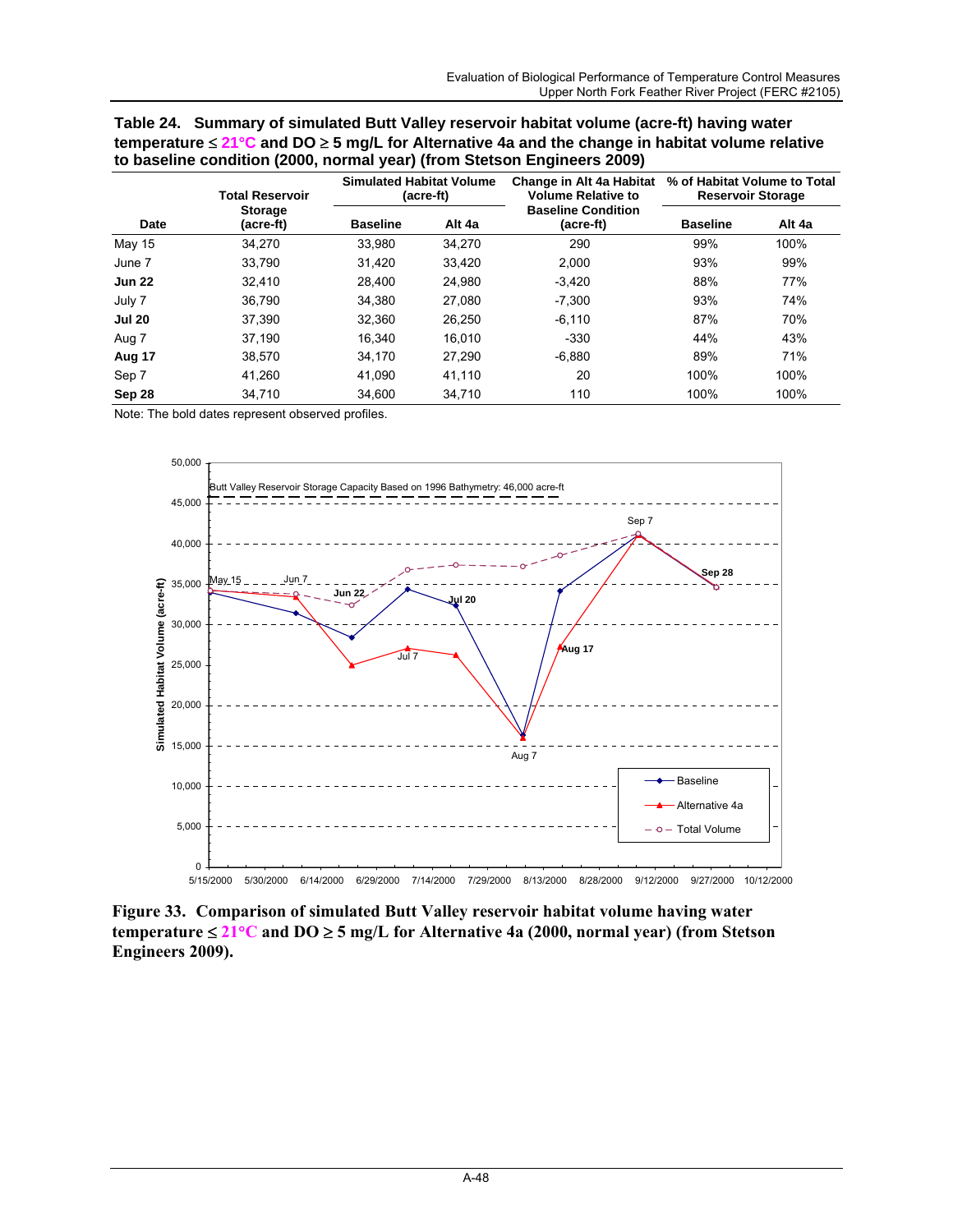| Table 25. Summary of simulated Butt Valley reservoir habitat volume (acre-ft) having water                        |
|-------------------------------------------------------------------------------------------------------------------|
| temperature $\leq 22^{\circ}$ C and DO $\geq 5$ mg/L for Alternative 4a and the change in habitat volume relative |
| to baseline condition (2000, normal year) (from Stetson Engineers 2009)                                           |

|               | <b>Total Reservoir</b>      | <b>Simulated Habitat Volume</b><br>(acre-ft) |        | Change in Alt 4a Habitat<br><b>Volume Relative to</b> | % of Habitat Volume to Total<br><b>Reservoir Storage</b> |        |
|---------------|-----------------------------|----------------------------------------------|--------|-------------------------------------------------------|----------------------------------------------------------|--------|
| Date          | <b>Storage</b><br>(acre-ft) | <b>Baseline</b>                              | Alt 4a | <b>Baseline Condition</b><br>(acre-ft)                | <b>Baseline</b>                                          | Alt 4a |
| May 15        | 34.270                      | 33.980                                       | 34,270 | 290                                                   | 99%                                                      | 100%   |
| June 7        | 33.790                      | 31.420                                       | 33.420 | 2.000                                                 | 93%                                                      | 99%    |
| <b>Jun 22</b> | 32.410                      | 29.980                                       | 28.700 | $-1.280$                                              | 93%                                                      | 89%    |
| July 7        | 36.790                      | 34.380                                       | 27.080 | $-7.300$                                              | 93%                                                      | 74%    |
| <b>Jul 20</b> | 37.390                      | 33.340                                       | 26.250 | $-7.090$                                              | 89%                                                      | 70%    |
| Aug 7         | 37.190                      | 32.420                                       | 26.740 | $-5.680$                                              | 87%                                                      | 72%    |
| Aug 17        | 38.570                      | 36.120                                       | 27.290 | $-8.830$                                              | 94%                                                      | 71%    |
| Sep 7         | 41.260                      | 41.090                                       | 41.110 | 20                                                    | 100%                                                     | 100%   |
| Sep 28        | 34.710                      | 34.600                                       | 34.710 | 110                                                   | 100%                                                     | 100%   |



**Figure 34. Comparison of simulated Butt Valley reservoir habitat volume having water temperature** ≤ **22**°**C and DO** ≥ **5 mg/L for Alternative 4A (2000, normal year) (from Stetson Engineers 2009).**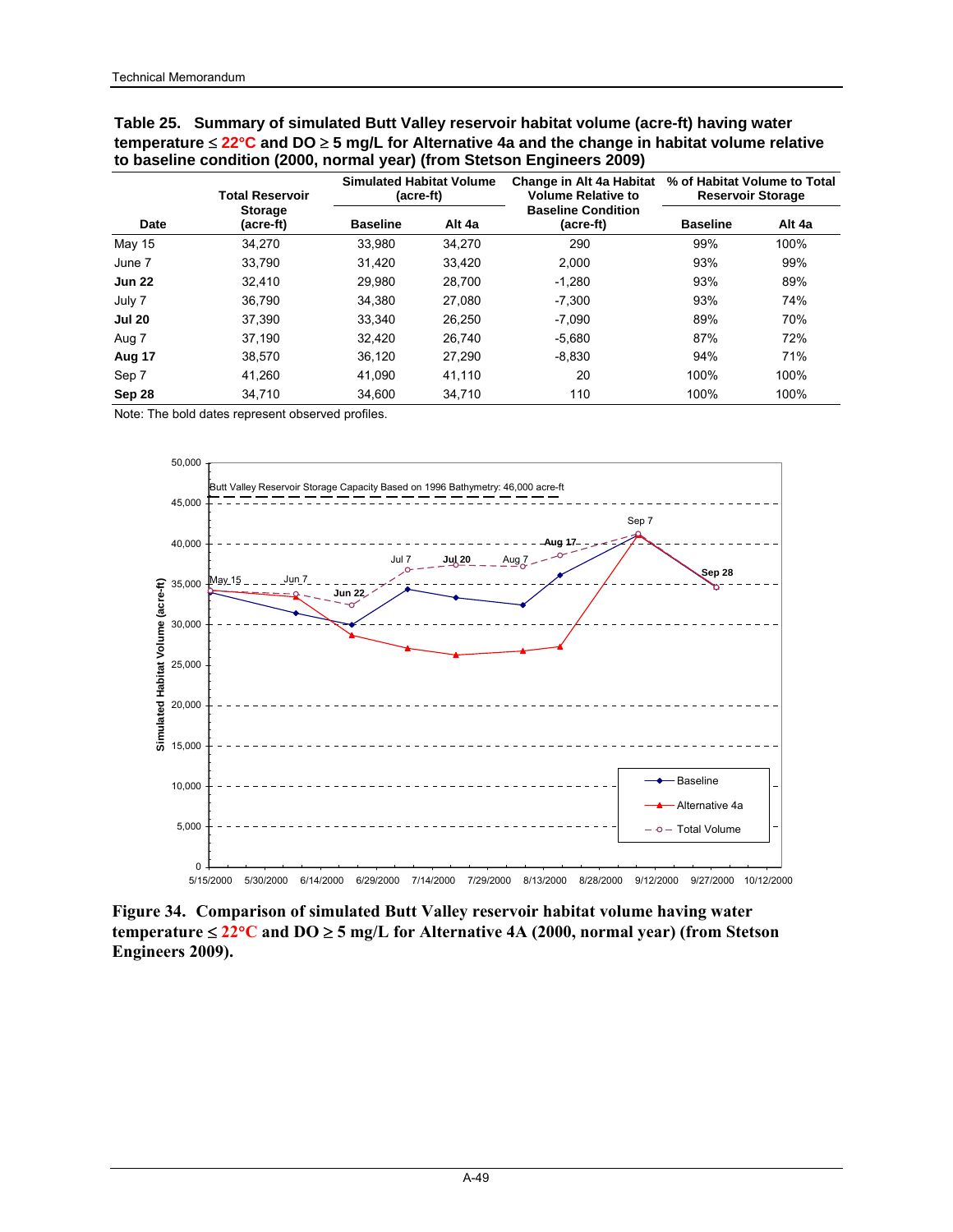| Table 26. Summary of simulated Butt Valley reservoir habitat volume (acre-ft) having water                       |
|------------------------------------------------------------------------------------------------------------------|
| temperature $\leq 20^{\circ}$ C and DO $\geq 5$ mg/L for Alternative 4a and change in habitat volume relative to |
| baseline condition (2001, critical dry year) (from Stetson Engineers 2009)                                       |

|               | <b>Total Reservoir</b>      | <b>Simulated Habitat Volume</b><br>(acre-ft) |        | Change in Alt 4a Habitat<br><b>Volume Relative to</b> | % of Habitat Volume to Total<br><b>Reservoir Storage</b> |        |  |
|---------------|-----------------------------|----------------------------------------------|--------|-------------------------------------------------------|----------------------------------------------------------|--------|--|
| Date          | <b>Storage</b><br>(acre-ft) | <b>Baseline</b>                              | Alt 4a | <b>Baseline Condition</b><br>(acre-ft)                | <b>Baseline</b>                                          | Alt 4a |  |
| May 15        | 38,210                      | 38.160                                       | 38,150 | $-10$                                                 | 100%                                                     | 100%   |  |
| June 6        | 41.400                      | 39.550                                       | 39,780 | 230                                                   | 96%                                                      | 96%    |  |
| <b>Jun 22</b> | 39,840                      | 15,660                                       | 17,830 | 2,170                                                 | 39%                                                      | 45%    |  |
| July 11       | 40,530                      | 5,290                                        | 9,010  | 3,720                                                 | 13%                                                      | 22%    |  |
| <b>Jul 20</b> | 40.490                      | 1.040                                        | 4,030  | 2,990                                                 | 3%                                                       | 10%    |  |
| Aug 7         | 36.840                      | 0                                            | 50     | 50                                                    | 0%                                                       | $0\%$  |  |
| Aug 20        | 34,980                      | 0                                            | 20     | 20                                                    | 0%                                                       | 0%     |  |



**Figure 35. Comparison of simulated Butt Valley reservoir habitat volume having water temperature** ≤ **20**°**C and DO** ≥ **5 mg/L for Alternative 4a (2001, critical dry year) (from Stetson Engineers 2009).**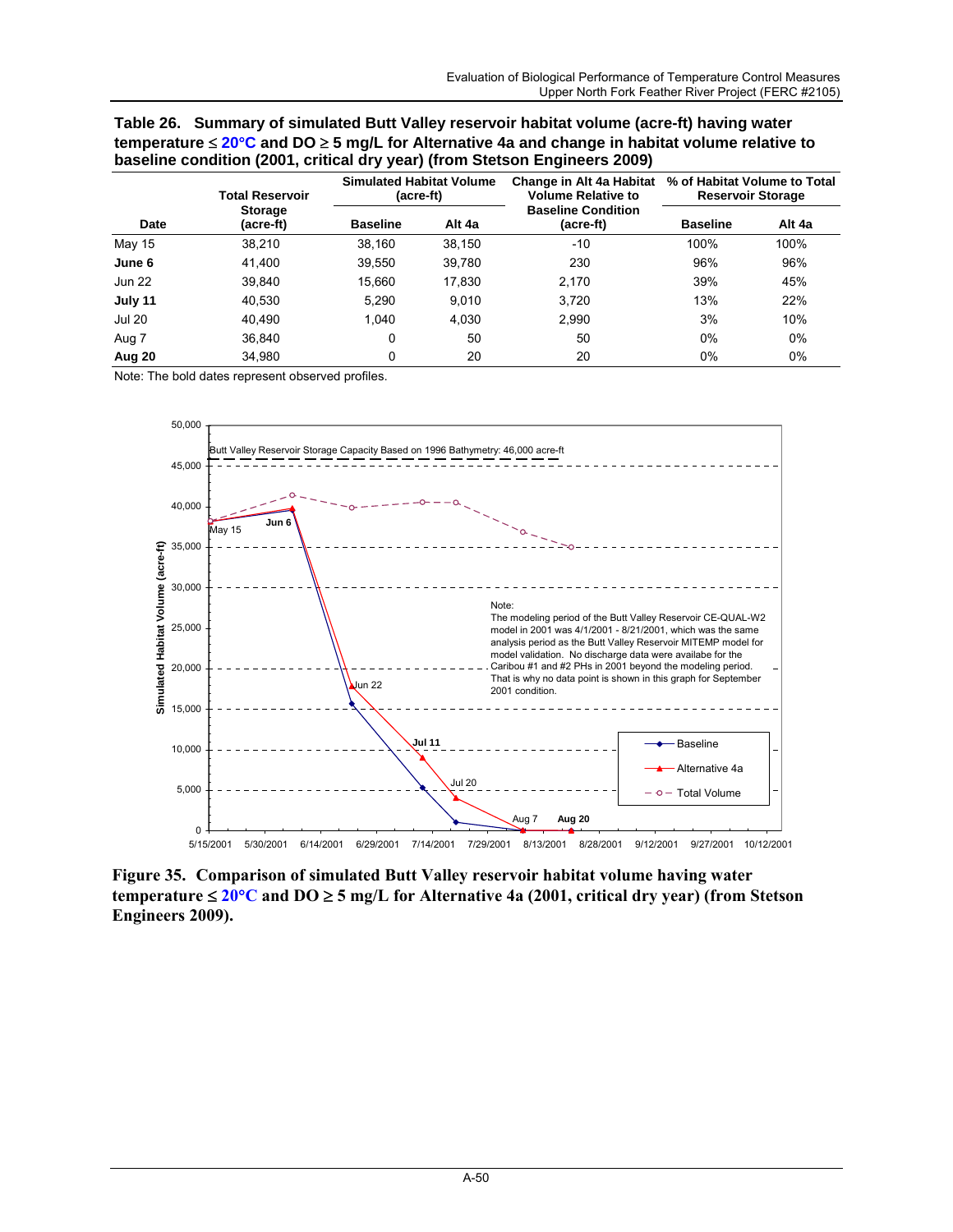## **Table 27. Summary of simulated Butt Valley reservoir habitat volume (acre-ft) having water temperature** ≤ **21**°**C and DO** ≥ **5 mg/L for Alternative 4a and change in habitat volume relative to baseline condition (2001, critical dry year) (from Stetson Engineers 2009)**

|               | <b>Total Reservoir</b>      | <b>Simulated Habitat Volume</b><br>(acre-ft) |        | Change in Alt 4a Habitat<br><b>Volume Relative to</b> | % of Habitat Volume to Total<br><b>Reservoir Storage</b> |        |  |
|---------------|-----------------------------|----------------------------------------------|--------|-------------------------------------------------------|----------------------------------------------------------|--------|--|
| Date          | <b>Storage</b><br>(acre-ft) | <b>Baseline</b>                              | Alt 4a | <b>Baseline Condition</b><br>(acre-ft)                | <b>Baseline</b>                                          | Alt 4a |  |
| May 15        | 38,210                      | 38.160                                       | 38,150 | $-10$                                                 | 100%                                                     | 100%   |  |
| June 6        | 41.400                      | 40.220                                       | 39,950 | $-270$                                                | 97%                                                      | 96%    |  |
| <b>Jun 22</b> | 39.840                      | 24.890                                       | 24,690 | $-200$                                                | 62%                                                      | 62%    |  |
| July 11       | 40,530                      | 14.980                                       | 20.010 | 5.030                                                 | 37%                                                      | 49%    |  |
| <b>Jul 20</b> | 40.490                      | 10.870                                       | 17,370 | 6.500                                                 | 27%                                                      | 43%    |  |
| Aug 7         | 36.840                      | 210                                          | 4.670  | 4,460                                                 | 1%                                                       | 13%    |  |
| Aug 20        | 34,980                      | 910                                          | 4,330  | 3,420                                                 | 3%                                                       | 12%    |  |



**Figure 36. Comparison of simulated Butt Valley reservoir habitat volume having water temperature** ≤ **21**°**C and DO** ≥ **5 mg/L for Alternative 4a (2001, critical dry year) (from Stetson Engineers 2009).**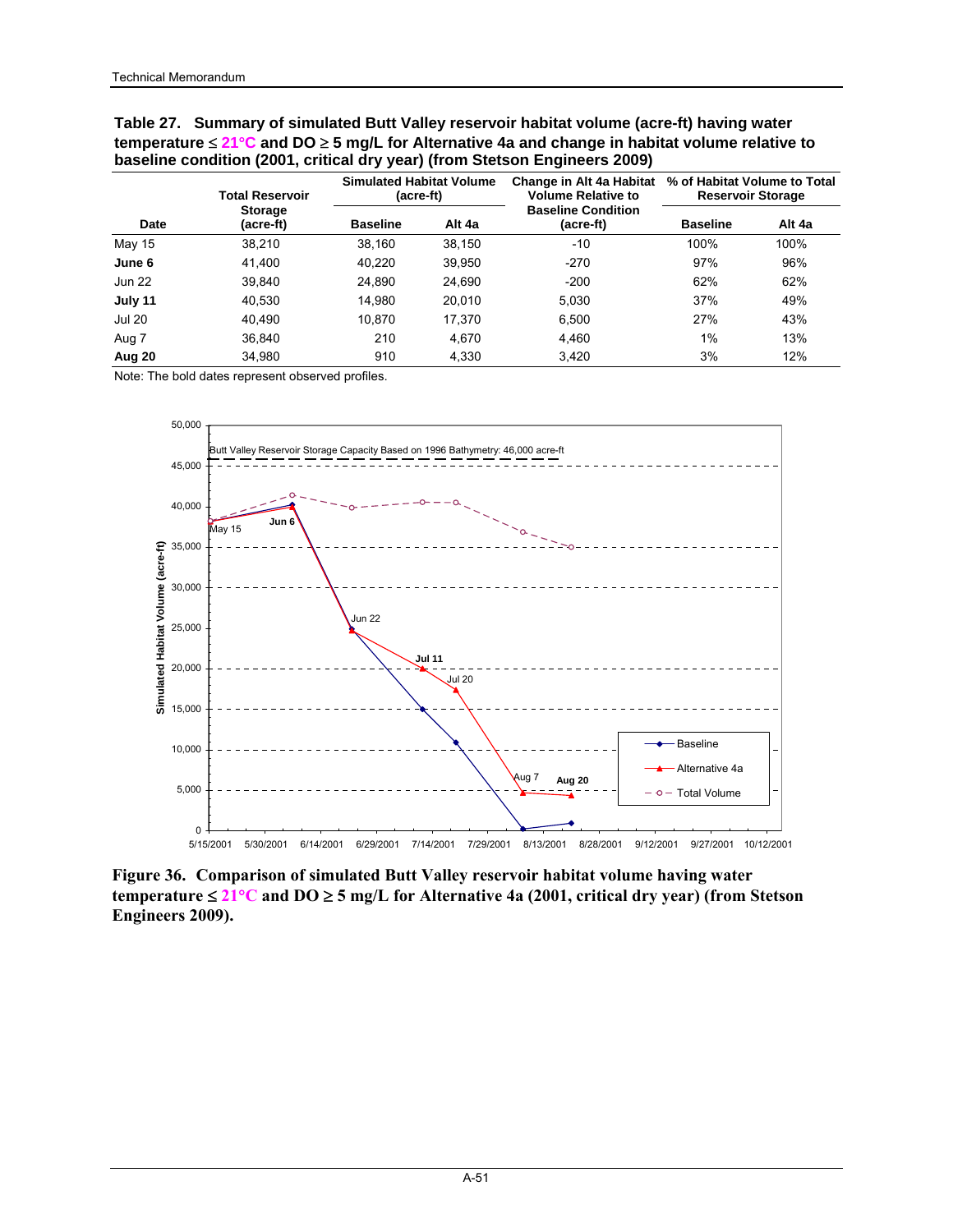| Table 28. Summary of simulated Butt Valley reservoir habitat volume (acre-ft) having water                       |
|------------------------------------------------------------------------------------------------------------------|
| temperature $\leq 22^{\circ}$ C and DO $\geq 5$ mg/L for Alternative 4a and change in habitat volume relative to |
| baseline condition (2001, critical year) (from Stetson Engineers 2009)                                           |

|               | <b>Total Reservoir</b>      | <b>Simulated Habitat Volume</b><br>(acre-ft) |        | Change in Alt 4a Habitat<br><b>Volume Relative to</b> | % of Habitat Volume to Total<br><b>Reservoir Storage</b> |        |
|---------------|-----------------------------|----------------------------------------------|--------|-------------------------------------------------------|----------------------------------------------------------|--------|
| <b>Date</b>   | <b>Storage</b><br>(acre-ft) | <b>Baseline</b>                              | Alt 4a | <b>Baseline Condition</b><br>(acre-ft)                | <b>Baseline</b>                                          | Alt 4a |
| May 15        | 38.210                      | 38,160                                       | 38,150 | $-10$                                                 | 100%                                                     | 100%   |
| June 6        | 41,400                      | 40.220                                       | 39,950 | $-270$                                                | 97%                                                      | 96%    |
| <b>Jun 22</b> | 39.840                      | 35.140                                       | 35,020 | $-120$                                                | 88%                                                      | 88%    |
| July 11       | 40.530                      | 37.560                                       | 36,210 | $-1,350$                                              | 93%                                                      | 89%    |
| <b>Jul 20</b> | 40.490                      | 35.920                                       | 35,680 | $-240$                                                | 89%                                                      | 88%    |
| Aug 7         | 36.840                      | 21.110                                       | 29.070 | 7,960                                                 | 57%                                                      | 79%    |
| Aug 20        | 34,980                      | 31,210                                       | 30,970 | $-240$                                                | 89%                                                      | 89%    |



**Figure 37. Comparison of simulated Butt Valley reservoir habitat volume having water temperature** ≤ **22**°**C and DO** ≥ **5 mg/L for Alternative 4a (2001, critical dry year) (from Stetson Engineers 2009).**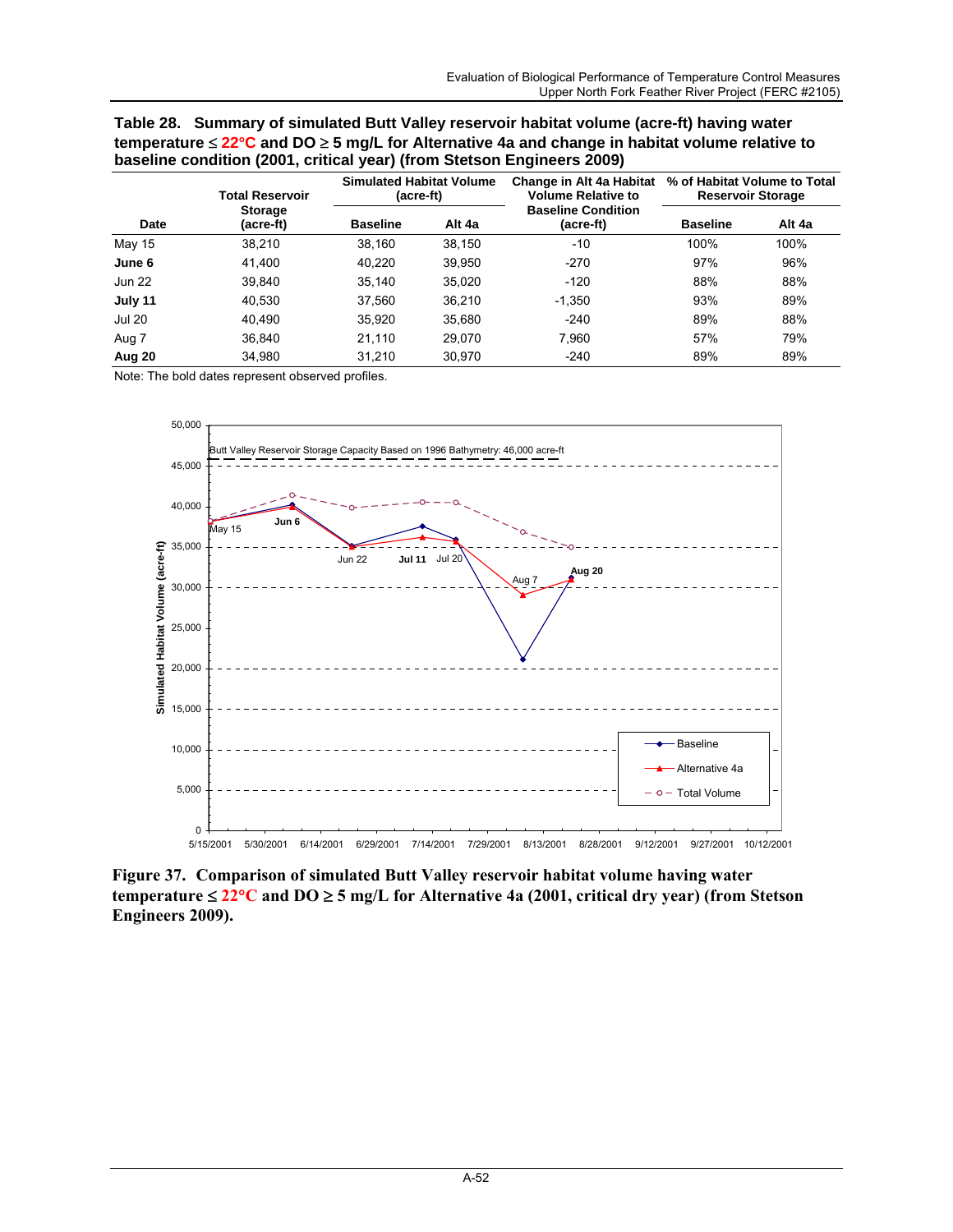| Table 29. Summary of primary impacts to aquatic resources in Lake Almanor and recommended mitigation measures for alternative |
|-------------------------------------------------------------------------------------------------------------------------------|
| combinations of temperature control measures for the Upper North Fork Feather River Project (FERC Project No. 2105)           |

| <b>TEMPERATURE</b><br><b>CONTROL</b><br><b>ALTERNATIVE</b> | <b>IMPACT AND SIGNIFICANCE</b>                                                                                                                                                                                                                                                                                                                                                                                    | <b>RECOMMENDED MITIGATION</b>                                                                                                                                                                                                                                                                                                                                                                                                 |
|------------------------------------------------------------|-------------------------------------------------------------------------------------------------------------------------------------------------------------------------------------------------------------------------------------------------------------------------------------------------------------------------------------------------------------------------------------------------------------------|-------------------------------------------------------------------------------------------------------------------------------------------------------------------------------------------------------------------------------------------------------------------------------------------------------------------------------------------------------------------------------------------------------------------------------|
| 3 and 3x                                                   | 1) Reduces coldwater (≤20°C) refugia habitat volume by 27% from baseline in<br>normal water year in August, resulting in only a 1% reduction in proportion of<br>coldwater refugia to lakewide volume and a 3% reduction in proportion of<br>coldwater refugia to lakewide surface area - Less than significant.                                                                                                  | None                                                                                                                                                                                                                                                                                                                                                                                                                          |
|                                                            | 2) Coldwater refugia ≤20°C declines to zero in August of critical dry water years;<br>reduces coldwater (≤21°C) refugial habitat volume by 65% from baseline in critical<br>dry water year in August, resulting in a 3% reduction in proportion of coldwater<br>refugia to lakewide volume and an 8% reduction in proportion of coldwater refugia<br>to lakewide surface area - Potentially significant.          | Limnological monitoring program; annual stocking of<br>limnologically-compatible trout strains, with high<br>temperature tolerance; increased trout stocking rate<br>after critical dry water years would reduce impact to<br>less than significant.                                                                                                                                                                          |
|                                                            | 3) Reduction in entrainment and transport of forage fish to Butt Valley reservoir<br>caused by operation of a thermal curtain at Prattville intake - Less than<br>significant.                                                                                                                                                                                                                                    | None                                                                                                                                                                                                                                                                                                                                                                                                                          |
|                                                            | 4) In-water construction for installation of thermal curtain and supporting<br>infrastructure at Prattville intake, dredging of submerged levees, installation of<br>bulkhead-mounted slide gates on Canyon Dam outlet tower, and pumping or<br>siphoning water to maintain instream flows during Canyon Dam gate and tunnel<br>modification - Potentially significant.                                           | These impacts would be reduced to less than<br>significant with implementation of construction site<br>stormwater best management practices (BMPs),<br>hazardous materials management and containment<br>BMPs, sediment fences and curtains to contain<br>dredging spoils and use of geotextile fabric on lake<br>bed to minimize sediment disturbance, and<br>appropriate fish screens fitted to pumps and siphon<br>inlets. |
| 4a and 4b                                                  | 1) Reduces coldwater (≤20°C) refugia habitat volume by 21% from baseline in<br>normal water year in August, resulting in only a 1% reduction in proportion of<br>coldwater refugia to lakewide volume and a 3% reduction in proportion of<br>coldwater refugia to lakewide surface area - Less than significant.                                                                                                  | None                                                                                                                                                                                                                                                                                                                                                                                                                          |
|                                                            | 2) Coldwater refugia ≤20°C declines to zero in August of critical dry water years;<br>reduces coldwater (≤21°C) refugial habitat volume by 37% from baseline in critical<br>dry water year in August, resulting in a 2% reduction in proportion of coldwater<br>refugia to lakewide volume but no measureable reduction in proportion of<br>coldwater refugia to lakewide surface area - Potentially significant. | Limnological monitoring program; annual stocking of<br>limnologically-compatible trout strains, with high<br>temperature tolerance; increased trout stocking rate<br>after critical dry water years would reduce impact to<br>less than significant.                                                                                                                                                                          |
|                                                            | 3) Reduction in entrainment and transport of forage fish to Butt Valley reservoir<br>caused by operation of a thermal curtain at Prattville intake - Less than<br>significant.                                                                                                                                                                                                                                    | None                                                                                                                                                                                                                                                                                                                                                                                                                          |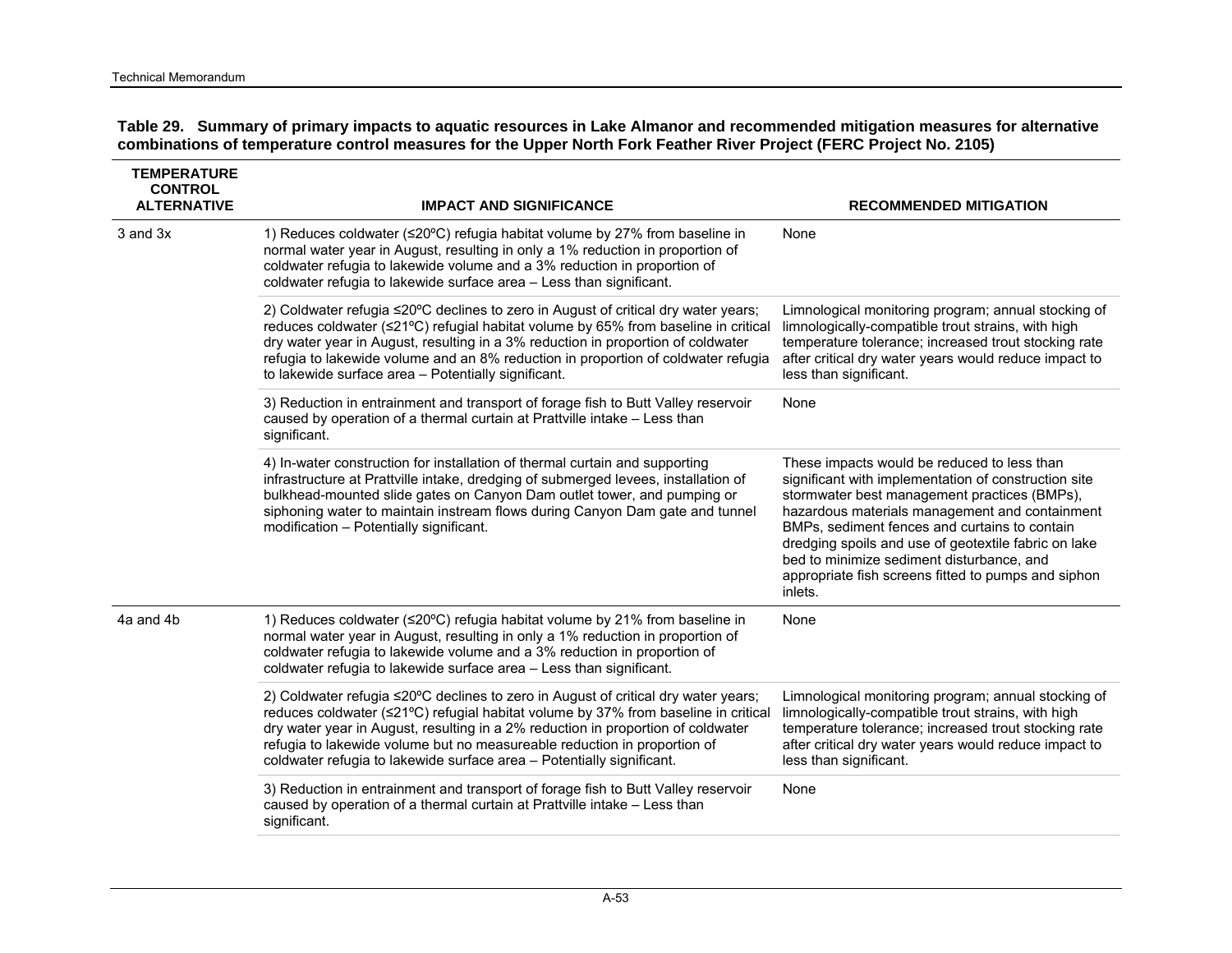| Table 29. Summary of primary impacts to aquatic resources in Lake Almanor and recommended mitigation measures for alternative |  |
|-------------------------------------------------------------------------------------------------------------------------------|--|
| combinations of temperature control measures for the Upper North Fork Feather River Project (FERC Project No. 2105)           |  |

| <b>TEMPERATURE</b><br><b>CONTROL</b><br><b>ALTERNATIVE</b> | <b>IMPACT AND SIGNIFICANCE</b>                                                                                                                                                                                                                                                                                                                                                                                 | <b>RECOMMENDED MITIGATION</b>                                                                                                                                                                                                                                                                                                                                                                  |  |
|------------------------------------------------------------|----------------------------------------------------------------------------------------------------------------------------------------------------------------------------------------------------------------------------------------------------------------------------------------------------------------------------------------------------------------------------------------------------------------|------------------------------------------------------------------------------------------------------------------------------------------------------------------------------------------------------------------------------------------------------------------------------------------------------------------------------------------------------------------------------------------------|--|
|                                                            | 4) In-water construction for installation of thermal curtain and supporting<br>infrastructure at Prattville intake, installation of bulkhead-mounted slide gates on<br>Canyon Dam outlet tower, and pumping or siphoning water to maintain instream<br>flows during Canyon Dam gate and tunnel modification - Potentially significant.                                                                         | These impacts would be reduced to less than<br>significant with implementation of construction site<br>stormwater BMPs, hazardous materials management<br>and containment BMPs, sediment fences and<br>curtains to contain dredging spoils and use of<br>geotextile fabric on lake bed to minimize sediment<br>disturbance, and appropriate fish screens fitted to<br>pumps and siphon inlets. |  |
| 4c and 4d                                                  | 1) Reduces coldwater (≤20°C) refugia habitat volume by 14% from baseline in<br>normal water year in August, resulting in only a 1% reduction in proportion of<br>coldwater refugia to lakewide volume but no measureable reduction in proportion<br>of coldwater refugia to lakewide surface area - Less than significant.                                                                                     | None                                                                                                                                                                                                                                                                                                                                                                                           |  |
|                                                            | 2) Coldwater refugia $\leq$ 20°C declines to zero in August of critical dry water years;<br>reduces coldwater (≤21°C) refugial habitat volume by 44% from baseline in critical<br>dry water year in August, resulting in a 2% reduction in proportion of coldwater<br>refugia to lakewide volume and an 8% reduction in proportion of coldwater refugia<br>to lakewide surface area - Potentially significant. | Limnological monitoring program; annual stocking of<br>limnologically-compatible trout strains, with high<br>temperature tolerance; increased trout stocking rate<br>after critical dry water years would reduce impact to<br>less than significant.                                                                                                                                           |  |
|                                                            | 3) In-water construction for installation of bulkhead-mounted slide gates on<br>Canyon Dam outlet tower, and pumping or siphoning water to maintain instream<br>flows during Canyon Dam gate and tunnel modification - Potentially significant.                                                                                                                                                                | These impacts would be reduced to less than<br>significant with implementation of construction site<br>stormwater BMPs, hazardous materials management<br>and containment BMPs, and appropriate fish screens<br>fitted to pumps and siphon inlets.                                                                                                                                             |  |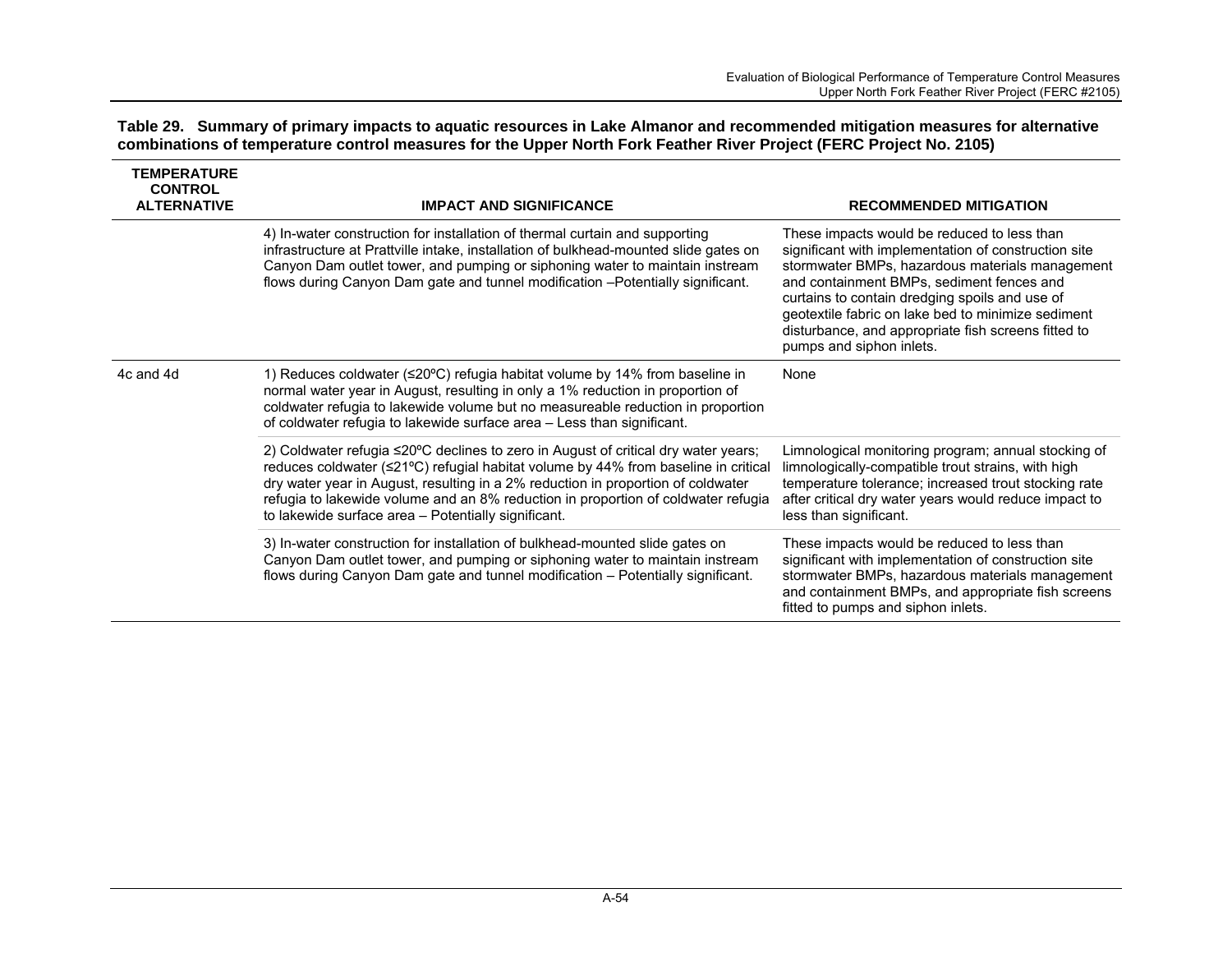| Table 30. Summary of primary impacts to aquatic resources in Butt Valley reservoir and recommended mitigation measures for      |
|---------------------------------------------------------------------------------------------------------------------------------|
| alternative temperature control combinations of measures for the Upper North Fork Feather River Project (FERC Project No. 2105) |

| <b>TEMPERATURE</b><br><b>CONTROL</b><br><b>ALTERNATIVE</b> | <b>IMPACT AND SIGNIFICANCE</b>                                                                                                                                                                                                                                                                                          | <b>RECOMMENDED MITIGATION</b>                                                                                                                                                                                                                                                                                                                           |
|------------------------------------------------------------|-------------------------------------------------------------------------------------------------------------------------------------------------------------------------------------------------------------------------------------------------------------------------------------------------------------------------|---------------------------------------------------------------------------------------------------------------------------------------------------------------------------------------------------------------------------------------------------------------------------------------------------------------------------------------------------------|
| 3 and 3x                                                   | 1) Reduces dissolved oxygen levels in the Butt Valley Powerhouse<br>discharge to 2-3mg/L in July and August - Potentially significant.                                                                                                                                                                                  | Aeration or re-oxygenation of water diverted in Butt Valley pipeline<br>or at powerhouse tailrace would reduce this impact to less than<br>significant.                                                                                                                                                                                                 |
|                                                            | 2) Impact to coldwater refuge would be similar to or less than that<br>analyzed for Alternative 4a - Less than significant.                                                                                                                                                                                             | None                                                                                                                                                                                                                                                                                                                                                    |
|                                                            | 3) In-water construction for installation of thermal curtain and<br>supporting infrastructure at Caribou intakes - Potentially significant.                                                                                                                                                                             | These impacts would be reduced to less than significant with<br>implementation of construction site stormwater best management<br>practices (BMPs) hazardous materials management and<br>containment BMPs, and sediment fences and curtains to contain<br>dredging spoils and use of geotextile fabric on lake bed to<br>minimize sediment disturbance. |
| 4a and 4b                                                  | 1) Reduces dissolved oxygen levels in the Butt Valley Powerhouse<br>discharge to 2–3mg/L in July and August – Potentially significant.                                                                                                                                                                                  | Aeration or re-oxygenation of water diverted in Butt Valley pipeline<br>or at powerhouse tailrace would reduce this impact to less than<br>significant.                                                                                                                                                                                                 |
|                                                            | 2) Coldwater refugial volume ≤20°C declines by 11 to 21% compared<br>to baseline in late-June and early-July of normal water years, but is<br>greater than baseline (no action) through rest of summer. Coldwater<br>refuge volume is greater than baseline during critical dry water years<br>- Less than significant. | None                                                                                                                                                                                                                                                                                                                                                    |
|                                                            | 3) In-water construction for installation of thermal curtain and<br>supporting infrastructure at Caribou intakes - Potentially significant.                                                                                                                                                                             | These impacts would be reduced to less than significant with<br>implementation of construction site stormwater BMPs, hazardous<br>materials management and containment BMPs, and sediment<br>fences and curtains to contain dredging spoils and use of<br>geotextile fabric on lake bed to minimize sediment disturbance.                               |